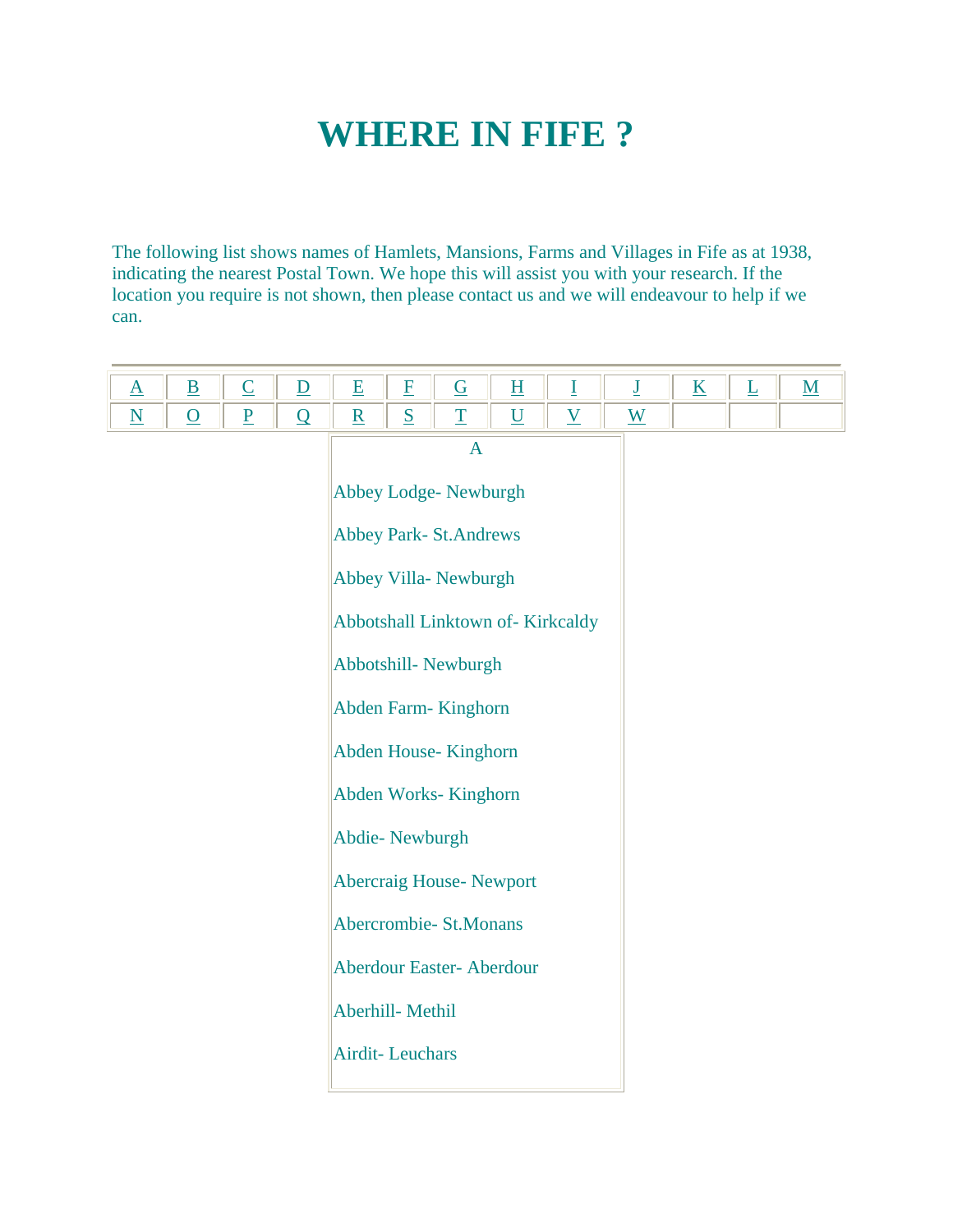Airdits- Kettle, Ladybank Airdrie- Anstruther Aithernie- Largo Albert Villa- Auchtermuchty Alburnknowe- Markinch Allanhill- St.Andrews Allanpark- Falkland Allean- Leven Angle Park- Ladybank Annfield- Cardenden Annfield- Crossgates Annfield- Dunfermline Annfield- Falkland Annfield- Kettle, Ladybank Annfield- Leven Annfield Mains- Kettle, Ladybank Annfield Muir- Kettle, Ladybank Annsmuir- Ladybank Ansonhill- Crossgates Anstruther Farm- Anstruther Ardchoille- Cupar Arden- Cupar Ardenmohr- Newburgh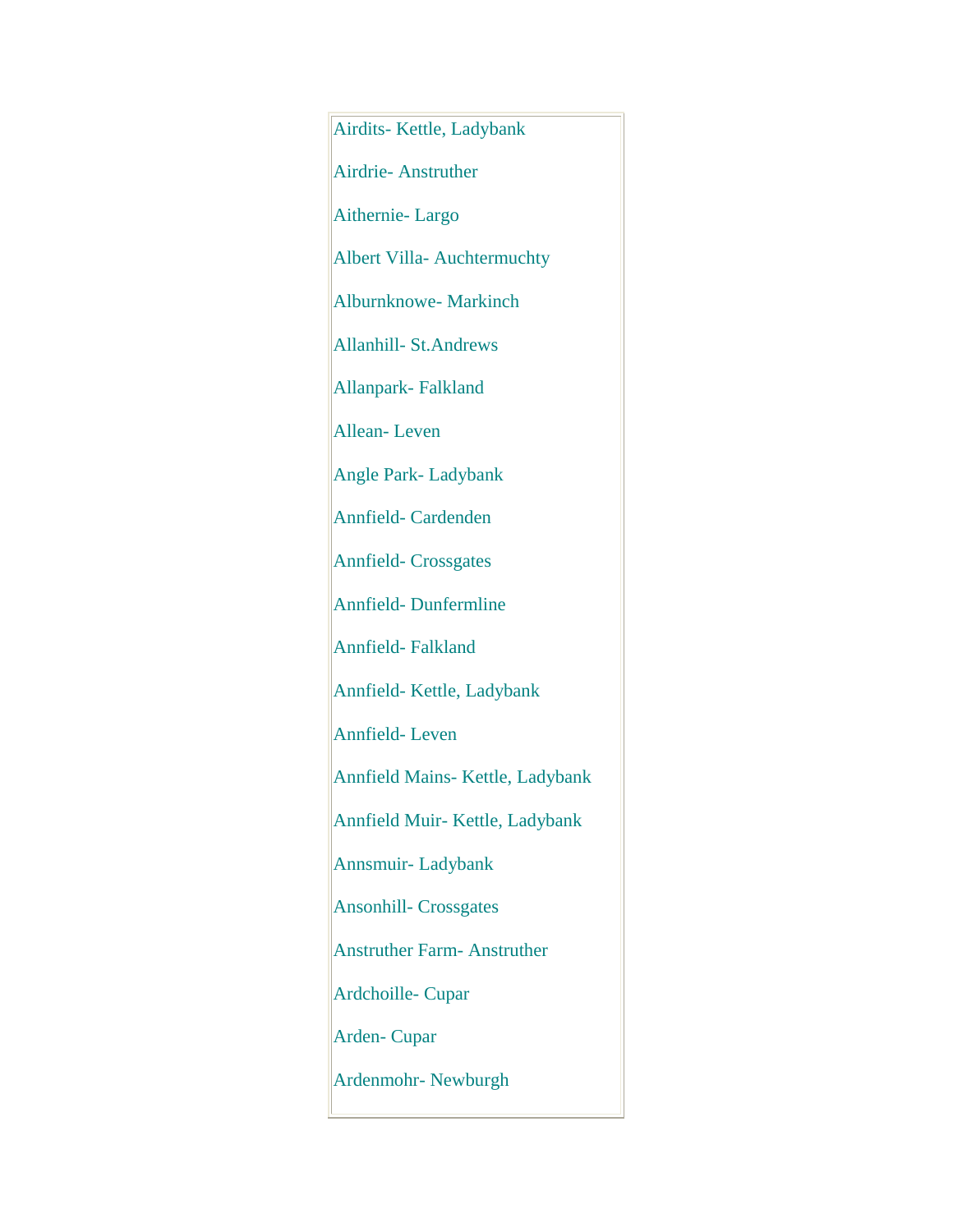Ardhu- Cupar Ardlogie- Leuchars Ardross- Elie Argyle House- Tayport Argyle Cottage- Newburgh Arncroach- Pittenweem Arngask- Glenfarg Arnot Tower- Leslie Arnott Mill- Leslie Ashbana- Newport Ash Cliff Cottage- Newport Ashgrove- Windygates Ashstead- St.Andrews Auchendownie- Leven Auchmuir Bridge- Leslie Auchmuty- Markinch Auchterderran- Cardenden Auchtermairnie- Leven Aytoun Hill- Newburgh Aytoun Farm- Newburgh Aytoun Smithy- Newburgh B Backbraes- Ceres, Cupar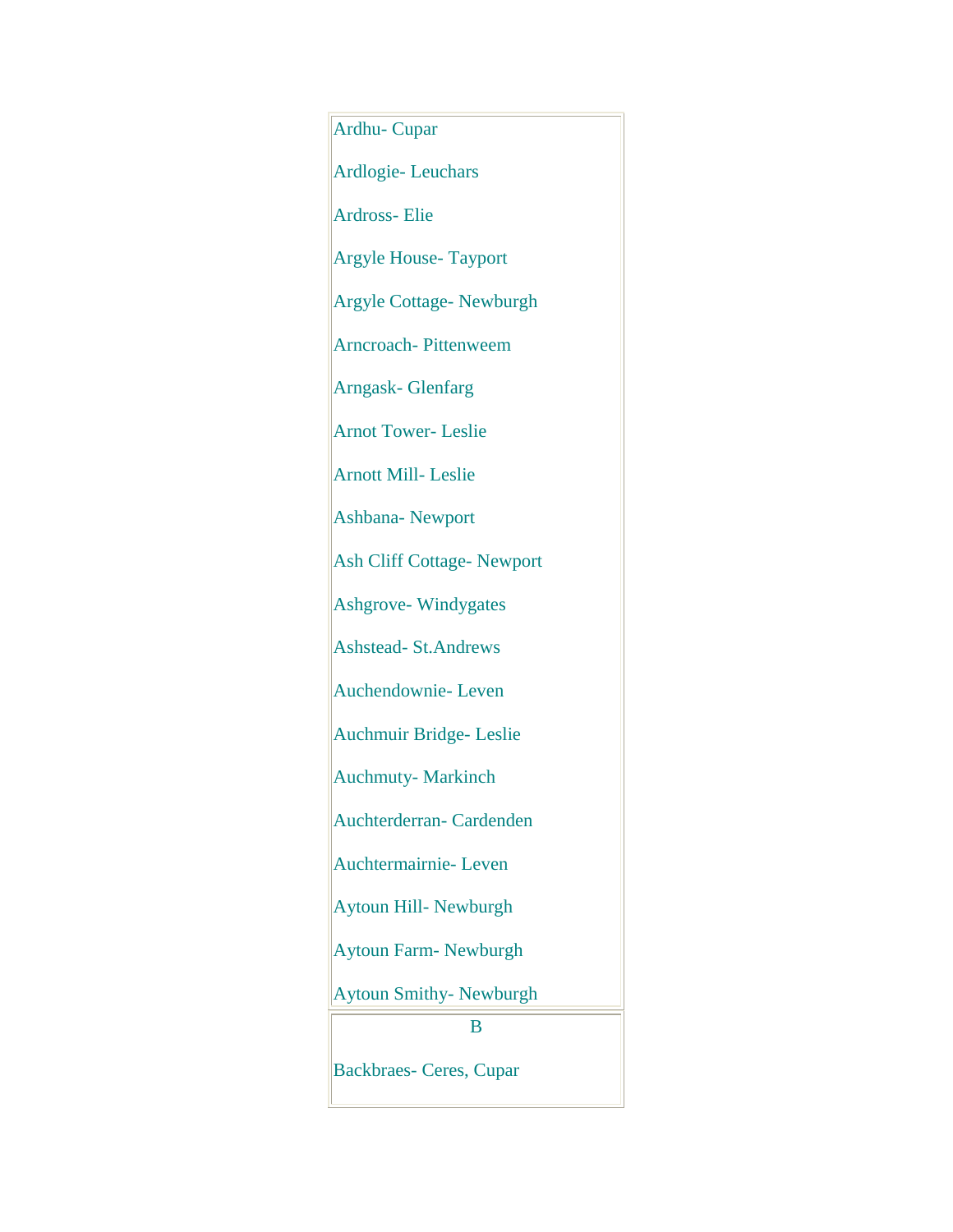Backdykes- Auchtermuchty Backgate- St.Monans Backmarch- Rosyth, Dunfermline Backmuir- Dunfermline Backwynd- Auchtermuchty Baidlin Toll- Kirkcaldy Baincraig- Auchtermuchty Baintown- Leven Balantagar- Letham, Ladybank Balass- Cupar Balbaird- Leven Balbairdie- Kirkcaldy Balbarton- Kirkcaldy Balbeggie- Kirkcaldy Balbie- Burntisland Balbirnie- Markinch Balbuthie- Kilconquhar Balbougie- Inverkeithing Balcanquhal- Strathmiglo Balcarres- Colinsburgh Balcarres Ward- Largoward Balcaskie- Pittenweem Balkaithly- Stravithie, St.Andrews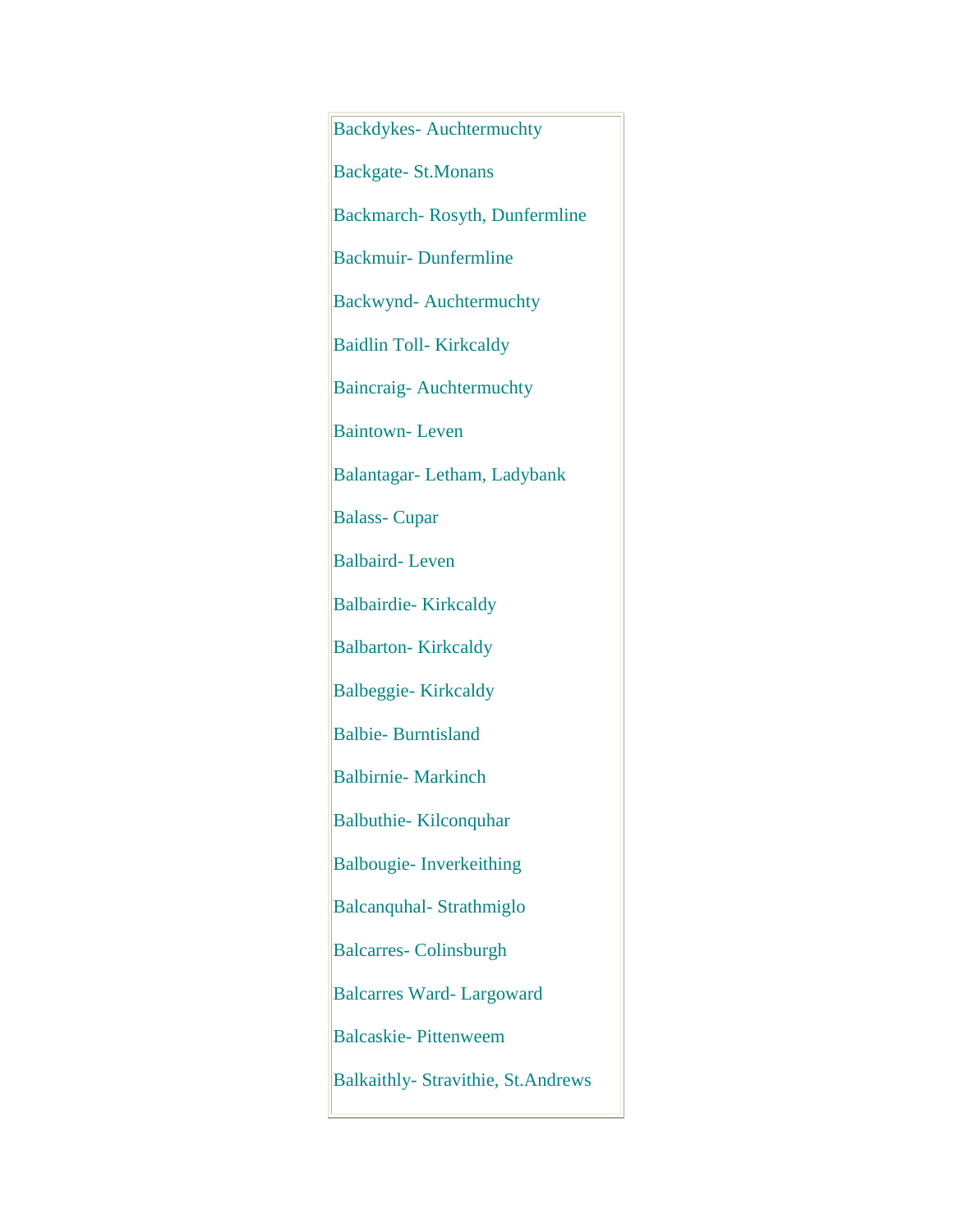Balchristie- Colinsburgh Balcomie- Crail Balcormo- Pittenweem Balcormo- Leven Balcurvie- Windygates Baldastard- Leven Baldinnie- Cupar Baldridge- Dunfermline Baldutho- Pittenweem Balfarg- Markinch Balfour- Markinch Balgarvie- Cupar Balgay House- Leuchars Balgeddie- Leslie Balgonar- Saline Balgonie- Cardenden Balgonie- Markinch Balgonie Castle- Markinch Balgonie, Coaltown of- Markinch Balgonie Cottages- Thornton Balgonie Colliery- Thornton Balgonie, Little- Cardenden Balgonie, Milton of- Markinch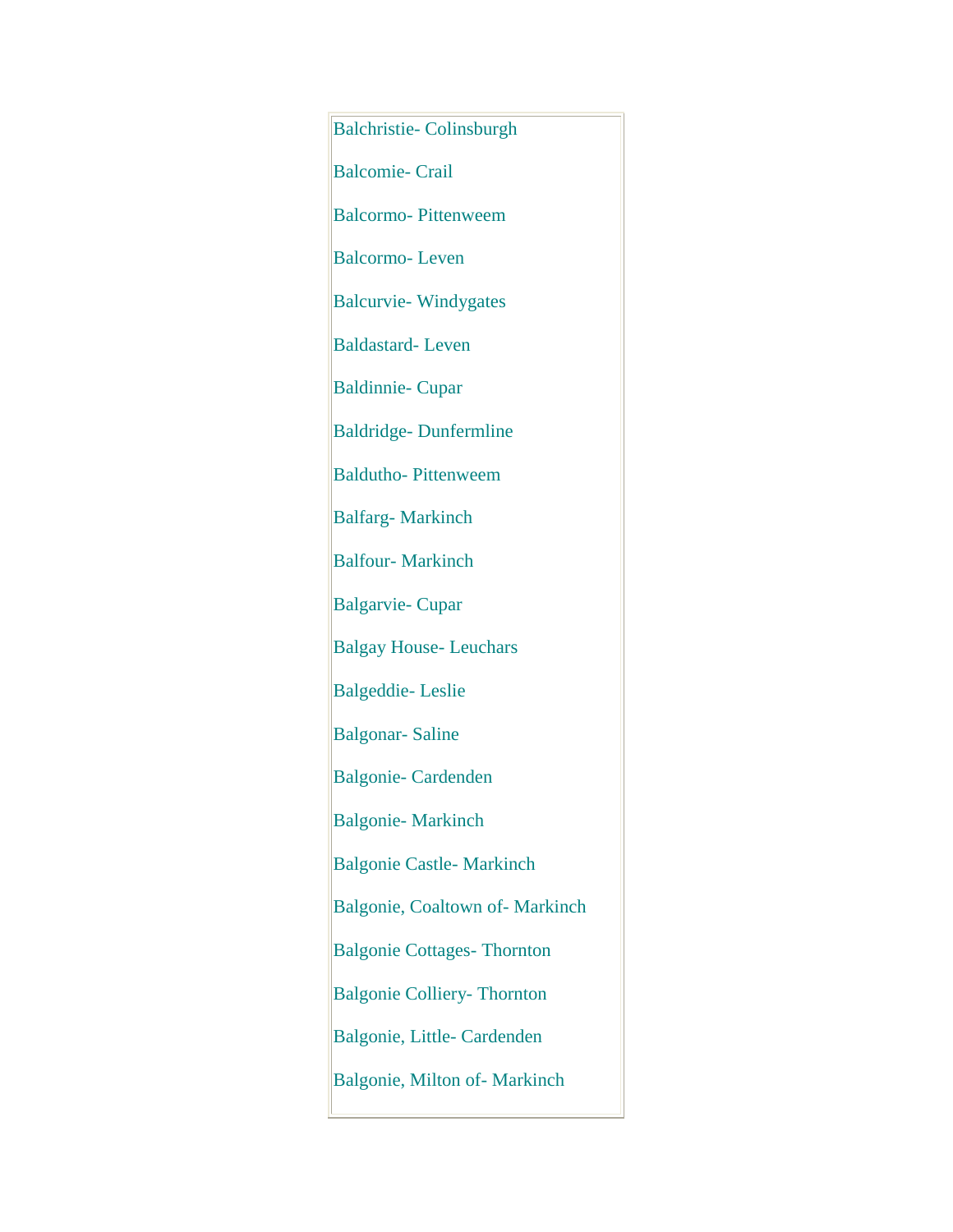Balgonie Square- Markinch Balgothrie- Leslie Balgove- Wormit Balgove- St.Andrews Balgregie- Cardenden Balgrie- Leven Balgrie Bank- Leven Balgrummo- Leven Balhelvie- Newburgh Balhouffie- Anstruther Balhousie- Leven Ballenkirk- Markinch Ballinbriech- Leslie Ballinbreich- Newburgh Ballindean- Kilmany, Cupar Ballingall- Leslie Ballingry- Glencraig Ballintaggart- Ladybank Ballochty- Largoward Ballo- Falkland Ballomill- Ladybank Ballone- St.Andrews Balmain- Leven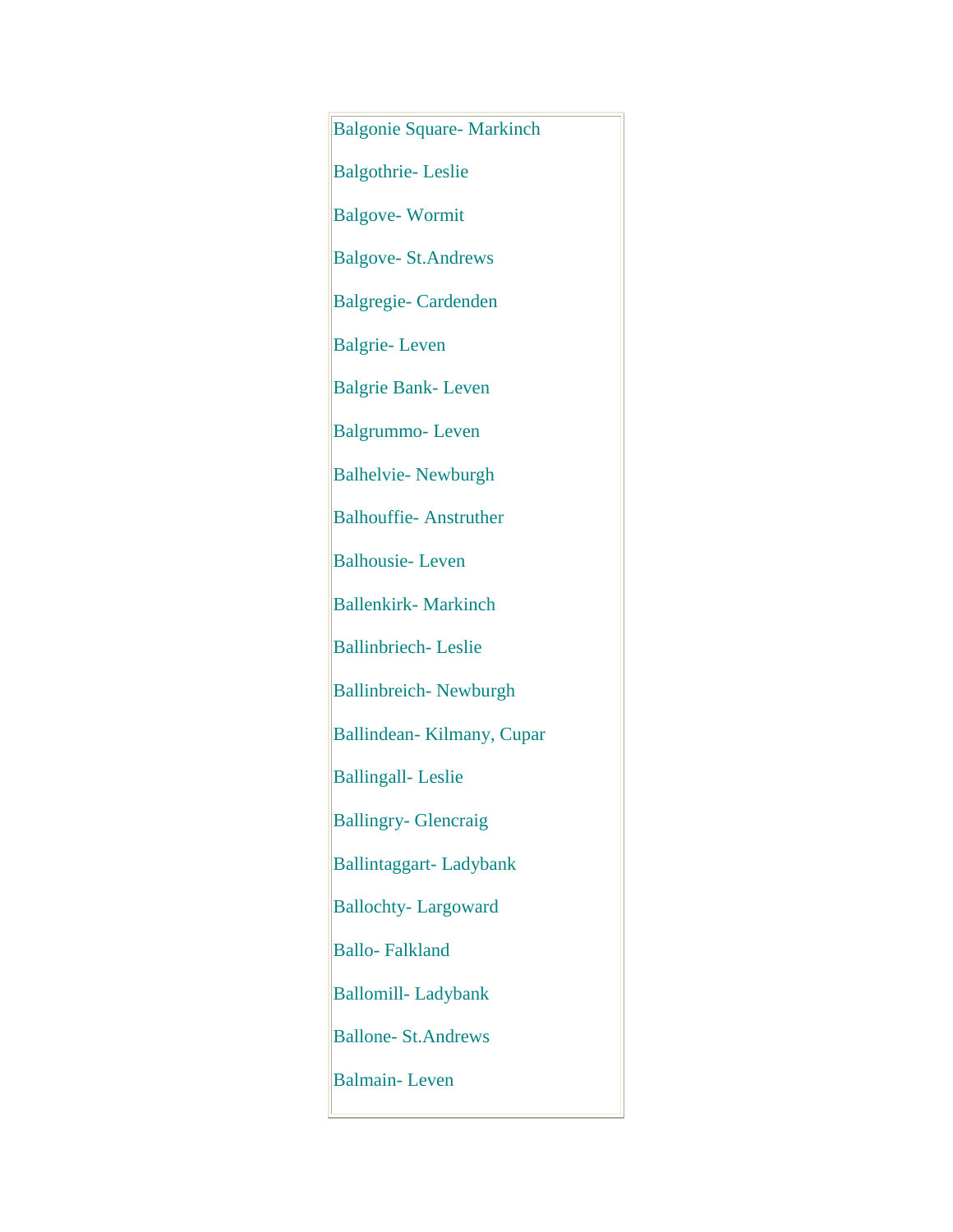Balmaken- Colinsburgh Balmalcolm- Kettle, Ladybank Balmblae- Falkland Balmeadow- Newburgh Balmeadowside- Cupar Balmouth- Pittenweem Balmore- Newport Balmule- Kirkcaldy Balmule- Dunfermline Balmullo- Leuchars Balmungo- St.Andrews Balmuto- Kirkcaldy Balnacarron- St.Andrews Balneil- Colinsburgh Balquhomery- Leslie Balram- Aberdour Balreavie- Falkland Balrymonth- St.Andrews Balsillie- Leslie Baltilly- Ceres, Cupar Balvard- Gateside Balwearie- Kirkcaldy Balwhynie- Elie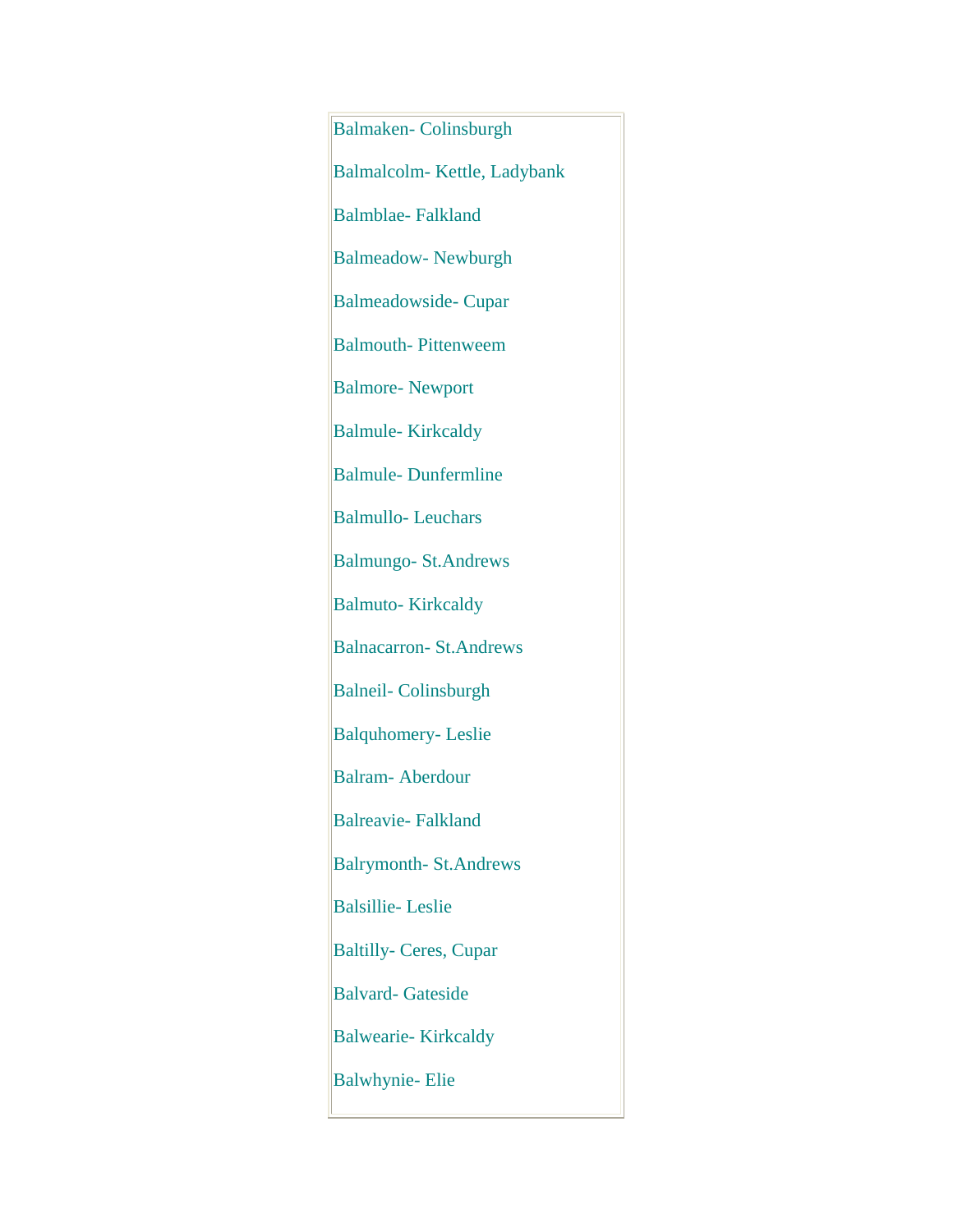Bamboo Cottage- Gowkhall, Dunfermline Banbeath- Leven Banchory- Kirkcaldy Bandirran- Ceres, Cupar Bandon- Markinch Bandrum- Dunfermline Bandrum, Upper- Saline Bankfoot- Leven Bankfoot- Largoward Bankhead, Pitteadie- Kirkcaldy Bankhead, Raith- Kirkcaldy Bankhead, Glassmount- Kirkcaldy Bankhead- Aberdour Bankhead- Kirkcaldy Bankhead- Ceres, Cupar Bankhead- Peat Inn, Cupar Bankhead- Cairneyhill Bankhead- Leven Bankhead- Markinch Bankhead- Saline Bankhead- Torryburn Bankhead- Windygates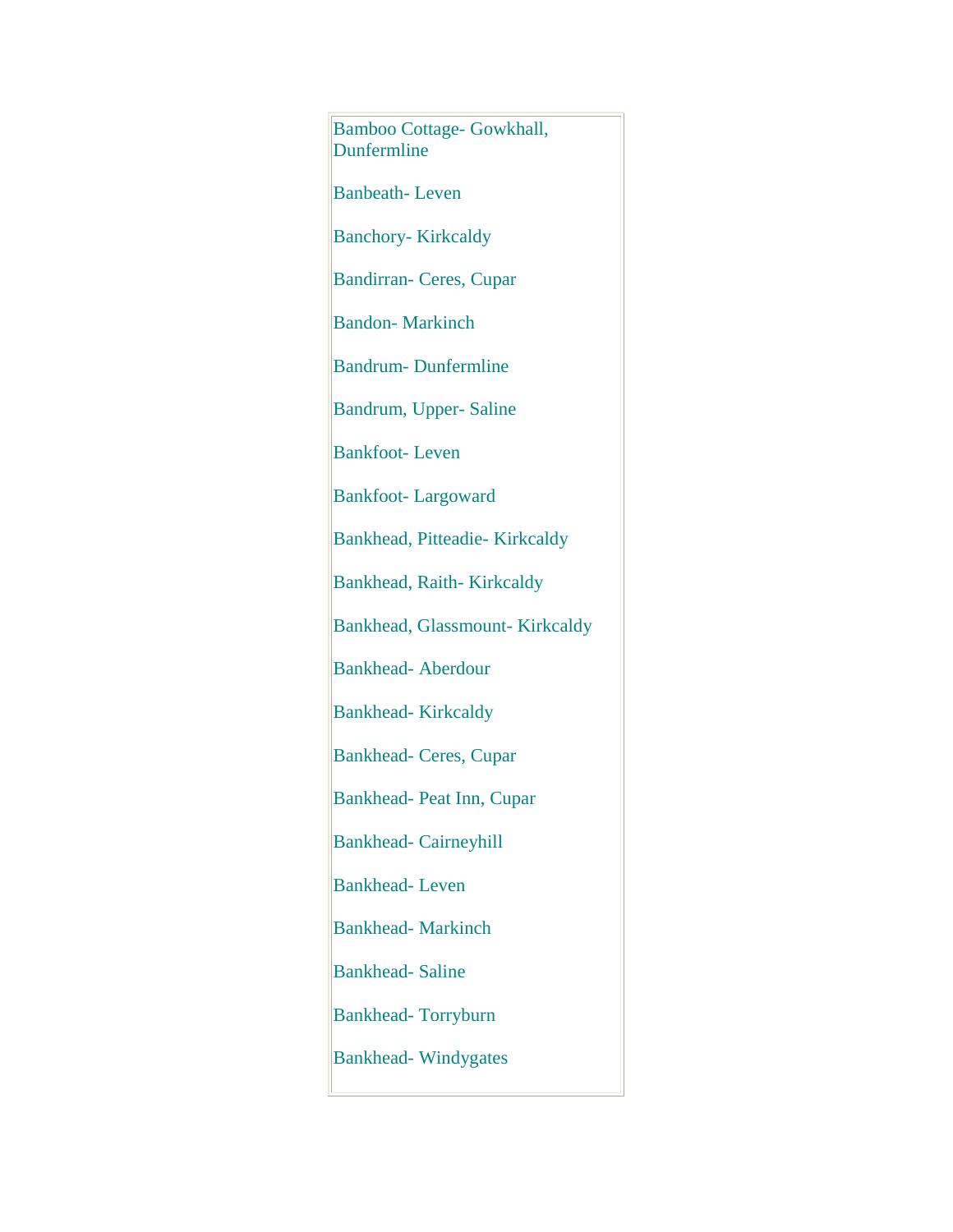| <b>Bank Place-Leslie</b>                             |
|------------------------------------------------------|
| <b>Banklands- Newburgh</b>                           |
| <b>Banks-Aberdour</b>                                |
| <b>Bankside-Newburgh</b>                             |
| Bankton Park-Kettle, Ladybank                        |
| Bannafield, Dunino- Stravithie,<br><b>St.Andrews</b> |
| <b>Bannaty-Milnathort</b>                            |
| <b>Bannaty Mill- Gateside</b>                        |
| <b>Barbarafield-Cupar</b>                            |
| <b>Barham-Cupar</b>                                  |
| <b>Barns-Crail</b>                                   |
| <b>Barns-Kelty</b>                                   |
| <b>Barnslee-Markinch</b>                             |
| <b>Barnsmuir- Crail</b>                              |
| Barns, The-Markinch                                  |
| Barns, o' Woodside- Newburgh                         |
| Barnyards-Kilconquhar                                |
| <b>Barony-Cupar</b>                                  |
| <b>Barrington-Strathmiglo</b>                        |
| <b>Barronhall-St.Monans</b>                          |
| <b>Bassaguard-St.Andrews</b>                         |
| <b>Bastion Cottage-Ladybank</b>                      |
|                                                      |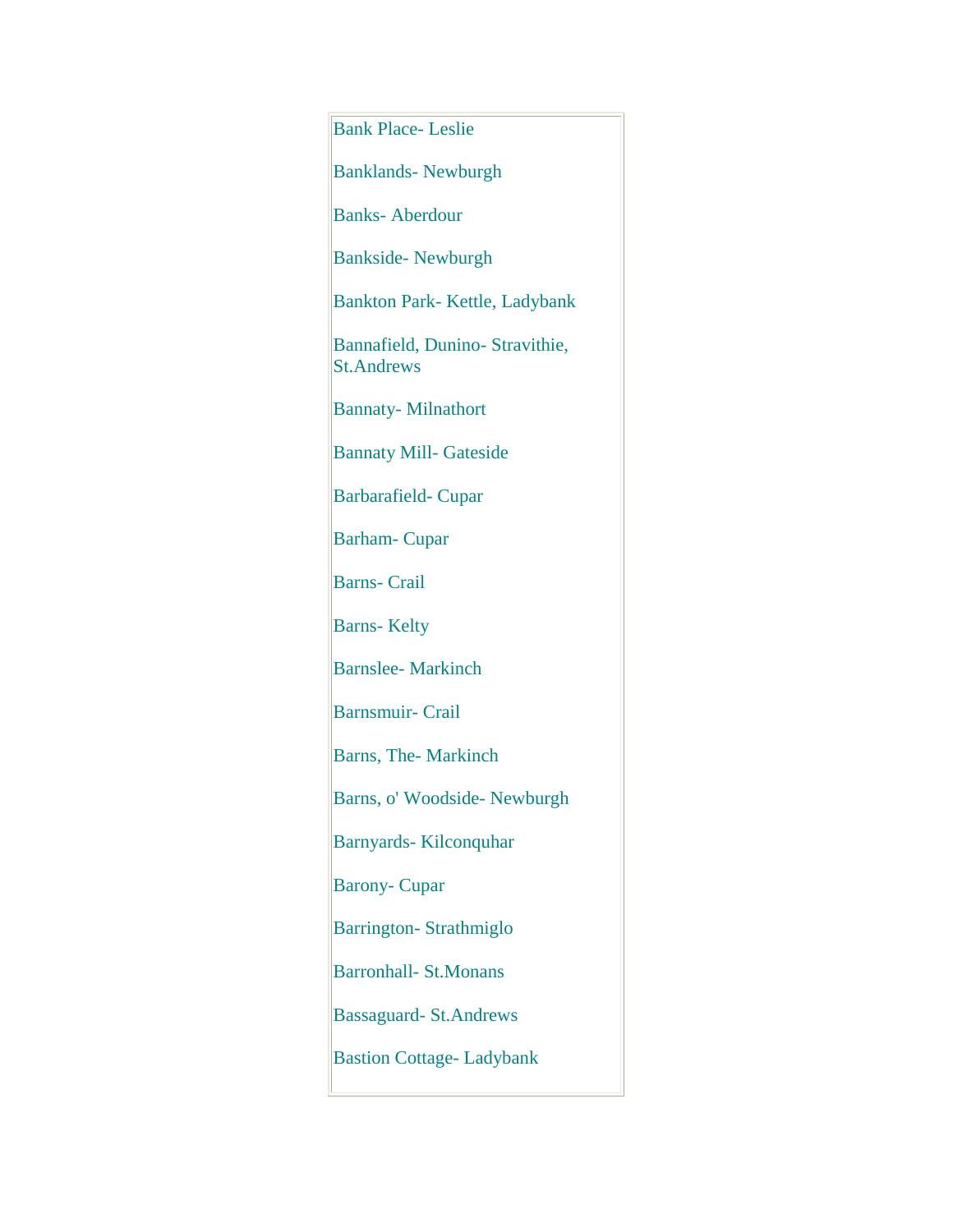| <b>Beath-Cowdenbeath</b>                        |
|-------------------------------------------------|
| Beath, Mains of (Farm) - Crossgates             |
| <b>Beath, Nether Houses- Crossgates</b>         |
| Beath, Malcolm's (Farm)- Crossgates             |
| Beath, Hill of-Crossgates                       |
| Bedescraigs-Kettle, Ladybank                    |
| <b>Beech Inn-Thornton</b>                       |
| <b>Beechgrove-Cupar</b>                         |
| <b>Beechholme-Cupar</b>                         |
| <b>Beechwood-Newport</b>                        |
| <b>Beechwood- Cupar</b>                         |
| <b>Begg-Kirkcaldy</b>                           |
| Bein Inn- Glenfarg, Perthshire                  |
| Beley, Dunino- Stravithie,<br><b>St.Andrews</b> |
| <b>Belhelvie- Newburgh</b>                      |
| <b>Belmore-Cupar</b>                            |
| <b>Bellbrae-Cupar</b>                           |
| <b>Bellcraigs-Leslie</b>                        |
| Bellevue- Inverkeithing                         |
| <b>Bellfield-Cupar</b>                          |
| <b>Bellfield-Markinch</b>                       |
| Bellfield-Strathmiglo                           |
|                                                 |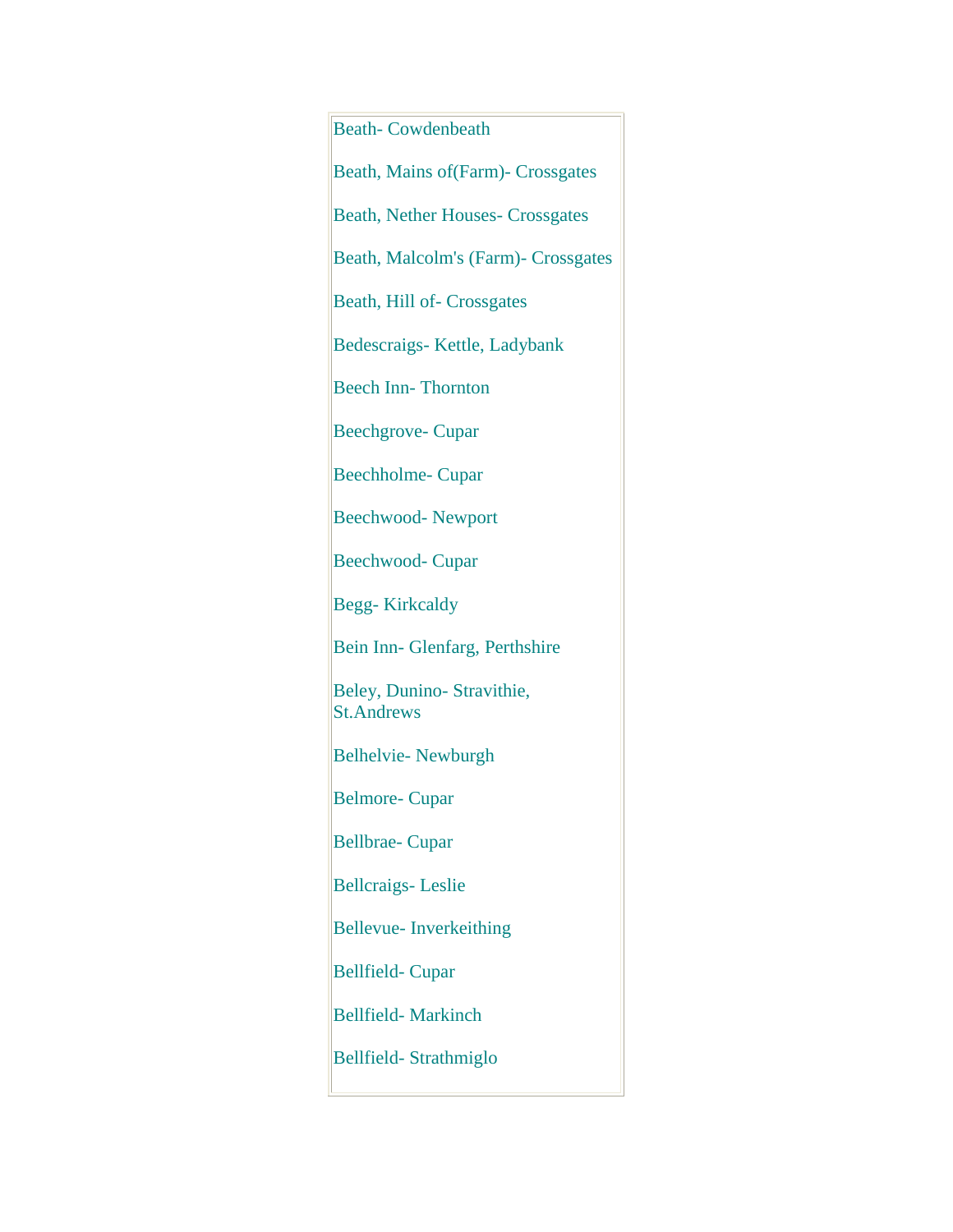| <b>Belliston-Kilconquhar</b>                |
|---------------------------------------------|
| <b>Bellsknowes-Inverkeithing</b>            |
| <b>Bellyeoman Farm-North</b><br>Dunfermline |
| Benarty-Blairadam, Kelty                    |
| <b>Bendameer-Burntisland</b>                |
| <b>Bennochy-Kirkcaldy</b>                   |
| <b>Bennochy Bridge-Kirkcaldy</b>            |
| <b>Bentfield-Burntisland</b>                |
| <b>Benthead-Dunfermline</b>                 |
| <b>Bents-Burntisland</b>                    |
| Bents, The-Dunfermline                      |
| Bentymires-Lassodie, Dunfermline            |
| Berryhill- Newburgh                         |
| Berrylaw-Dunfermline                        |
| Berryside-Leven                             |
| <b>Bethel Den- Cupar</b>                    |
| <b>Beverkae-Crossgates</b>                  |
| <b>Bickram-Oakley</b>                       |
| <b>Bickramside-Oakley</b>                   |
| <b>Bigend-Leuchars</b>                      |
| <b>Bighty-Leven</b>                         |
| <b>Bighty-Markinch</b>                      |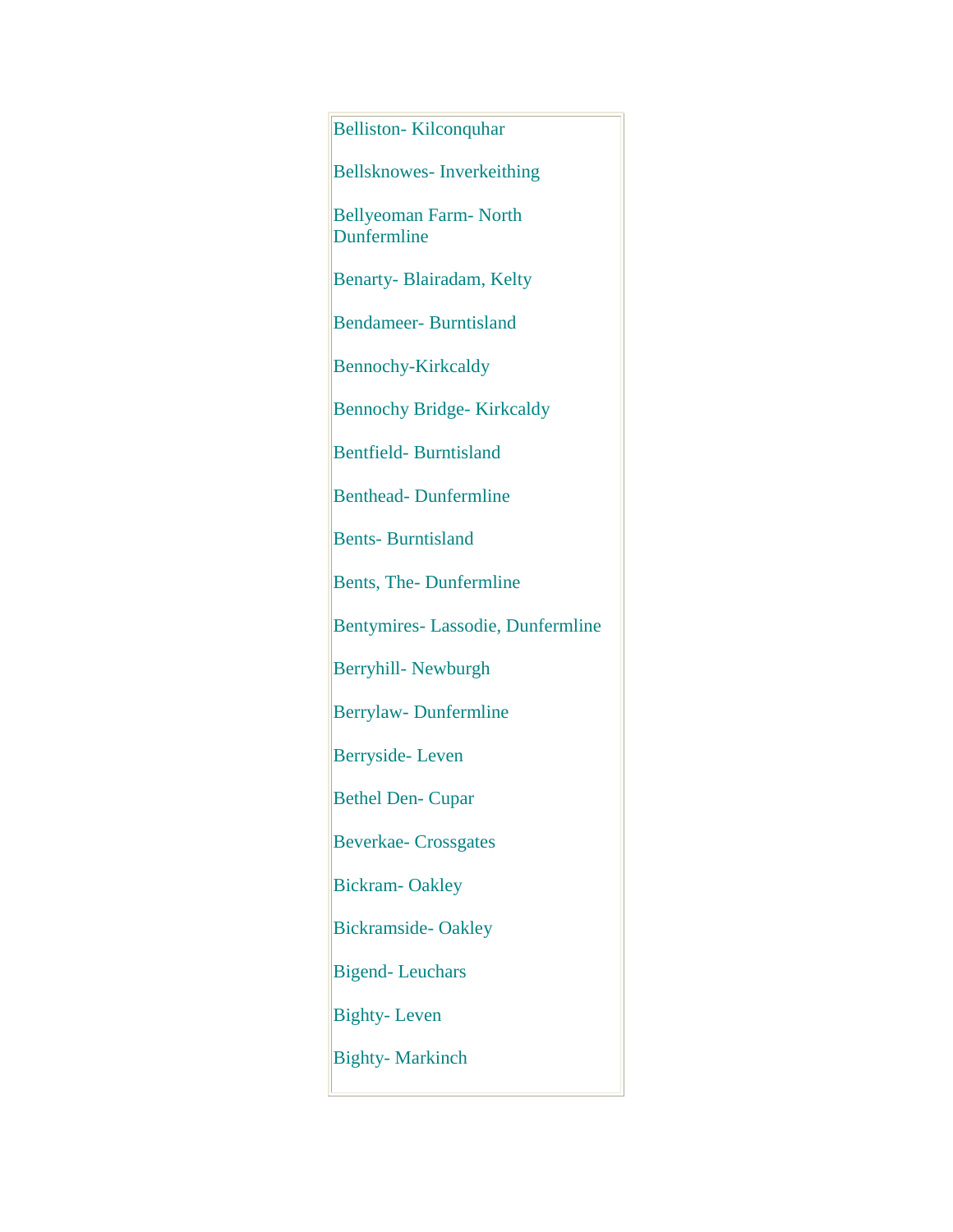Bighty Muir- Markinch Binend- Burntisland Bingartree- Leslie Binhead- Burntisland Binhill- Burntisland Binn, The- Burntisland Binns- Strathmiglo Birkhill- Cupar Birkhill Cottage- Ladybank Birns- Ladybank Bishoptown- St.Andrews Blackbraes- Ceres, Cupar Blackburn- Dunfermline Blacketyside- Leven Blackfaulds- Cupar Blackhall- Cupar Blackhall- Dunfermline Blacklaw- Dunfermline Blacklaws- Anstruther Blackleyhill- Largoward Blackwalls- Peat Inn, Cupar Bladdershaw- Largoward Blair, Easter- Blairadam, Kelty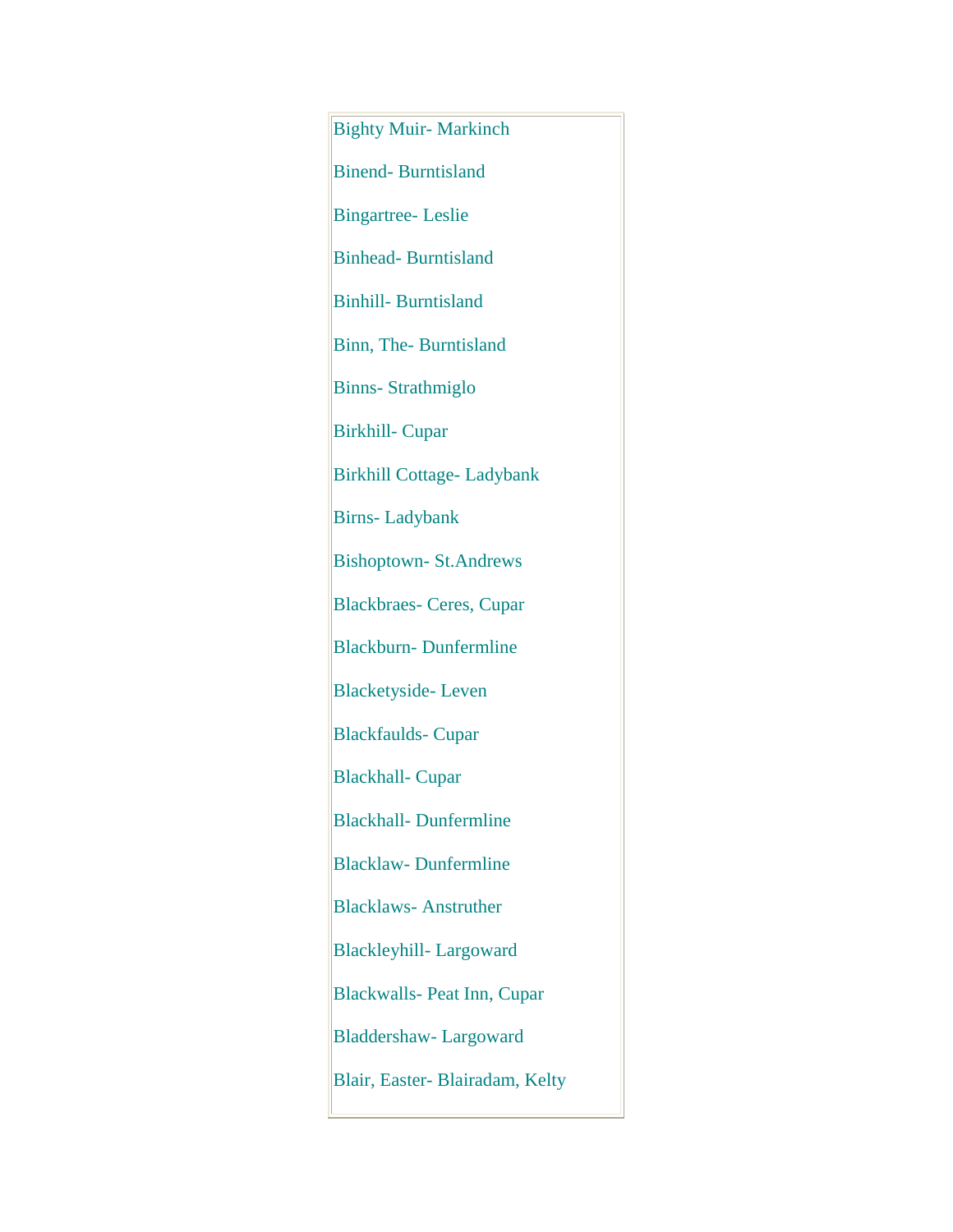Blairenbathie- Dunfermline Blair- Fordel, Kelty Blairhall- Dunfermline Blair Hill- Dysart Blairneuk- Cupar Blairsgreen- Dunfermline Blalowan- Cupar Bleachfield- Auchtermuchty Bleachfield- Ceres, Cupar Blebo- Cupar Blebo Craigs- Cupar Blindwells- Gateside Blindwells- Leven Blink Bonnie- Dunfermline Blinkbonny- Newburgh Blinkbonny- Auchtermuchty Blinkbonny- Pittenweem Blinkbonny- Blebo Craigs, Cupar Blinkbonny- Markinch Blinkbonny- Lower largo Bloodyfoot- Kinglassie, Cardenden Bloomfield- Leuchars Bloomfield- Newburgh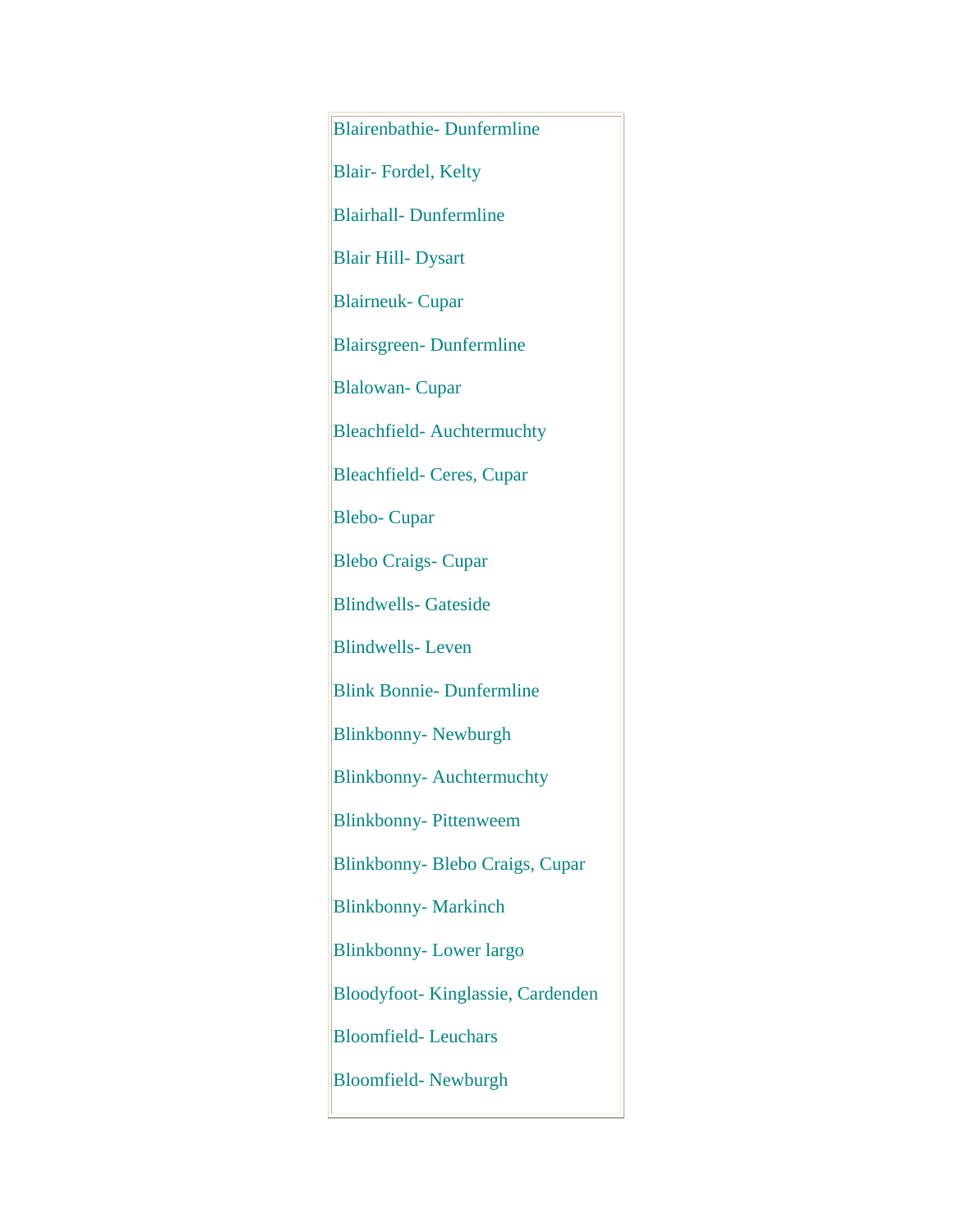Blyth House- Newport Bogearn- Wormit Boghall- Kettle, Ladybank Boghall- Kingsbarns, St.Andrews Bogie- Kirkcaldy Bogie Mains- Kirkcaldy Bogie, Wester- Kirkcaldy Bogleys- Kirkcaldy Boglilly- Kirkcaldy Bogside, North- Cardenden Bogside, South- Glencraig Bogside- Markinch Bogside, Dunino- Stravithie, St.Andrews Bogton- Wormit Bogward- Crail Bogward- St.Andrews Bogwells- Kirkcaldy Bonard- Cupar Bondfield- Cupar Bondgate- Auchtermuchty Bonfield- St.Andrews Bonerbo- Anstruther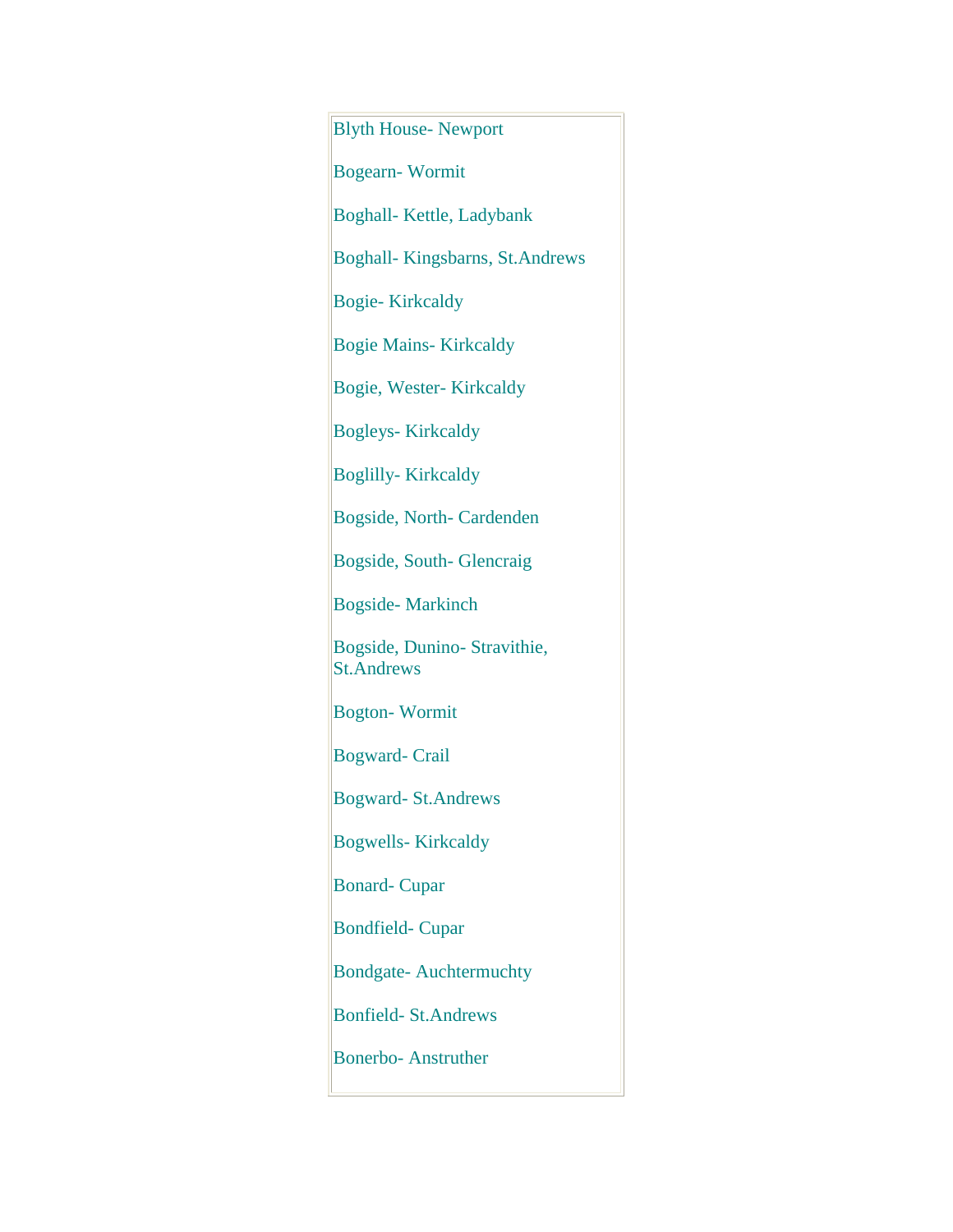Bonhard Cottage- Carnock Bonnington- Dunfermline Bonnington- Saline Bonnyton- Dunfermline Bonnybank- Leven Bonnytown- Leven Bonnytown- Stravithie, St.Andrews Bonvil- Cupar Boreland- Dysart Borelands- Saline Borelandhill- Saline Bottomcraig- Wormit Boultree Hall- Leuchars Bowbutts- Kinghorn Bow Crossing- Ladybank Bowden- Kettle, Ladybank Bowershall- Dunfermline Bowhill, North- Cupar Bowhill, Easter- Cardenden Bowhill, South- Cupar Bowhill, Wester- Cardenden Bowhouse- Cardenden Bowhouse- St.Monans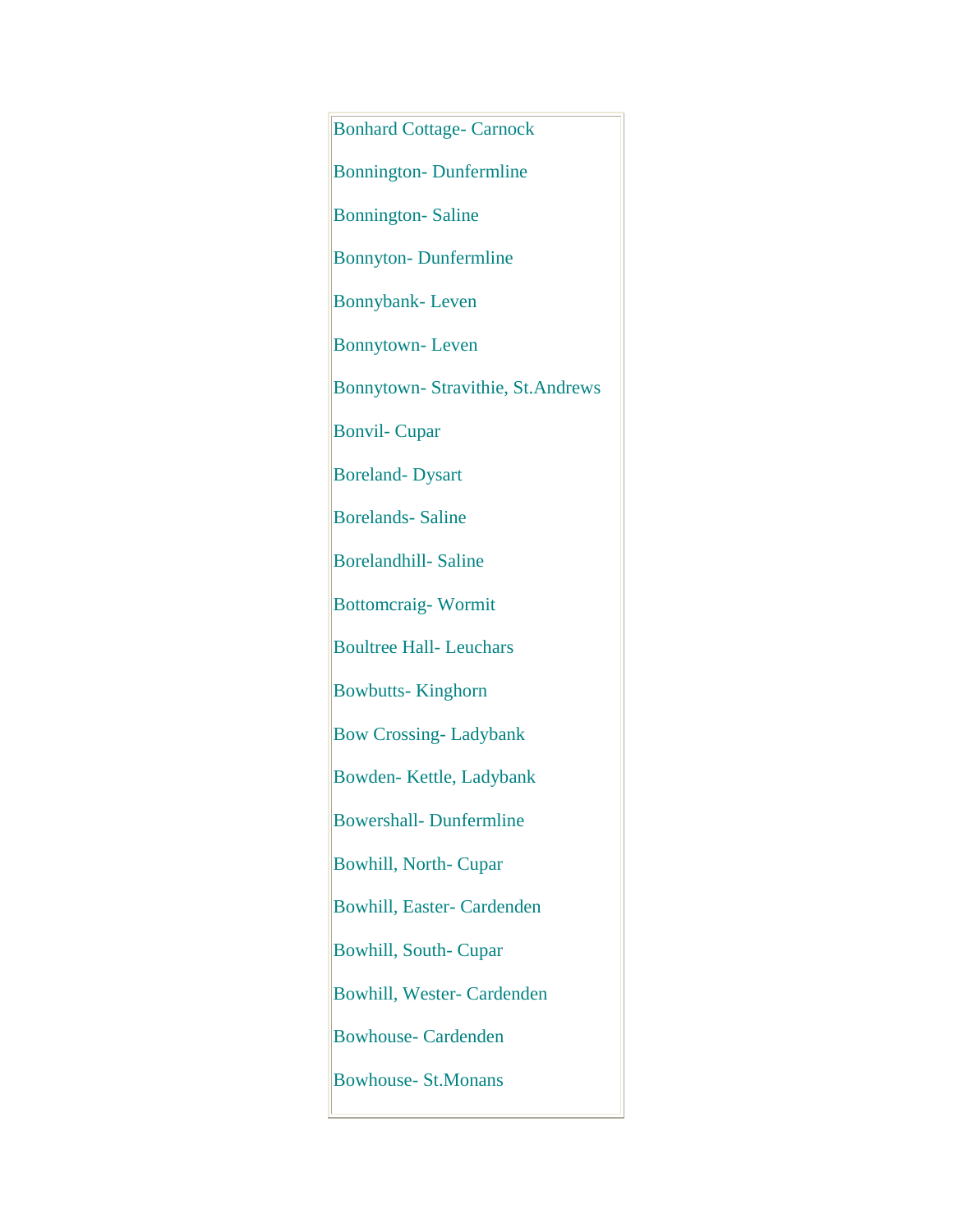Bowhouse- East Wemyss Bowhouse- Auchtermuchty Bowleys- Dunfermline Bow of Fife- Cupar Bowpray Bank- Aberdour Bow Road- Auchtermuchty Brackland- Cupar Brackmount- Leuchars Brackmont Mill- Leuchars Brae Cottage- Newburgh Braehead- Cupar Braehead- Kirkcaldy Braehead- Leven Braehead- St.Monans Braeside- Peat Inn, Cupar Braeside- Collessie, Ladybank Braeside- Lindores Brake- Stravithie, St.Andrews Branxton- Leven Branxton- Dysart Breadless- Cameron, St.Andrews Brewsterwells- St.Andrews Brickworks- Auchtermuchty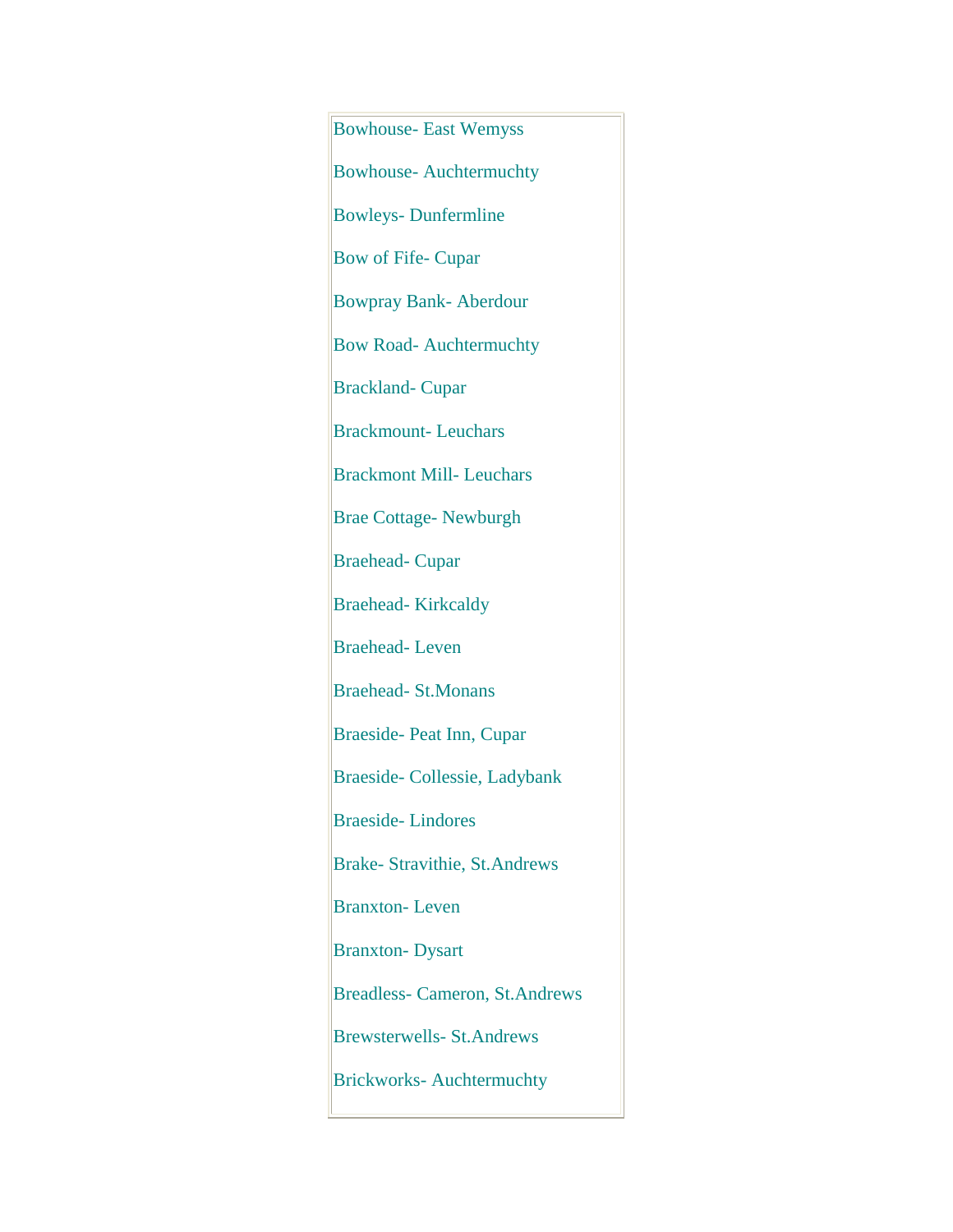| <b>Brickworks-Methil</b>                           |
|----------------------------------------------------|
| Bridgend- Ceres, Cupar                             |
| <b>Bridgend-Cowdenbeath</b>                        |
| Bridgend, Dunino- Stravithie,<br><b>St.Andrews</b> |
| <b>Bridgend-Freuchie</b>                           |
| <b>Bridgend-Leslie</b>                             |
| <b>Bridgend-Windygates</b>                         |
| <b>Bridgend-Leven</b>                              |
| Bridgehill- Bow of Fife, Cupar                     |
| Bridgetown- Cameron, St.Andrews                    |
| <b>Bridgeton-Kirkcaldy</b>                         |
| <b>Brierybush-Anstruther</b>                       |
| <b>Brieryhall- Ceres, Cupar</b>                    |
| <b>Brigghills- Cardenden</b>                       |
| <b>Brighouse-Leuchars</b>                          |
| <b>Brightview-Newburgh</b>                         |
| Brighton- Cupar Muir, Cupar                        |
| Brighton-Bow of Fife, Cupar                        |
| Brighton- Stravithie, St.Andrews                   |
| <b>Broadbrakes-Anstruther</b>                      |
| <b>Broadleys-Auchtermuchty</b>                     |
| <b>Broadleys- Crail</b>                            |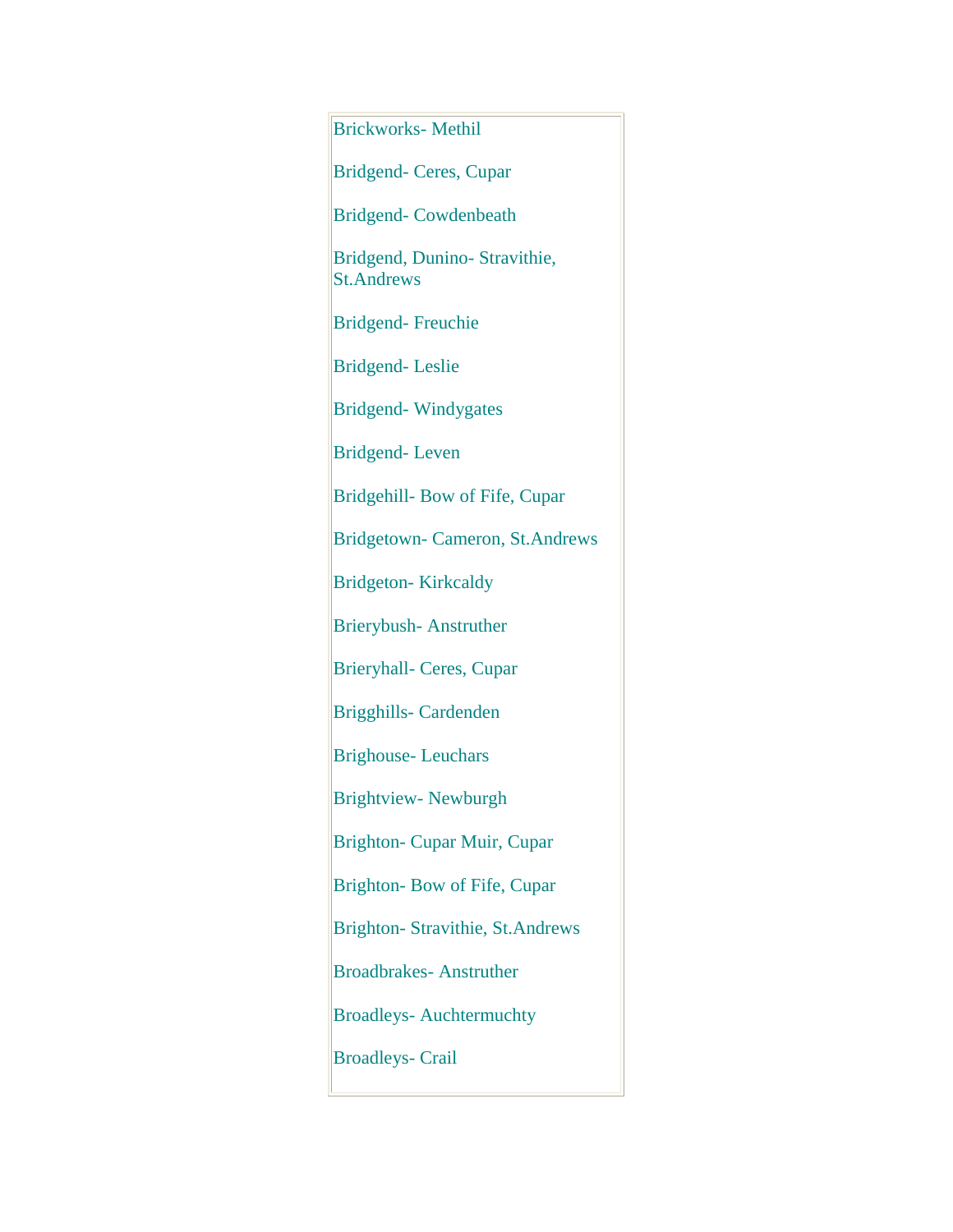Broadleys- Leven Broadleys- Kirkcaldy Broadmeadows- St.Monans Broadshade- Saline, Dunfermline Broombrae- Auchtermuchty Broombushes- Saline Broomfaulds- St.Andrews Broomfield- Star, Markinch Broomhall- Dunfermline Broomhall- Lower Largo Broomhead- Dunfermline Broomhill- Burntisland Broomhill- Anstruther Broomhill- Saline Broomieknowe- Leven Broomieside- Aberdour Broomknowe- Cupar Broomlees- Kilconquhar Broomside- Clatto, Cupar Brotus- Pitlessie, Ladybank Brownhills- St.Andrews Brown Muir- Saline Brucefield- Ladybank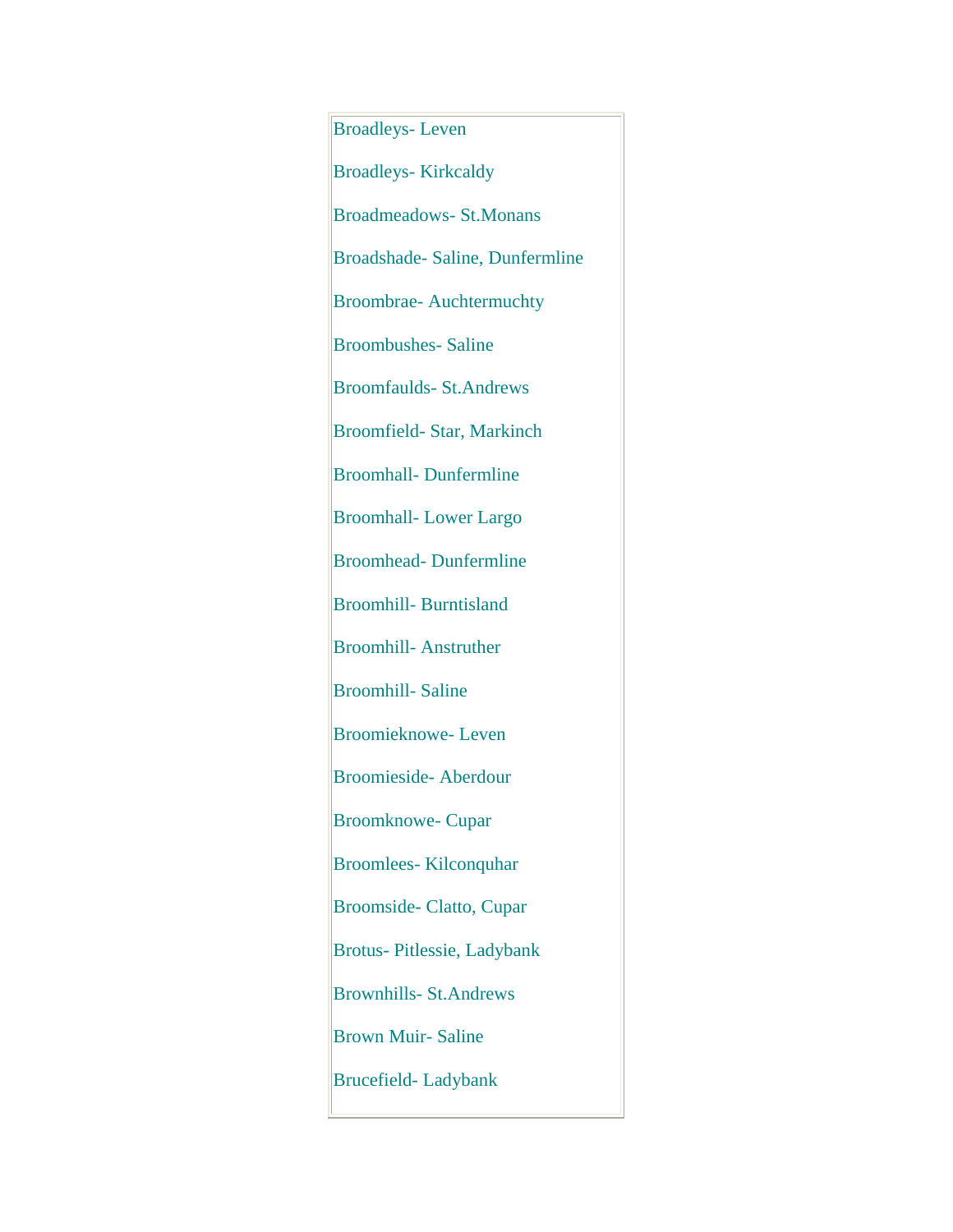Brucefield- Dunfermline Brucefield Feus- Dunfermline Brucehaven- Dunfermline Bruckley- Dairsie, Cupar Bruntshiels- Cupar Brunton- Cupar Brunton- Markinch Brunton Barns- Markinch Buchanan- Dunfermline Buckieburn- Dunfermline Buckthorns- Lower Largo Bucklyvie- Crossgates Bullions- Cairneyhill, Duinfermline Bunzion- Ladybank Burnbank- Saline Burnbrae- Stravithie, St.Andrews Burnbrae- Saline Burn Mill- Leven Burnside- Crail Burnside- Saline Burnside- Tayport Burnside- Leven Burnside- Anstruther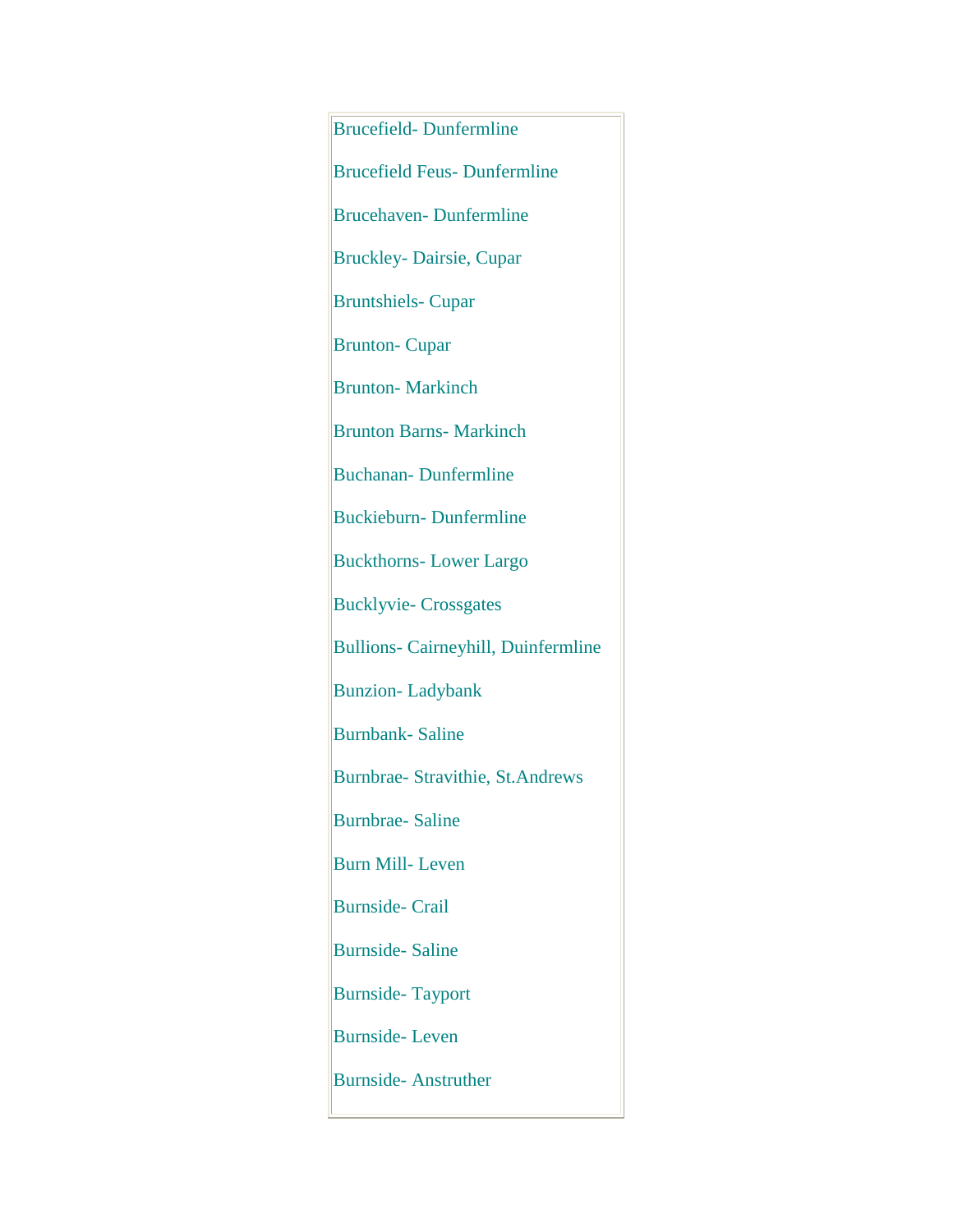| <b>Burnside-Leuchars</b>            |
|-------------------------------------|
| <b>Burnside-Markinch</b>            |
| <b>Burnside-Cupar</b>               |
| Burnside, Little-Ladybank           |
| <b>Burnside-Newburgh</b>            |
| <b>Burnside North-Saline</b>        |
| <b>Burnside-St.Andrews</b>          |
| <b>Burnside-Milnathort</b>          |
| Burnside-Boarhills, St.Andrews      |
| Burnside- Strathkinnes, St.Andrews  |
| Burns, Old- St. Andrews             |
| <b>Burnsquare-Cupar</b>             |
| Burns, The-carnock                  |
| Burnturk-Kettle, Ladybank           |
| <b>Butts, Upper-Newburgh</b>        |
| <b>Butts, Lower-Newburgh</b>        |
| <b>Byrehills-St.Andrews</b>         |
| <b>Byresloan-Markinch</b>           |
| <b>Byres- Gauldry, Wormit</b>       |
| C                                   |
| Cabbagehall- Stravithie, St.Andrews |
| Cabbagehall-Leslie                  |
| Cadgerford-Oakley                   |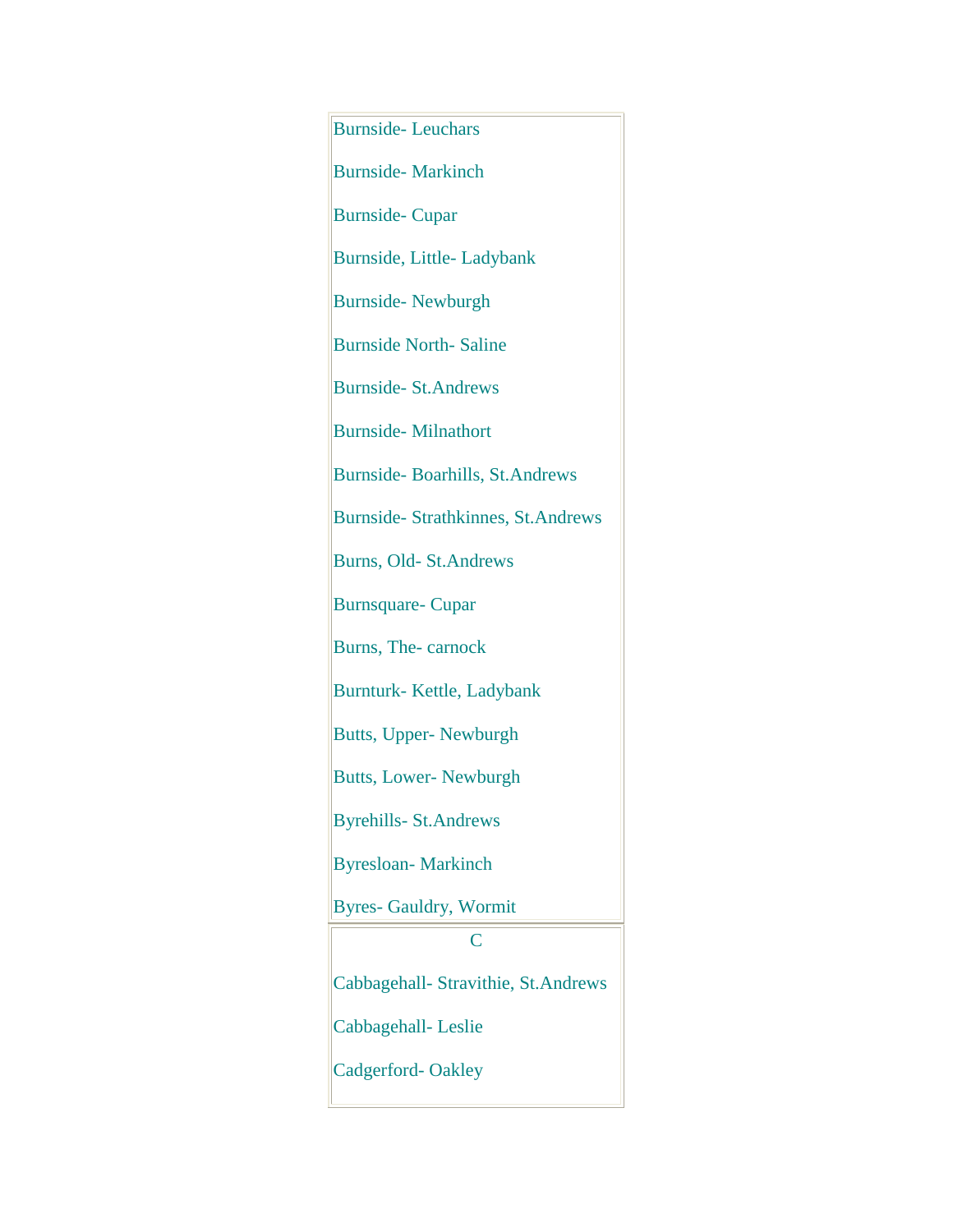Cadham- Markinch Caiplie- Crail Cairn- Largoward Cairnbriggs- St.Monans Cairnclose- Stravithie, St.Andrews Cairneyhall- Newburgh Cairneyhill- Dunfermline Cairneylea- Kirkcaldy Cairnfield- Ladybank Cairnhill- Peat Inn, Cupar Cairnie- Largoward Cairnie- Cupar Cairngreen- Cupar Cairnsmill- St.Andrews Calais- Dunfermline Caldback- Auchtertool Caldcoats- Anstruther Caldside- Markinch Caldside- St.Andrews Caldwells- Collessie, Ladybank Callange- Cupar Cambo- Kingsbarns, St.Andrews Camcase- Newburgh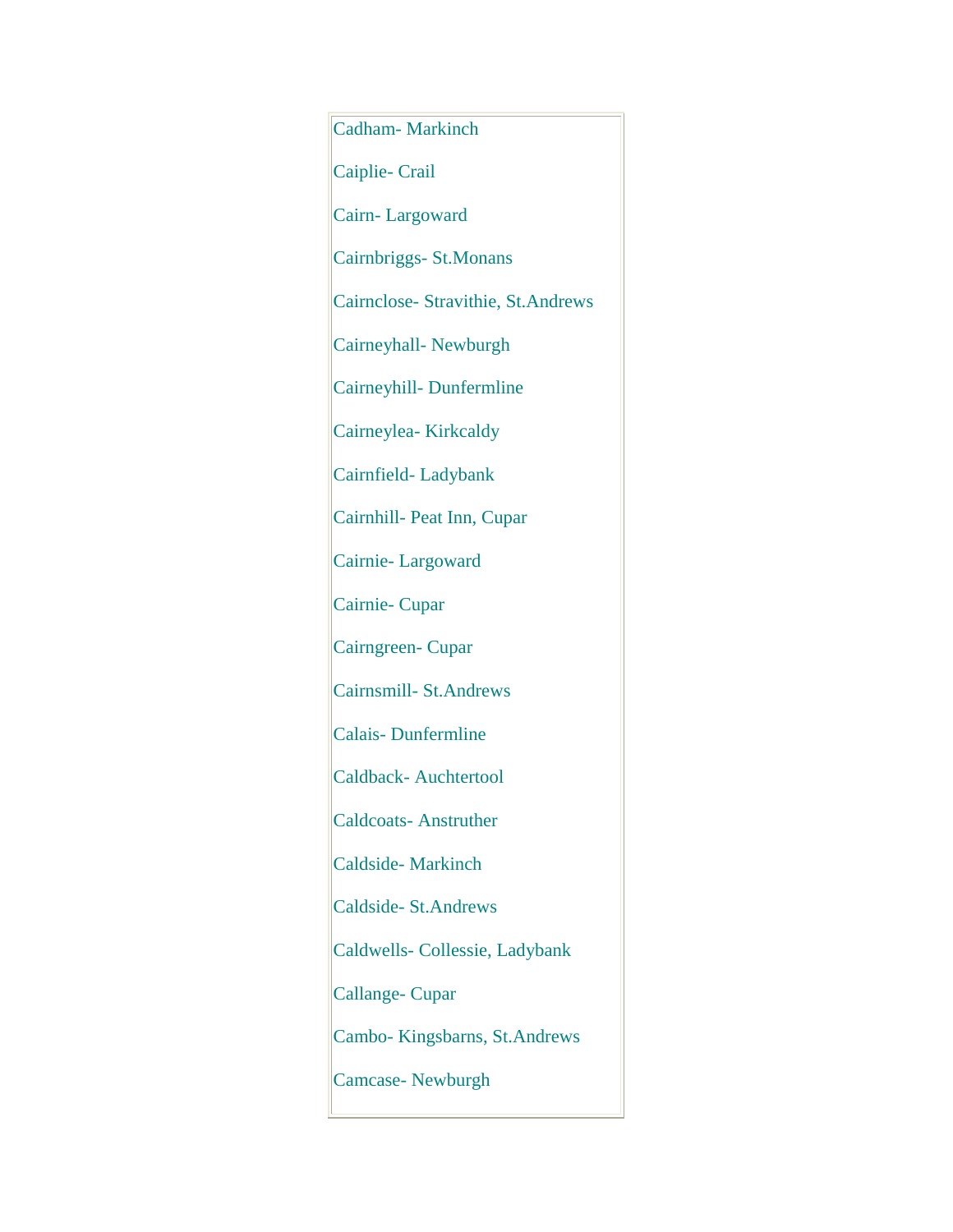Cameron- St.Andrews Cameron- Windygates Cameron Bridge- Windygates Cameron House- Auchtermuchty Camilla- Auchtertool Campse- Dunfermline Canonbury- Falkland Cannypairt- Tayport Cantsdam- Kelty Canty Ha'- Balmullo, Leuchars Cantyhall- Pittenweem Cantyhall- Ladybank Capeldrae- Glencraig Capshard- Kirkcaldy Carberry- Kirkcaldy Carberry- Leven Carden- Cardenden Cardenbank- Cardenden Cardenbarns- Cardenden Cardy House- Lower Largo Cardsknolls- Kettle, Ladybank Cardsknolls, North- Kettle, Ladybank Cardsknolls, South- Markinch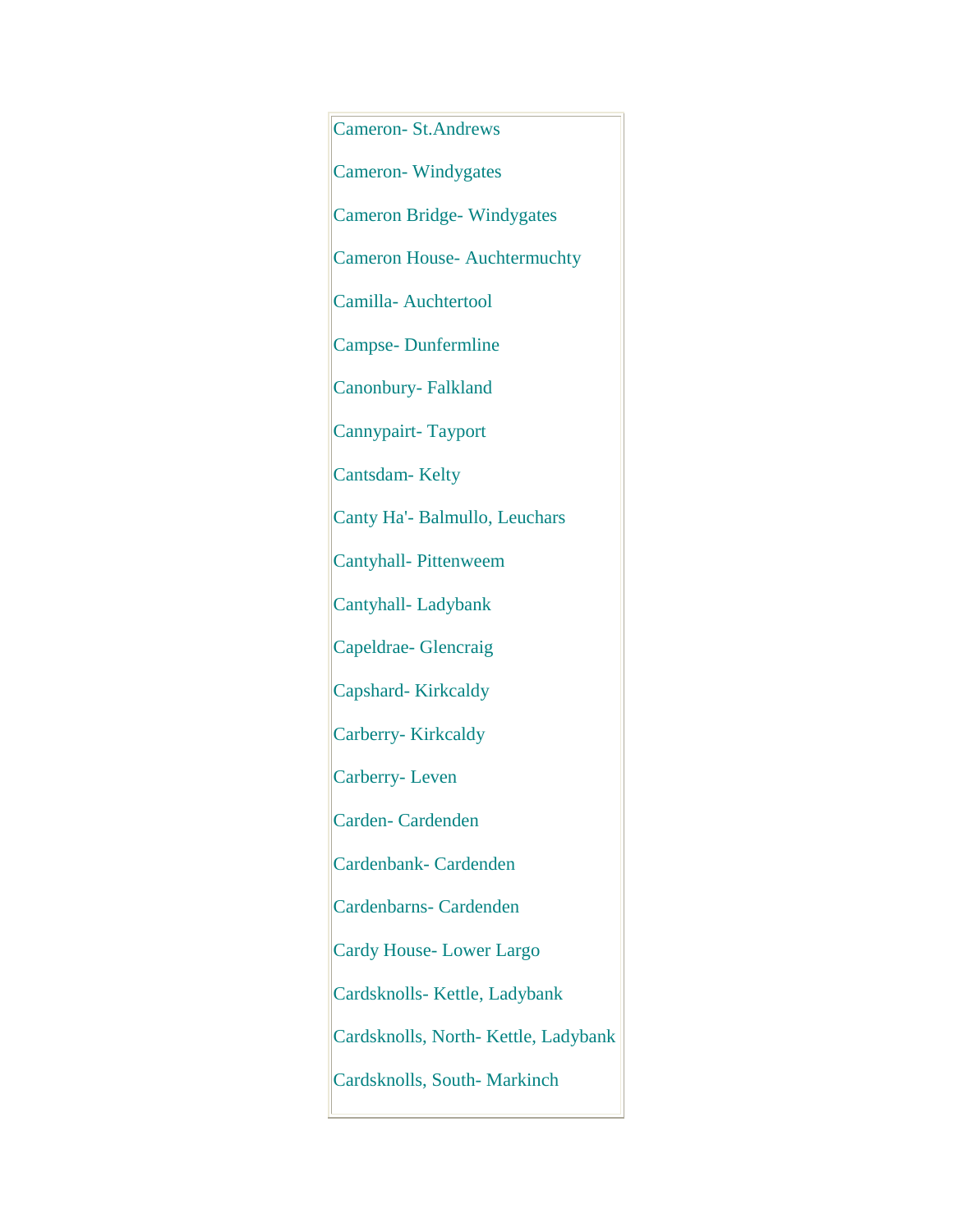Carhurly- Stravithie, St.Andrews

Carhurlie- Leven

Carling Cottages- North Queensferry

Carlingnose- North Queensferry

Carlingknows- Burntisland

Carlowan- Cupar

Carlton- Markinch

Carmichael- Newburgh

Carmore- Milnathort

Carnbee- Pittenweem

Carnbo- Kinross

Carnell- Dunfermline

Carngour, Easter- Stravithie, St.Andrews

Carphin- Cupar

Carpow- Newburgh

Carrick- Leuchars

Carriston- Markinch

Carron Lodge- St.Andrews

Carsview Cottage- Newburgh

Carskerdo- Cupar

Carslogie- Cupar

Cartmore- Lochgelly

Cartford Mill- Dunino, Stravithie,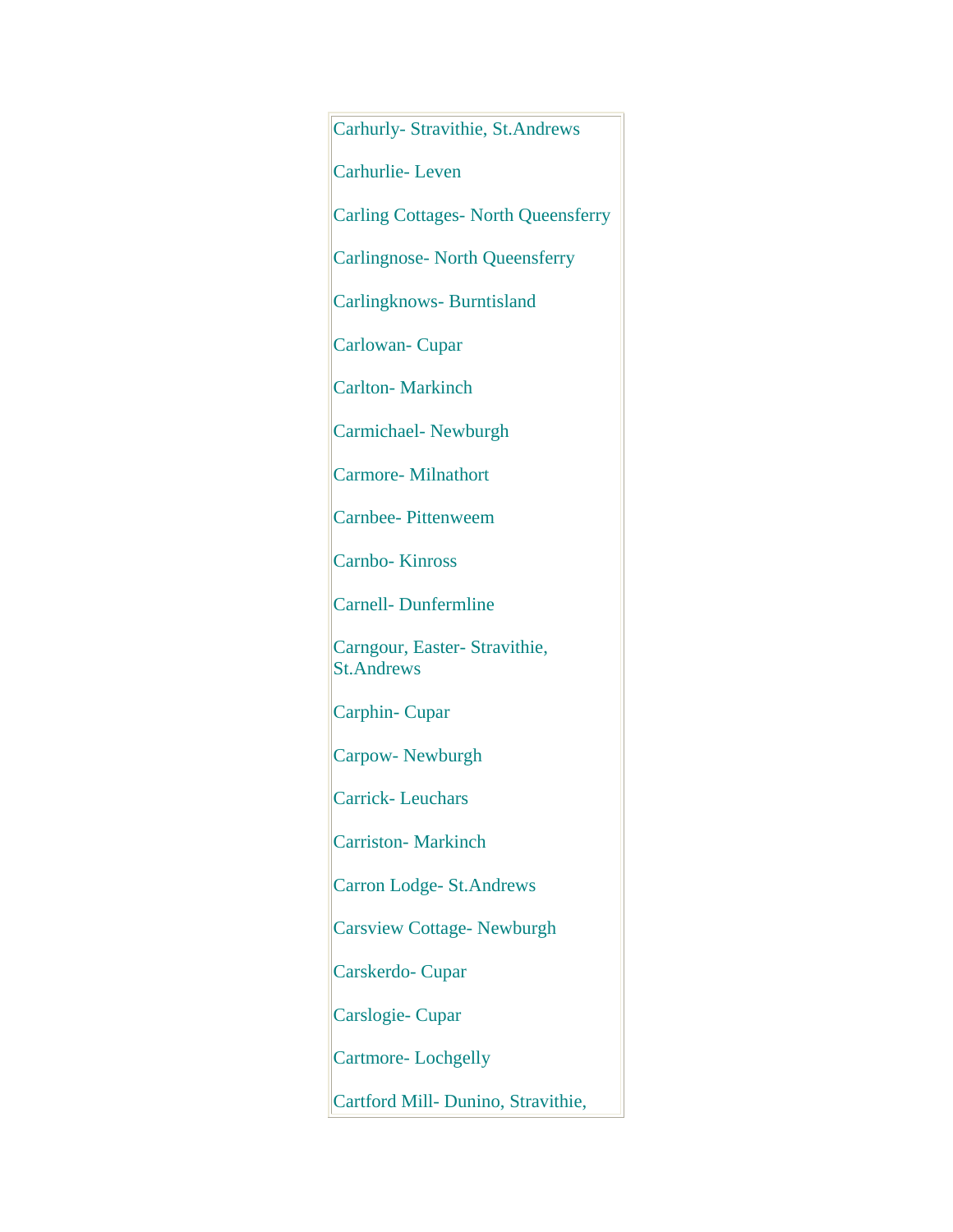## St.Andrews

Carvennom- Anstruther

Carwhinny- Kirkcaldy

Cash- Strathmiglo

Cashmill- Dunshelt, Auchtermuchty

Cashmuir Wester- Strathmiglo

Caskieberran- Leslie

Cassindilly- Cupar

Cassindonald- St.Andrews

Cassingray- Lathones, Largoward

Cast- Leuchars

Castlandhill Farm- Dunfermline

Castlebank- Cupar

Castlefield Tower- Cupar

Castlefolly- Balmullo, Leuchars

Castlebeggie- Markinch

Castle Row- Milesmark, Dunfermline

Catchpenny- Elie

Catherie- Largoward

Catochil- Strathmiglo

Cauldcots- Anstruther

Cauldside- St.Andrews

Causewayend- Saline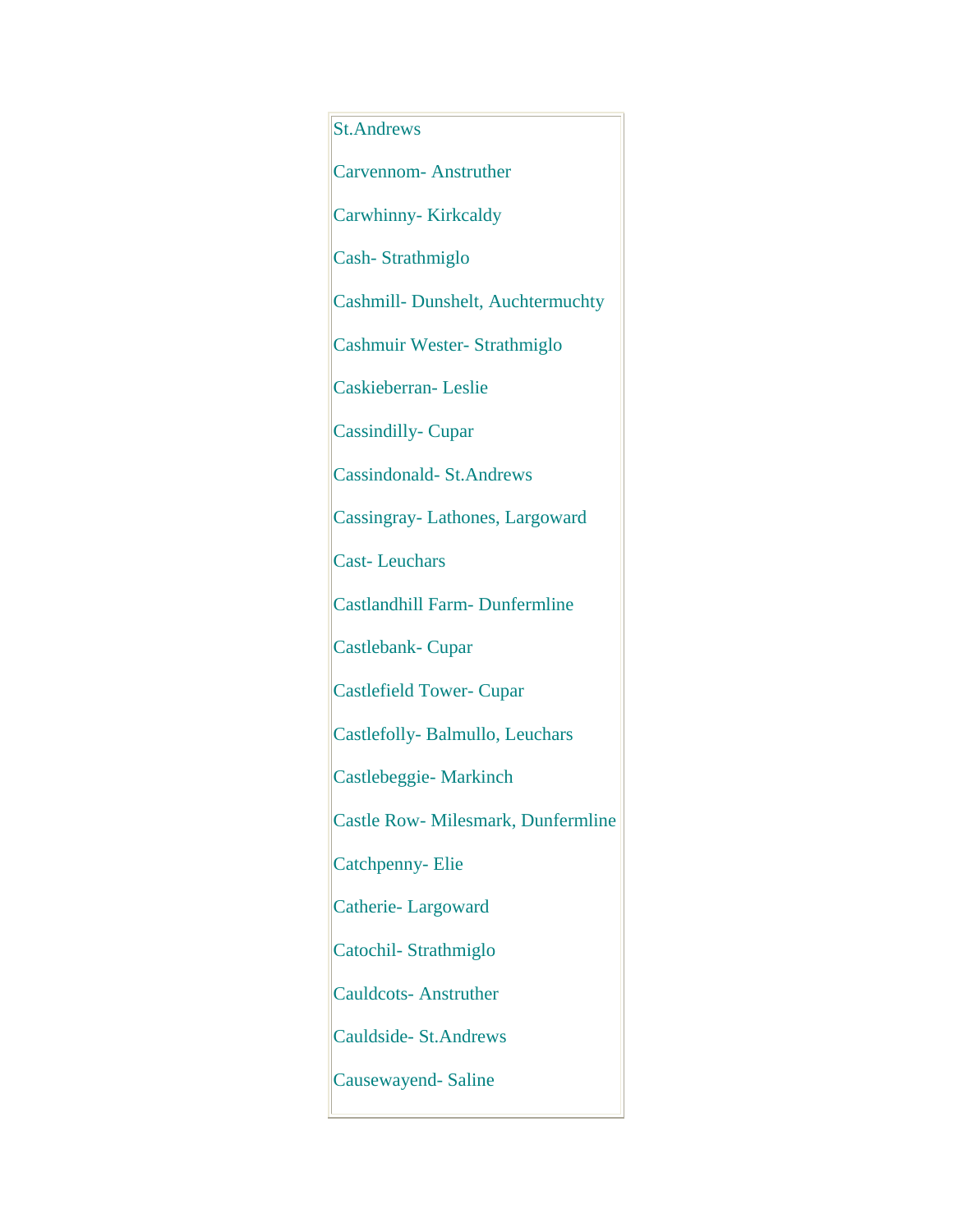Causewayhead- Stravithie, St.Andrews Causewayhead- Newport Cellardyke- Anstruther Cessnock- Kingsbarns, St.Andrews Chamberfield- Dunfermline Chancefield- Falkland Chance Inn- Cupar Chance Inn- Crail Channel Hall- Freuchie Chapel House- Kirkcaldy Chapel Farm- Kirkcaldy Chapel- Glencraig Chapel- Aberdour Chapel- Kettle, Ladybank Chapel Cotton- Kettle, Ladybank Chapel Garden- West Wemyss Chapelwell- Cupar Chapelyard- Falkland Charlestown- Cardenden Charlestown- Dunfermline Charleton- Colinsburgh Charlottetown- Ladybank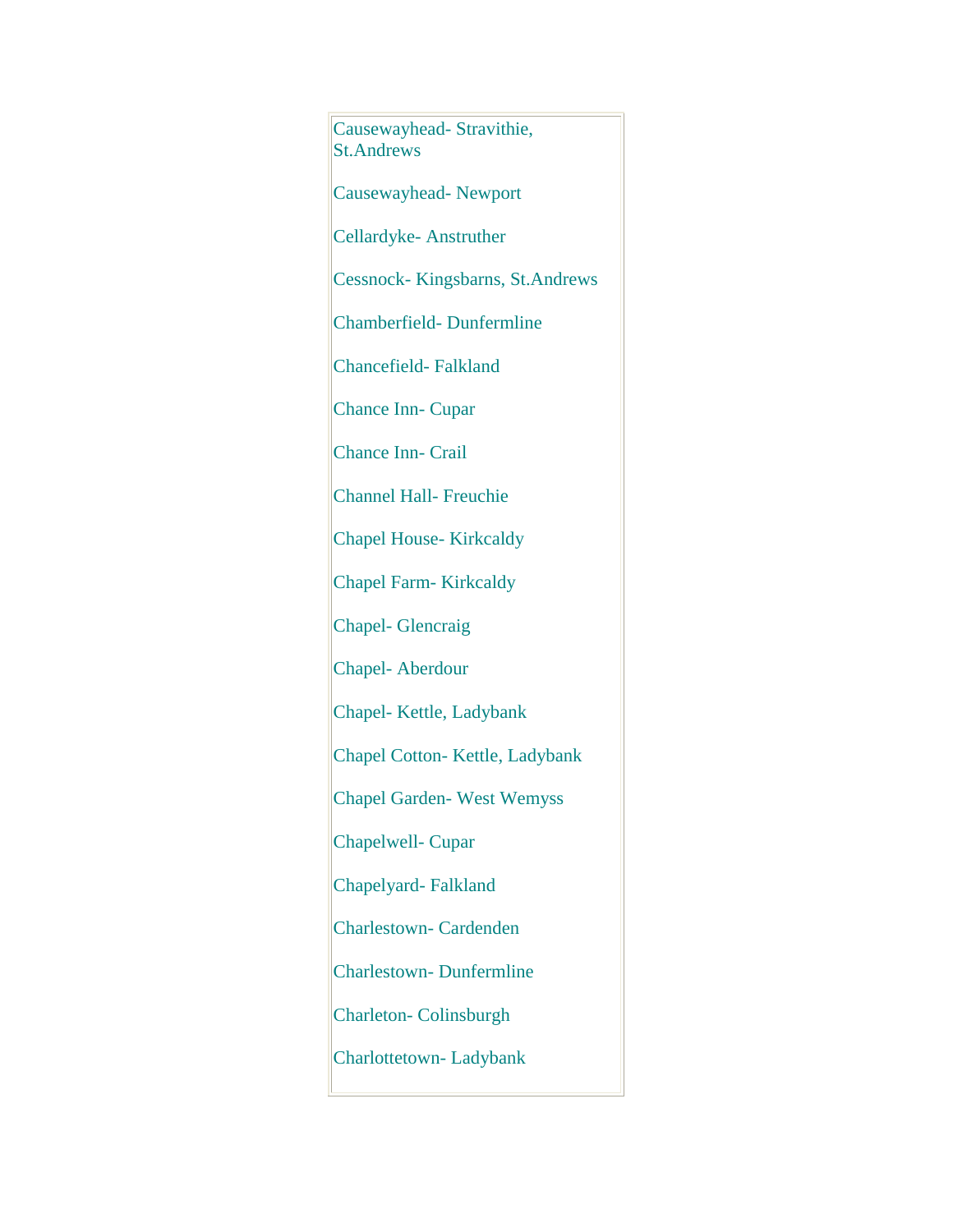Chemises- Ceres Chesterhill- Anstruther Chesterhill- Boarhills, St.Andrews Chesters- Aberdour Chesters- Stravithie Chesterstone- Leven Chewton- Leslie Chinahill- Newburgh Christie's Feu- Pittenweem Church Hall- Burntisland Clochart Ha'- Colinsburgh Claremont- Newburgh Claremount- St.Andrews Clatto- Pitlessie, Ladybank Clatto House- Cupar Clatto, Easter- St.Andrews Clatto Barns- Ladybank Clatto Muir- St.Andrews Clatto Muir- St.Andrews Clatto, Tongues of- St.Andrews Clayacres- Dunfermline Claybraes- Largo Road, St.Andrews Claybriggs- Ladybank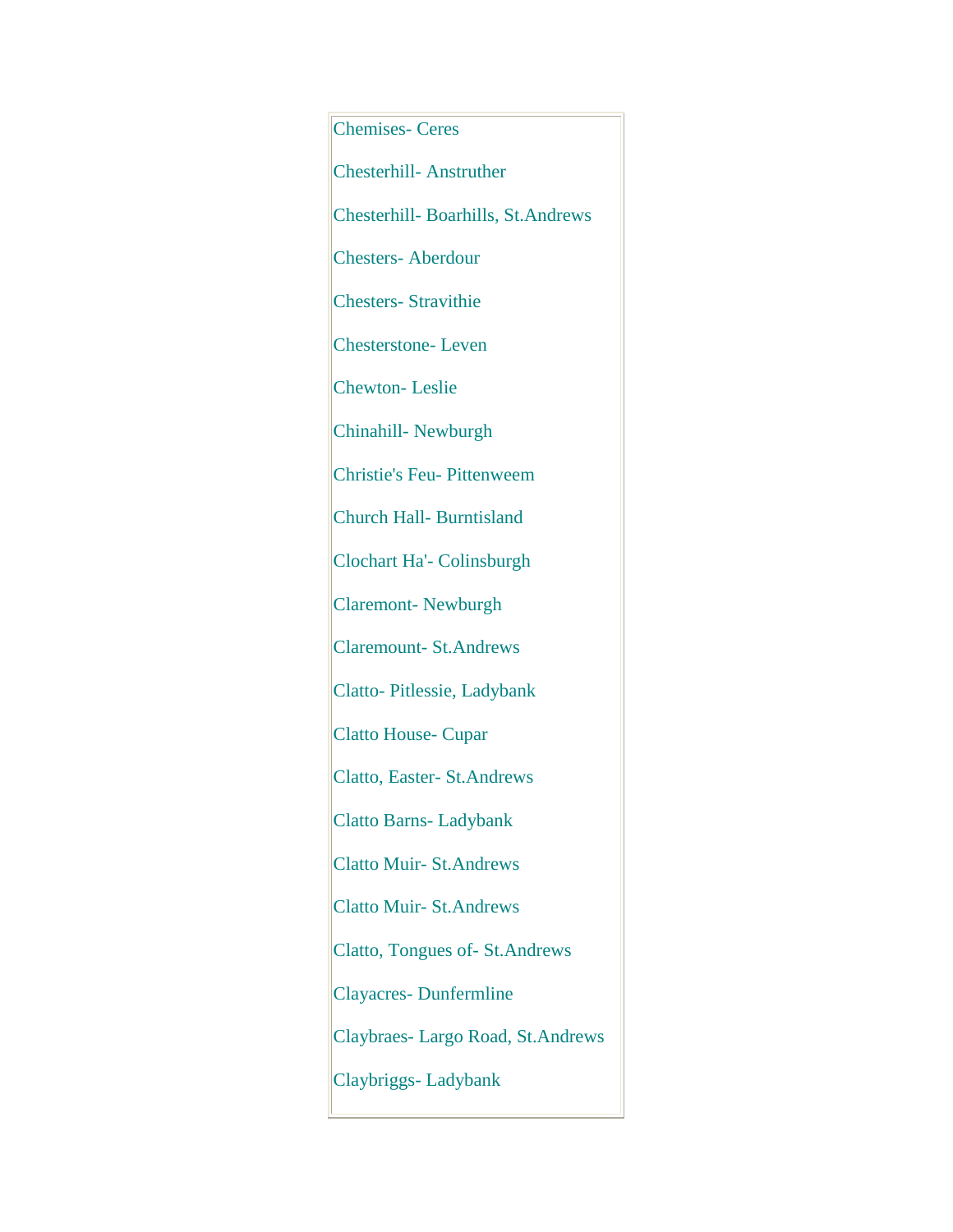Clayholes- Crail Claytops- Cupar Clayton- Cupar Cleikim Inn- Kelty Clentrie- Auchtertool Cliff, North- North Queensferry Clephanton- Anstruther Cliff, The- Newport Clink- Auchtermuchty Clinkhill- Inverkeithing Clinton Cottage- Newburgh Clockmadron- Leven Clubston- Rathillet, Cupar Clune- Glencraig Clune, Easter- Dunfermline Clune, Wester- Dunfermline Cluny- Kirkcaldy Clunie- Newburgh Clunifield- Newburgh Clunie, Wester- Newburgh Clunie- Cupar Cluny Square- Cardenden Cluny Toll- By Kirkcaldy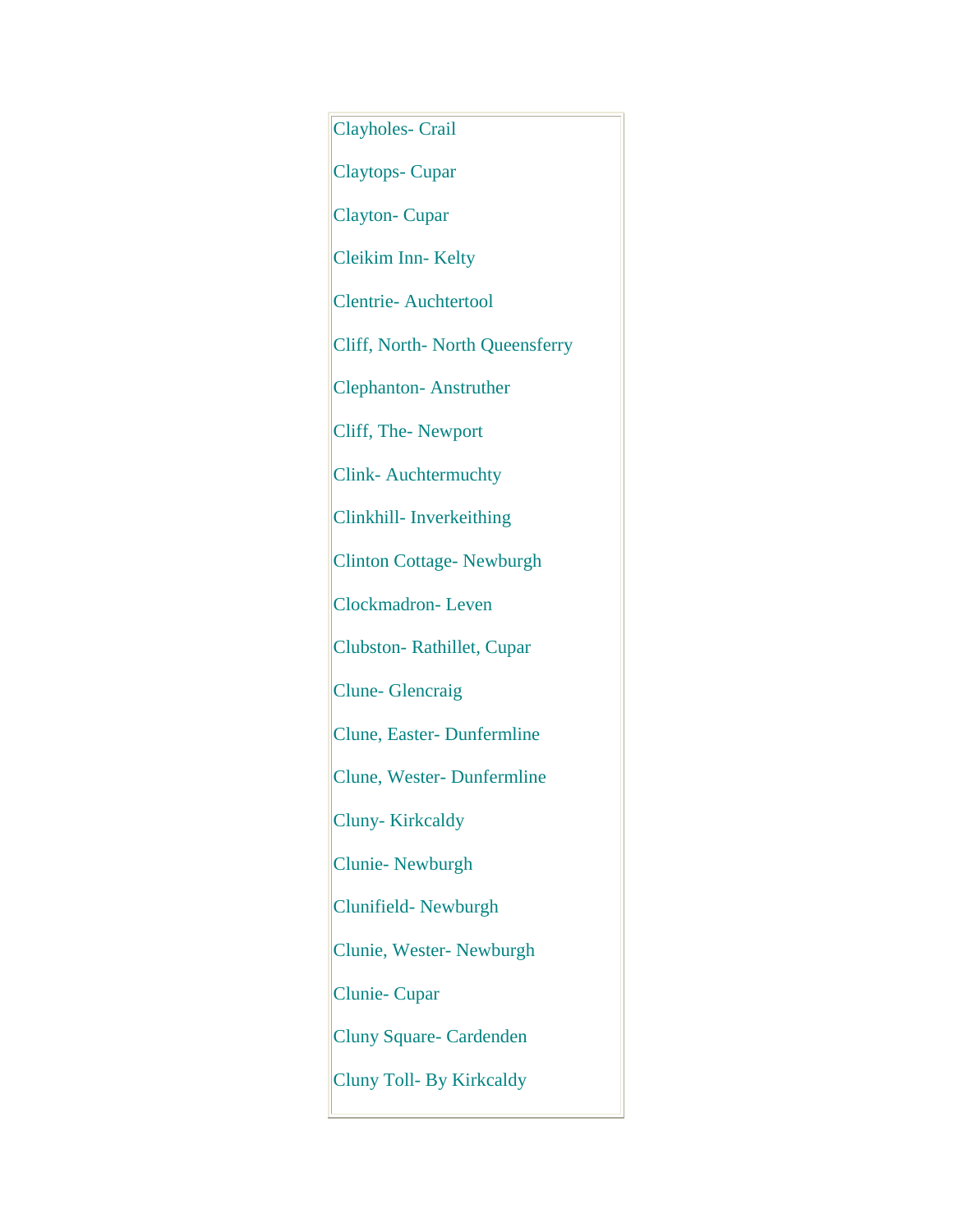Clushford- Springfield, Cupar Coalden- Cluny, Kirkcaldy Coaledge- Crossgates Coalfarm South- St.Monans Coalhill- Markinch Coalpitden- Kettle, Ladybank Coates, Easter- Lower Largo Coates, Wester- Lower Largo Cockairnie- Aberdour Cocklaw- Dunfermline Cocklaw, easter- Kelty Cocklaw Mains- Dunfermline Cockmalane- Leven Cockmylane- Tayport Coldstream- Leven Colinswell- Burntisland Collairnie- Ladybank Collessie- Ladybank Colluthie- Cupar Collydean- Markinch Collyford- Saline Colquhally- Lochgelly Colton- Dunfermline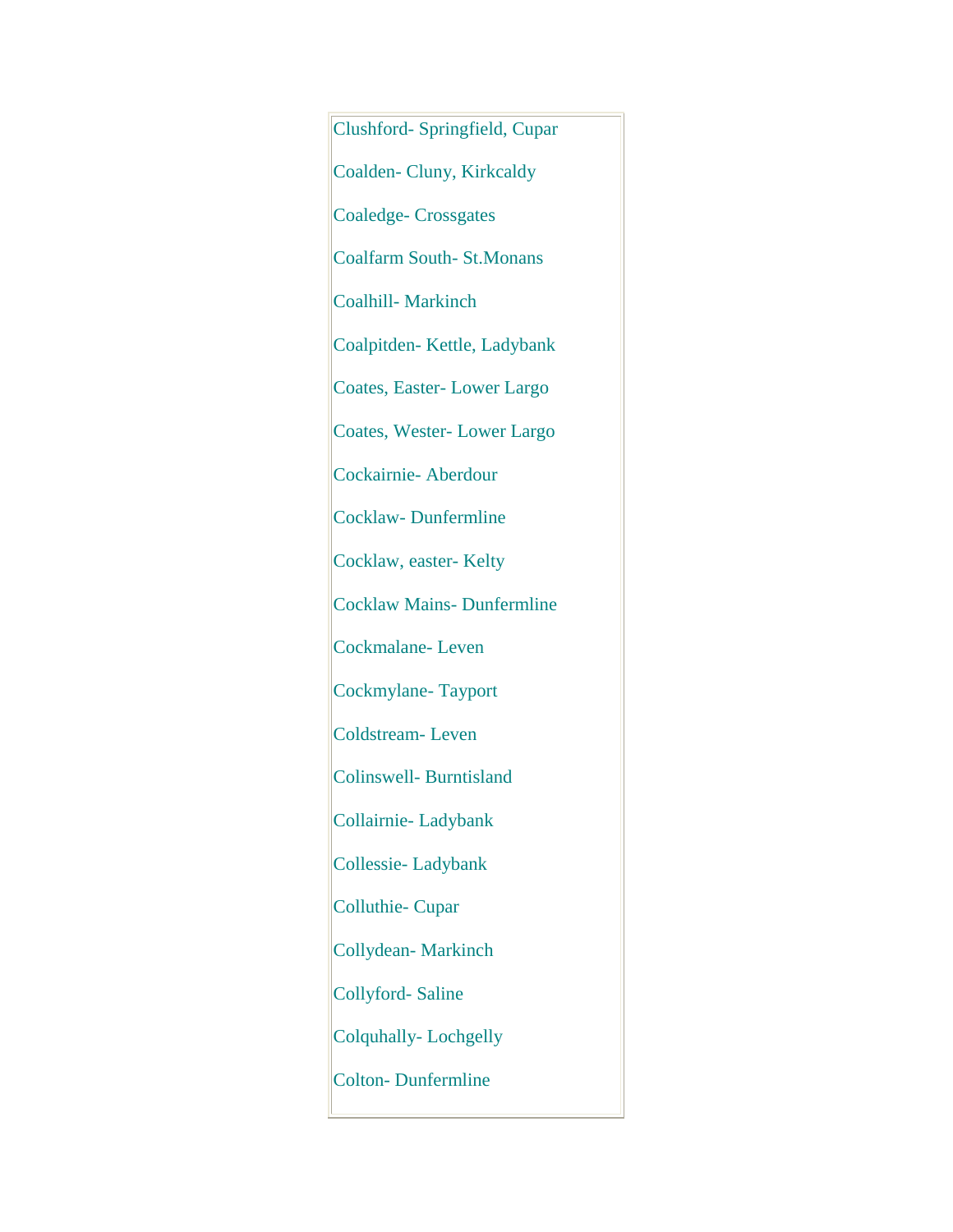Cotton of Pittencrieff- Dunfermline Colzie- Auchtermuchty Comely Bank- Dunfermline Comely Bank- Windygates Comerton- Leuchars Comielaw- Pittenweem Comieybank- Tayport Common- Burntisland Commonty West- Tayport Conland- Glenfarg Conland Easter- Freuchie Conland Wester- Freuchie Cookston- Crail Corbiedens- Cupar Corbiehill- Cupar Cordiesmailing- Largoward Corinzion- Strathmiglo Cornceres- Anstruther Cornhill- Collessie, Ladybank Corriemar- Leven Corston- Strathmiglo Cotburndale- Burntisland Cottage, The- Tayport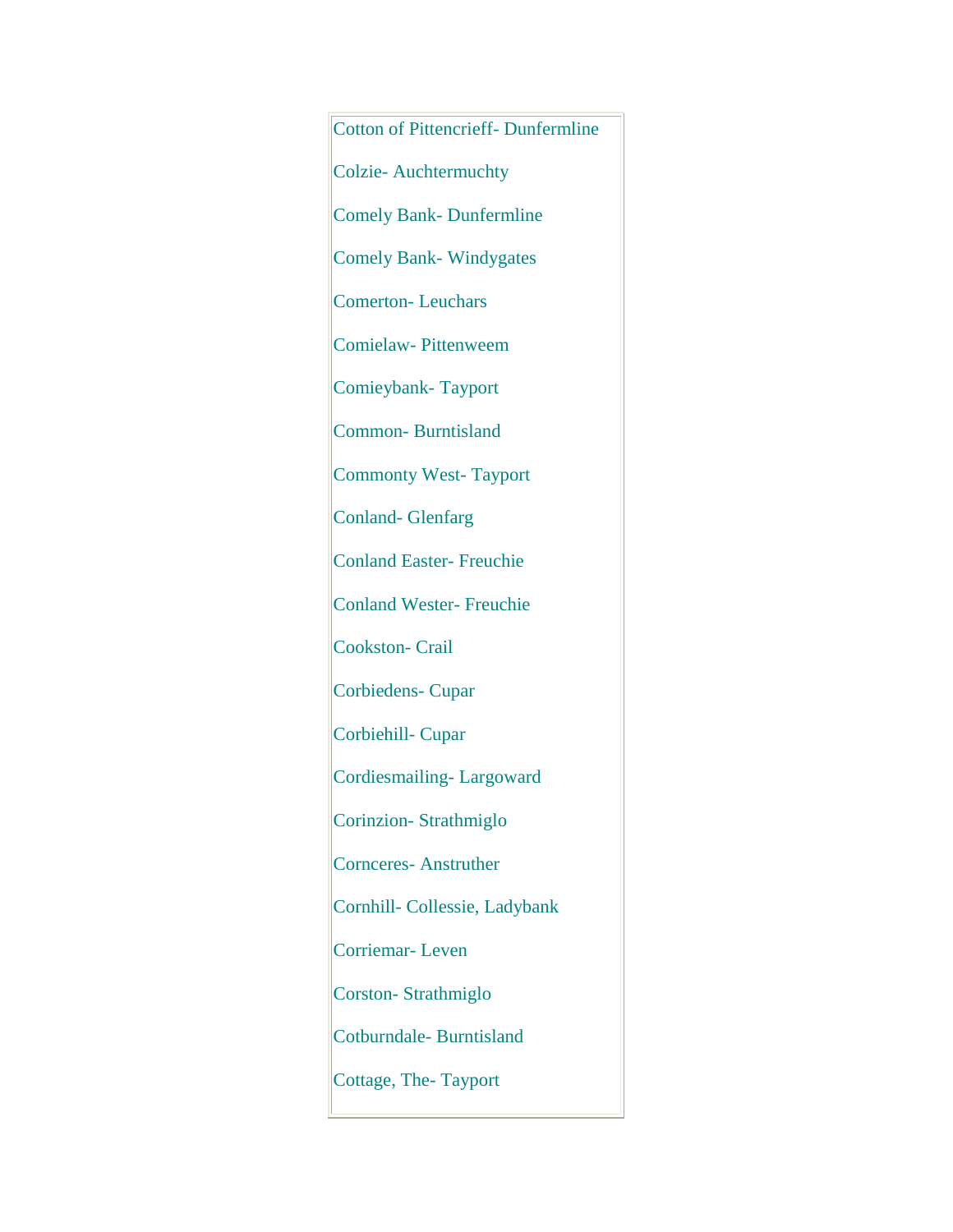Cottage, Bank- Cupar Cottargreen- Kennoway Cottar Land- Elie Cotton, The- Leuchars Cottyhill- Cameron Coul- Markinch Coultra- Wormit Countryhills- Newburgh Coupmyhorn- Leven Courthill- Dunfermline Couston- Aberdour Cowbakie- Leuchars Cowdenlaws- Dysart Cowdens- Dunfermline Cowhalie- Balmullo Cowriefauld- Strathmiglo Cowstrandburn- Dunfermline Coylton- Leven Craigderran- Cardenden Craigdhu- North Queensferry Craigduckie- Dunfermline Craigencalt- Kinghorn Craigencat- Kinross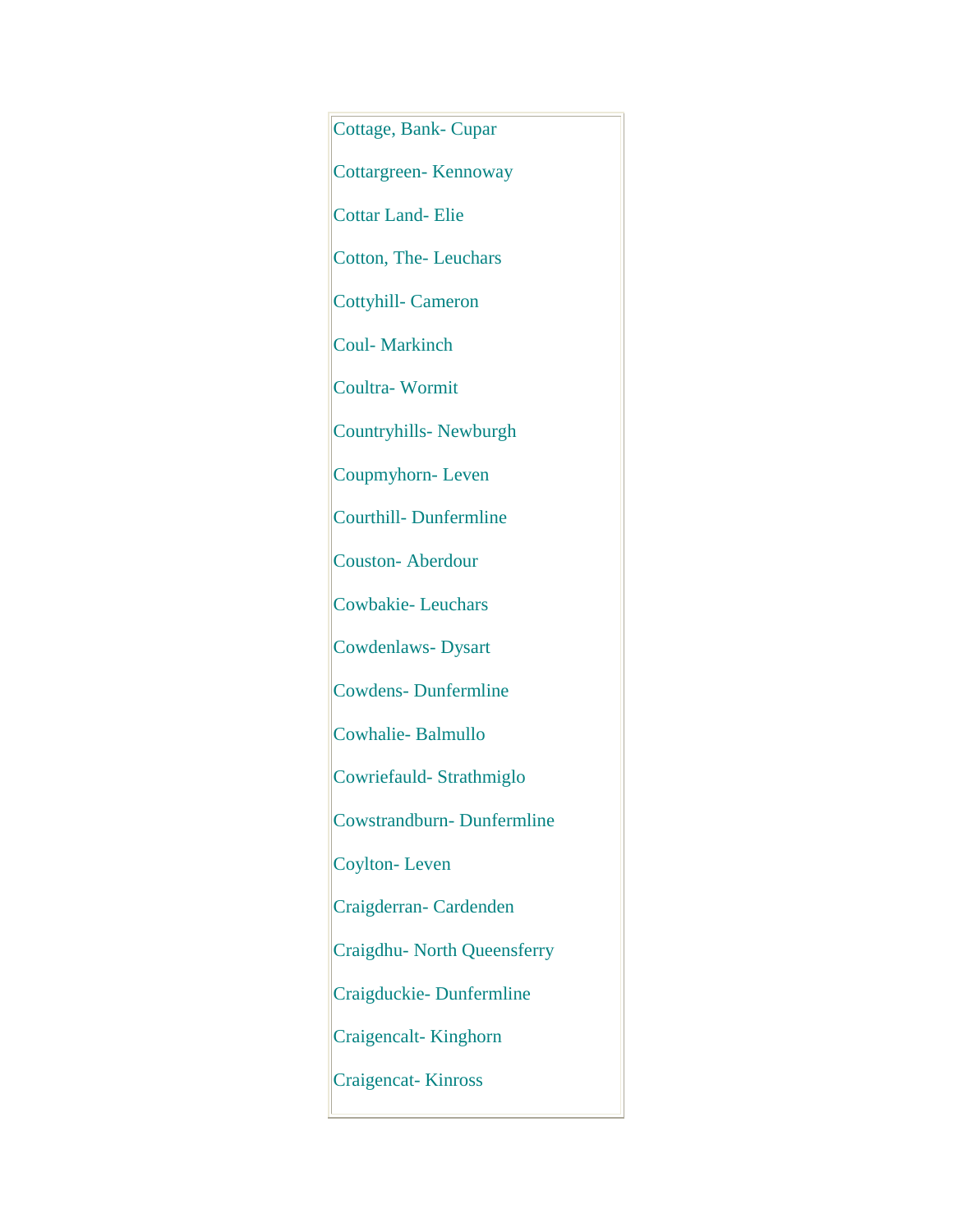Craigend- Cardenden Craigflower- Torryburn Craigfoodie- Dairsie, Cupar Craigfoot- Newburgh Craigforth- Earlsferry Craighall- Ceres, Cupar Craighead- Cardenden Craighead- Crail Craighead- Newport Craighouse- Saline Craigie- Leuchars Craigiewells- St.Monans Craiginvarn- Boarhills, St.Andrews Craigkelly- Burntisland Craigkennochy- Burntisland Craigiug- Brunton, Cupar Craigloan- largoward Craigiuscar- Dunfermline Craigmill- Newburgh Craigmore- Cupar Craigrothie- Cupar Craigs- Dunfermline Craigsanquhar- Cupar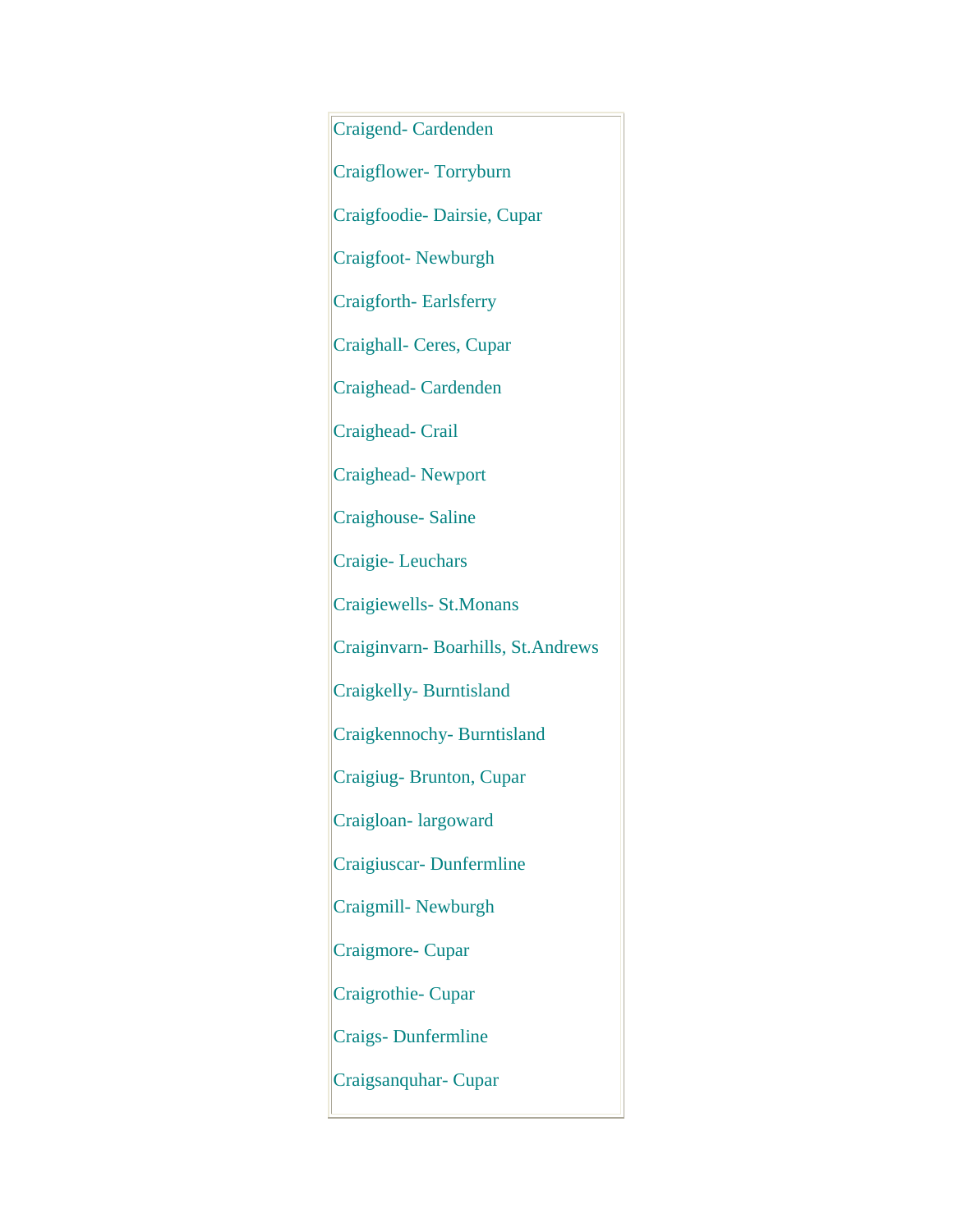Craigton- Cowdenbeath Crail Cottage- Newburgh Crailsmuir- Crail Crawford Priory- Springfield, Cupar Crawhills- Anstruther Crawley- Springfield, Cupar Crawness- Anstruther Creich- Luthrie, Cupar Creosote Works- leven Cribbs- St.Monans Criterion House- Newburgh Croft- leslie Croftdyke- Ceres, Cupar Criftgary- Aberdour Croftouterly- Leslie Crombie- Dunfermline Cairneyhill- Dunfermline Crossford- Dunfermline Crossgates- Burntisland Crossgates- Peat Inn, Cupar Crossgates- Pitlessie, Cupar Crosshills- Auchtermuchty Crosshill- Glencraig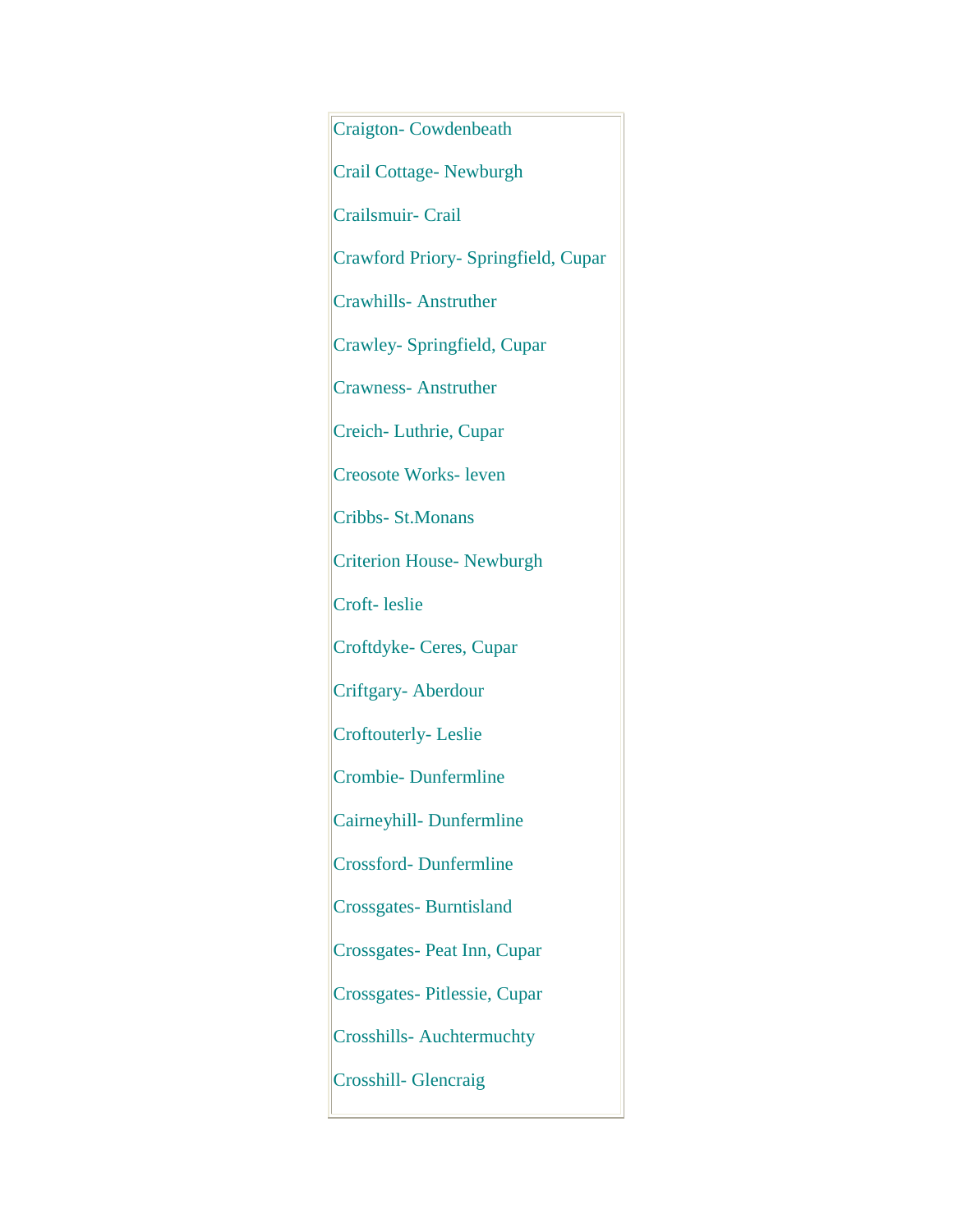Crosskeys- Crossgates Crossroads- Aberdour Crossroads- Burntisland Crossroads- Methil Cruickness- Inverkeithing Cruicks- Inverkeithing Cruivie- Wormit Cuddiesknowes- Kirkcaldy Cuffabout- Leven Cullalo- Newburgh Cullaloe- Aberdour Cultmill- Saline Cults- Pitlessie, Ladybank Cults Crossing- Cupar Cults Mill- Cupar Cults, North- saline Cults, South- saline Cults, Wester- Saline Cunnoquhie- Ladybank Cuplahills- Balmullo, Leuchars Cuttlehill- Crossgates Cutty Hillock- Cameron D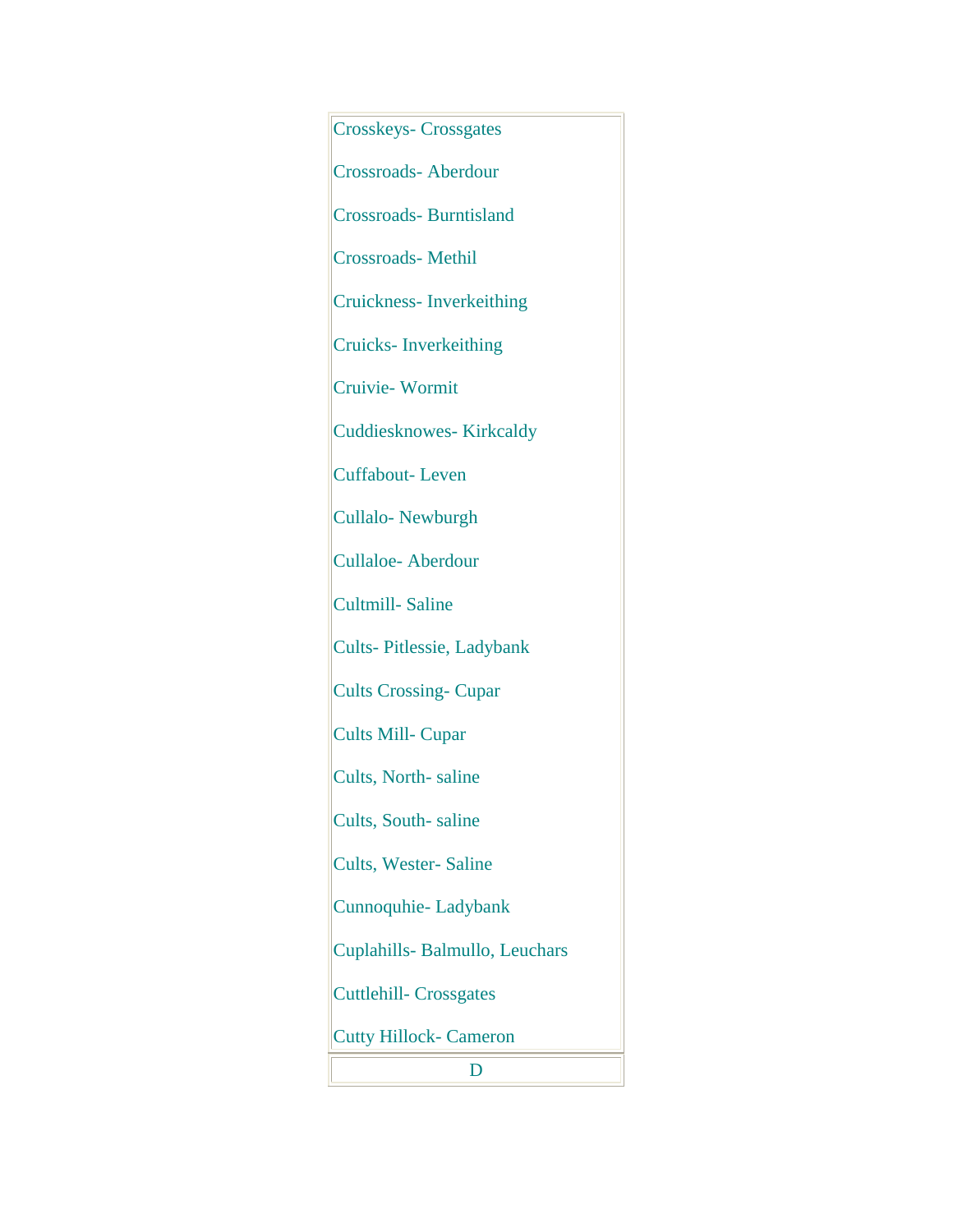Daftmill- Bow of Fife, Cupar Dairsie- Cupar Daisy Cottage- Tayport Dalachy- Aberdour Dalbeath- Cowdenbeath Dales- Inverkeithing Dales- markinch Dalgairn- Cupar Dalgety- Aberdour Dalginch Common- Markinch Dalginch- Markinch Dalgowan- Newburgh Damhead- Kedlock, Cupar Dams- kettle, ladybank Dams- Rathillet, Cupar Damside- Crail Damside- Cupar Muir, Cupar Damside- Collessie, Ladybank Dander Inn- Dunfermline Darnoe- Falkland Darvel Lodge- Newport Daughty Mill- Kirkcaldy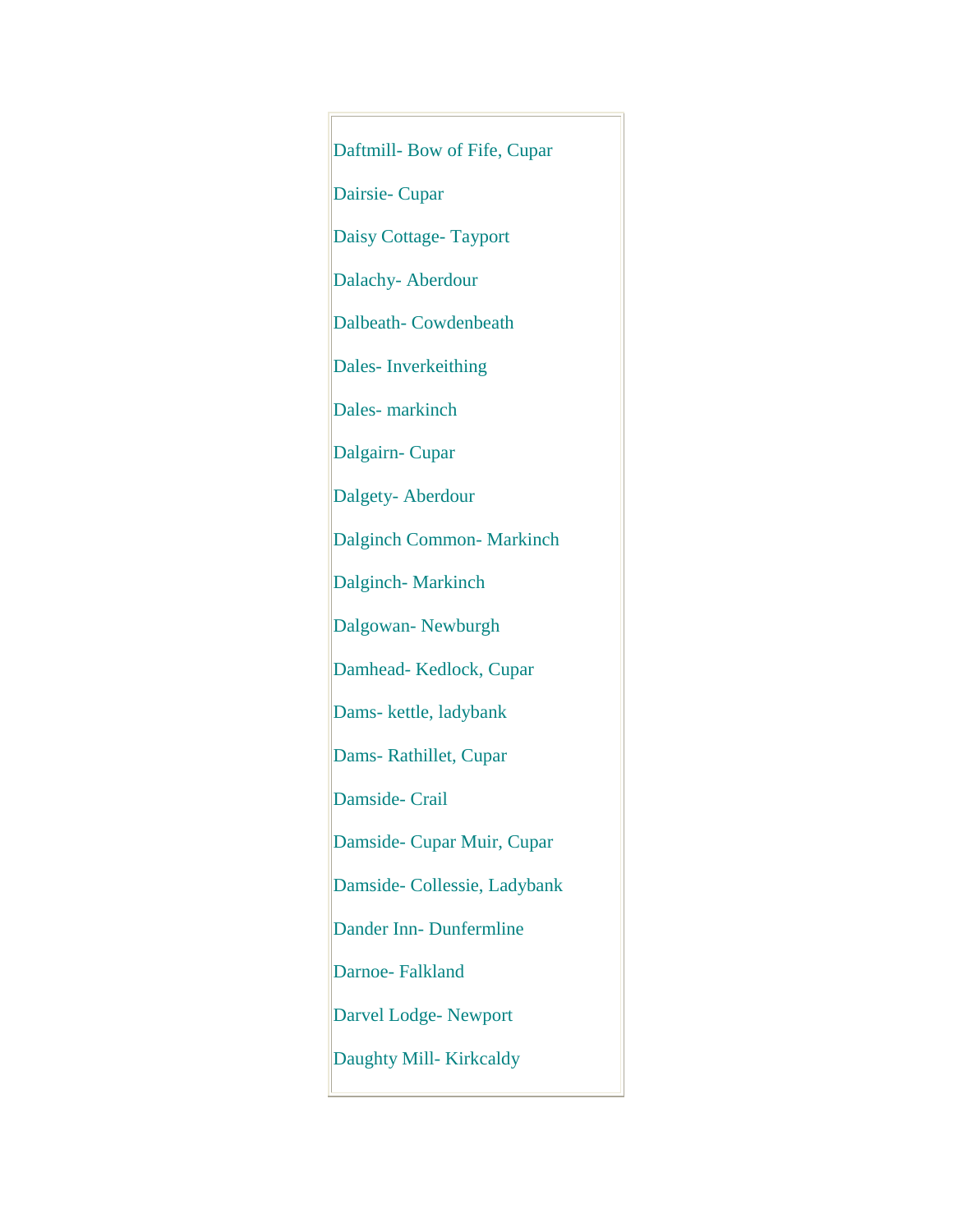Deanhead- Dunfermline Demperston- Auchtermuchty Den Cottage- Strathmiglo Denbeath- Methil Denbrae- Cupar Denburn-Kirkcaldy Denend- Cardenden Denfoot Cottage- Ceres, Cupar Denhall- Dura Den, Cupar Denhead- St.Andrews Denhead- Ceres, Cupar Denhead Cottage- Dunfermline Denhead- Kennoway, Windygates Denmill- Newburgh Den Mills- Cupar Denmuir- Newburgh Den, The- Newburgh Denork- St.Andrews Densbank- Auchtermuchty Denside- Cardenden Denside- Freuchie Devon- Leven Dodhead- Burntisland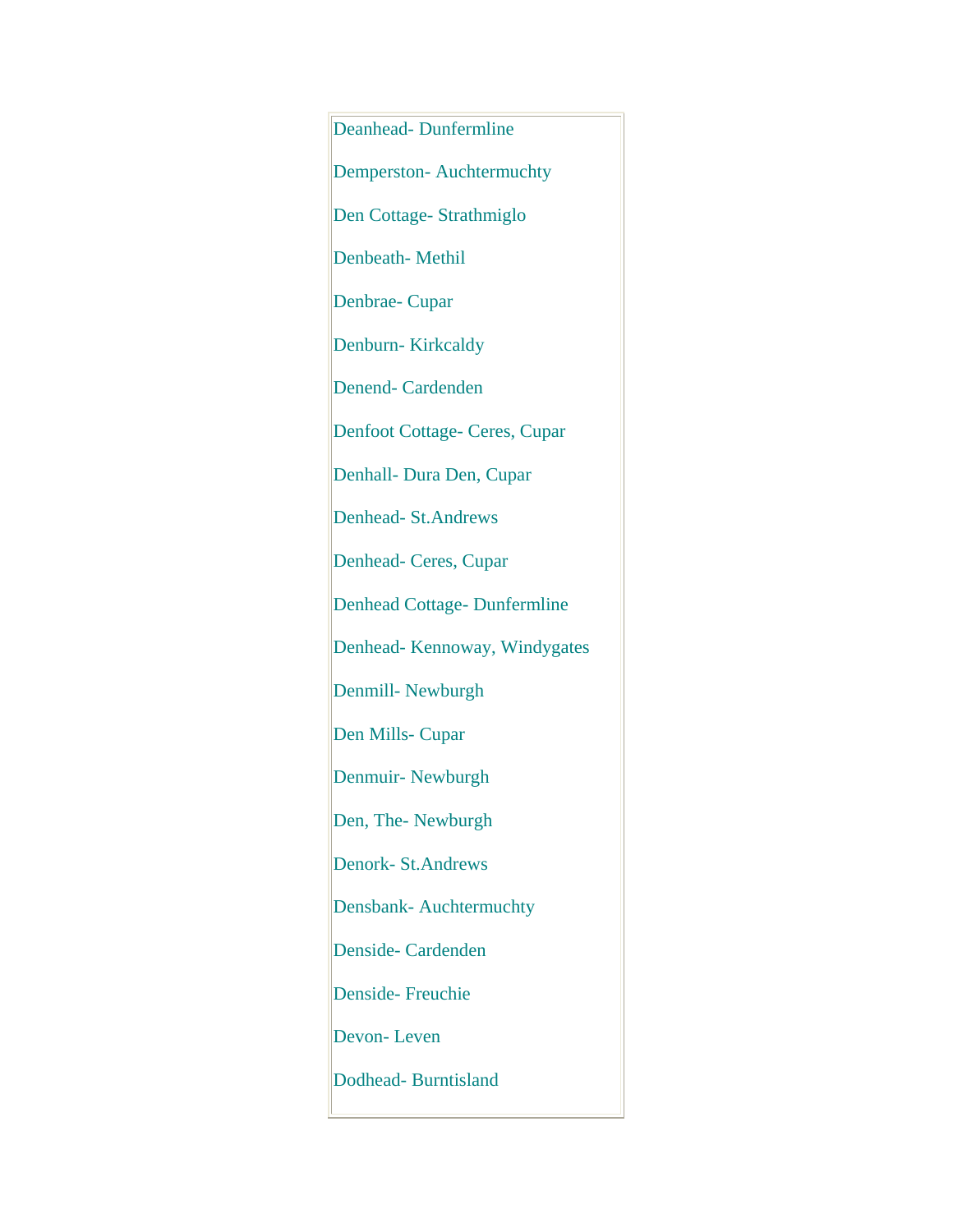Dogton- Cardenden Dollars- Burntisland Donald's Land- Elie Donibristle- Crossgates Donibristle House- Aberdour Donsbank- Auchtermuchty Dothan- Kirkcaldy Double Dykes- Cupar Douglasfield- Kirkcaldy Dovecothill- St.Monans Dovecotshade- Auchtermuchty Dovesloan- Ceres, Cupar Downfield- Ladybank Downie Mount- Tayport Drakelands- Freuchie Drinkbetween- Kirkcaldy Dron- Dairsie, Cupar Droverhall- Crossgates Druidhill- Crail Drumcaldie- Windygates Drumcarro- Cupar Drumdriel- Strathmiglo Drumdryan- Cupar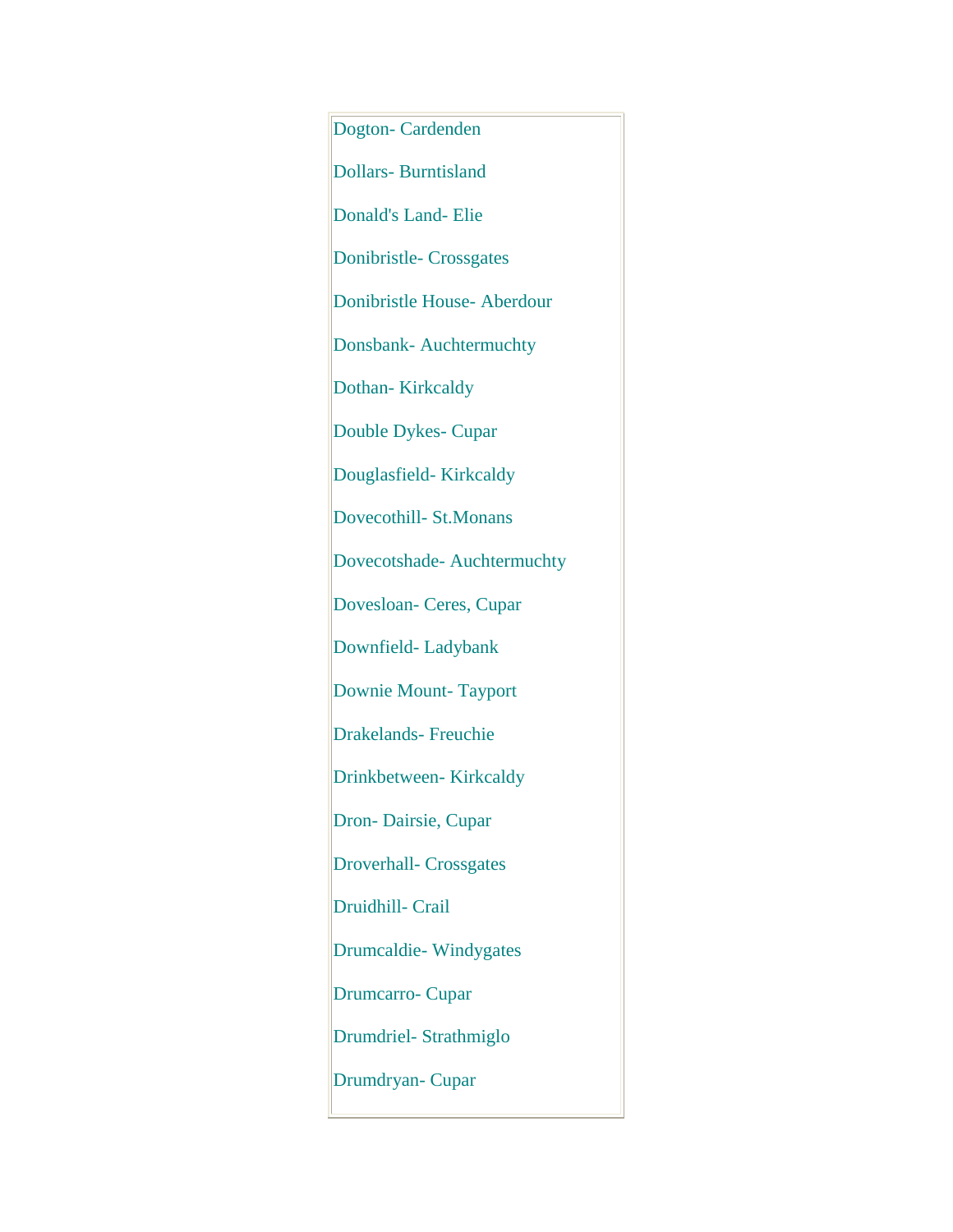Drumeldrie- Lower Largo Drumfin- Torryburn Drumhead- Pat Inn, Cupar Drumhead- Saline Drum Lodge- Lower Largo Drumley- Collessie, Ladybank Drumly- Stravithie, St.Andrews Drummain- Leslie Drummaird- Leven Drummochy- Lower Largo Drumnod- Cupar Drumrack- Stravithie, St.Andrews Drums- Freuchie Drumtenant- Ladybank Drybriggs- Cupar Dryknaps- Dunfermline Dubbs- Auchtermuchty Duckhill- Oakley Duck Inn- Burntisland Dhuloch- Dunfermline Dhuloch, North- Crossgates Dumbarnie- Lower Largo Dumbarrow- Strathmiglo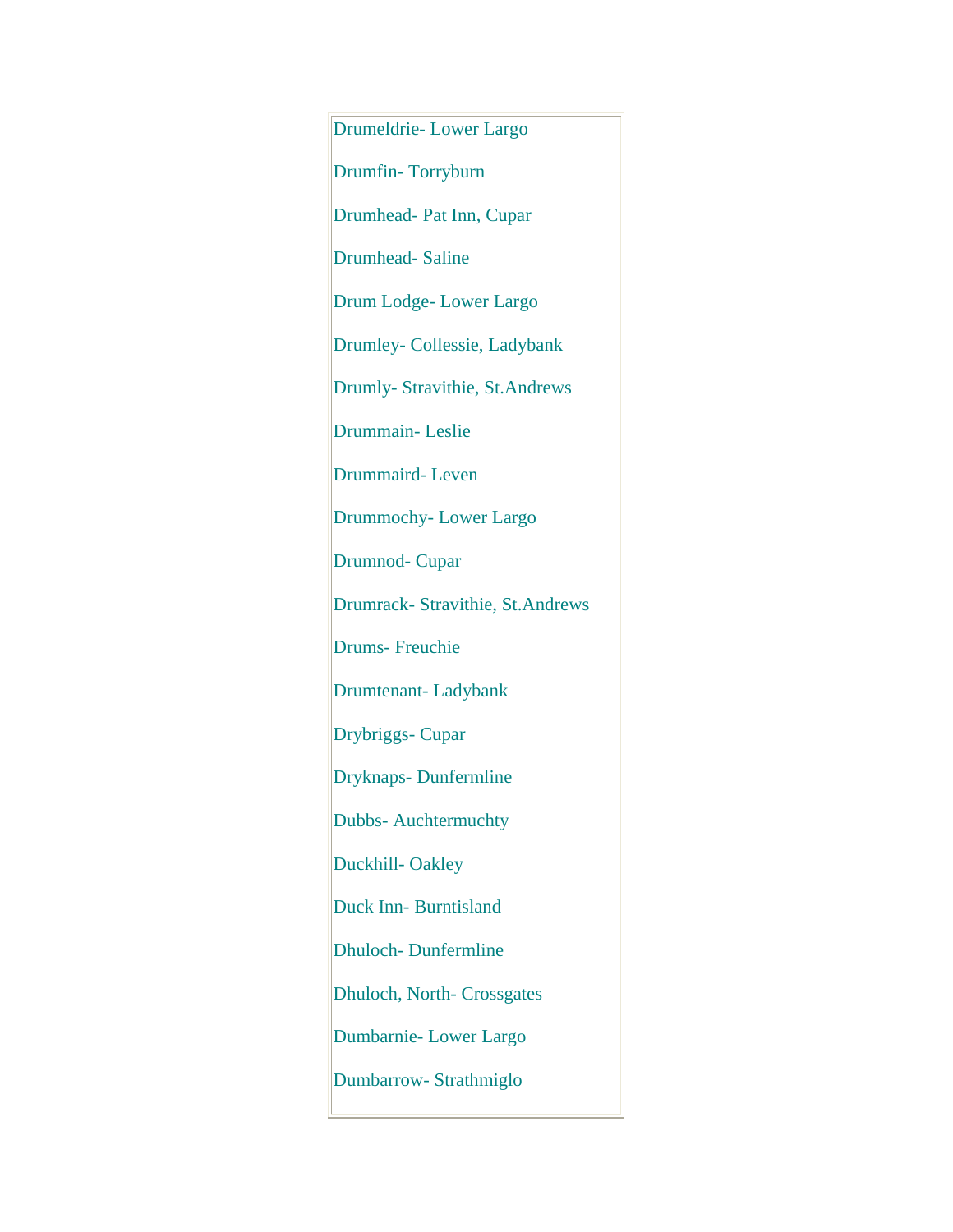Dunbog- Newburgh Dunboghill- Ladybank Duncraig- Newport Duncraggan House- Newport Dundonald- Cardenden Dunduff- Dunfermline Dunearn- Burntisland Duniface- Windygates Dunnikier- Kirkcaldy Dunnygask- Dunfermline Dunnyquarl- Newmills Dunreggan- Elie Dunshelt- Auchtermuchty Dura- Cupar Durdum- Dairsie, Cupar Durham- Newmills Durie- Leven Dyke Neuk- Cowdenbeath Dyke Neuk- Ceres, Cupar Dyke Neuk- Leven Dysart Muir- Kirkcaldy Dysart Union Poorhouse- Thornton E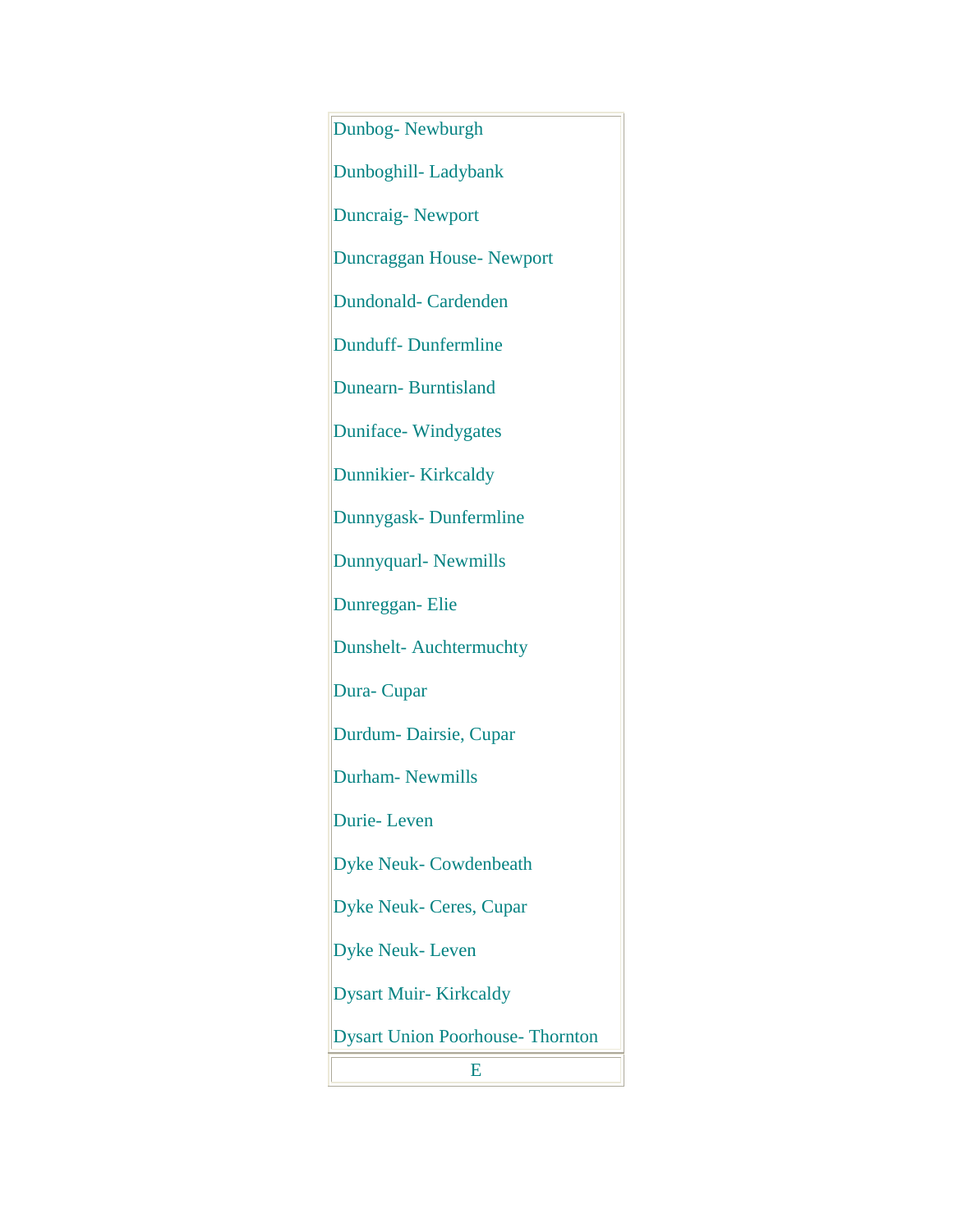Earlscross- Earlsferry Earlsdale- Chance Inn, Cupar Earlseat- East Wemyss Earlseat Colliery- Thornton Earlsferry House- earlsferry Earlsferry- Elie Earlshall- Leuchars Earlsneuk- Earlsferry, Elie East bank- Kirkcaldy Eastbank- Strathmiglo East Conlands- Freuchie East Dargus- Ceres, Cupar Eastfield- Dunfermline Easthall- Cupar Eastmill- Strathmiglo Echo Bank- Inverkeithing Edenbank- Ladybank Edenbank- Dairsie, Cupar Edenbank- Strathmiglo Edenbank- Tarvit Mill, Cupar Edenbank House- Strathmiglo Eden Cottage- Kirkton, Lower largo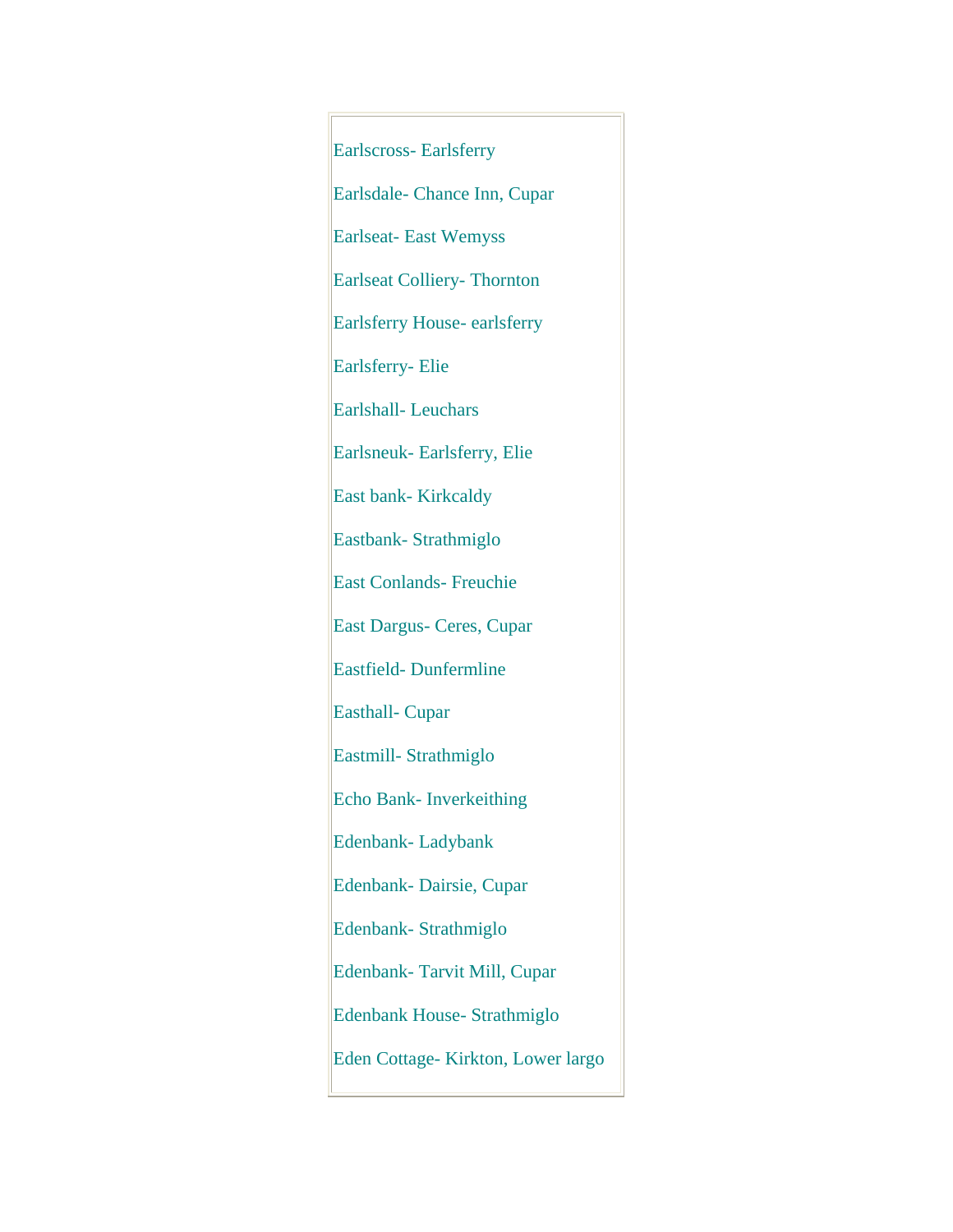Edenfield- Cupar Edengrove- Dairsie, Cupar Edenpark- Cupar Edenshead- Strathmiglo Edenside- Guardbridge Edentown- Ladybank Edenwood- Cupar Eden Villa- Cupar Eglantine Square- Markinch Eden Valley- freuchie Edenview- Cupar Egypt Muir- Leuchars Elderbank- Denhead, St.Andrews Elms, The- Elie Elmslea- Leven Elmwood- Cupar Elsmere- Cupar Emsdorf- Lundin Mill, Lower Largo Erbitshall- Stravithie, St.Andrews F Fairfield- Dunfermline Fairfield- Colinsburgh Falfield- Peat Inn, Cupar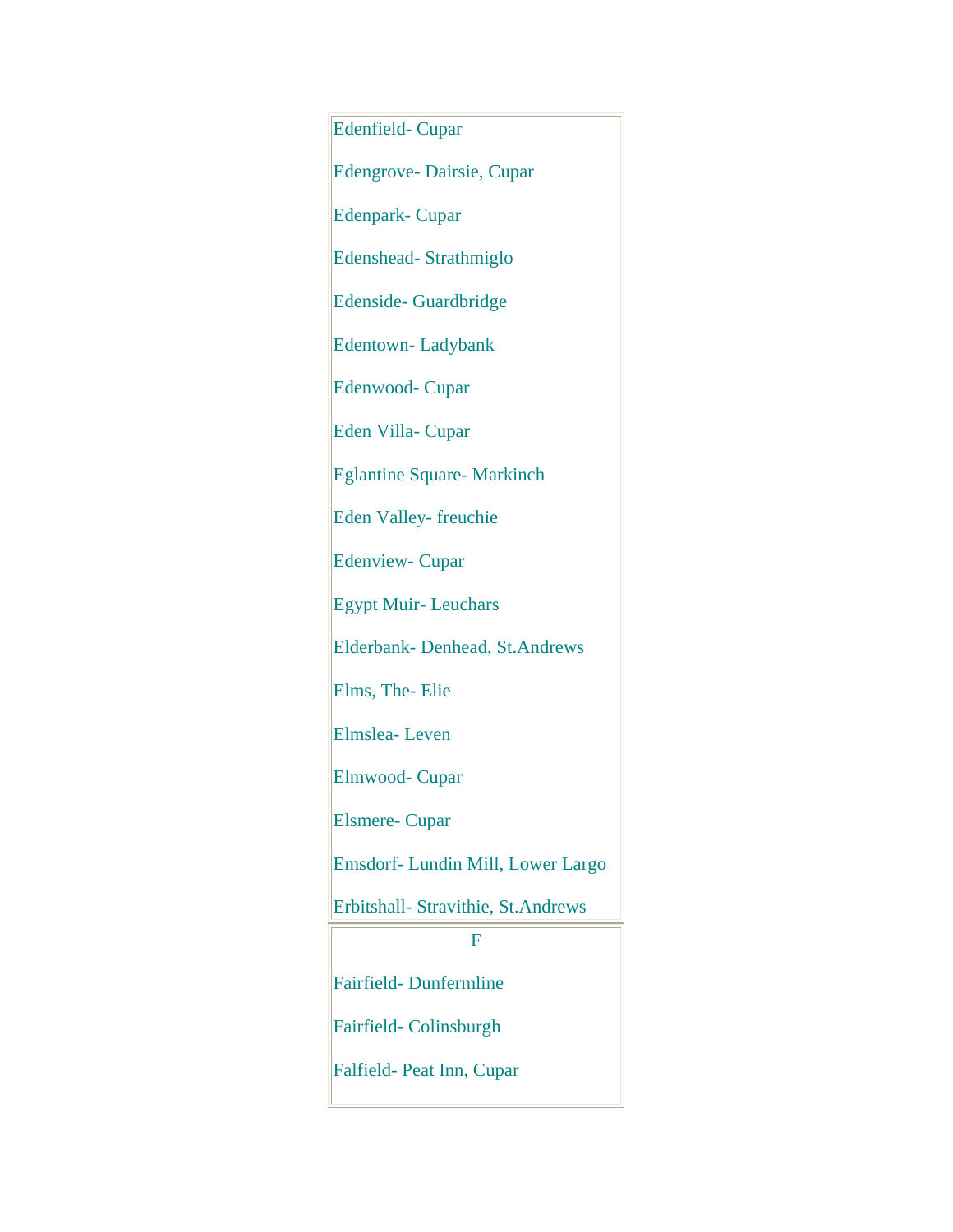Falfield Bank- Peat Inn, Cupar Falfield South- Leven Falside- Pittenweem Falside- Boarhills, St.Andrews Falside Muir- Pittenweem Fantasy- East Wemyss Fans- Leuchars Fargie- Strathmiglo Farmlands- Leslie Farneyhirst- Saline Feddinch- St.Andrews Fern Place- Leuchars Fernwoodlee- Oakley Fernie- Ladybank Fernie Castle- Ladybank Fernie Easter- Cupar Fernie Mill- Ladybank Ferniehall- Cupar Ferrybarns- North Queensferry Ferryfield- Cupar Ferryfield- Newburgh Ferryhill- Cupar Ferryhills- North Queensferry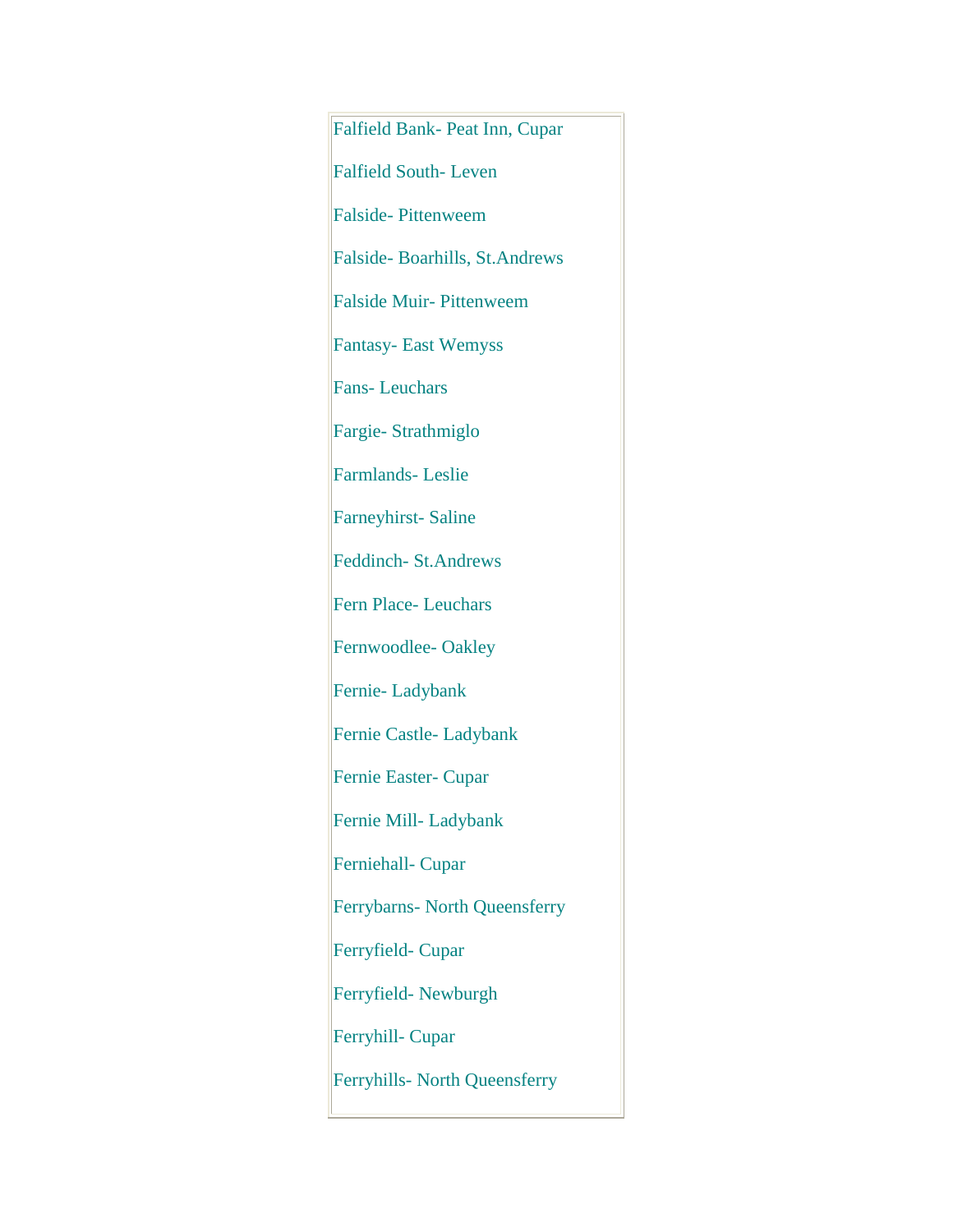Ferry Lights- Tayport Ferrymuir- Cupar Ferry Toll- Tayport Ferry Toll- Inverkeithing Fetterdale- Tayport Fetters West- Tayport Fettykil- Leslie Fiddlehall- Falkland Fiddlers Green- Markinch Fiddlers Hall- Charlestown, Dunfermline Fifeness- Crail Fincraigs- Kilmany, Cupar Findas- Cupar Fingask- Cupar Finglassie- Markinch Finmont- Kinglassie Frithfield- Anstruther Fisher's Cottage- Newport Flass- Newport Fleecefaulds- Ceres, Cupar Flisk- Newburgh Flisk Easter- Newburgh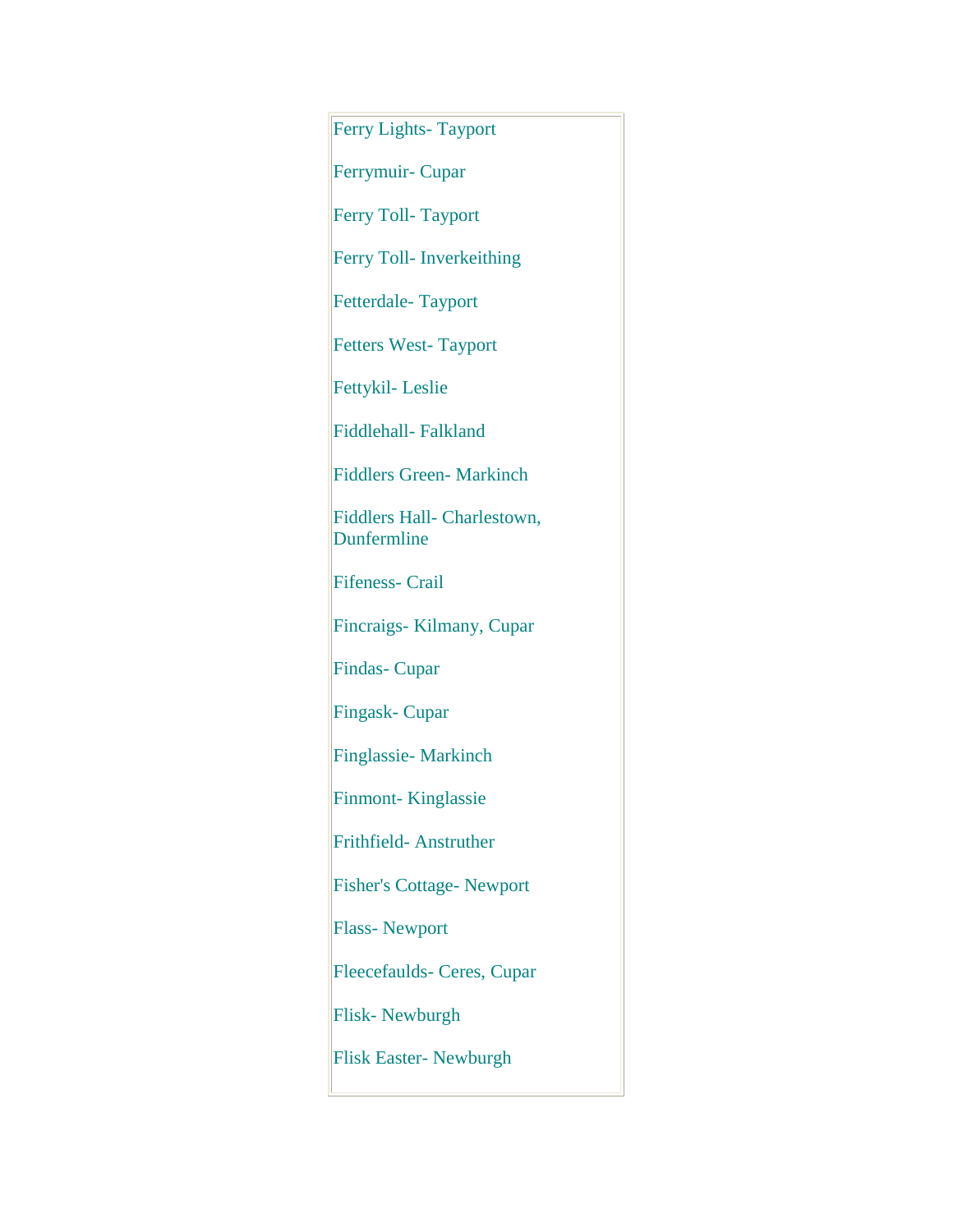Flisk North- Kemback, Cupar Flisk Manse- Newburgh Flisk Wester- Newburgh Fliskmiln- Newburgh Flisk South- Kemback, Cupar Fliskwood- Newburgh Flockhouse- Glencraig Flourisciouts- Newburgh Flowers of May, The- Kinglassie Fod- Dunfermline Foggieleys- Leven Foodie- Cupar Foodieash- Cupar Foothies Mill- Charlestown Fordel- Inverkeithing Fordel- Leuchars Fordelhill- Leuchars Fordell Colliery- Crossgates Forgan- Newport Formonthills- Markinch Forrester's Seat- Damhead Forret- Cupar Forthar- Ladybank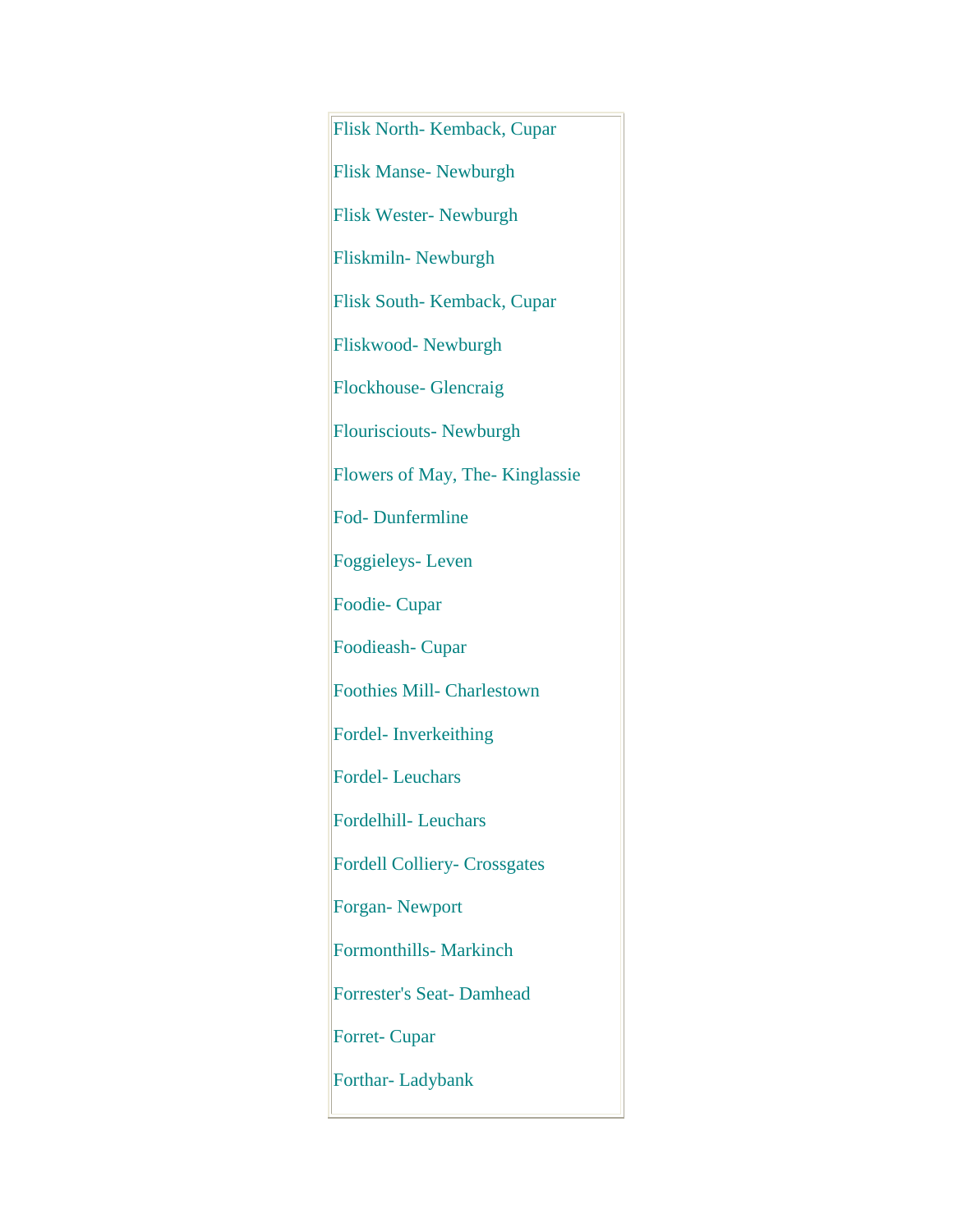Forthar Mill- Freuchie Fosterton- Thornton Foulford- Cowdenbeath Foulhogger- Crail Foxton- Cupar Freelands- Ceres, Cupar Freelands- Strathmiglo Friar's Acre- St.Monans Friarton- Newport Frithfield- Anstruther Fronthill- Ladybank Frosty Mountain- Crossgates G Gallaknowe- Glenfarg Gallatown- Kirkcaldy Gallowhill- Gauldry, Wormit Gallowhill- Leven Gallowhill Easter- Leven Gallowridgehill- Dunfermline Gallowside- Crail Garden Hall- Saline Garland- Dunfermline Garpit- Tayport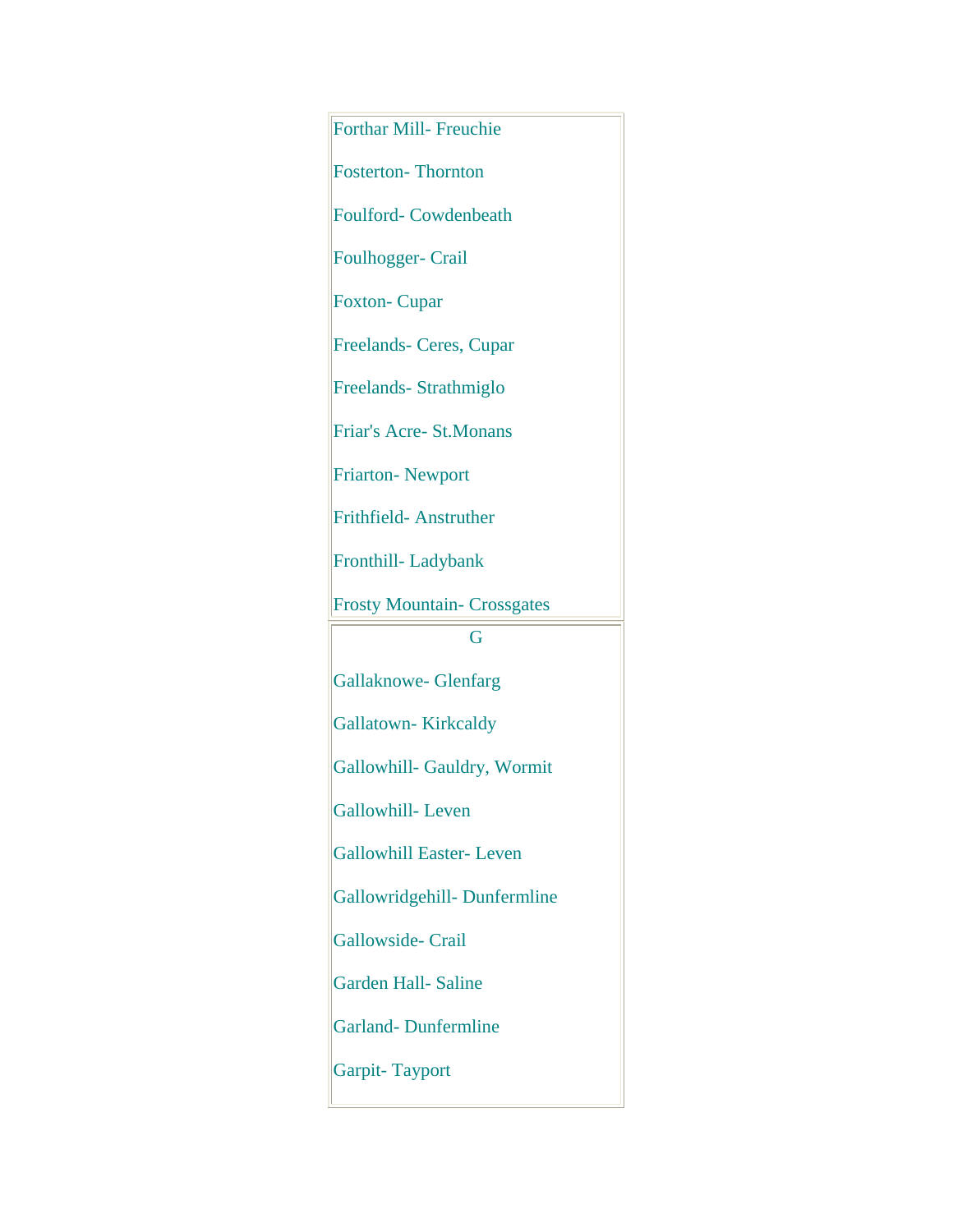Garthill- North Queensferry Garthowen- Cupar Garvock- Dunfermline Gask- Dunfermline Gaston- Crail Gateside- Dunfermline Gateside- Colinsburgh Gateside- Markinch Gateside- Strathmiglo Gathercauld- Ceres, Cupar Gedsmill- Burntisland Gellet- Dunfermline Gerrard's Cross- St.Andrews Ghouls Den- Wormit Gibliston- Colinsburgh Giffordtown- Ladybank Gillanderston- Cairneyhill Gilliesfaulds- Cupar Gillingshill- Pittenweem Gilmerton- Stravithie, St.Andrews Gilston- Largoward Gilston Easter- Leven Gilston Wester- Leven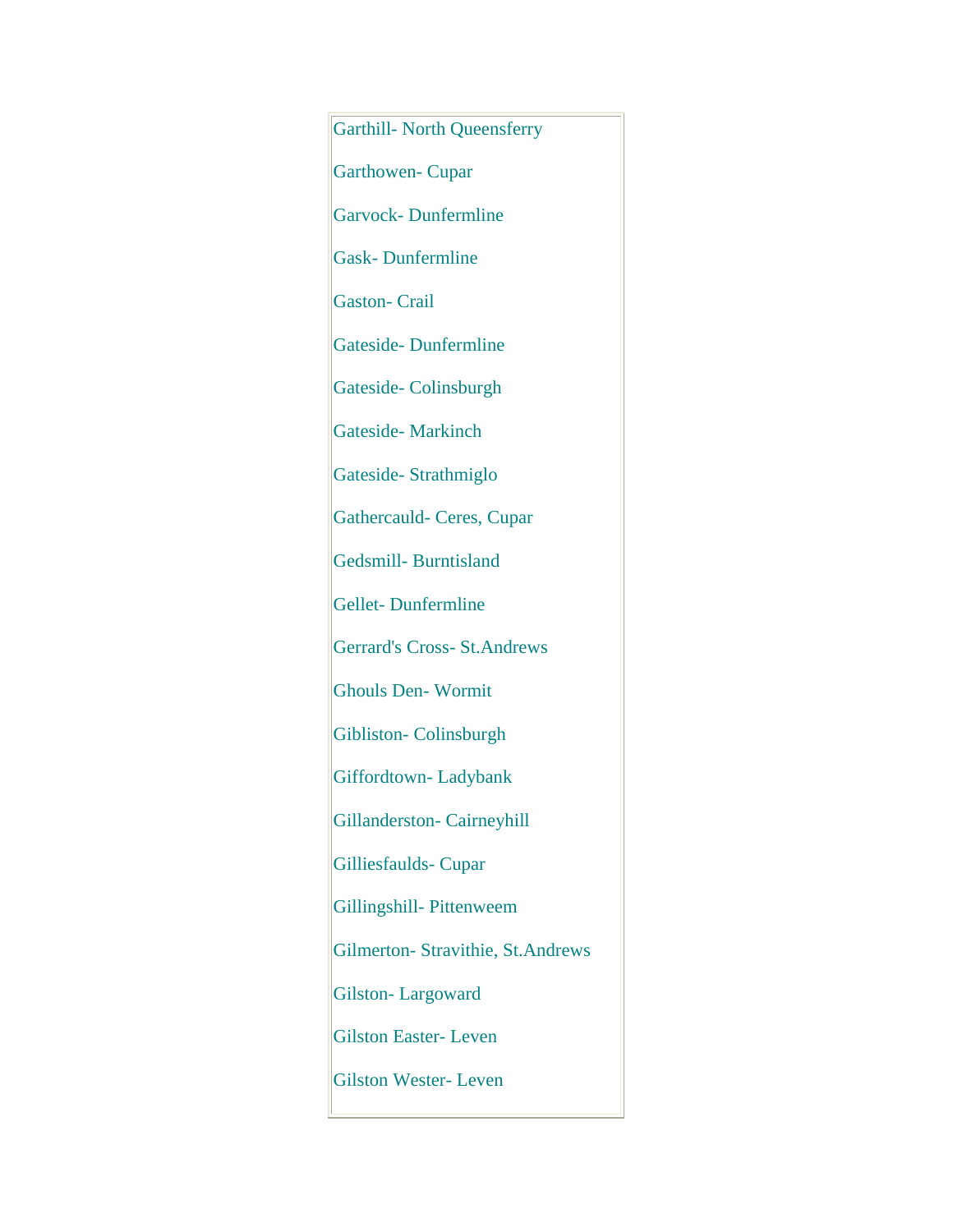Gilston, Backmuir of New- Leven Girdumhall- Chapel, Kirkcaldy Gladney- Ceres, Cupar Gladney Cotton- Ceres, Cupar Glassarts Cottage- Auchtermuchty Glassiehead- Burntisland Glasslie Easter- Leslie Glasslie Wester- Leslie Glassmount- Kirkcaldy Glenburnie- Newburgh Glenduckie- Newburgh Glen Eden- Strathmiglo Glen Eden- Tarvit Mill, Cupar Glen Newton- Freuchie Glen House- Strathmiglo Glenniston- Cardenden Glenisla- Leven Glenord- Cupar Glenorkie- Kettle, Ladybank Glenshee- Aberdour Glenshervie- Auchtermuchty Glentarkie- Strathmiglo Glenwood- Leslie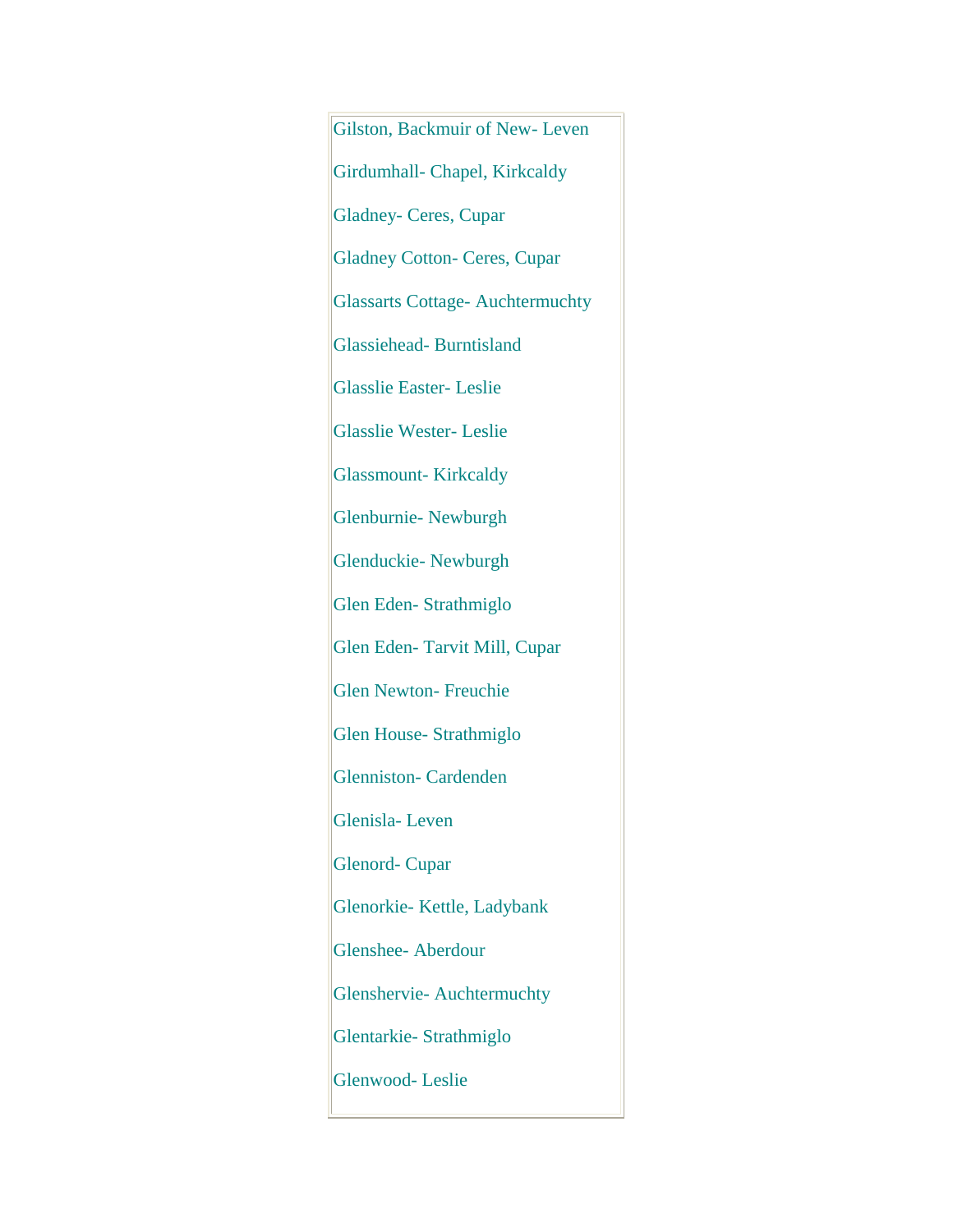Goatmilk- Markinch Gordonshall- Pittenweem Gorno Grove- Strathmiglo Gospetry- Milnathort Gowan Park- Cupar Gowkhall- Carnock Gowrie Cottage- Freuchie Grainger Square- Lochgelly Grange- Kilmany, Cupar Grange- Burntisland Grange- Dunfermline Grange- Kirkcaldy Grange- Elie Grange- St.Andrews Grange, Easter- St.Andrews Grange, New- St.Andrews Grange, North- Newburgh Grange, Vicars- Kinghorn Grange, Wester- St.Andrews Grangehill- Newburgh Grangehill- Elie Grangehill- Kinghorn Grangemuir- Pittenweem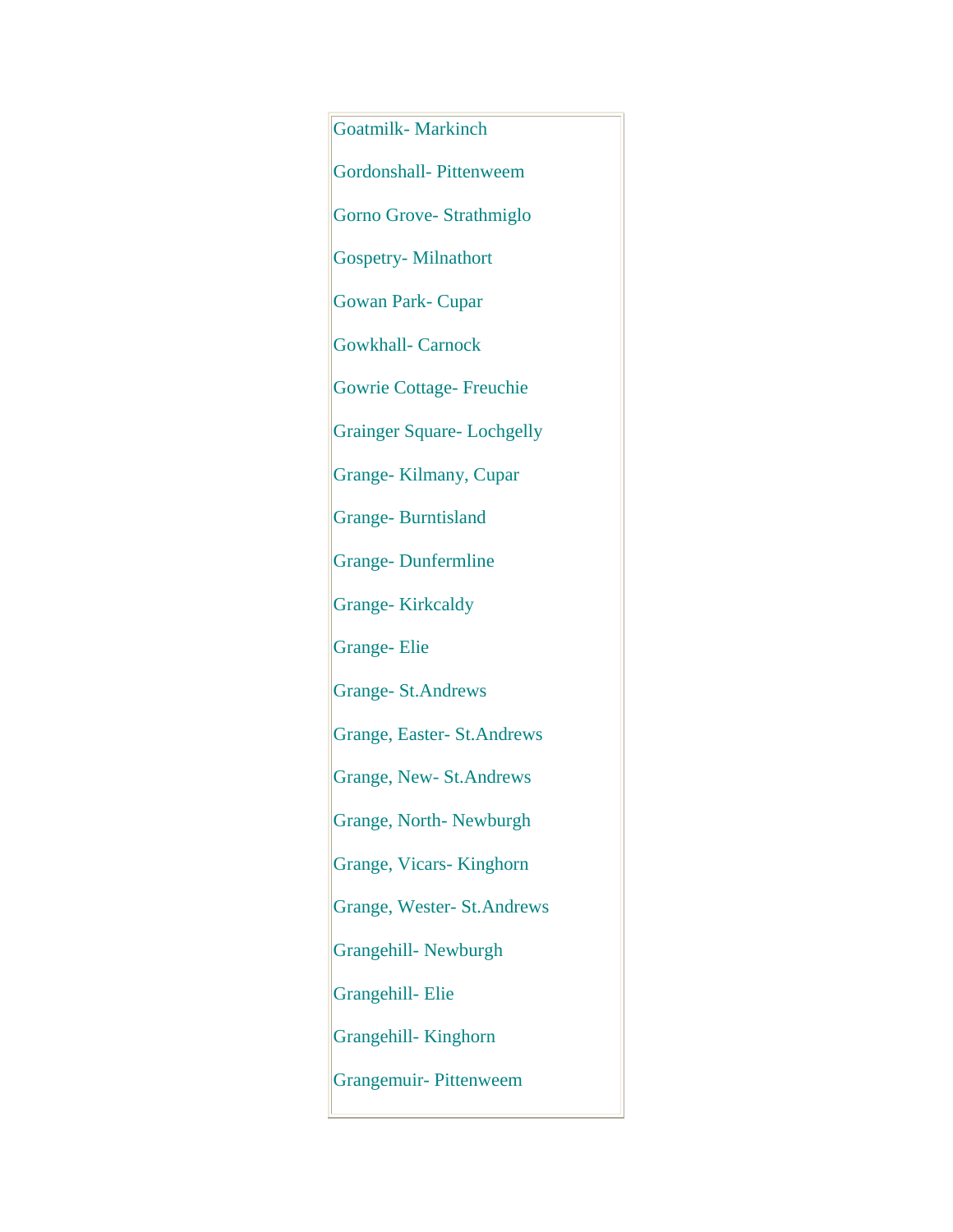Grangemuir Bridge- Pittenweem Grantfield- Windygates Grantsmuir- Kirkcaldy Grassmiston- Crail Gray Craigs- Saline Gray Craigs- East Saline Greenacre- St.Andrews Greenbank- Kennoway, Windygates Greencap- Burntisland Greendale- Tarvit Mill, Cupar Greendam- Crail Greendykes- Auchtermuchty Greendykes- Pittenweem Greendykes, Easter- Anstruther Greendykes, Wester- Anstruther Greenhead- Kirkcaldy Greenknowes- Dunfermline Greenlaw, The- Newburgh Greenmount- Burntisland Greenmount, Villas- Burntisland Green Nap- Dunfermline Greens- Inverkeithing Greenside- Pittenweem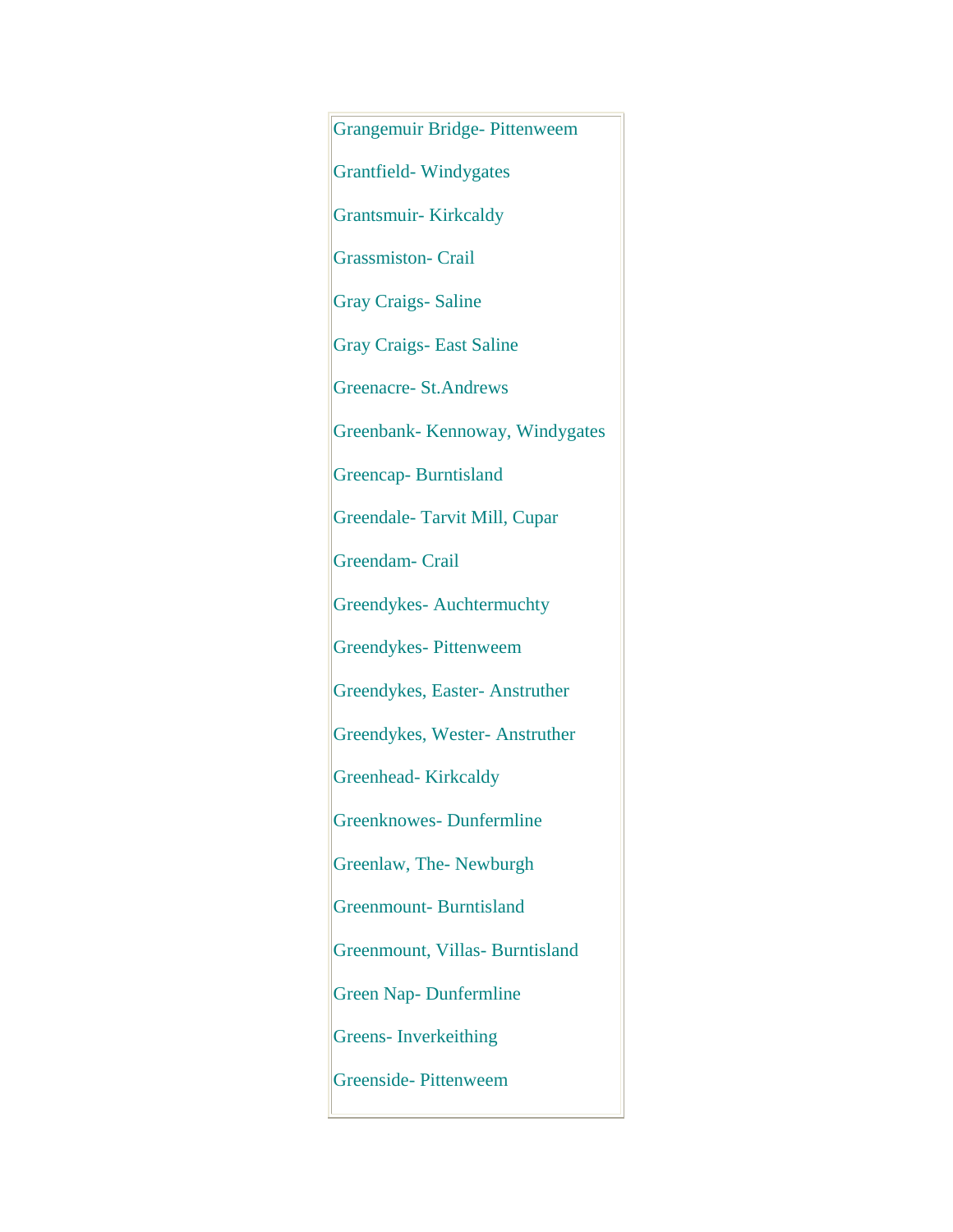Greenside- Leven Greenside, Upper- Newburgh Greens, Nether- Auchtermuchty Greens, Upper- Auchtermuchty Greens Park- Inverkeithing Greenwells- Falkland Greigston- Cupar Grievesland- Kelty Grove- Largo Guthrie Lodge- Newburgh H Hall House- Saline Halbeath- Dunfermline Halfields- Kennoway, Windygates Halhill- Collessie, Ladybank Halburns- Saline Hallcroft- Saline Hallflat- Crail Hallhouse- Dunfermline Hallteasses- Ceres, Cupar Hanging Myre- Leslie Hangingstone- Dunfermline Harestanes- Cardenden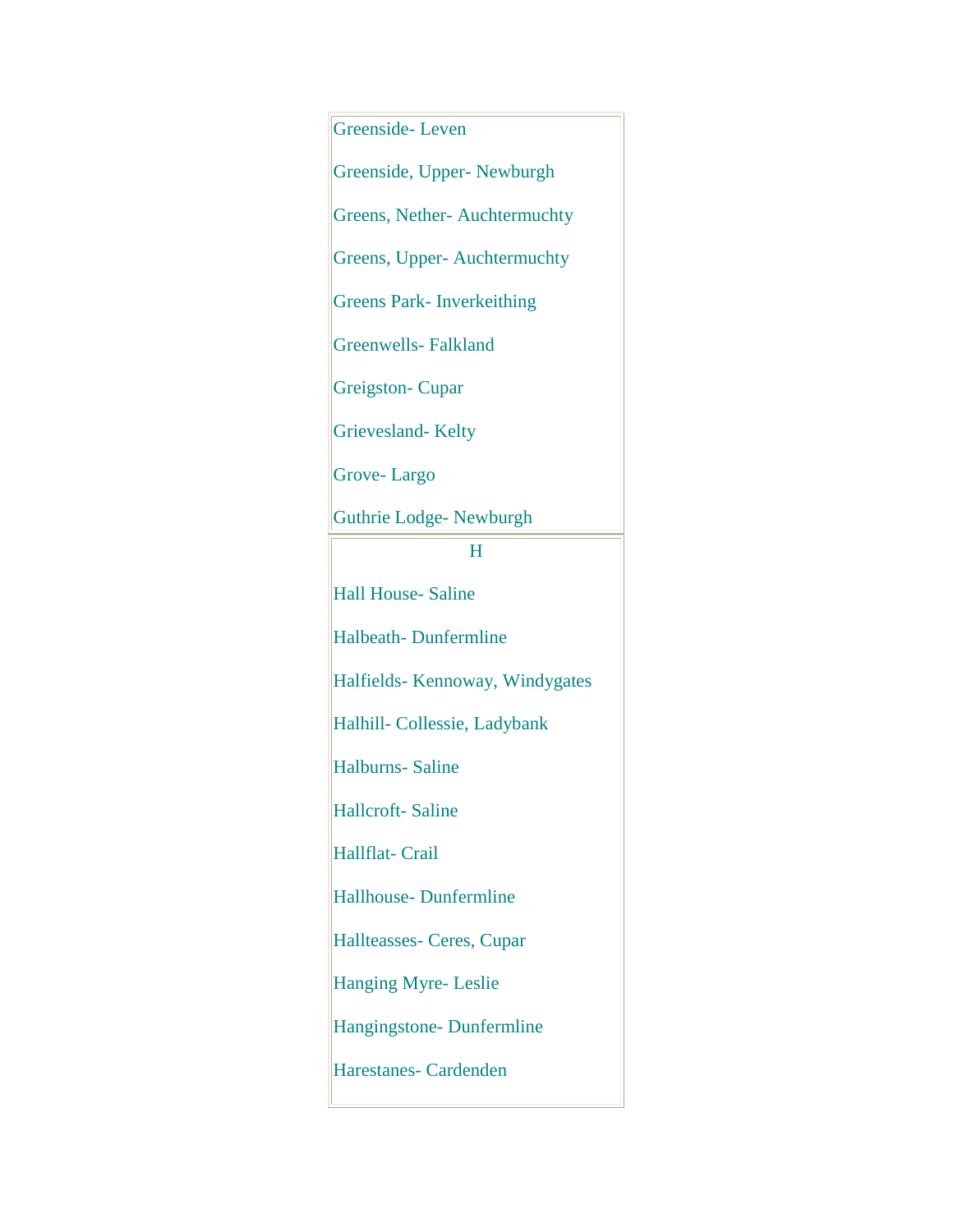Harlswynd- Ceres, Cupar Harrie Brae- Dunfermline Hatton- Burntisland Hatton- Leven Hatton Den- Leven Hatton Hill- Newburgh Hatton Law- Leven Haughgate- Leven Haughhouse- Leven Haugh House- Windygates Haugh Mill- Windygates Hawkcraig- Aberdour Hawk Hill- Leslie Hawkhill- St.Fort, Wormit Hawkiesfauld- Dunfermline Hawklaw- Cupar Hawkshill- Leuchars Hawkleymuir- Kirkcaldy Hawkslaw- leven Haworth- Lower Largo Hayfield- Kirkcaldy Haymount- Cupar Hayston- Balmullo, Leuchars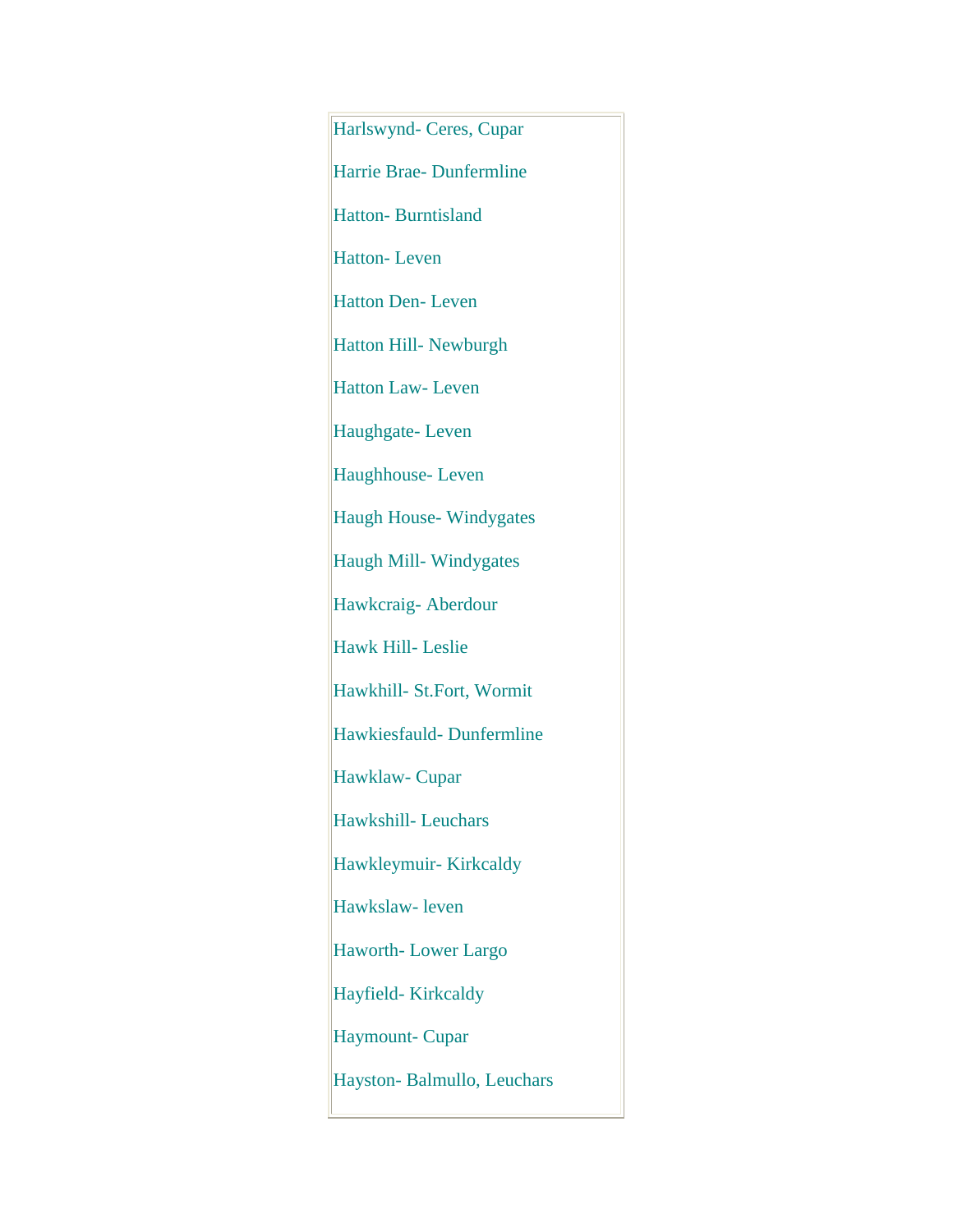## Hazelbank- leslie

Hazelden Cotton- Cameron, St.Andrews

Hazelton Walls- Cupar

Headwell- Dunfermline

Heatherinch- Ladybank

Heatherywood- Kirkcaldy

Heathfield- Ladybank

Hercules, Pillars of- Falkland

Hermitage, The- Leuchars

Hermitage Cottage- Pittenweem

Higham- Cupar

Higham- Newburgh

Higham Marsh- Largoward

Higham Toll- Largoward

Highfield- Methil

Highholm- Dunfermline

Hill- Dunfermline

Hillary- Crail

Hillcairnie

Hillend- Inverkeithing

Hillend- Torryburn

Hillfoot- Crossford, Dunfermline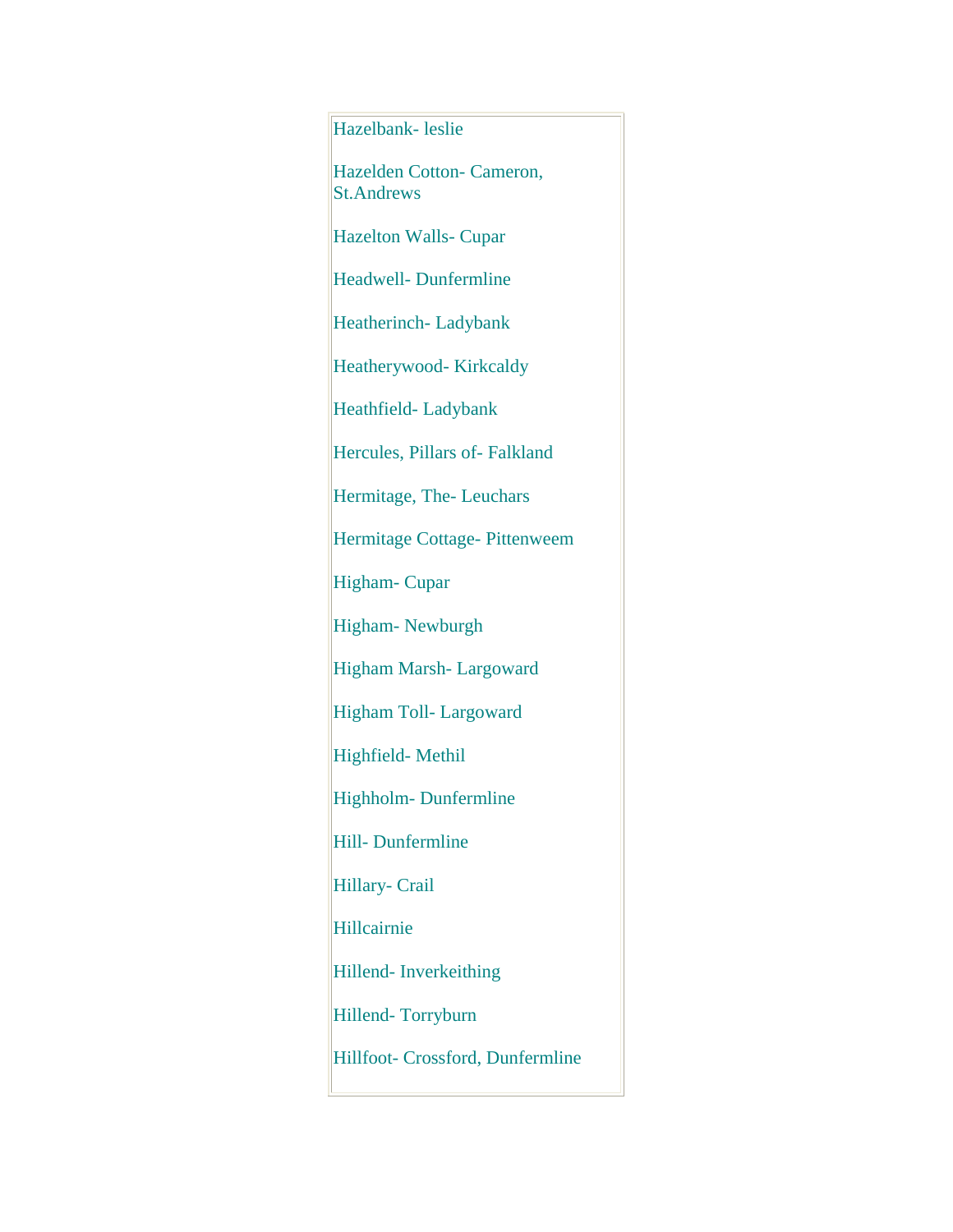Hillhead- Dunfermline Hillhead- Blebo Craigs, Cupar Hillhead- Kingsbarns, St.Andrews Hillhouse- Dunfermline Hillhouse- Elie Hillhouse- Leven Hillock- Dunfermline Hills- Inverkeithing Hillside- Aberdour Hillside- Saline Hillside- Newburgh Hillside- Newport Hillside Cottage- Cupar Hill of Tarvit- Cupar Hilltarvit Mains- Cupar Hillteasses- Leven Hilton- Cupar Hilton- Crossford, Dunfermline Hilton Hill- Kettle, Ladybank Hilton Mains- Cupar Hilton Nether- Markinch Holekettle- Kettle, Ladybank Holemill- Kirkcaldy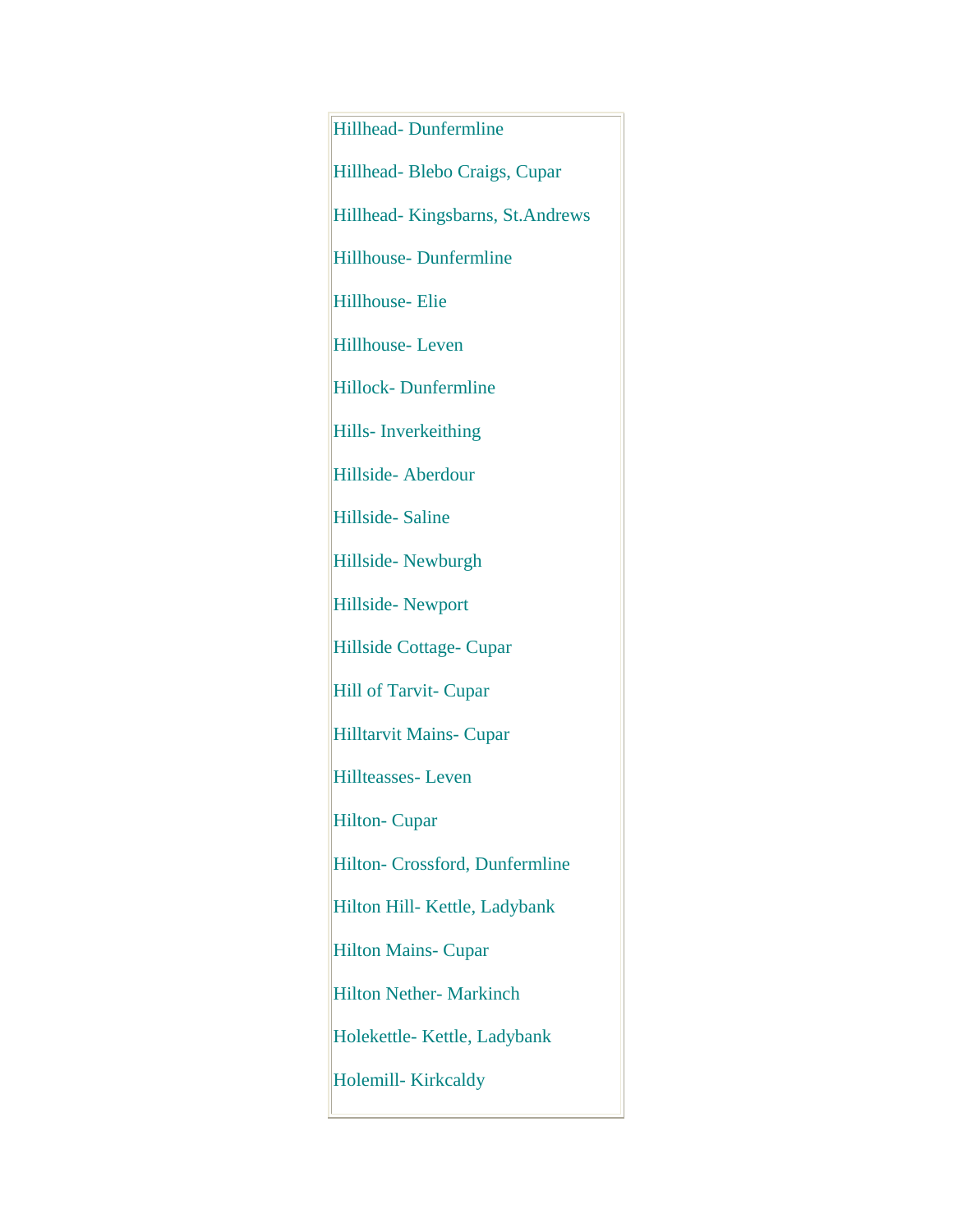| <b>Holl-Leslie</b>           |
|------------------------------|
| Holmesdale-Cupar             |
| Hollowflat- Crail            |
| Homelands-Largo              |
| Hope, The-North Queensferry  |
| <b>Hopebank-Newport</b>      |
| Hopepark-Cupar               |
| Horselaw- Cupar              |
| <b>Hospital Mill-Cupar</b>   |
| Howmuir-Strathmiglo          |
| Humble-Aberdour              |
| <b>Hunter's Croft-Saline</b> |
| Hurlmakin-Pittenweem         |
| Hyndloup-Cardenden           |
| I                            |
| <b>Inch-Pittenweem</b>       |
| Inch, Little-Wormit          |
| <b>Incharvie-Colinsburgh</b> |
| Inchdairnie-Kinglassie       |
| <b>Inchgall- Glencraig</b>   |
| <b>Inchrye-Newburgh</b>      |
| Inglishall-Cardenden         |
| <b>Ingrie-Leslie</b>         |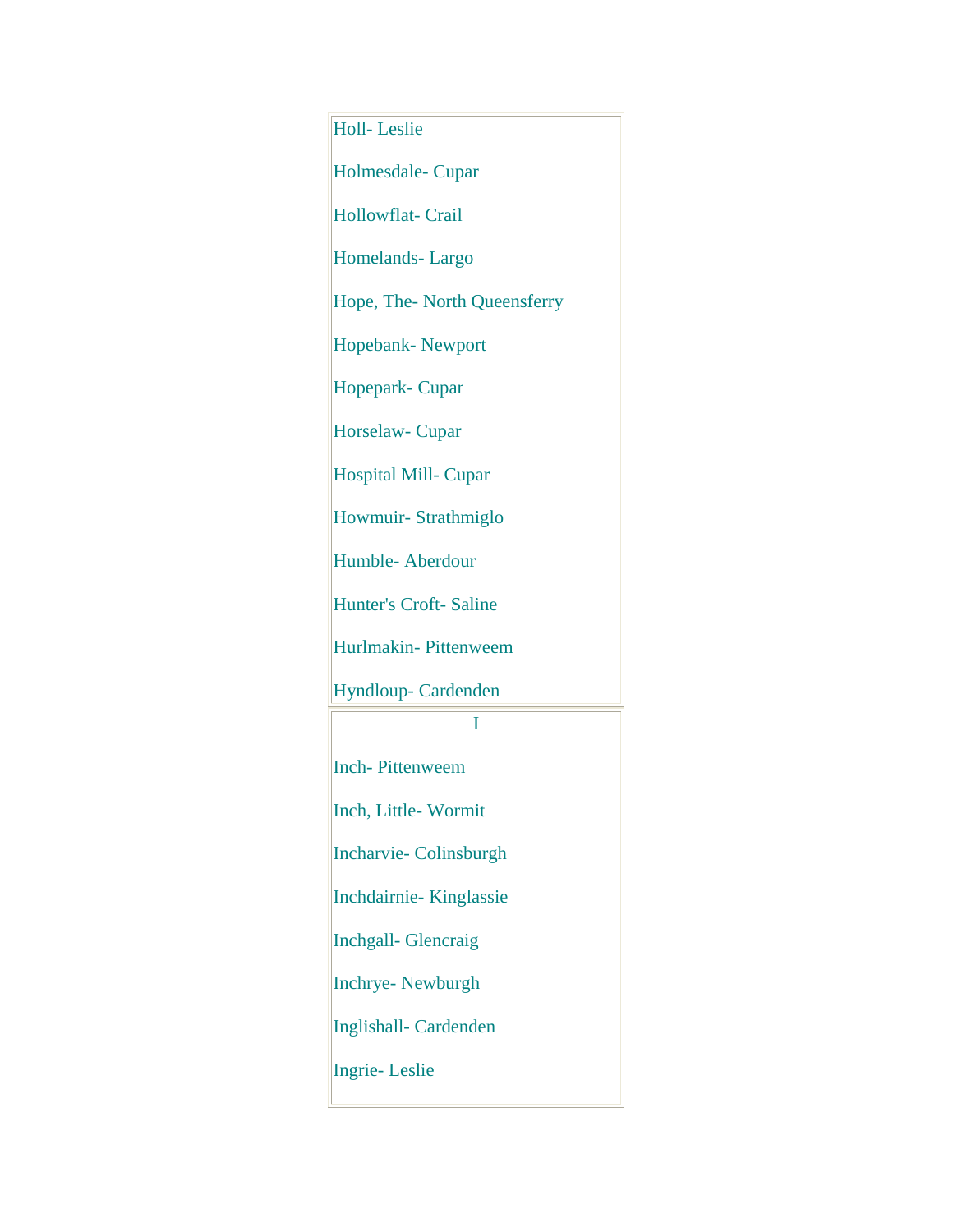| <b>Innergellie-Anstruther</b>    |
|----------------------------------|
| <b>Innerleith-Ladybank</b>       |
| Innerleven-Methil                |
| <b>Inverdovat-Newport</b>        |
| Inverore-Kirkcaldy               |
| <b>Invertiel-Kirkcaldy</b>       |
| <b>Inzievar-Oakley</b>           |
| <b>Isle of Canty-Dunfermline</b> |
| <b>Ivybank-Leslie</b>            |
| J                                |
| Jamaica- Auchtermuchty           |
| Jamesfield-Newburgh              |
| <b>Jamestown-Inverkeithing</b>   |
| Jamphlars-Cardenden              |
| Janefield-Dunfermline            |
| Jeaniestown-Ladybank             |
| Jarvisfield-Cupar                |
| <b>Johnston-Newburgh</b>         |
| Johnston's Mill-Lower Largo      |
| Jordan Terrace- Methil           |
| K                                |
| <b>Kame-Cupar</b>                |
| Keavil- Crossford, Dunfermline   |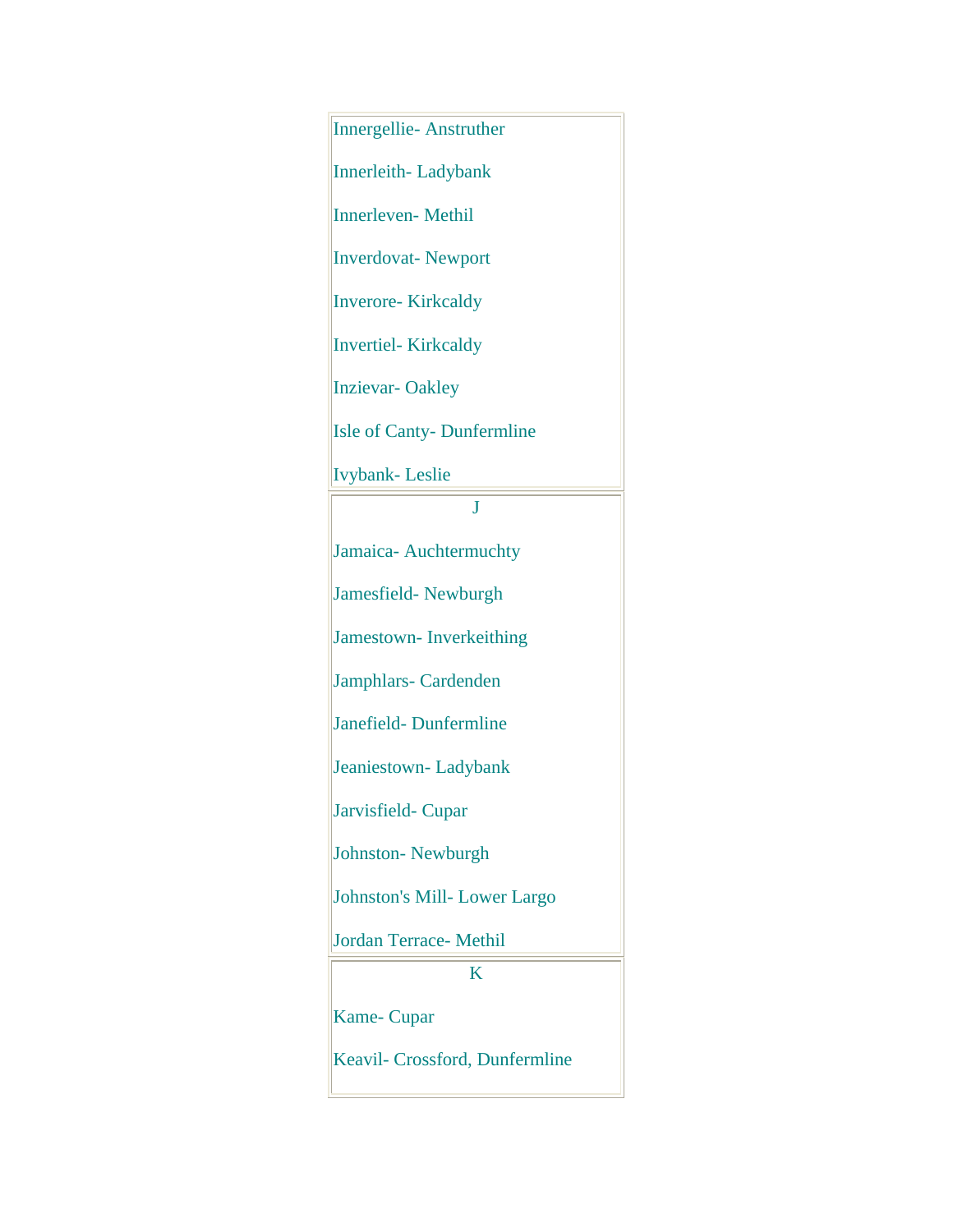Kedlock- Cupar Kedlock Feus- Cupar Kell's Den- Lower largo Keirs- Lower Largo Kellie- Pittenweem Kellie Castle- Pittenweem Kelty Bridge- kelty Kemback- Cupar Kempstane- Newport Kenlygreen- Boarhills, St.Andrews Kenbrae- Cupar Kenilworth- Cupar Kenlaw House- Kilconquhar Kenly- St.Andrews Kenmont- Kennoway, Windygates Kennels- Cupar Kettle Hole- Kettle, Ladybank Keirsbeath- Dunfermline Kilburnbank- Newport Kilburn Terrace- Newport Kilburn- Gauldry, Wormit Kilbrackmont- Colinsburgh Kilbrackmont Craigs- Largoward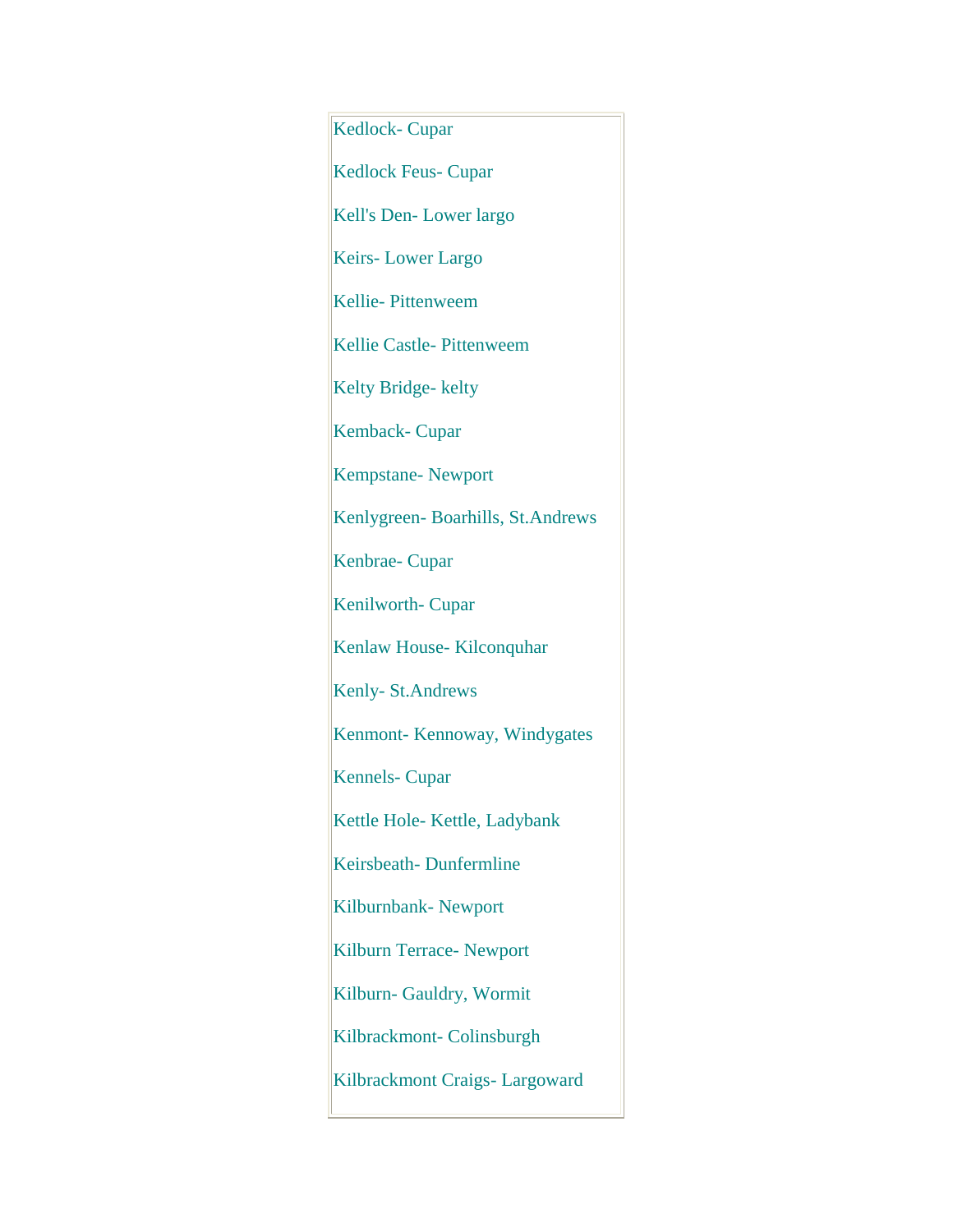Kildene- Cupar Kilduncan- Kingsbarns, St.Andrews Kilgour- Falkland Kilgourie Knowe- Falkland Killernie- saline Killhill- Ceres, Cupar Killiehone- Dunfermline Kilmaron- Cupar Kilminning- Crail Kilmundie- Burntisland Kilmux- Leven Kilnhill- Ceres, Cupar Kilrie- Kirkcaldy Kilrie Yetts- Kirkcaldy Kilrymont- St.Andrews Kilwhiss, Easter- Ladybank Kilwhiss, Wester- Auchtermuchty Kinaldy- Stravithie, St.Andrews Kinbrae- Newport Kincaple, Easter- St.Andrews Kincaple Mains- Guardbridge Kincaple, Wester- Guardbridge Kincraig- Elie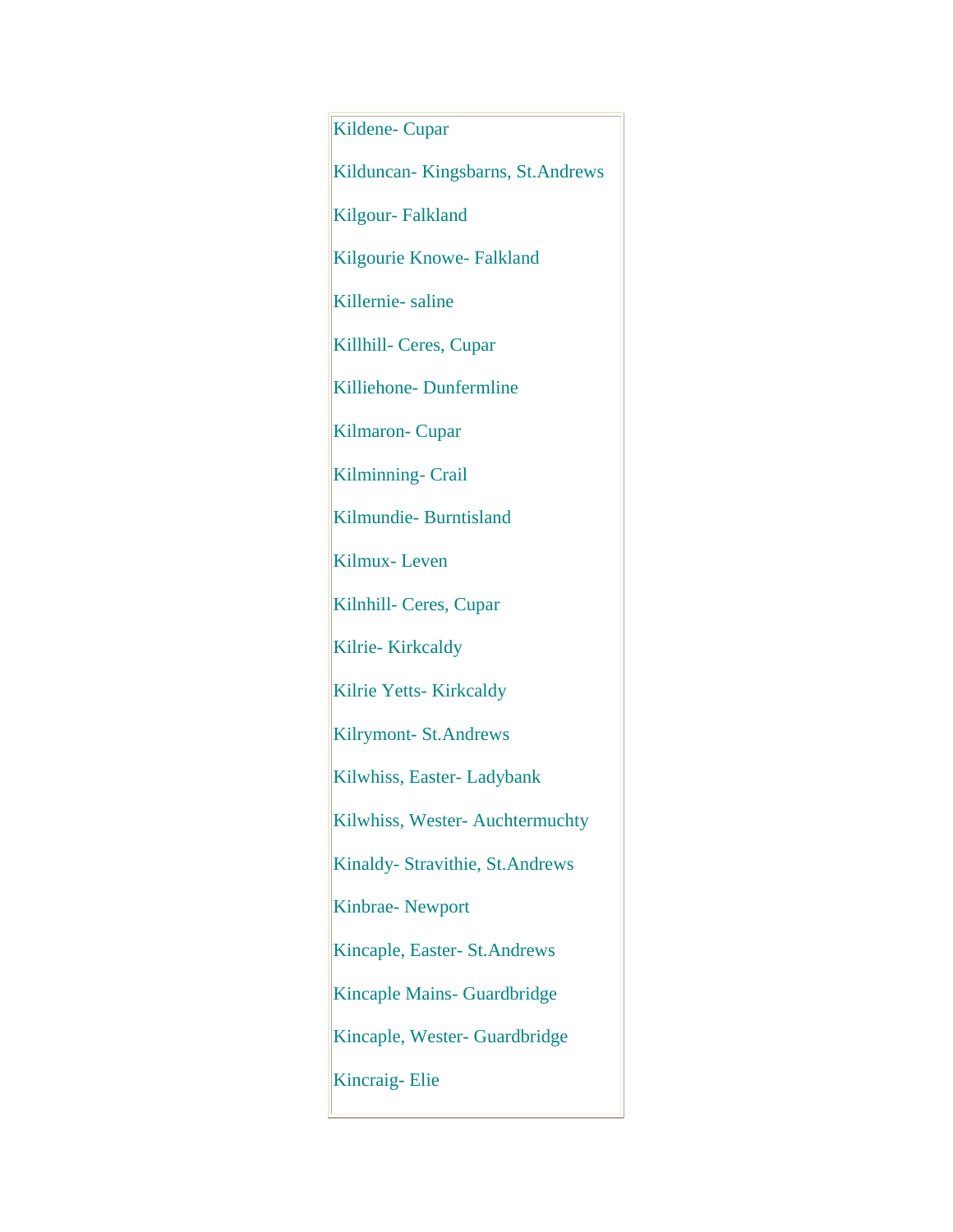Kincraigie- Strathmiglo Kingask- Cupar Kingask- St.Andrews Kinglassie- St.Andrews Kinglassie- Cardenden Kingsdale- Windygates Kingseat- Dunfermline Kingseathill- Dunfermline Kingsmill- Windygates Kingsmuir- Stravithie, St.Andrews Kingswood- Burntisland Kininmonth- Cardenden Kininmonth- Cupar Kinkell- St.Andrews Kinloch- Collessie, Ladybank Kinloss- Cupar Kinnaird- Newburgh Kinnaird- Dairsie, Cupar Kinnear- Wormit Kinneddar- Dunfermline Kinshaldy- Leuchars Kinsleith- Cupar Kippo- Kingsbarns, St.Andrews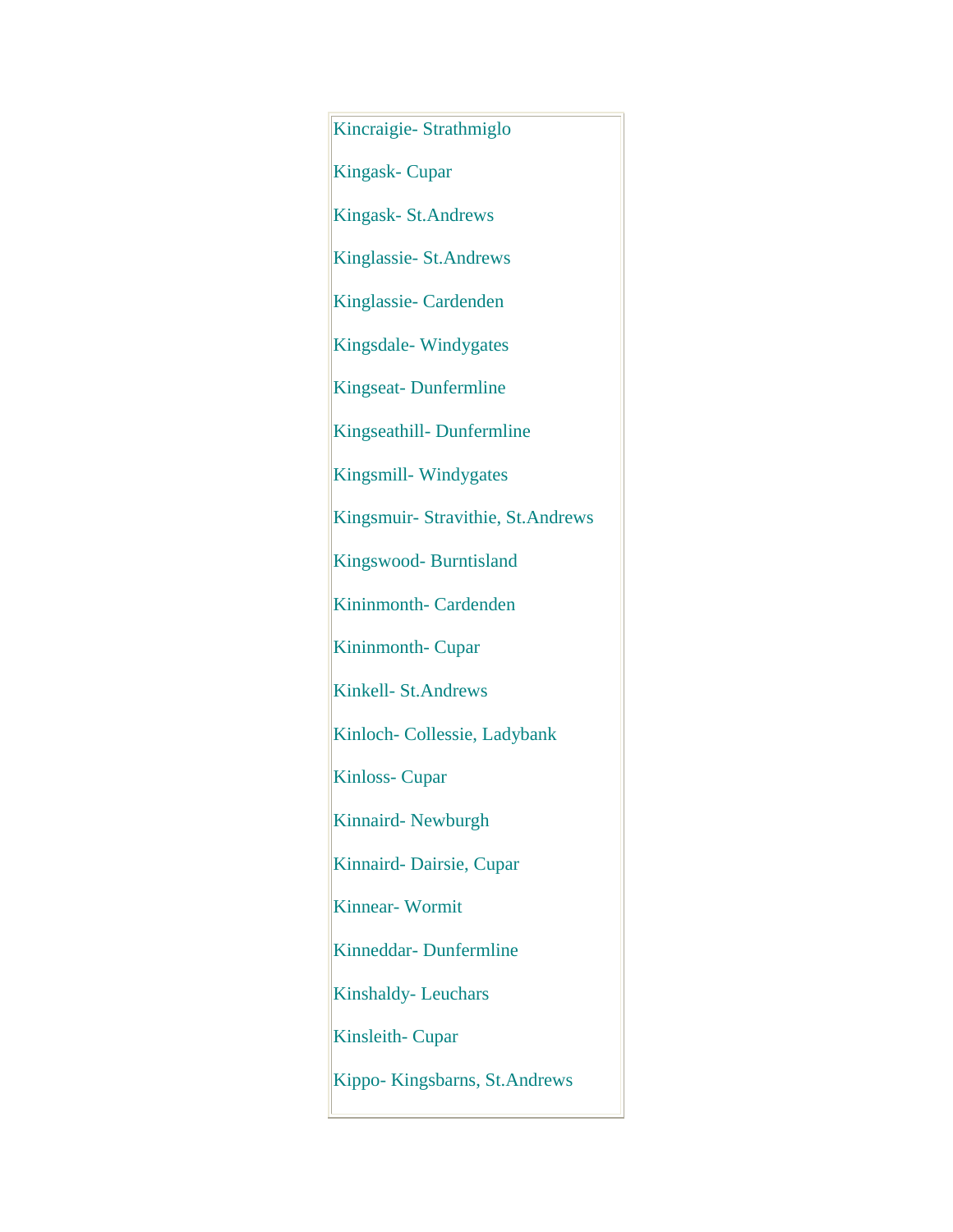## Kirkbrae- Elie

Kirkcaldy Combination Poorhouse-Kinghorn

Kirkbank- Burntisland

Kirkford- Cowdenbeath

Kirkforthar- Markinch

Kirkland- Glencraig

Kirkland- Leven

Kirkland Hill- Methil

Kirklands- Ceres, Cupar

Kirklands- Crail

Kirkmay- Crail

Kirkness- Glencraig

Kirklatch- Pittenweem

Kirkshotts- Cardenden

Kirkstyle- Newburgh

Kirkton- Auchtertool

Kirkton- Cupar

Kirkton- Gauldry, Wormit

Kirkton- Cowdenbeath

Kirkton- Burntisland

Kirkton- Ladybank

Kirkton- Upper Largo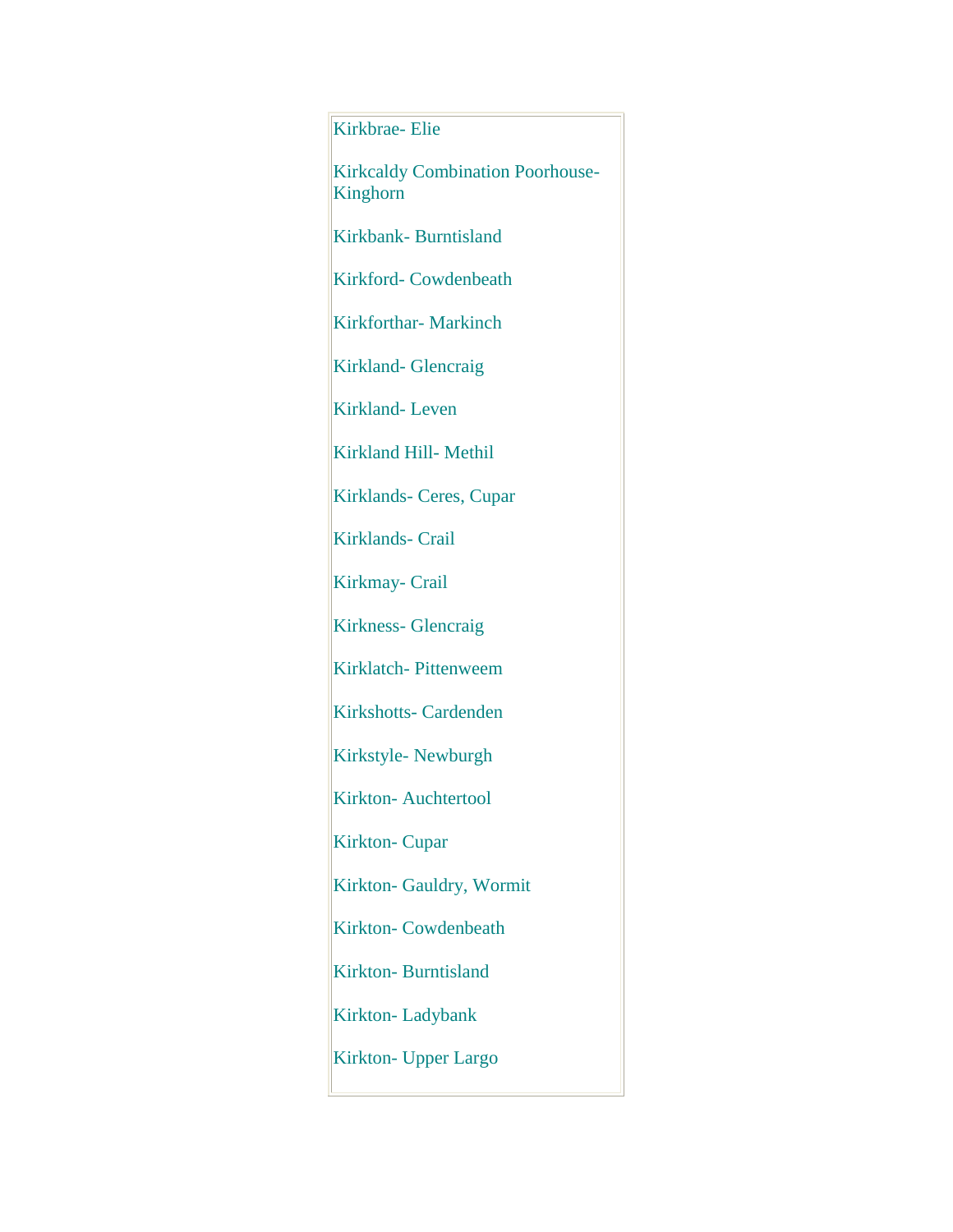Kirktonbarns- Tayport Kirkton, Nether- Gauldry, Wormit Kitchengreen- Oakley Kittlenaked- Pittenweem Knabs- Cardenden Knightsward- Pittenweem Knock- Saline, Dunfermline Knockhill- St.Andrews Knockhill- Lochgelly Knockhill- Newport Knockhouse Farm- Dunfermline Knockmore- Leslie Knowehead- Freuchie Knowehead- Cupar Knowehead- Markinch Knowe, The- Saline  $L$ Laburnum Bank- Kennoway, Windygates Laceston- Strathmiglo Ladeddie- Cupar Ladyinch- Cupar Lady Nina's Square- Coaltown, markinch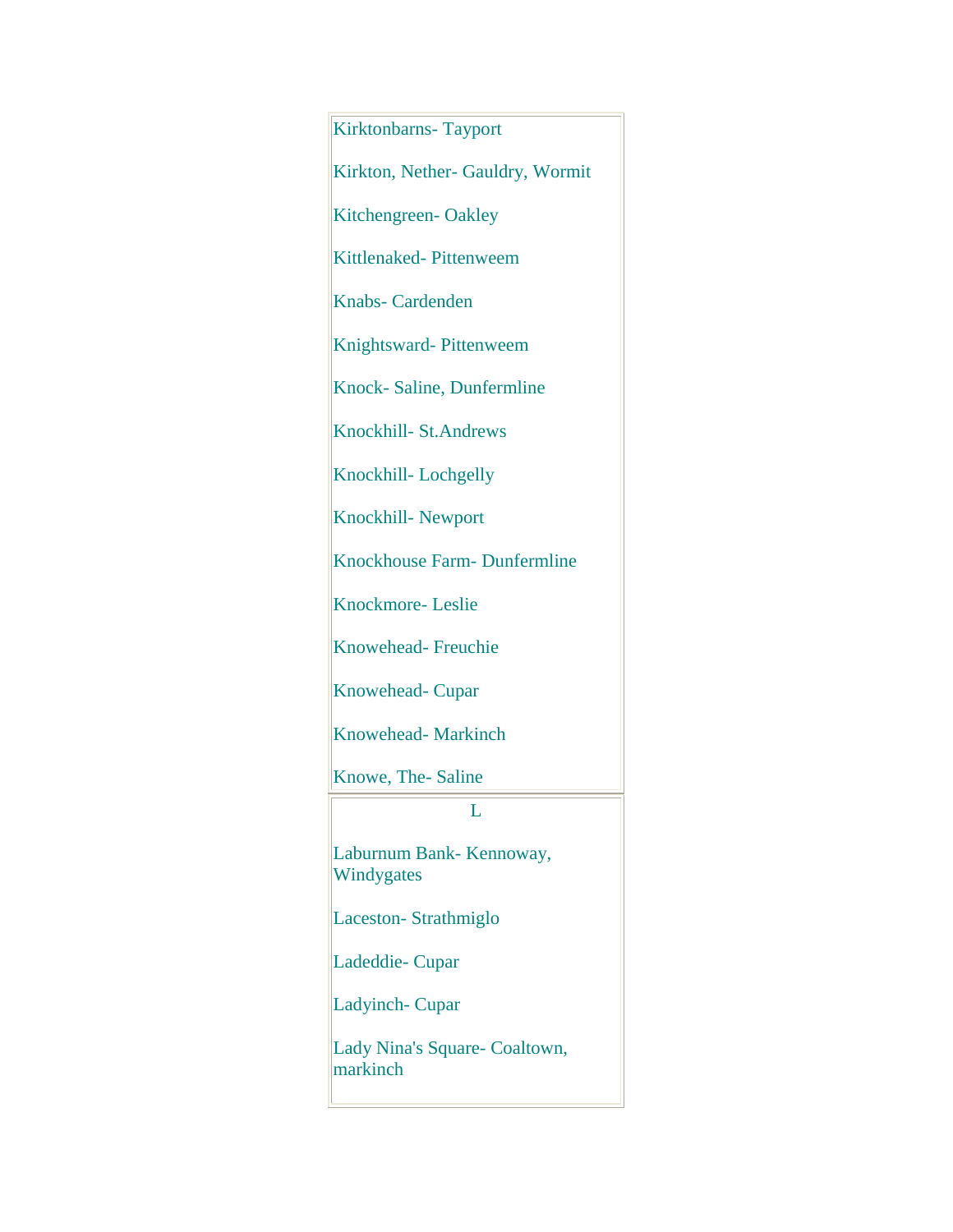Lady's Bridge- Aberdour Lady's Mill, The- Dunfermline Ladywell Cottage- Inverkeithing Lahill- Lower Largo Lahill Craig- leven Lahill Mains- leven Lahill parks- Lower Largo Lalathan- Leven Lambert's Mill- Auchtertool Lamboletham- St.Andrews Lambswell- Kirkcaldy Lammerlaws- Burntisland Landsend- Freuchie Langdyke- Leven Langfauld- Dunfermline Langlands- St.Andrews Langlees- Dunfermline Langlees- Oakley Langraw- St.Andrews Langside- Kilconquhar Langside- Leven Lappie- Strathmiglo Lappie Glen- Strathmiglo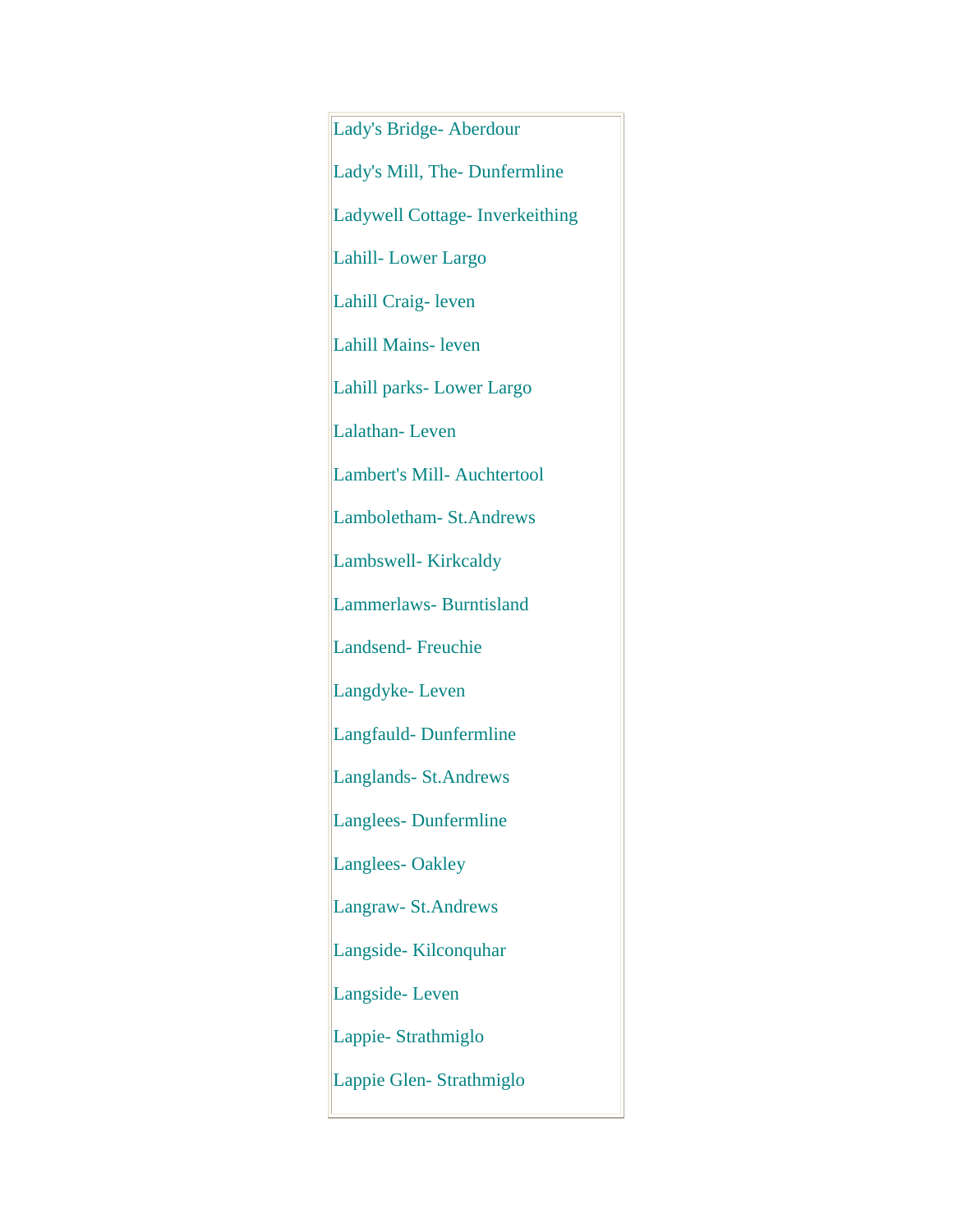Larennie- Peat Inn, Cupar Lassodie- Dunfermline Latch- Pittenweem Lathallan- Colinsburgh Lathallan, Easter- Largoward Lathallan Mill- Colinsburgh Lathalmond- Dunfermline Lathockar- St.Andrews Lathones- Largoward Lathrisk- Freuchie Lathrisk, Easter- Ladybank Lathrisk, Newton of- Freuchie Launcherhead- Lochgelly Laurels- Cupar Lawfield- Ladybank Lawhead- Cupar Lawmill- St.Andrews Law Farm- Ladybank Law Park- St.Andrews Lays- Anstruther Leadside- Dunfermline Lebanon Bank- Cupar Leckiebank- Auchtermuchty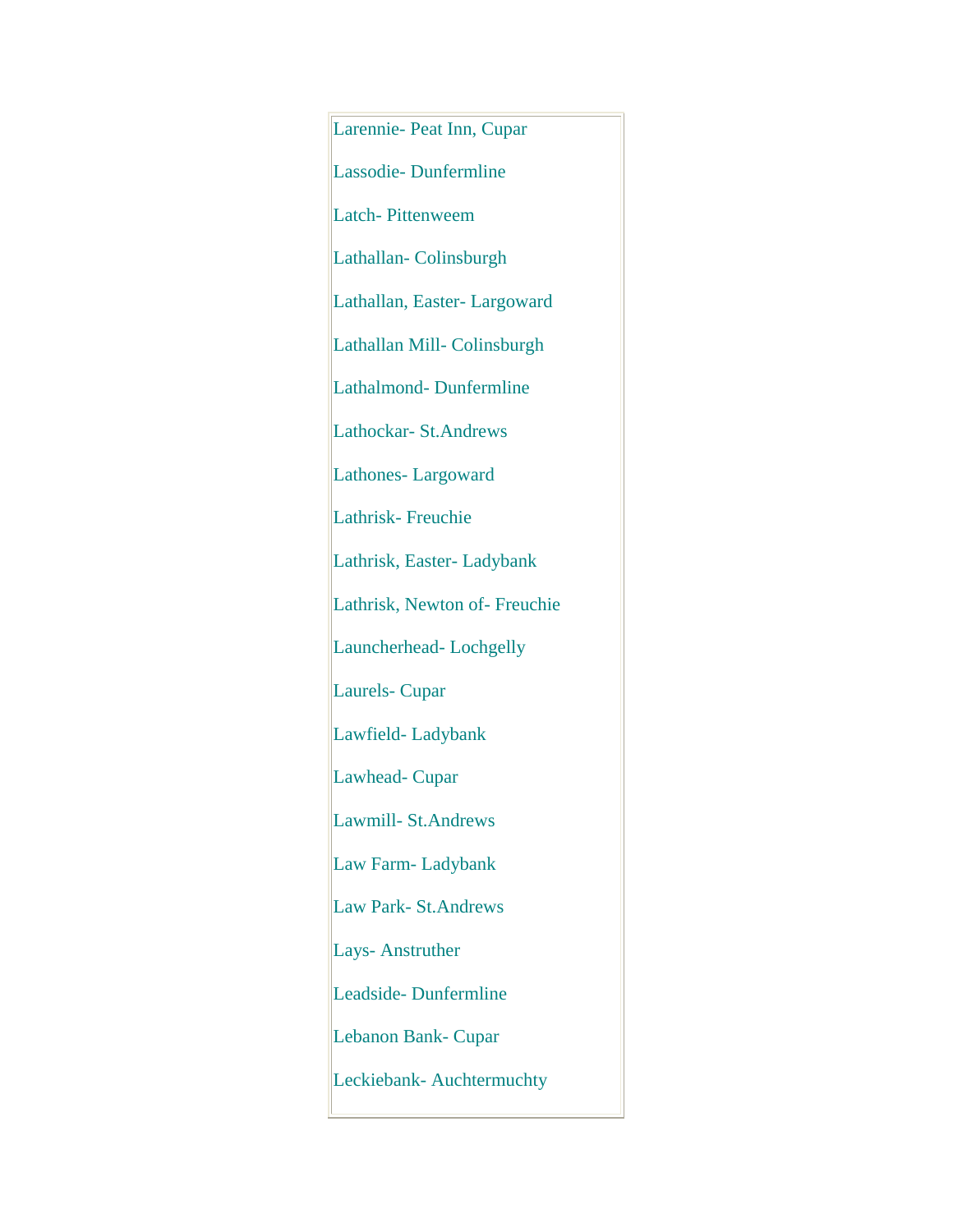Leckerstone- Dunfermline Letham- Crossgates Letham- Ladybank Letham- Leven Letham- Inverkeithing Letham- Strathmiglo Letham, Burnside of- Leven Letham Feus- Leven Lethans- Saline Lethrie- Kinross Leuchat's Beath- Cowdenbeath Levenbank- Leslie Levenbank- Leven Leven Mills- Leven Leven Vale- Leven Liberty- Elie Liberty Hall- Elie Lilliehill- Dunfermline Limekilns- Dunfermline Limelands- Dunino, St.Andrews Lime Works- Ladybank Linburn- Dunfermline Lindifferon- Ladybank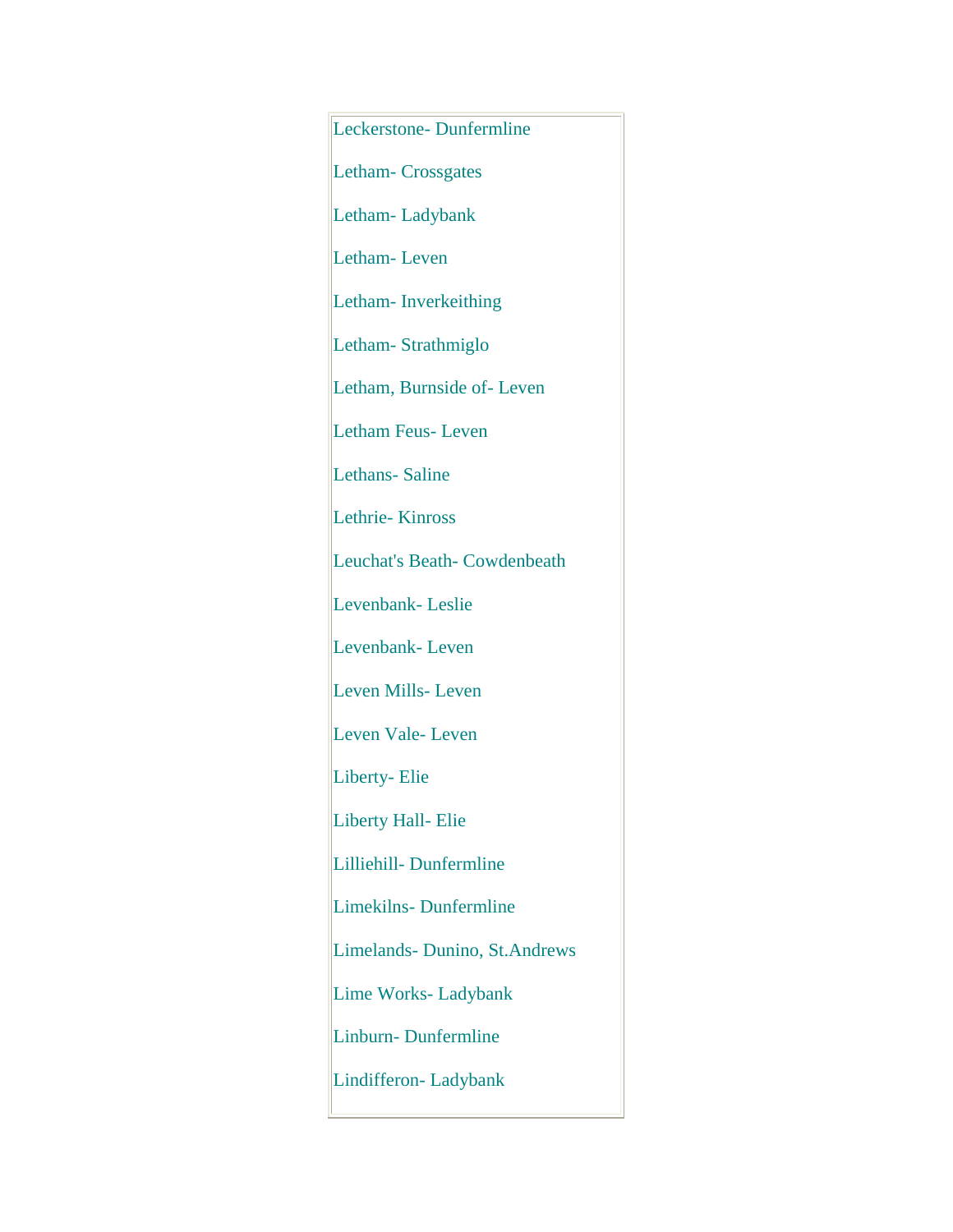Lindores- Newburgh Lingo- Largoward Links- Elie Links- Tayport Links- St.Andrews Linktown- Kirkcaldy Linn- Saline Linnhead- Kirkcaldy Linnwood Hall- Leven Linwood- Newport Liquorstane- Falkland Lisvarna- St.Andrews Little Inch- Gauldry, Wormit Little Balbaird- Leven Little Carron- St.Andrews Little Dene- Burntisland Little Dysart- Kirkcaldy Lizziewells- Collessie, Ladybank Loanfoot- Kettle, Ladybank Loanhead- Radernie, Cupar Loanhead- Dunbog, St.Andrews Loanhead- Dunfermline Loanhead- Kennoway, Windygates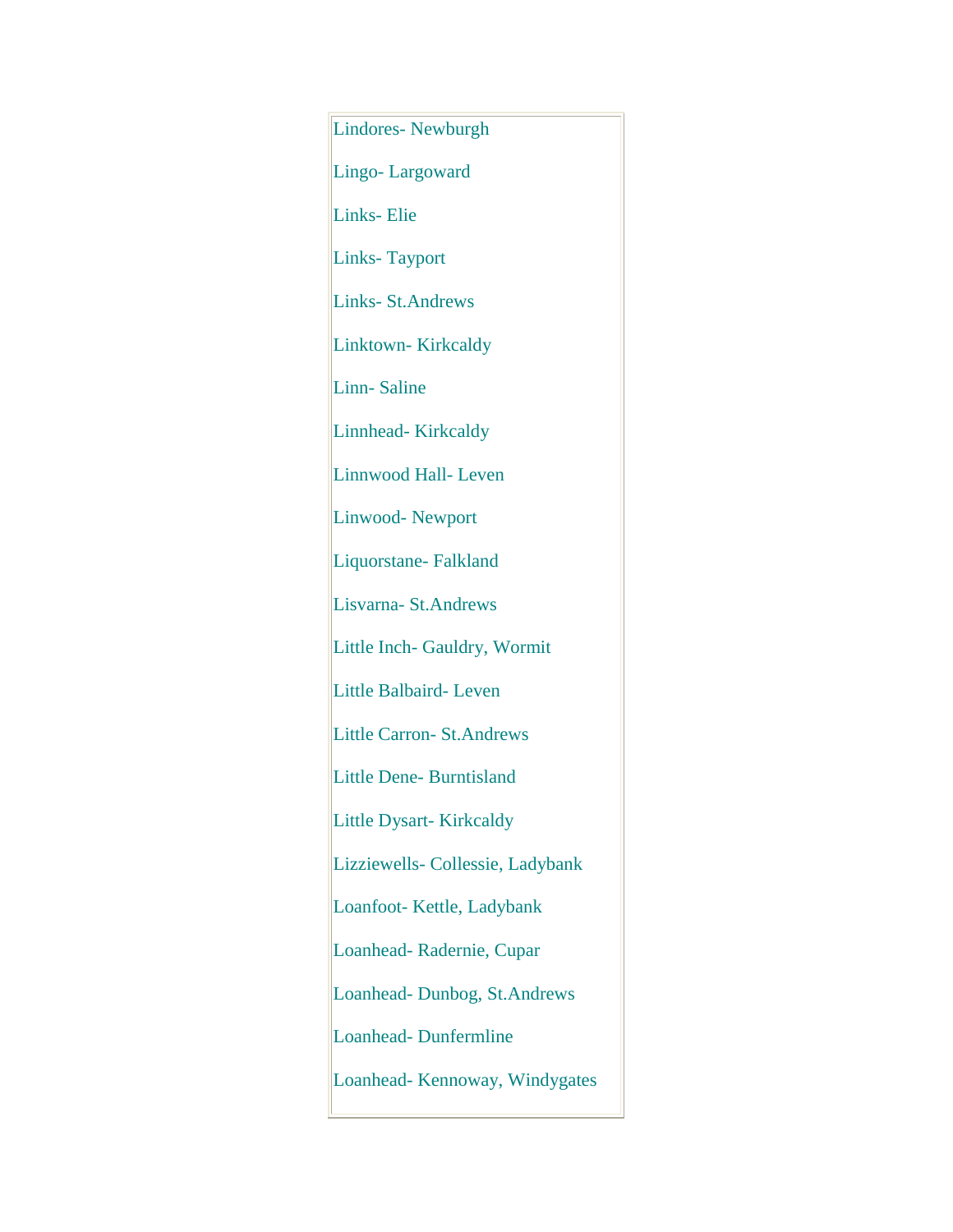Loanhead- Kirkcaldy Loanhead- Leuchars Loanhead- Saline Loans, East- Largoward Loans, Upper- Crail Loans, West- Largoward Lochbank- Saline Lochburn- Elie Lochcraig- Glencraig Lochend- Newburgh Lochend- Cardenden Lochend- Dunfermline Lochend- St.Andrews Lochfitty- Dunfermline Lochhead- Dunfermline Lochhead- East Wemyss Lochhead, Easter- Lochgelly Lochhead, Wester- Lochgelly Lochieheads- Auchtermuchty Lochielands- Burntisland Lochies- Burntisland Lochies- St.Monans Lochmalony- Cupar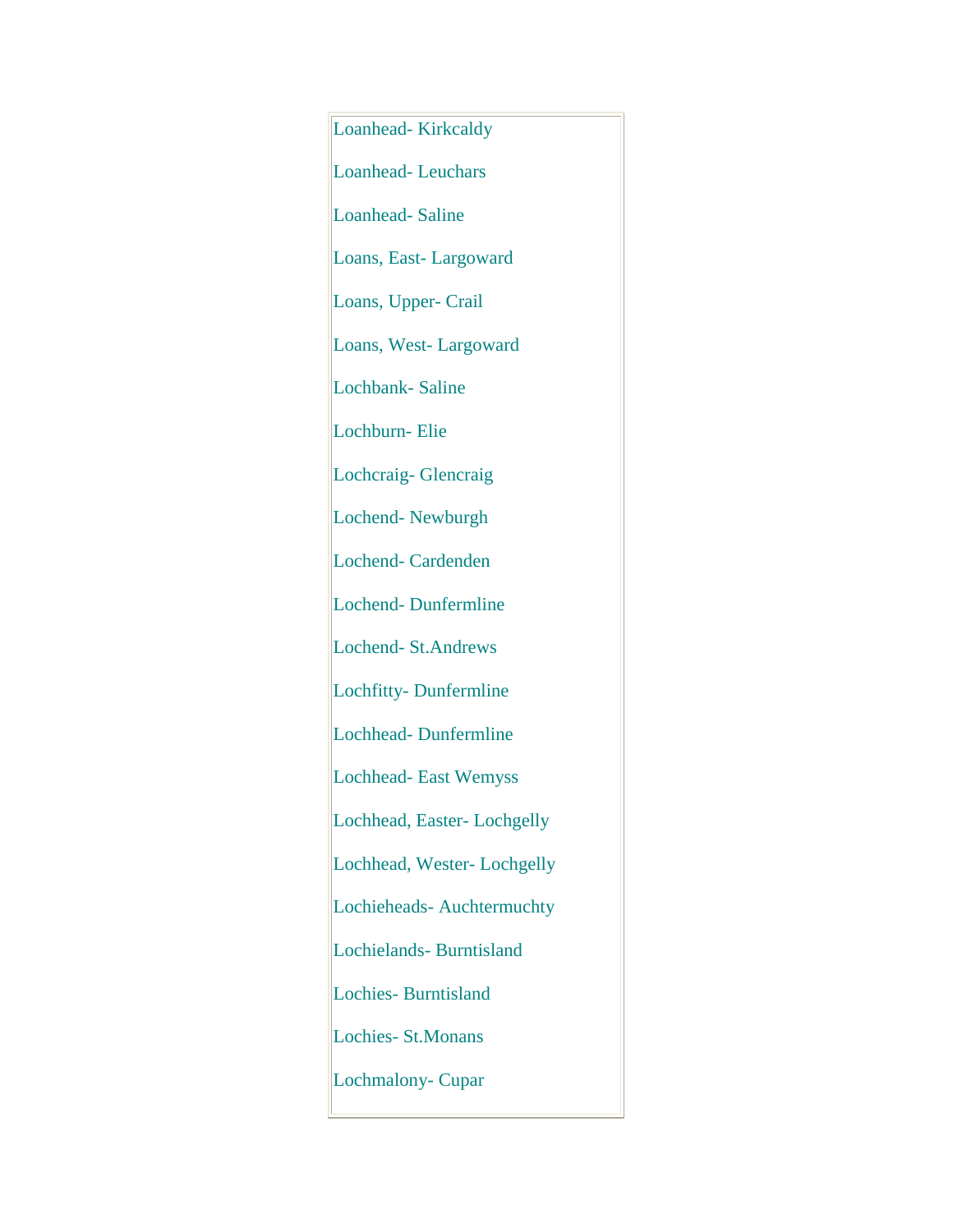Lochmill- Newburgh Lochmuir- Markinch Lochore- Glencraig Lochornie- Kelty Loch Park- Saline Lochside- Tayport Lochton- Crail Lochtiefield- Markinch Lochty- Thornton Lochty- Pittenweem Lochty Bridge- Thornton Lochty Farm- Thornton Lochty Poultry Farm- Thornton Lochty Maltings- Thornton Lochty Muir- Pittenweem Lochty Place- Pittenweem Lochtybennet- Burntisland Lochtyside- Thornton Loftheads- Burntisland Loftybank- Ladybank Logan's Land- Elie Logie- Dunfermline Logie- Newburgh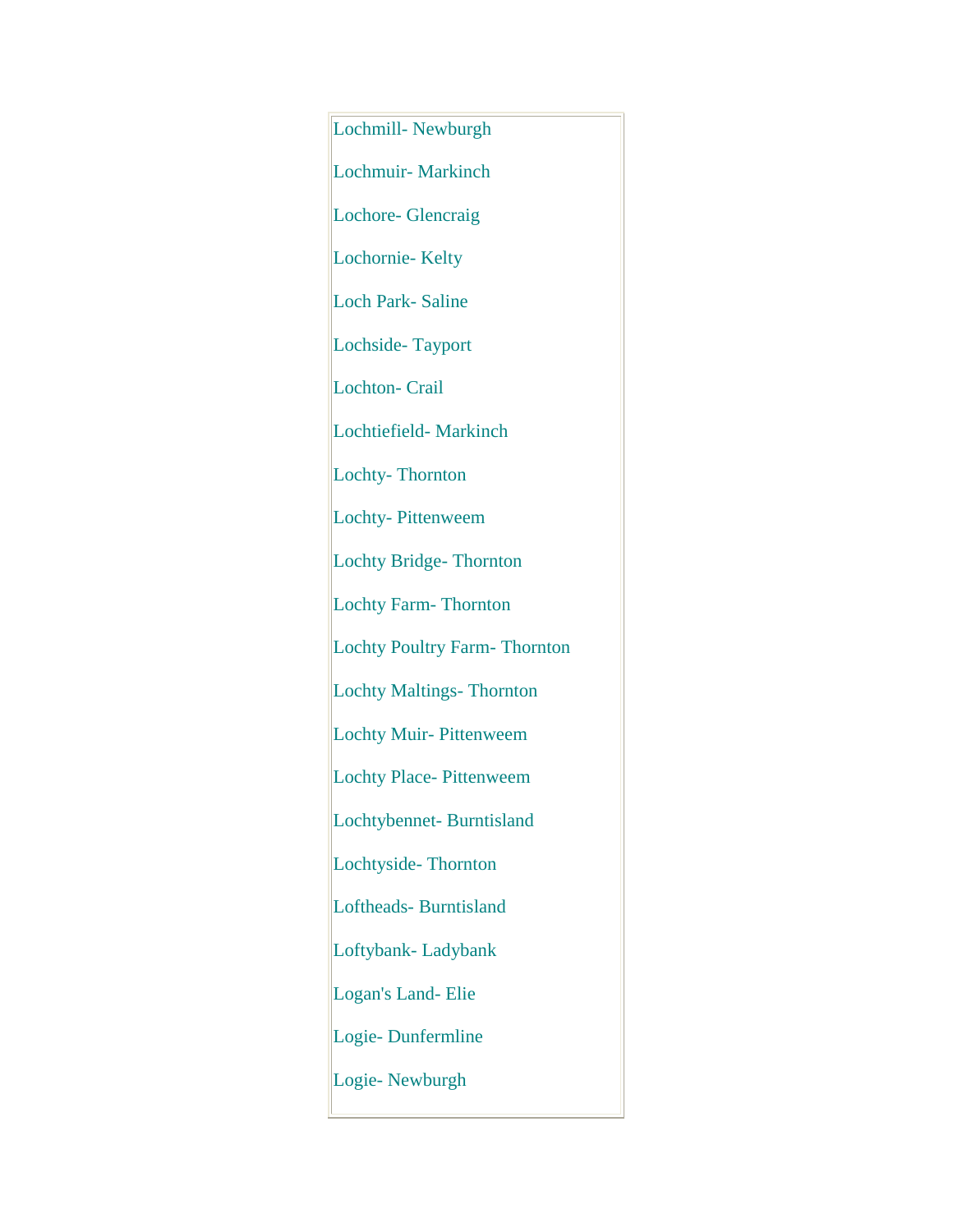Logie- Cupar Lomondhill- Falkland Lomondside- Falkland Lomondvale- Falkland Lomond Villa- Newburgh Long Acre- Aberdour Long Gates- Aberdour Long Row- Halbeath, Dunfermline Longhouse Green- Crail Longloch- Kirkcaldy Longmuir- St.Andrews Longrigg- St.Andrews Longsdale- Burntisland Lordscairnie- Cupar Loving Bank Cottage- Balcurvie, Windygates Loups- Saline Lower Bunzion- Ladybank Lucklaw- Balmullo, Leuchars Lumbennie- Newburgh Lumbo- St.Andrews Lumphinnans- Cowdenbeath Lumquhat- Auchtermuchty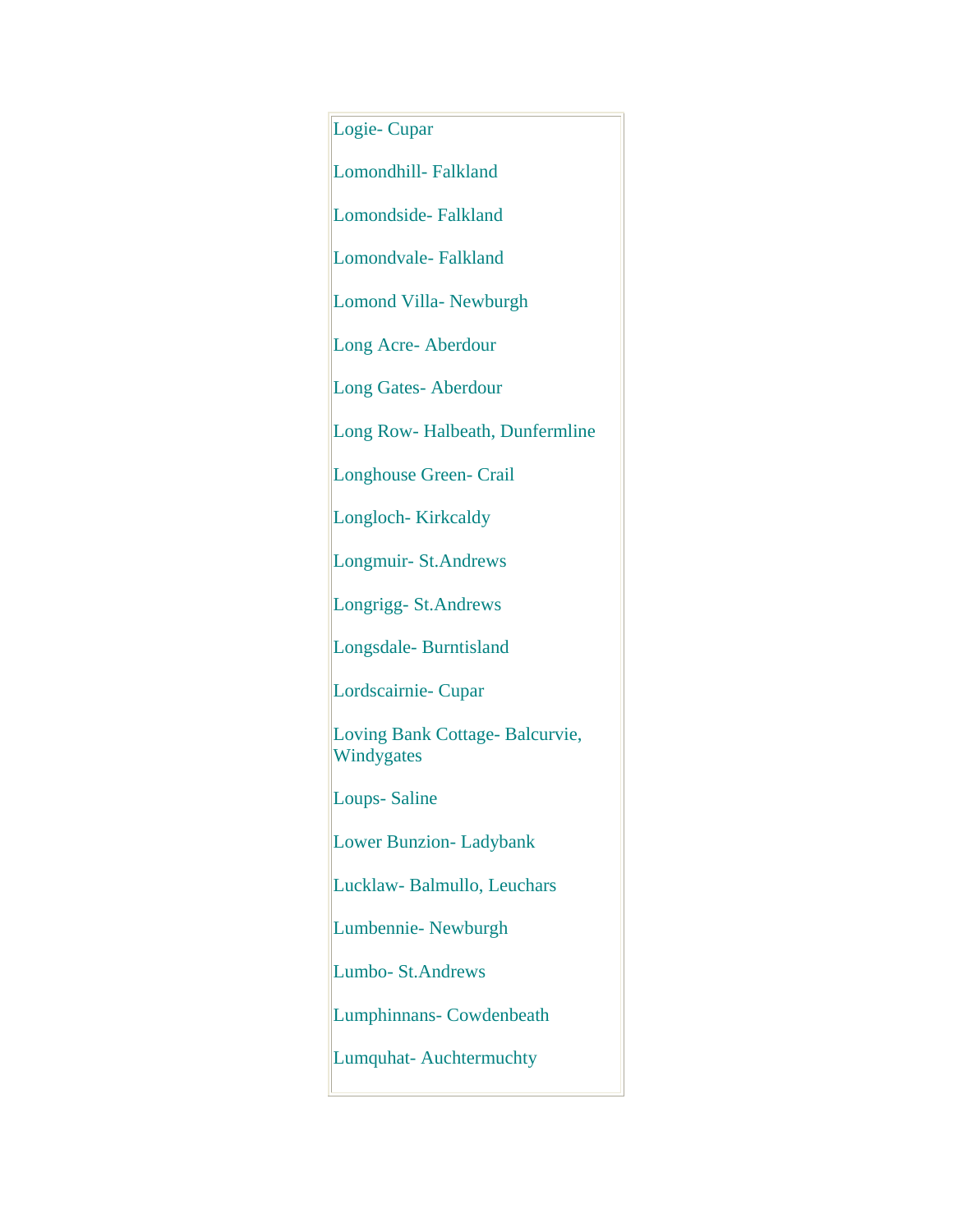Lun Little- Windygates Lundin- Dunfermline Lundin Links- Lower Largo Lundin Lodge- Leven Lundin Mill- Lower Largo Lundin Tower- Leven Lurgan- Ceres, Cupar Luscar- Dunfermline Luthrie- Cupar Lydox Mill- Dairsie, Cupar Lyndhurst House- Newport Lyndhurst- Cupar M Macedonia- Leslie Mackies Mill- Thornton Magask- St.Andrews Maggie's Well- Balmullo, Leuchars Magus Muir- St.Andrews Maidenhall- Cardenden Mains, North- Kennoway, Windygates Mairsland- Auchtermuchty Manilla Cottage- Elie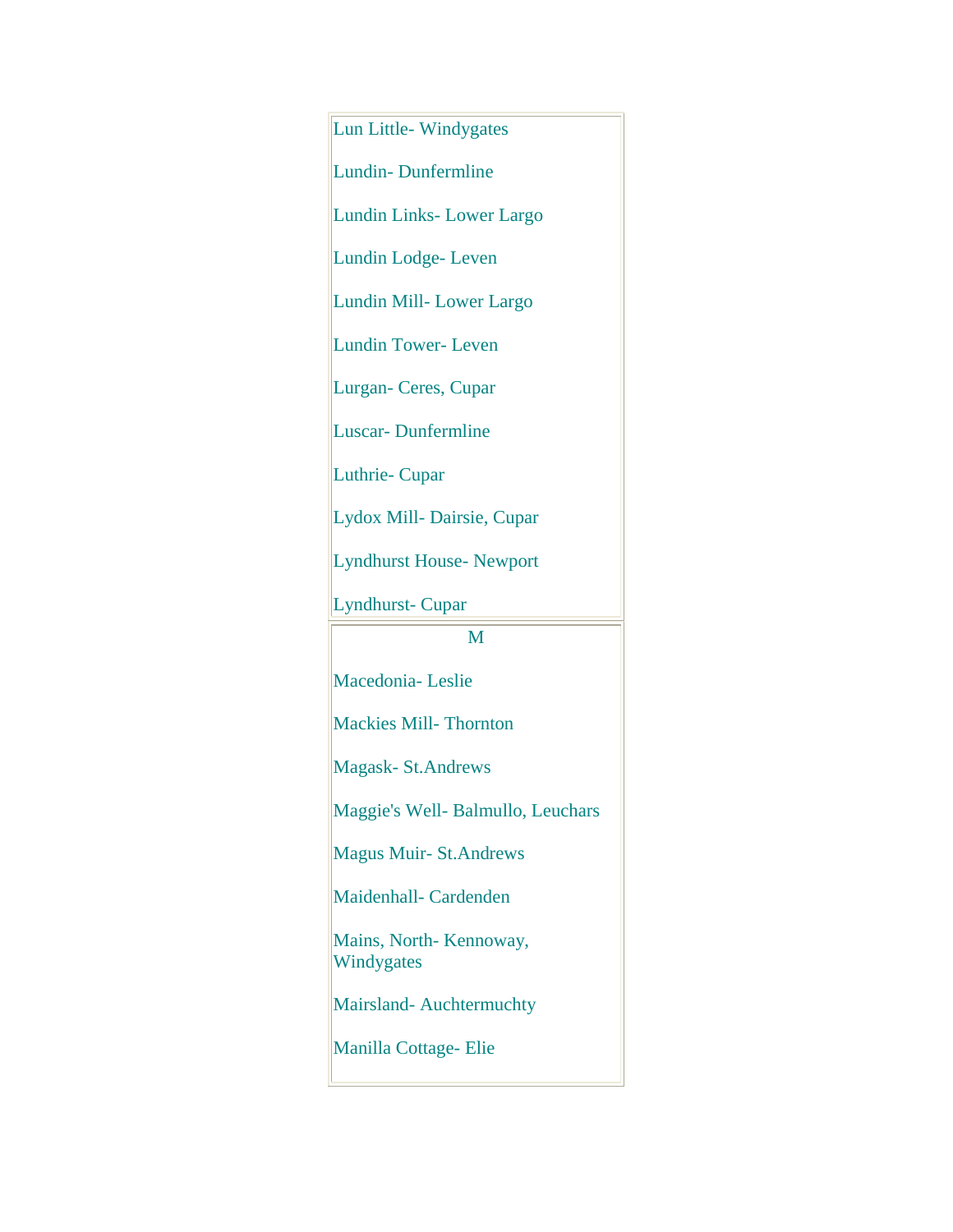Manorless- Kirkcaldy Mansebank- Leslie Manscliffe- Newburgh Mansefield- Leslie Mansefield- Strathmiglo March, East- Peat Inn, Cupar Marchmont- Inverkeithing Marionfield- Cupar Marionvale House- Elie Marsfield- Anstruther Marybank- Cupar Maryfield- Leslie Maryfield Terrace- Newport Marytown- Saline Masterton- Dunfermline Maw, Little- Windygates Mayfield- Cupar Mayfield- Colinsburgh Mayfield House- Colinsburgh Mayview- Anstruther Meadowend- Dunfermline Meadowfield- Burntisland Meadowfield- Kirkcaldy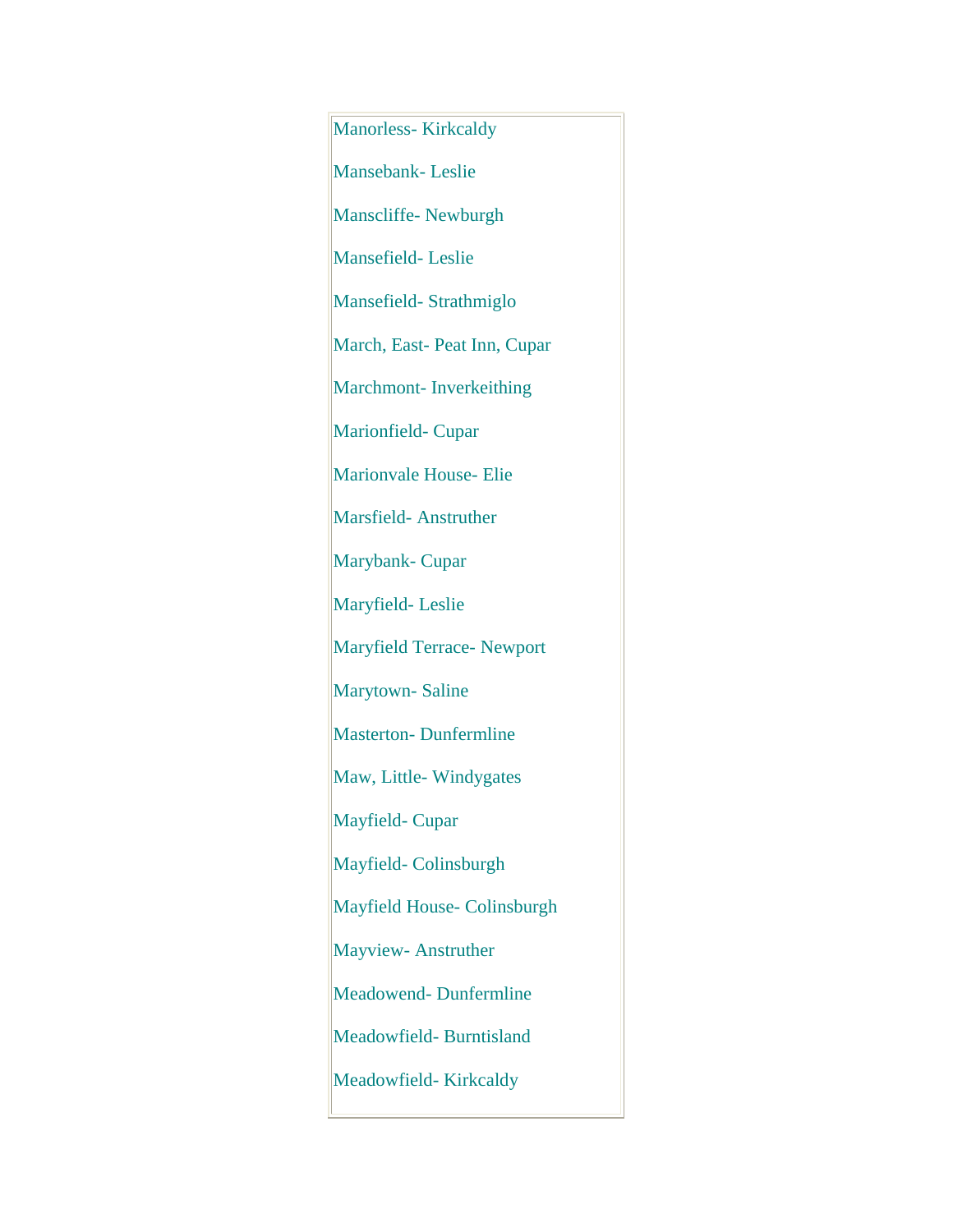Meadowhead- Kinross Meadow Wells- Collessie, Ladybank Mecklenberg- Crail Meetings-Windygates Meldrum's Mill- Dunfermline Melgund Cottage- Lochgelly Melville-Ladybank Melville Home Farm- Ladybank Melville Lodges- Ladybank Melville Muir- Ladybank Mercury Cottage- Tayport Merriville- Cupar Merryhill- Charlestown, Dunfermline Methilhill- Leven Middlebank- Dunfermline Middle Den- Crossgates Middlefield- Cupar Middlefield- Kettle, Ladybank Middlefield- Thornton Middlefield- Wemyss Middleflat- Auchtermuchty Middlefoodie- Cupar Middleshade- St.Andrews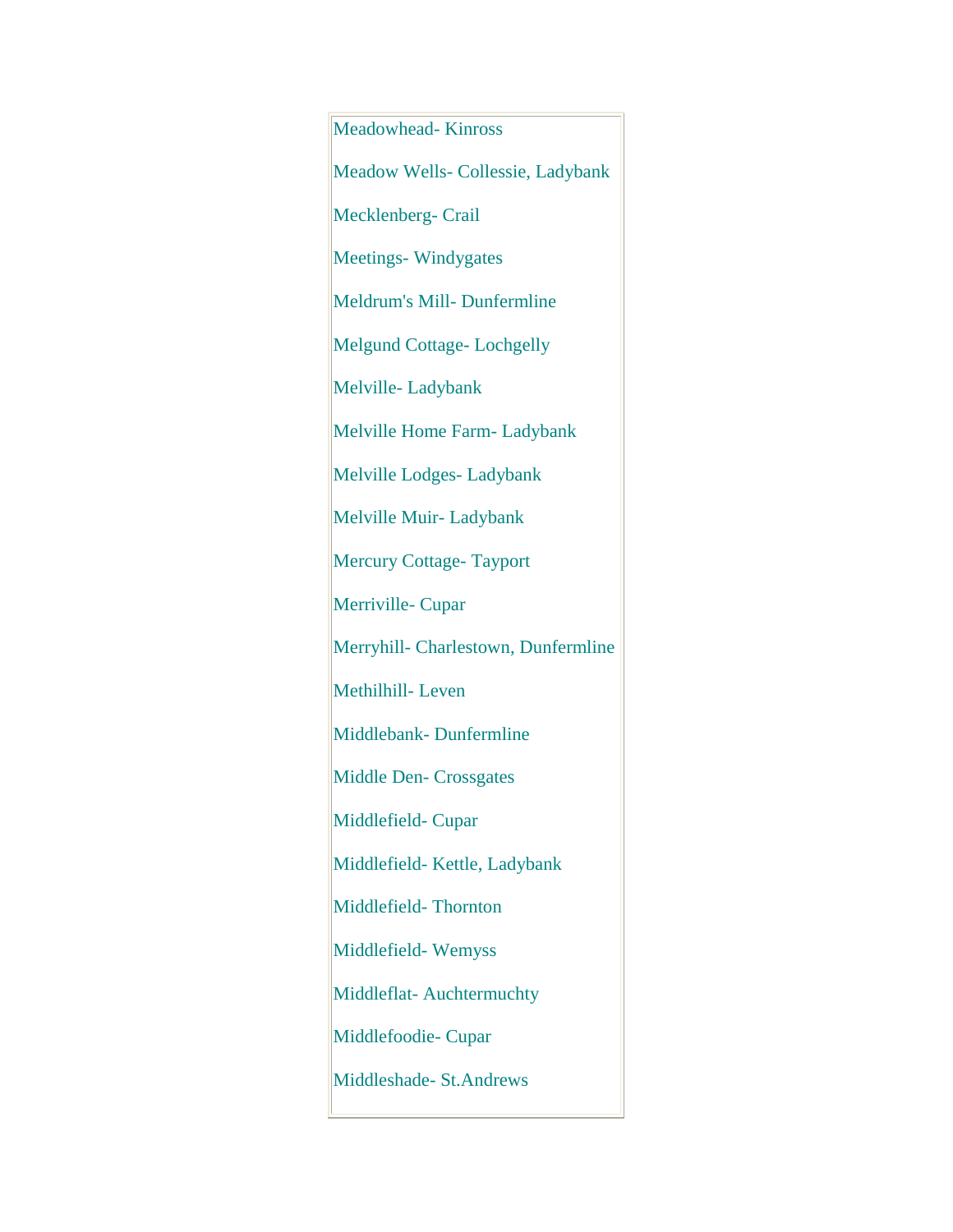Mid Mill- Charlestown, Dunfermline Middle Mill- Markinch Midfield- Dunfermline Milesmark- Dunfermline Millbank- Cupar Milldeans- Star, Markinch Mildeans- Leven Milldeans- Leslie Mill Den- rathillet, Cupar Mill Farm- Aberdour Millfield- Falkland Millfield- Leven Millford Cottage- Markinch Milltail- Freuchie Millwater- Freuchie Milton- Glencraig Milton-Leuchars Milton- Pitscottie, Cupar Milton- Saline Milton of Balgonie- Markinch Milton Bank- Auchtertool Milton Mill- Leuchars Milton Mill- Anstruther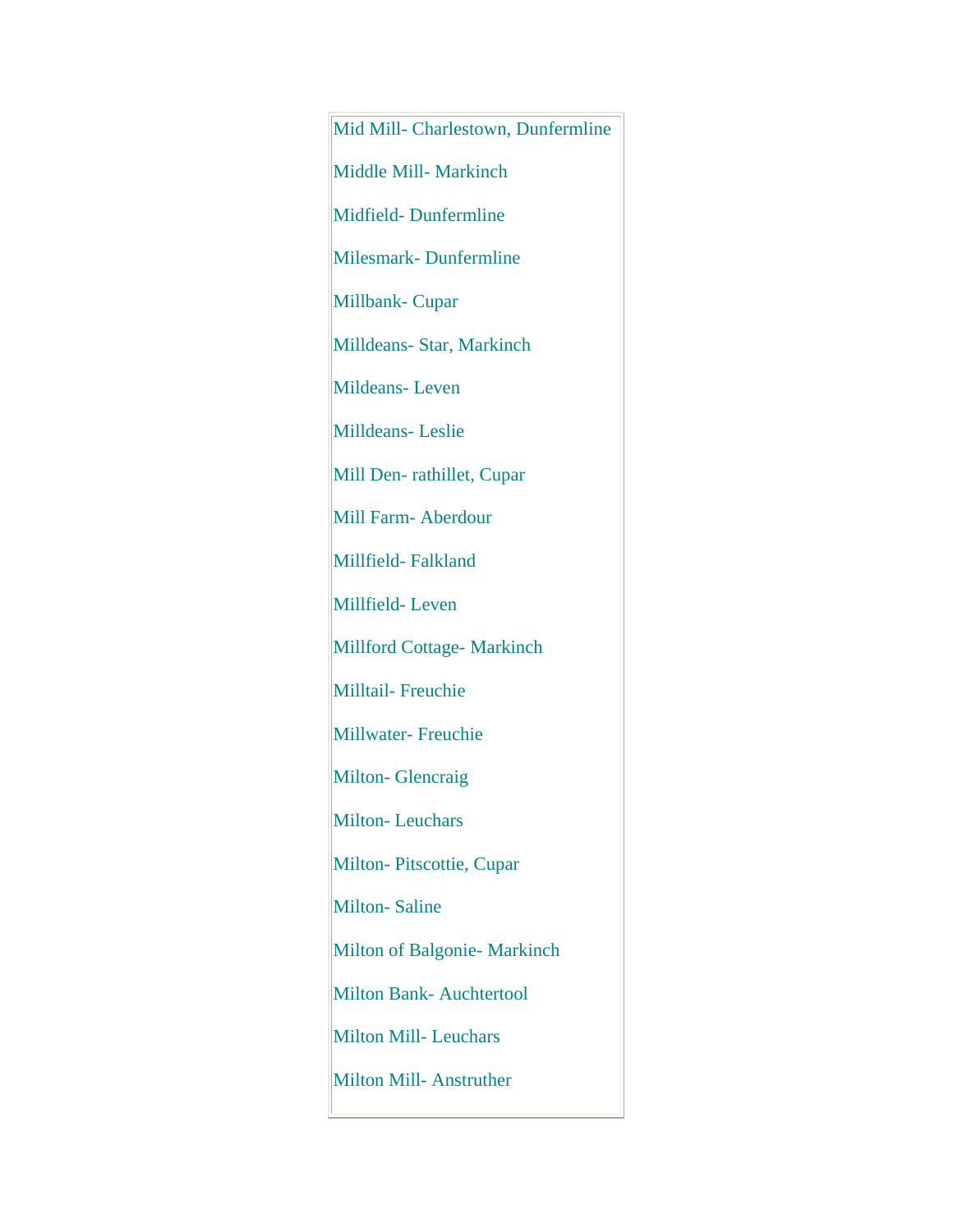Milton Muir- Anstruther Milton Villa- Pittenweem Mineral Cottage- Crossgates Mitchelston-Kirkcaldy Monimail- Ladybank Monksholm- Guardbridge Monkstown- Ladybank Monkswell- Newburgh Montrave- Leven Monturpie- Leven Moonzie- Cupar Moonzie Mill- Balmullo, Leuchars Moonzie, Muirside of- Cupar Moonzie, Torr of- Cupar Moonziehall- Crossgates Moonziebank- Cupar Moorpool- Crail Moreland- Kinross Morendo Cottages- Leuchars Morningside- Halbeath, Dunfermline Morton- Blebo Craigs, Cupar Morton- Kingsbarns, St.Andrews Morton- Tayport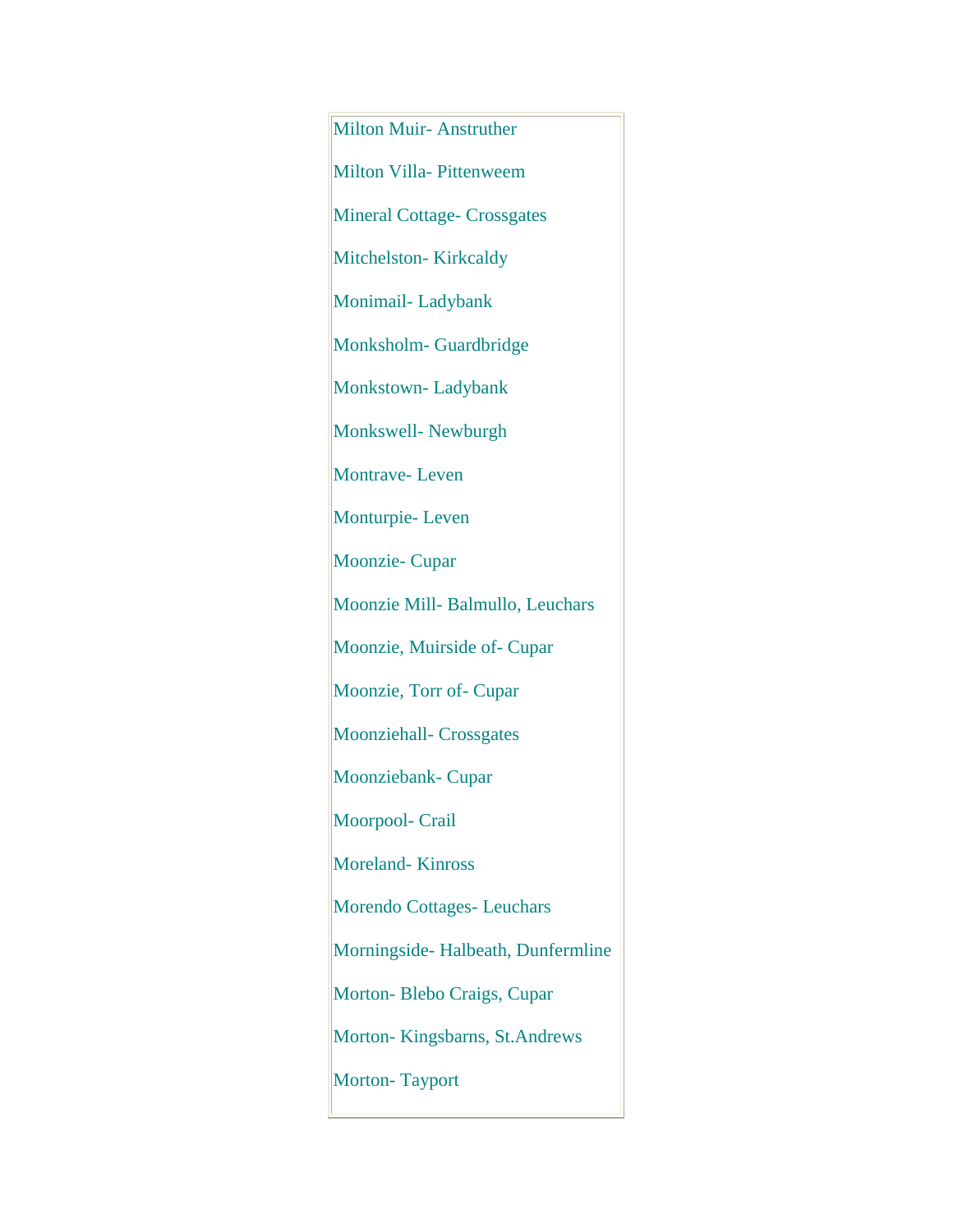Mossgreen- Crossgates Moss Side- Cowdenbeath Mounchy Loch- Torryburn Moultrie Cottage- Leuchars Mount- Cupar Mount Cabra- Cupar Mount Melville- St.Andrews Mount Pleasance- Cupar Mount Pleasant- Newburgh Mount Pleasant House- Newburgh Mount Pleasant- Burntisland Mount Pleasant- Crail Mount Pleasant- Kirkcaldy Mount Pleasant- Newburn, Largo Mountquey- Burntisland Mountquhanie- Cupar Mountquharry- Strathmiglo Mountville- St.Andrews Mournhouse- Kirkcaldy Mournipea- Auchtermuchty Moutray Cottage- Cupar Moyeshill- Burntisland Mugdrum- Newburgh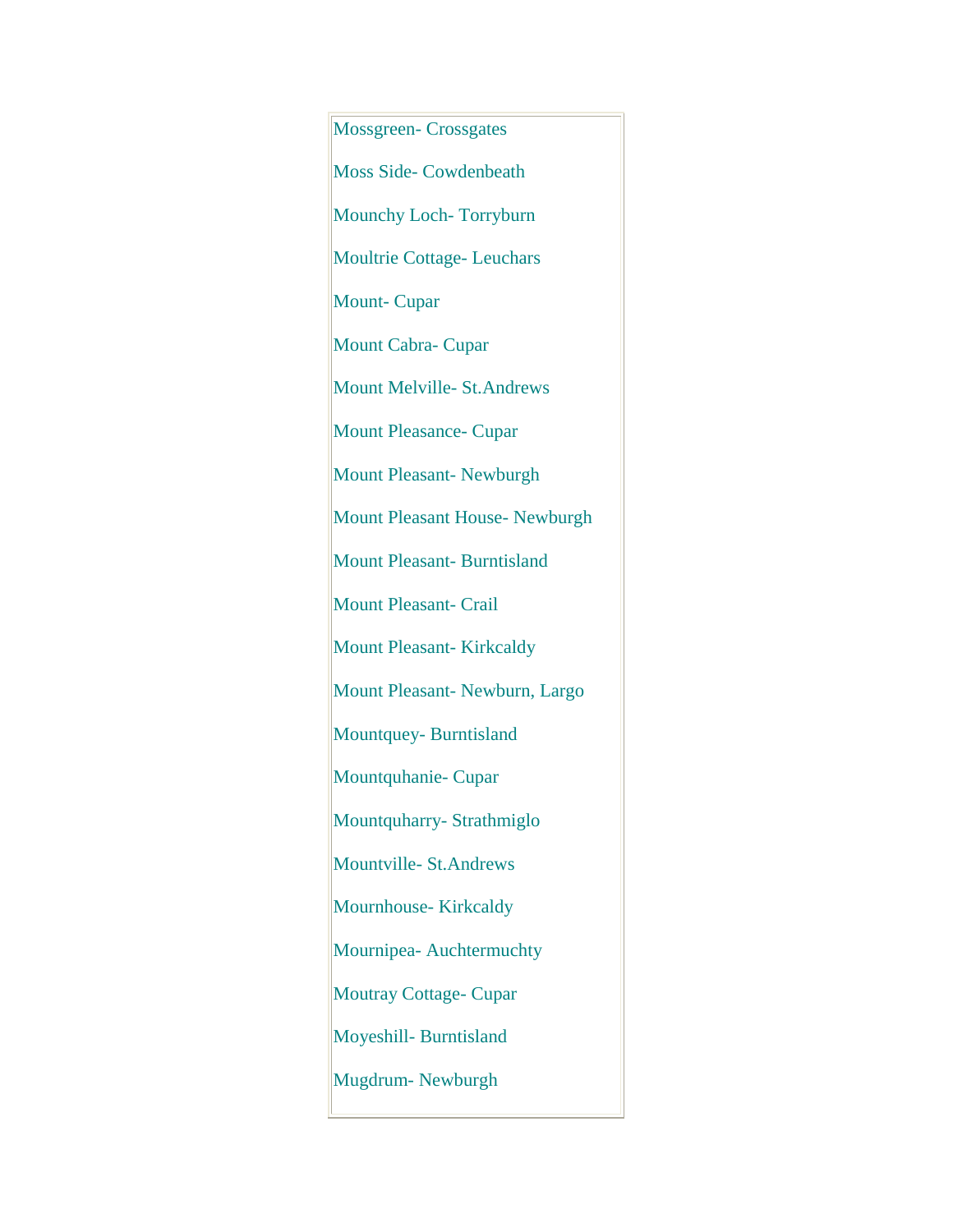Muircambus- Colinsburgh Muircambus West- Kilconquhar Muircockhall- Kilconquhar Muircraigs- Wormit Muirdens- Cupar Muiredge- St.Andrews Muiredge- Anstruther Muiredge- Buckhaven Muiredge Cottages- Buckhaven Muirend- Crossgates Muirend- Aberdour Muirfield- Strathmiglo Muirfield- Ladybank Muirhead- Cardenden Muirhead- Craigrothie, Cupar Muirhead- Crail Muirhead- Dairsie, Cupar Muirhead- Freuchie Muirhead, Little- Craigrothie, Cupar Muirhouse- Dunfermline Muirhouses- Leuchars Muirmealing-Oakley Muir, Mid- Pittenweem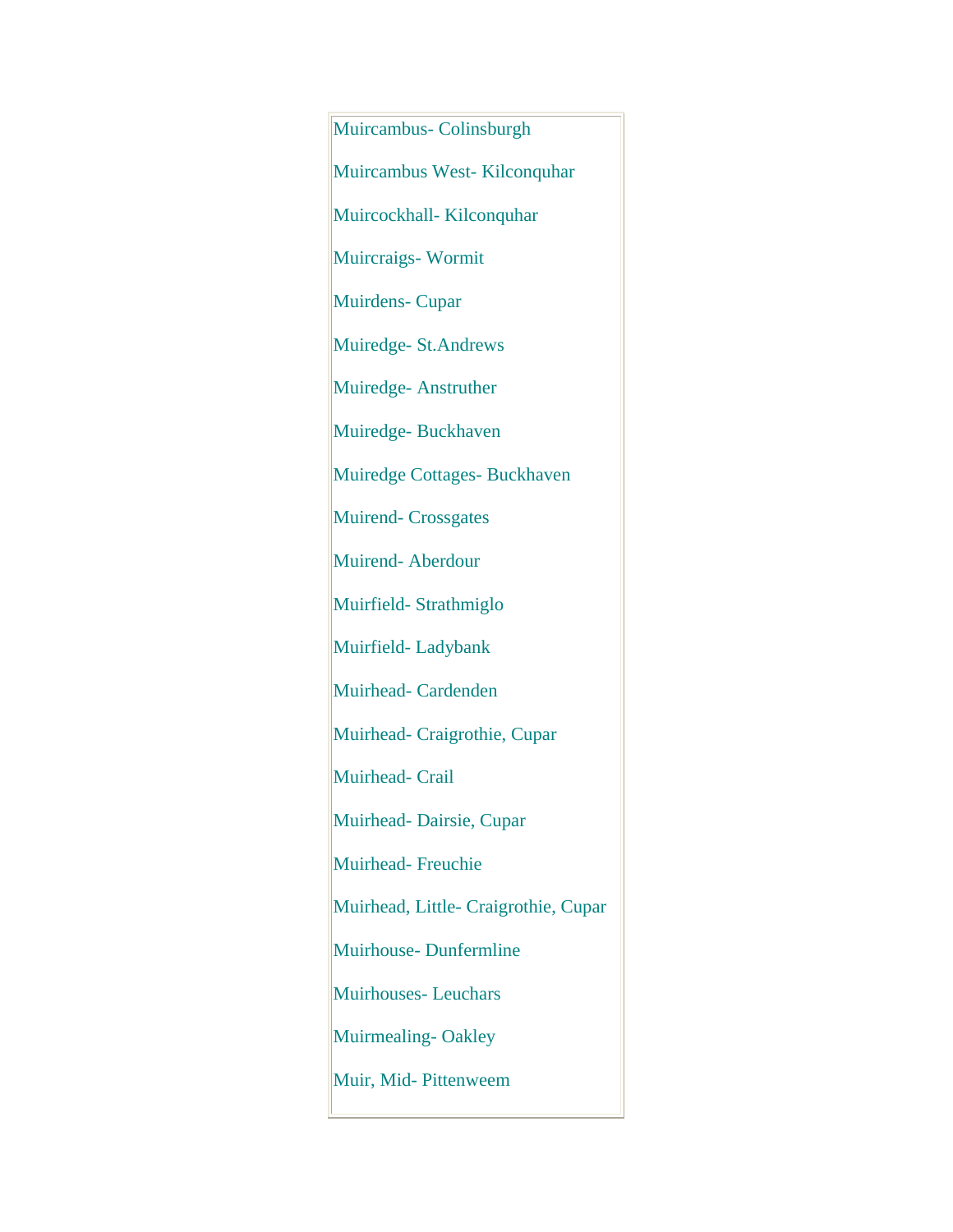Muir, Rows- Aberdour Muirs- Falkland Muirs, Old- Leuchars Muirside- Crail Muirside- Cairneyhill, Dunfermline Muirside- Kinglassie Muirside- Oakley, Dunfermline Muirton- Dunfermline Muirton-Kirkcaldy Muirtonhills- Cardenden Muir West- Pittenweem Murdocairnie- Rathillet, Cupar Muiriespot- Coaltown, Markinch Murleypea- Pittenweem Murrel- Aberdour Murrieknowes- Cardenden Muttonhall- Kirkcaldy Muttonhole- Newburgh Myrecairnie- Cupar Myre-End- Cairneyhill, Dunfermline Myrend- Luthrie, Cupar Myregornie- Kirkcaldy Myrehall- Dunfermline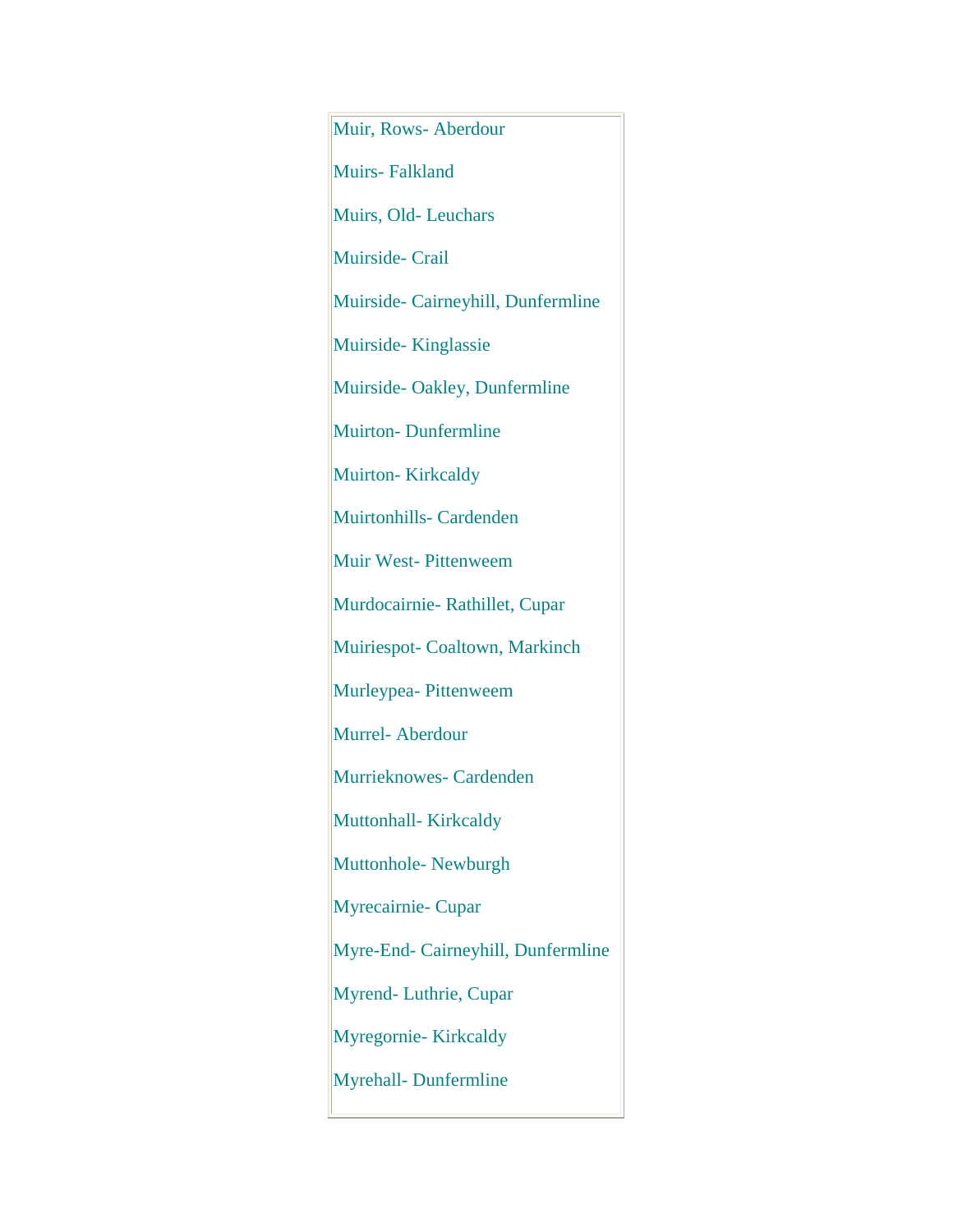Myre, Mid- Pittenweem Myres- Falkland Myres- Kilconquhar Myres Castle- Auchtermuchty Myres, East- Auchtermuchty Myres, Nether- Auchtermuchty Myreside- Auchtermuchty Myreside- Falkland Myreside- Newport Myreside- Windygates Myreside- Kettle, Ladybank Myres, South East- Pittenweem Myres, South West- Pittenweem Myres, West- Auchtermuchty Myrtle Terrace- Newport N Nakedfield- Crail Nairns' Buildings- Ladybank Naughton- Gauldry, Wormit Navity- Glencraig Nellfield- Burntisland Nether Drums- Freuchie Netherlea- Newport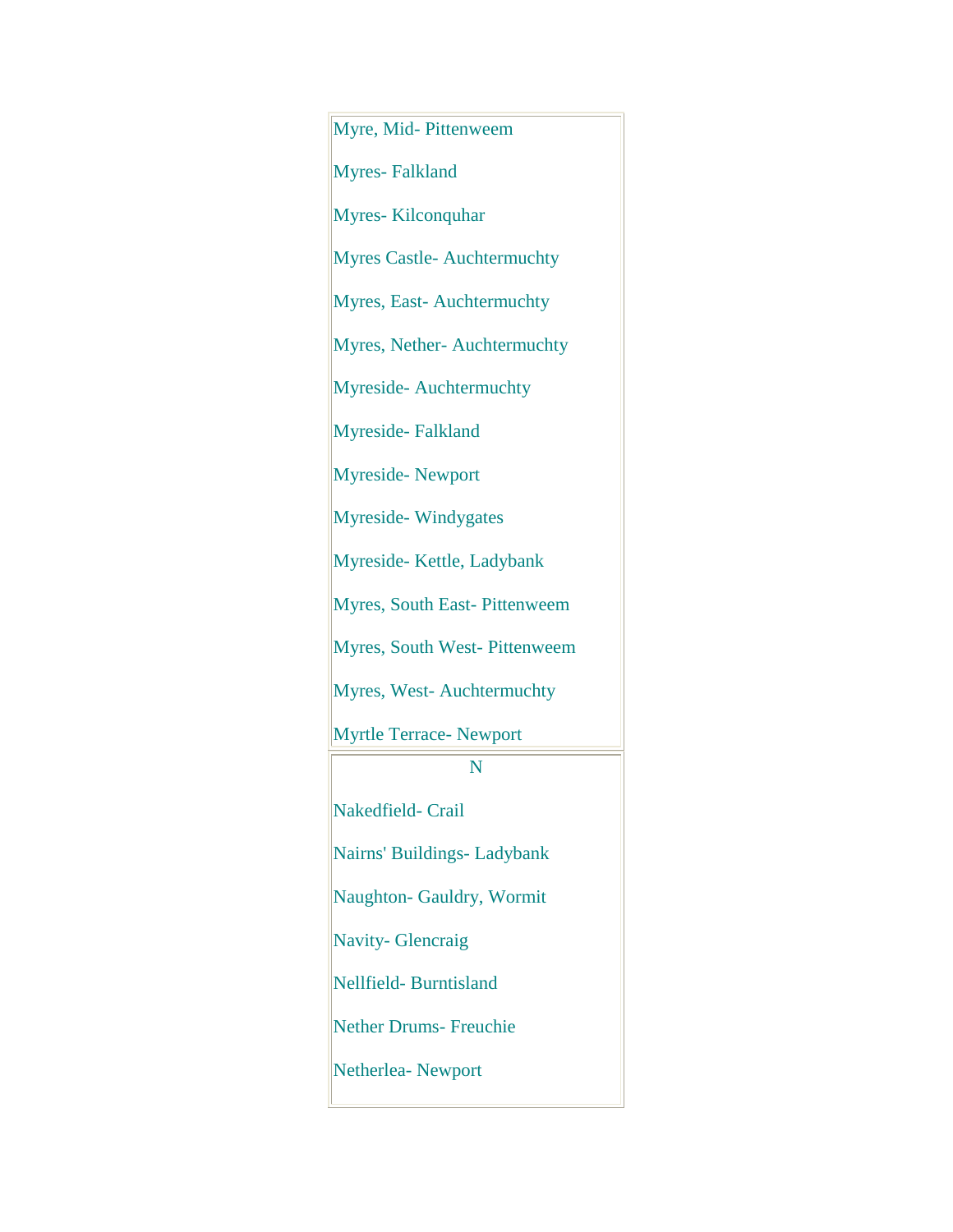Nether Pratis- Leven Netherton-Kelty Netherton, East- Dunfermline Netherwood- Leven Newark- St.Monans Newbigging- Burntisland Newbigging- Carnock, Dunfermline Newbigging Bank- Auchtertool Newbigging- Pitscottie, Cupar Newbigging- Strathmiglo Newbridge- Stravithie, St.Andrews Newburn- Lower Largo Newburn, Easter- Lower Largo Newburn, Wester- Leven Newby- Cupar Newcairnie- Cupar Newcastle- Halbeath Newcastle- Leslie Newfargie- Strathmiglo Newfarm- Cardenden Newfarm- Newburgh New Gilston- Leven Newhall, East- Kingsbarns,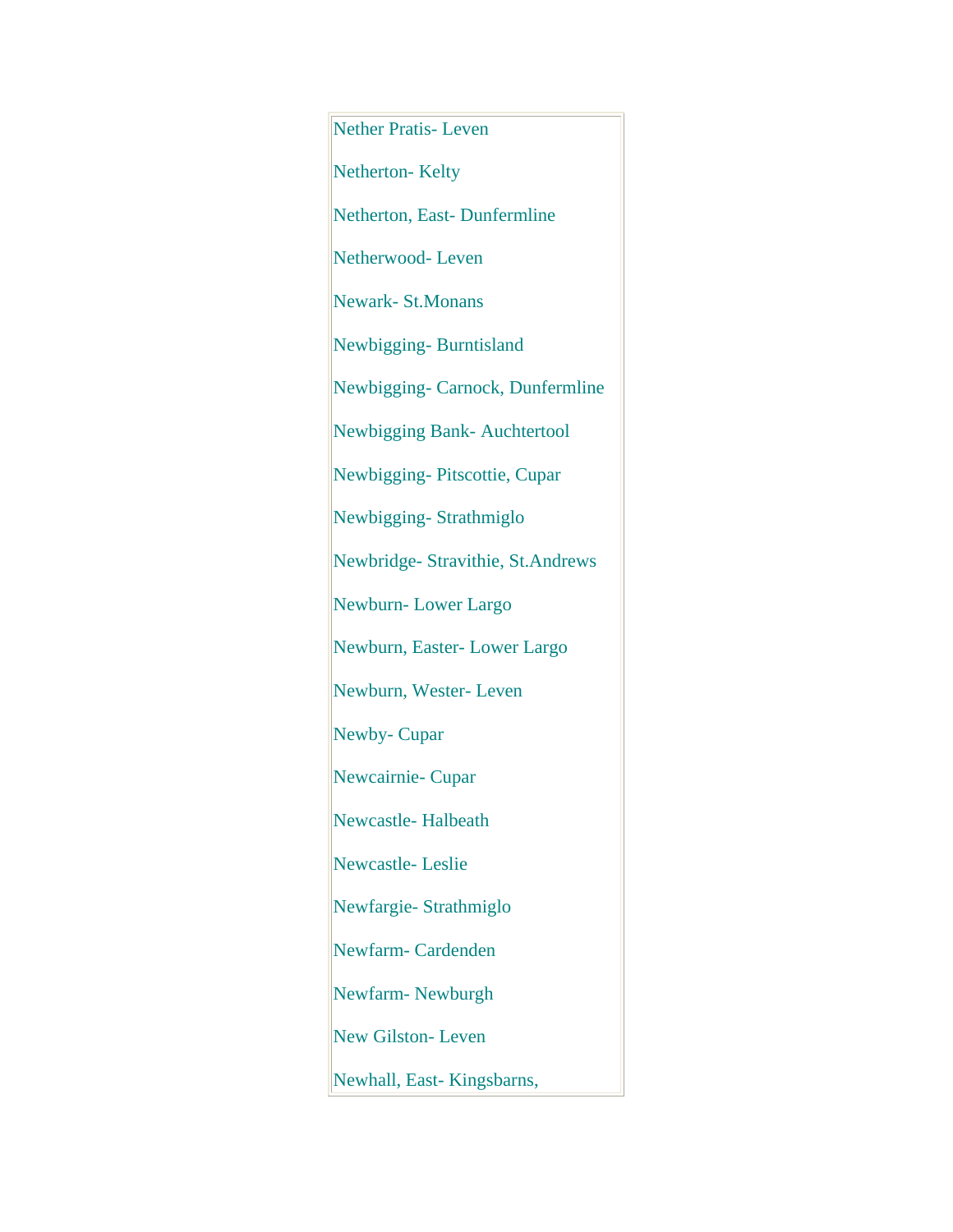## St.Andrews

Newhall, West- Kingsbarns, St.Andrews

Newhall- Ladybank

Newhall- Markinch

Newhill- Auchtermuchty

Newington- Cupar

New Inn- Markinch

New Inn- St.Andrews

Newlands- Dunfermline

Newmill- Cupar

Newmill- St.Andrews

Newmills- Dunfermline

Newpark- St.Andrews

Newton- Auchtermuchty

Newton- Auchtertool

Newton- Gauldry, Wormit

Newton- Leslie

Newton- Markinch

Newton, East- Strathmiglo

Newton, East- Wemyss

Newton Easter- Kennoway, Windygates

Newtonhall- Windygates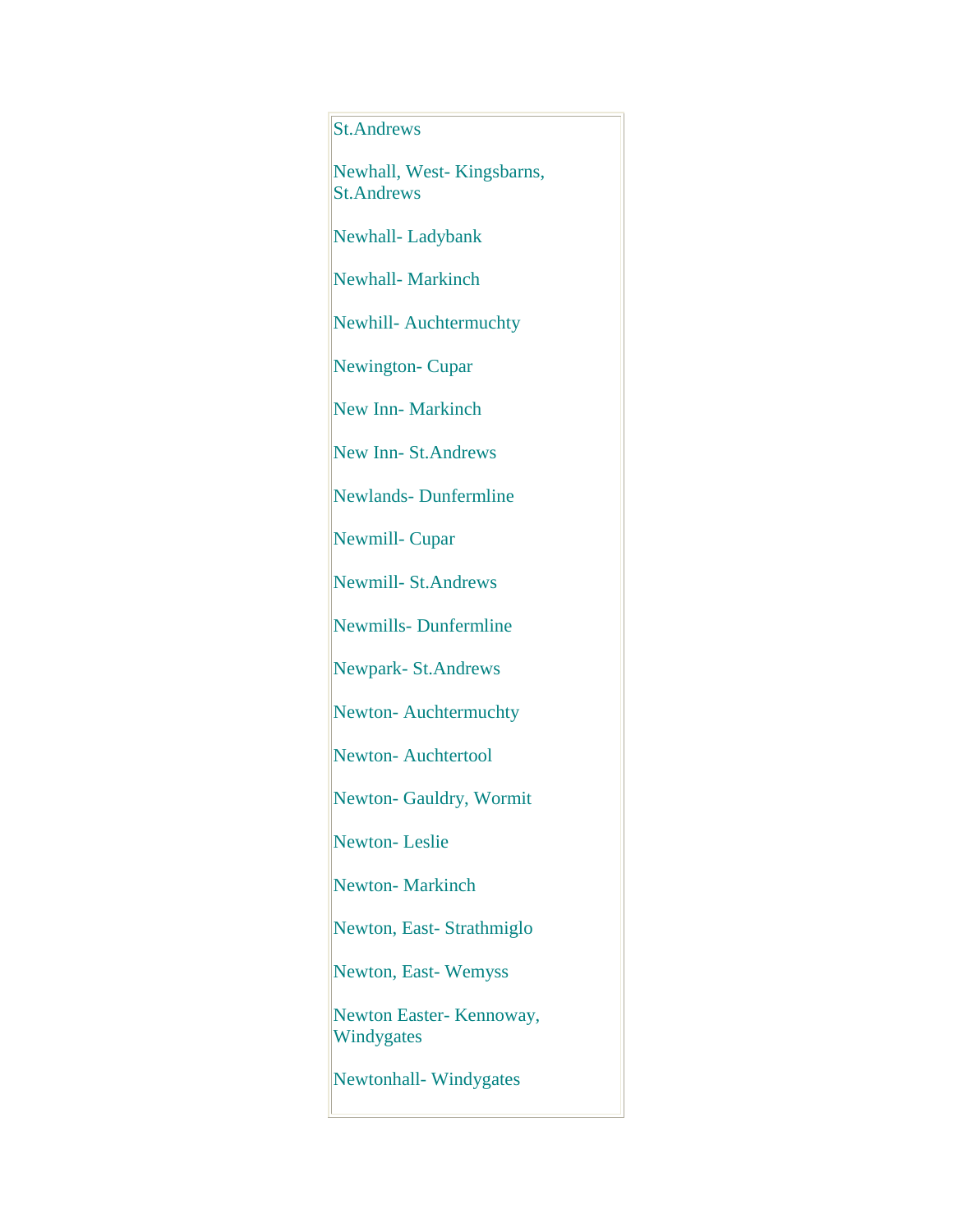Newton Bank- St.Andrews Newton House- Elie New Town- Crail New York Cottage- St.Andrews Nine Lums- Burntisland Ninewells- Tayport Ninewells- Newburgh Nisbetfield- Ladybank Nochnarrie- Strathmiglo Nochnarry- Freuchie Nookton- Windygates Norham- Gauldry, Wormit Northall- Markinch Northbank- St.Andrews Northfarm- Kingsbarns, St.Andrews Northfield- Colinsburgh Northfield- Newport Northfod- Dunfermline Norton- Dunfermline Nottingham- Freuchie Nunnery, The- Torryburn Nydie- Guardbridge O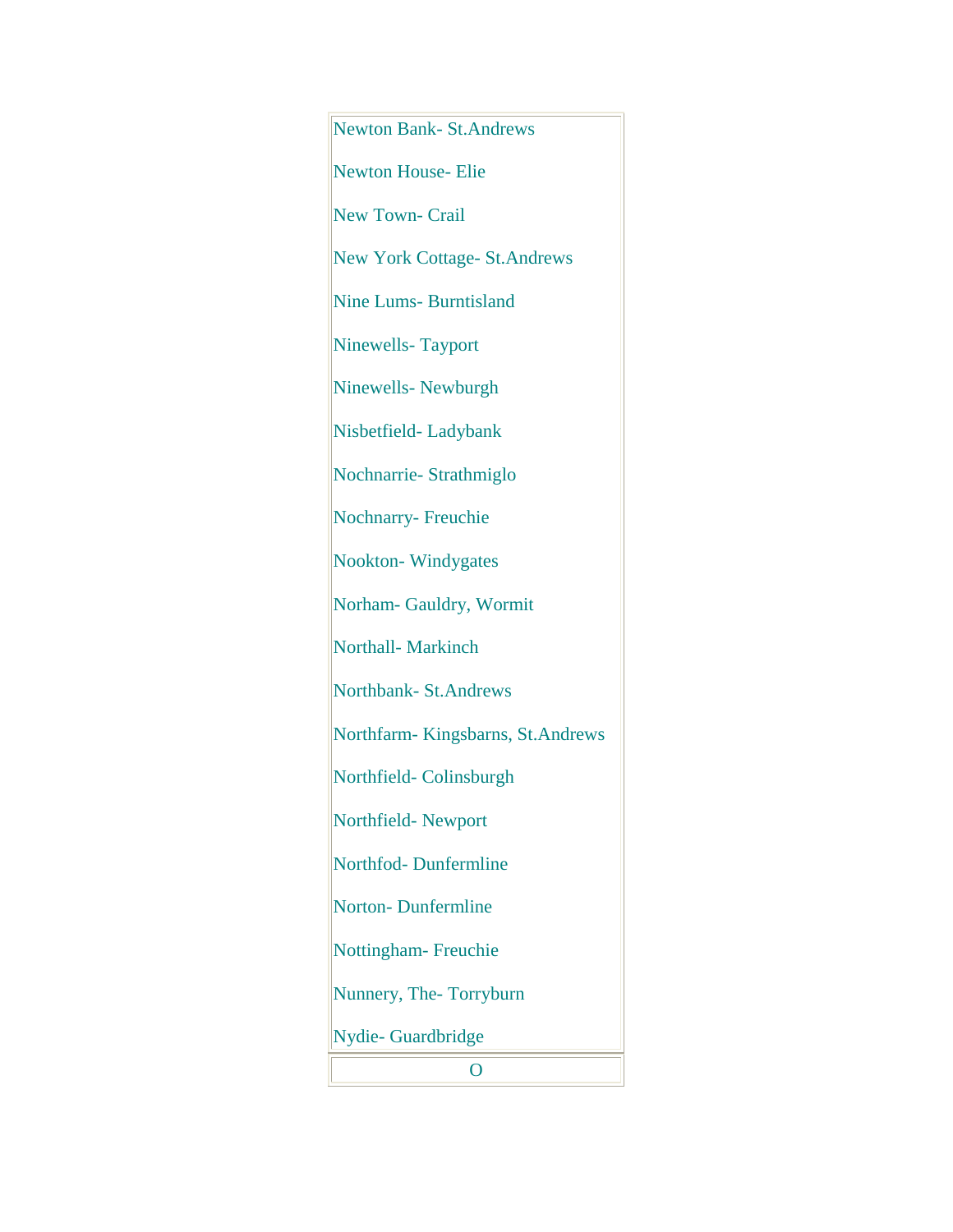Oakfield- Kelty Oakley- Dunfermline Orchardflat- Auchtermuchty Orchardfield- Auchtermuchty Orchardhead- Dunfermline Orchards- Newburgh Orkie- Freuchie Orkimill- Kettle, Ladybank Ormelie- Cupar Ormiston- Newburgh Orrock- Burntisland Orr Bridge- Thornton Orr's Mills- Thornton Osnaburg- Dairsie, Cupar Otterston- Aberdour Outh- Saline, Dunfermline Ovenstone- Pittenweem Overton- Kirkcaldy Overton- Blairhall P Paddockhall- Auchtertool Paddock Hall- Markinch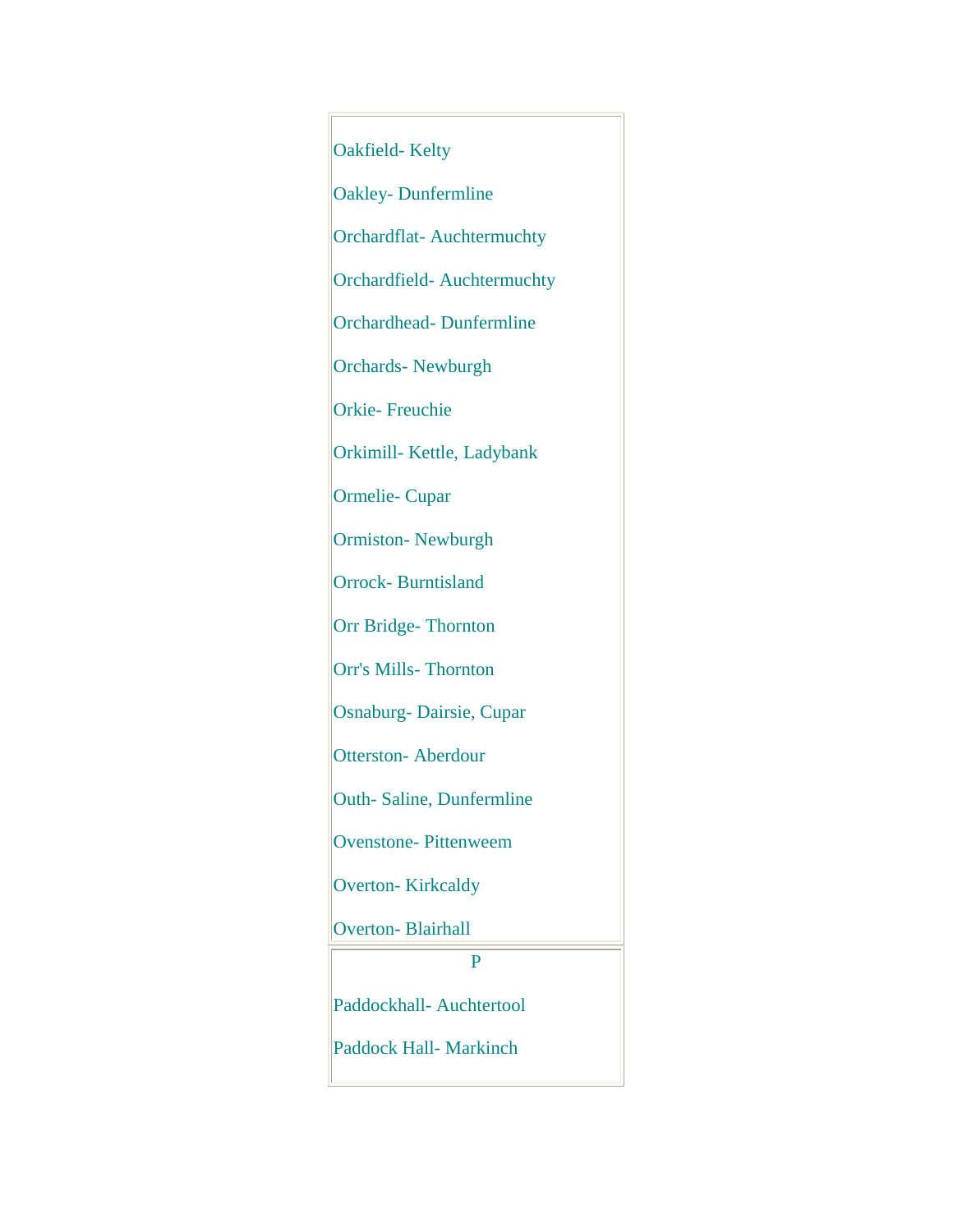Paradise- Crail Parbroath- Cupar Park, The- Elie Parkend- Crossgates Parkhead- Kirkcaldy Parkhill- Newburgh Parkhouse- Crossgates Park-Knowe- Dairsie, Cupar Park Mill- Boarhills, St.Andrews Parkneuk- Newburgh Parkneuk- Gauldry, Wormit Parkneuk- Kinglassie Parkneuk- Dunfermline Parknowe- Newport Parson's Mill- Cardenden Pathcondie- Collessie, Ladybank Pathhead- Dunino, St.Andrews Pathhead- Kirkcaldy Pathhead- Pittenweem Pathhead Muir- Kirkcaldy Pathmouth- Colinsburgh Pattismuir- Dunfermline Pearson's Bank- Markinch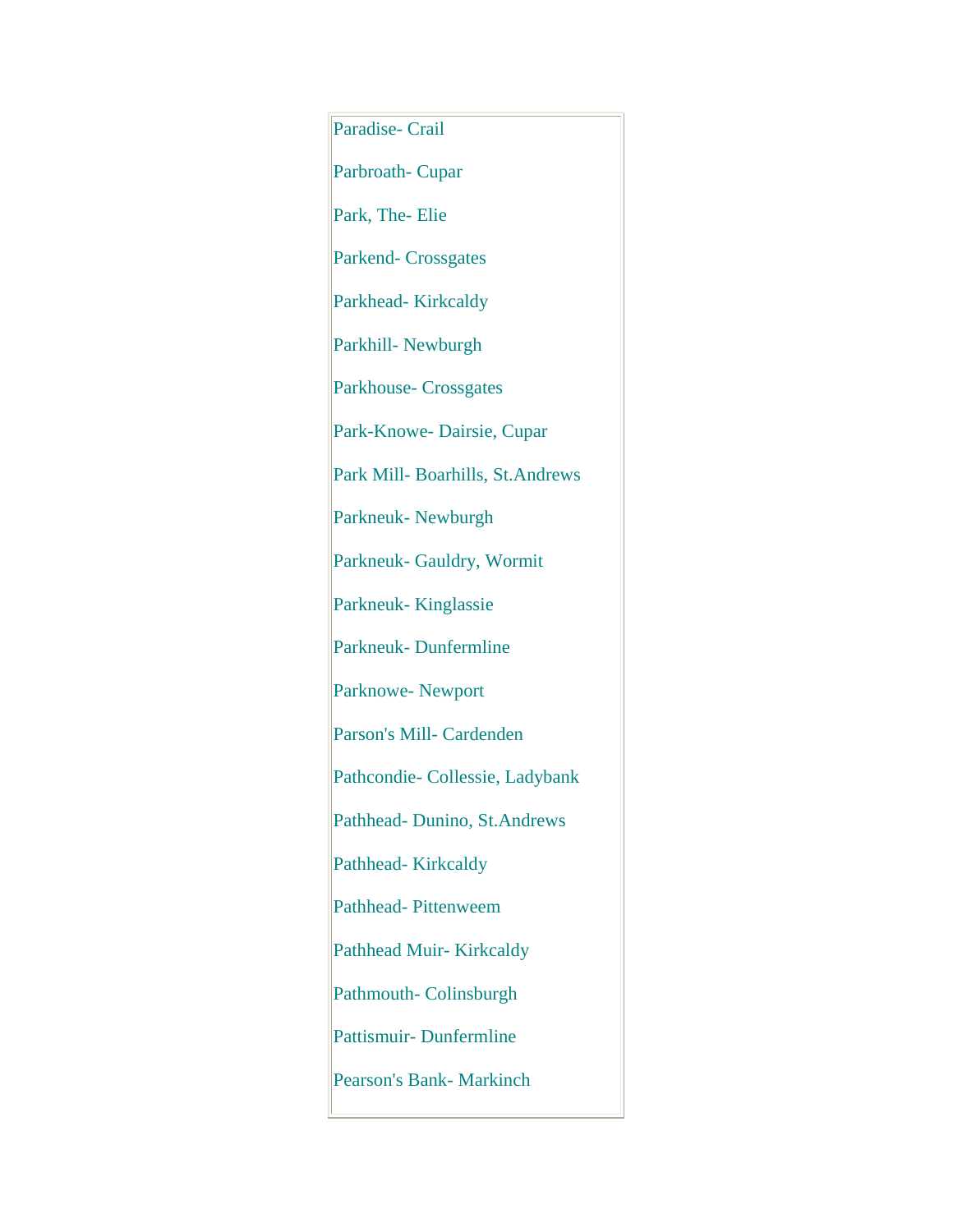Peasehills- Gauldry, Wormit Peasehills- Pittenweem Peatfield- Crail Peat Inn- Cupar Peattieshill- Leven Peekie- St.Andrews Peekie Mill- St.Andrews Pentlands- Auchtermuchty Pepperknowes- Leslie Percival- Buckhaven Perwindy- Leven Peterhead- Ladybank Pettycur- Kinghorn Phantassie- East Wemyss Pickletillum- Leuchars Pilkhambare- Kirkcaldy Pilmuir- Leven Pilmuir Links- St.Andrews Pilmuir Cottage- St.Andrews Pilmuir, Little- Leven Pilmuir, New- Leven Pinkerton- Crail Pipeland- St.Andrews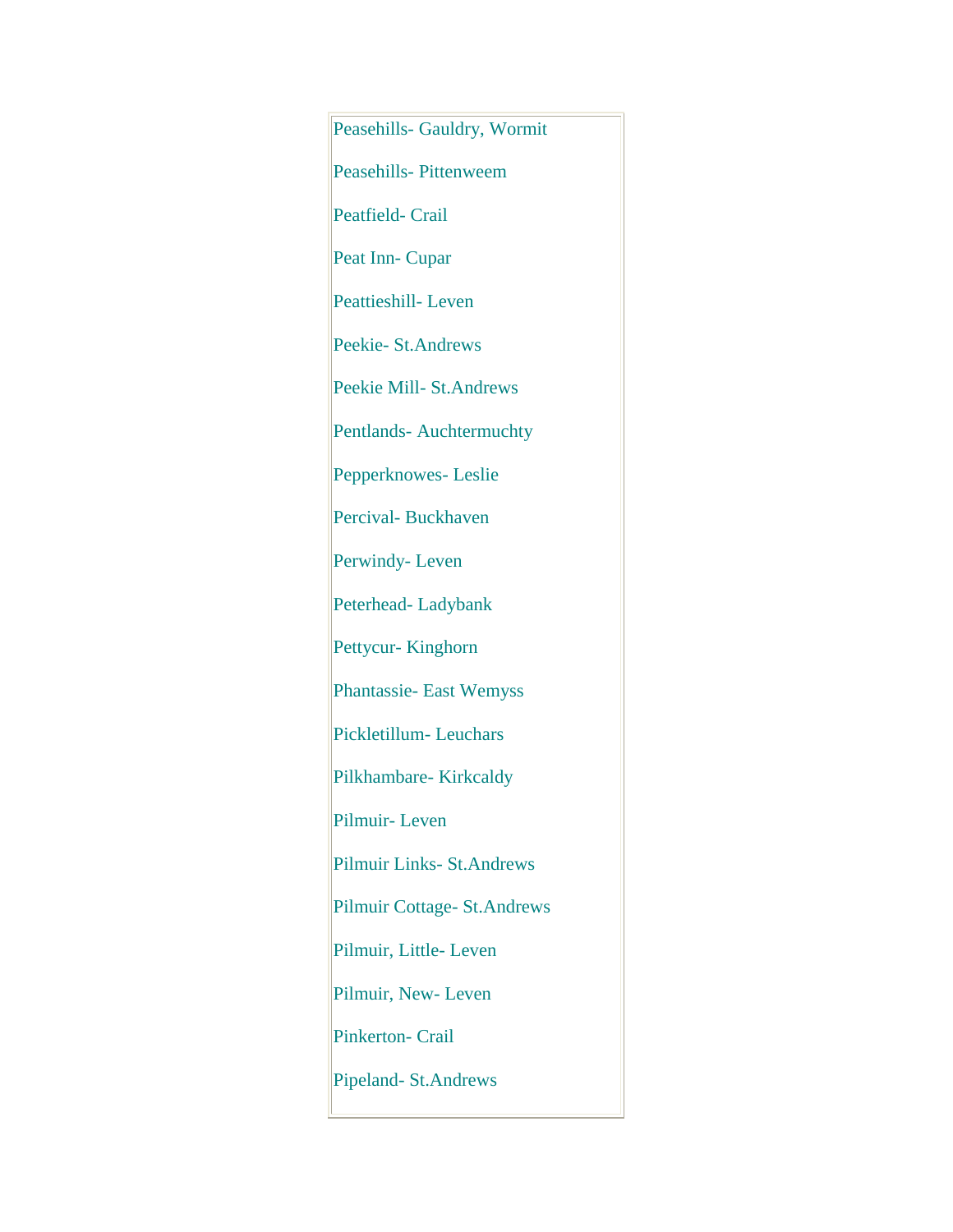Pirnie- Windygates Pitbauchlie- Dunfermline Pitbladdo- Cupar Pitcairlie- Newburgh Pitcairlie Toll- Auchtermuchty Pitcairn- Cardenden Pitcairn- Markinch Pitcairn, Backfield of- Markinch Pitcairn Mill- Cardenden Pitconnochie- Crossford, **Dunfermline** Pitcorthie- Colinsburgh Pitcorthie, Easter- Colinsburgh Pitcorthie, Easter- Dunfermline Pitcorthie, Mains of- Colinsburgh Pitcorthie, Wester- Dunfermline Pitcorthie, Wester- Anstruther Pitcruivie- Leven Pitcullo- Dairsie, Cupar Pitculm- Crossgates Pitdinnie- Cairneyhill, Dunfermline Pitfirrane- Dunfermline Pitgorno- Strathmiglo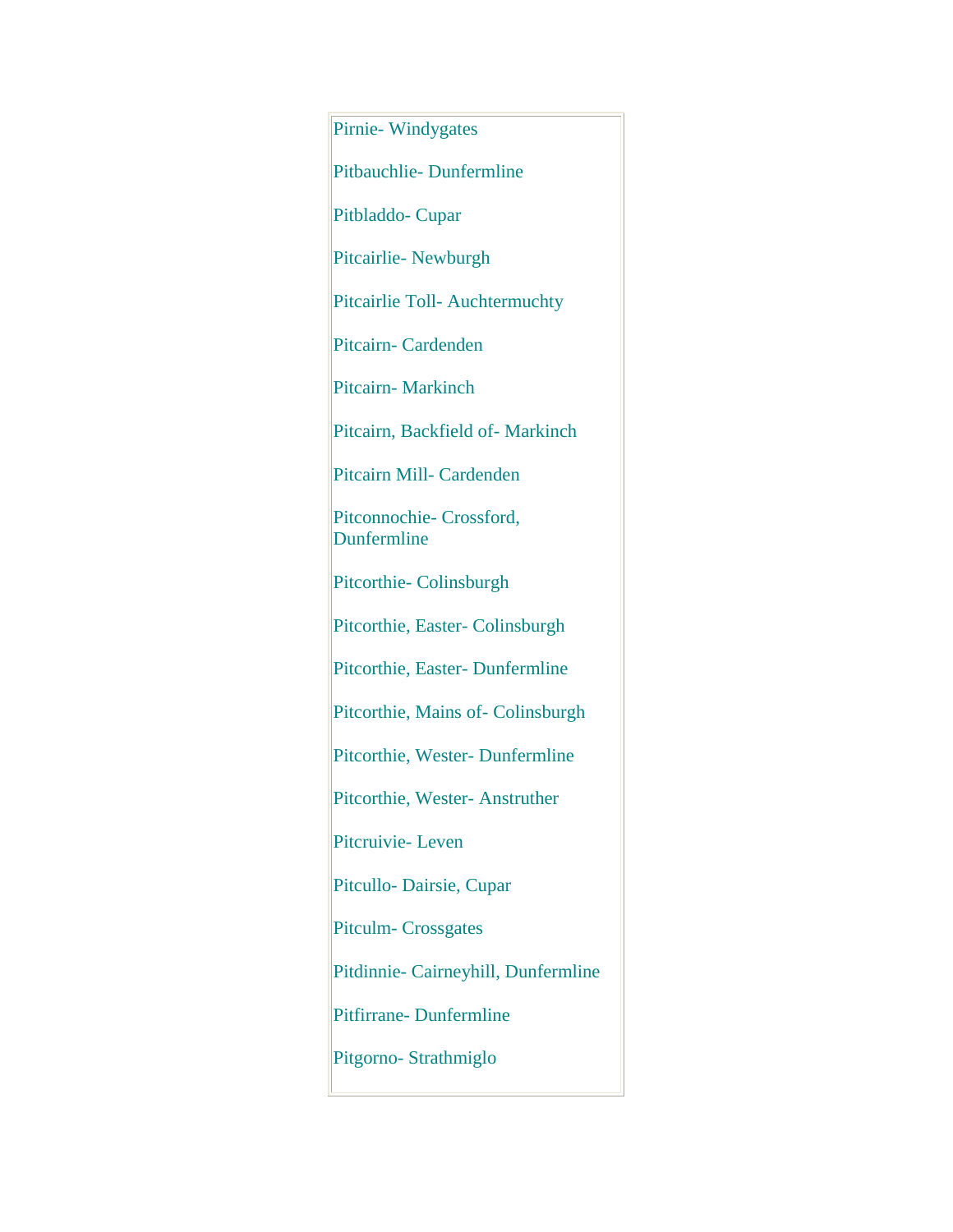Pitkevy- Leslie Pitkierie- Anstruther Pitkinny- Auchtertool Pitkinny, North- Cardenden Pitkinny, Wester- Cardenden Pitillock- Glenfarg Pitillock- Freuchie Pitlair- Cupar Pitlessie- Ladybank Pitlethie- Leuchars Pitliver- Dunfermline Pitlochie- Kinglassie Pitlochie, Bowhouse of- Kinglassie Pitlochie, Nether- Strathmiglo Pitlochie, Upper- Strathmiglo Pitlochie, Westfield of- Strathmiglo Pitlour- Strathmiglo Pitmedden- Auchtermuchty Pitmenzies- Auchtermuchty Pitmilly- Kingsbarns, St.Andrews Pitreavie- Dunfermline Pitscottie- Cupar Pitsoulle- Newmills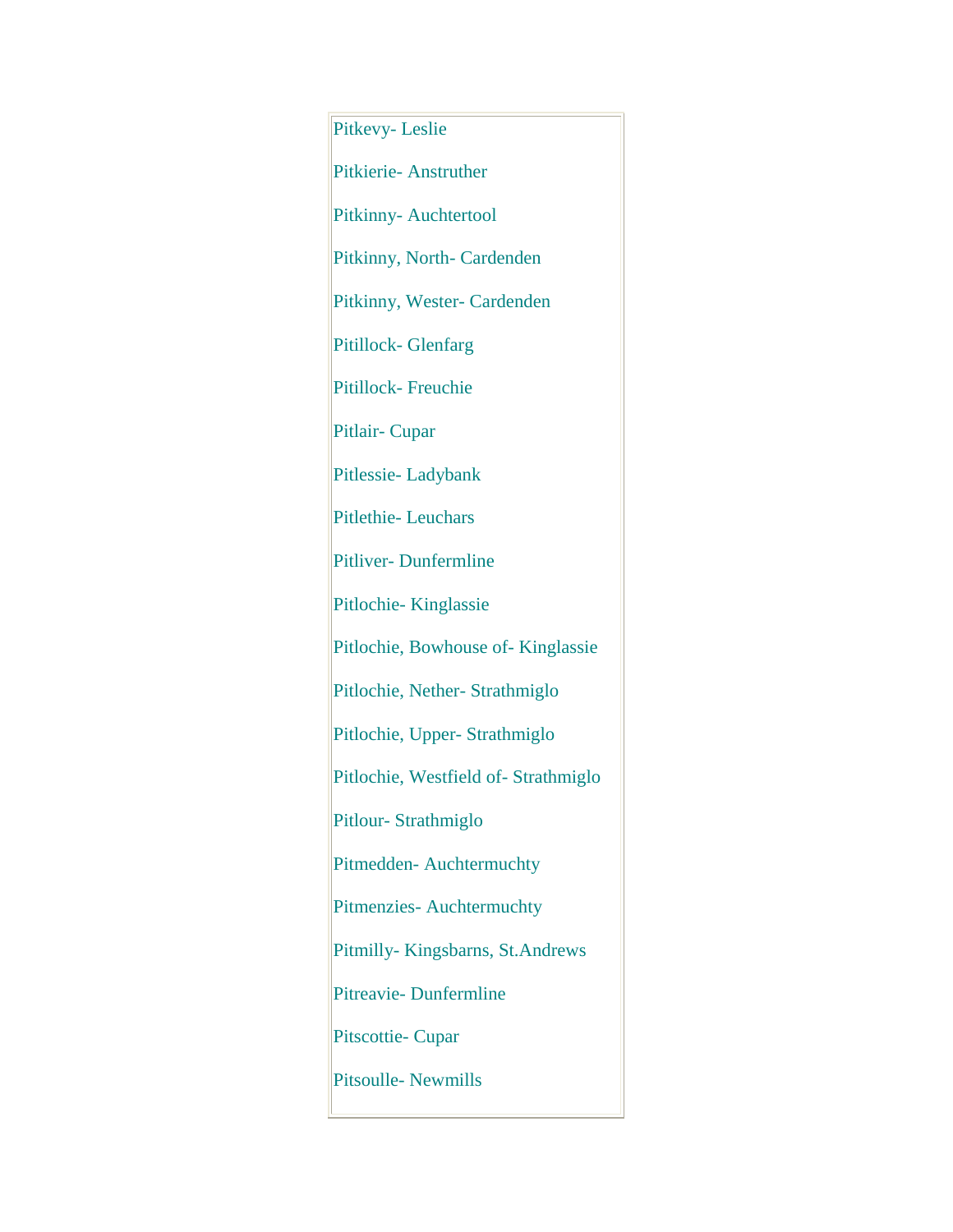Pittadro- Inverkeithing Pittarthie- Stravithie, St.Andrews Pittauchop- Cupar Pitteadie- Kirkcaldy Pittencrieff- Dunfermline Pittendreich- Stravithie, St.Andrews Pitteuchar- Markinch Pittormie- Dairsie, Cupar Pittotar- Carnbee, Pittenweem Pittowie- Crail Pittuncarty- Strathmiglo Plains- Auchtermuchty Plasterers Inn- Markinch Pleasance- Auchtermuchty Pleasance- Aberdour Pluck-the-Craw- Newport Poplars- Inverkeithing Pottlehill- Strathmiglo Pottergate- Crail Powguild- Cardenden Powstonie- Guardbridge Prathouse- Crossgates Prathouse, Easter- Crossgates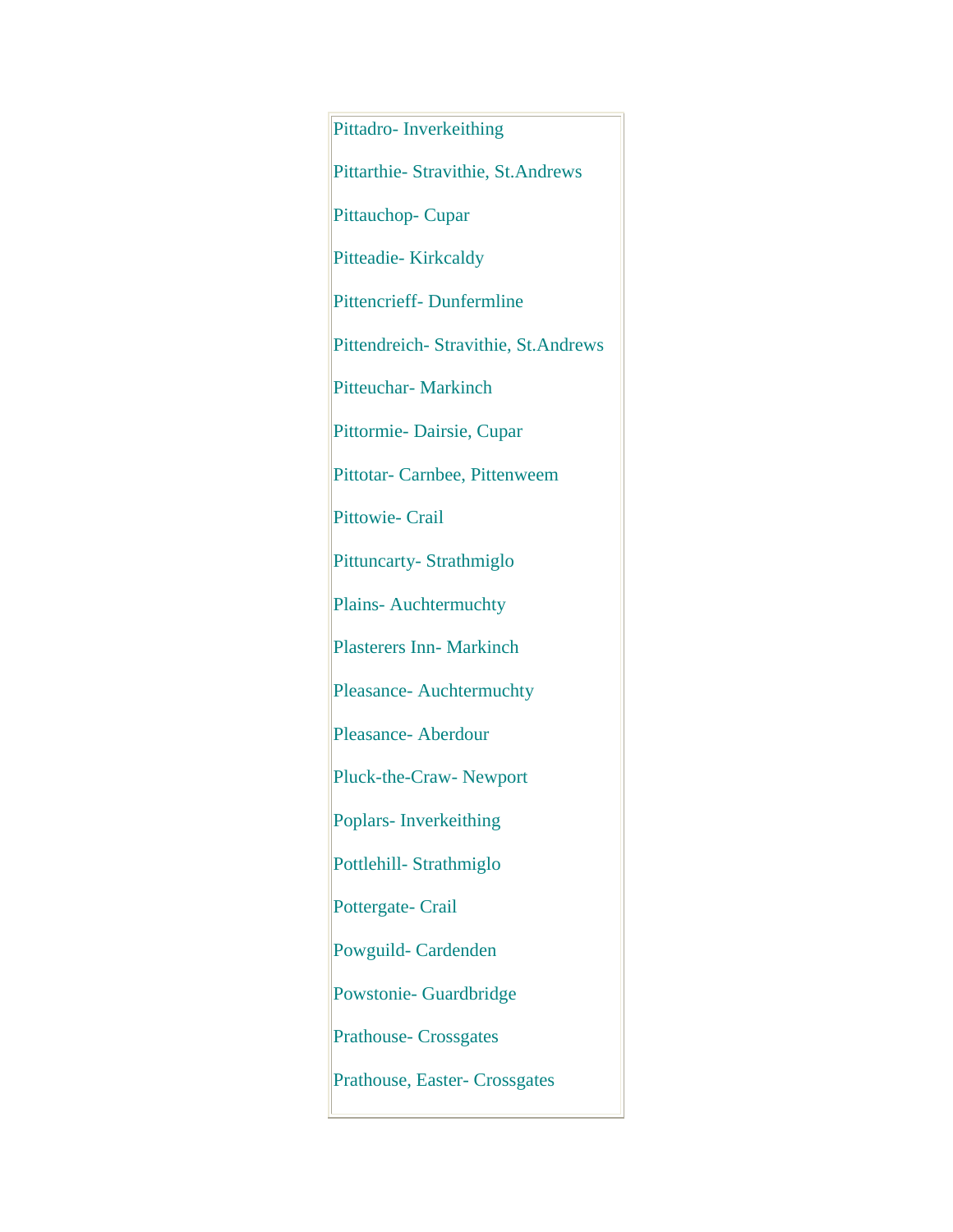Prathouse, Wester- Crossgates Prathouse Row- Halbeath Pratis- Leven Preen Smithy- gateside Preston- Markinch Prestonhall- Cupar Prestyhall- Markinch Priestfield- Ladybank Primrose- Dunfermline Primrose- Stravithie, St.Andrews Prinlaws- Leslie Prior Letham- St.Andrews Priormuir- Stravithie, St.Andrews Priorswell- Gauldry, Wormit Priory- Dunfermline Priory- Gauldry, Wormit Priory- Pittenweem Priory- St.Andrews Priory Bank- Dunfermline Prospect Terrace- Newport Puddledub- Kirkcaldy Puddlesinkie- Newburgh Purin- Freuchie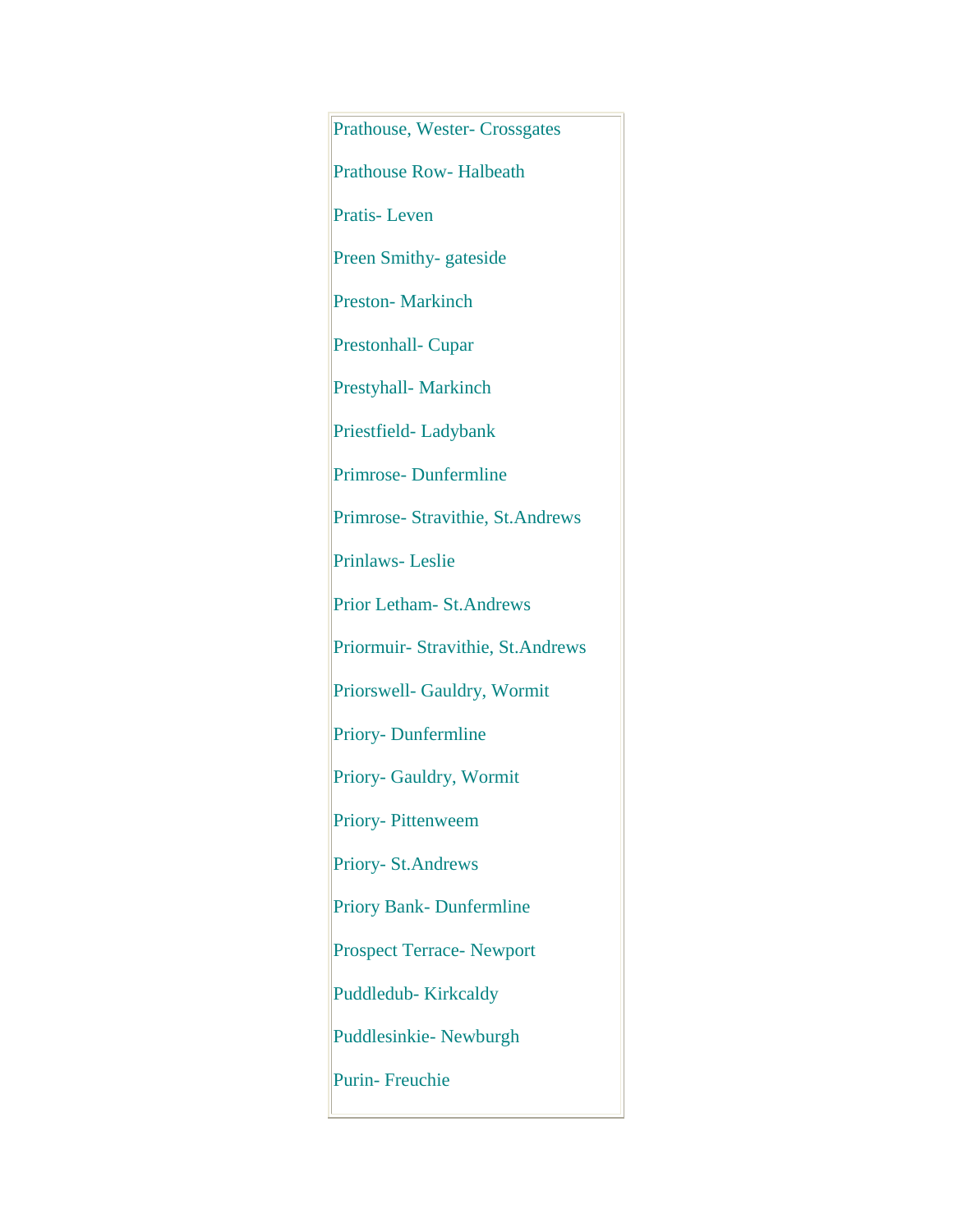| Purliehall- Newburgh                            |
|-------------------------------------------------|
| <b>Pusk-Leuchars</b>                            |
| <b>Pyeston-Markinch</b>                         |
| <b>Pyet Hall-Saline</b>                         |
| Q                                               |
| Quarter, North-Kingsbarns,<br><b>St.Andrews</b> |
| Quarter, South-Kingsbarns,<br><b>St.Andrews</b> |
| <b>Queensferry- North Queensferry</b>           |
| $\mathbf R$                                     |
| Radernie-Cupar                                  |
| <b>Raecruick-Auchtermuchty</b>                  |
| Raemore- Auchtermuchty                          |
| Ragfield-Crail                                  |
| Raith-Kirkcaldy                                 |
| Raith, Little- Cardenden                        |
| Rameldry- Kettle, Ladybank                      |
| Ramornie-Ladybank                               |
| Randerstone-Kingsbarns,<br><b>St.Andrews</b>    |
| <b>Rankeillour- Cupar</b>                       |
| <b>Rathcluan-Cupar</b>                          |
| Rathelpie- St. Andrews                          |
| <b>Rathillet-Cupar</b>                          |
|                                                 |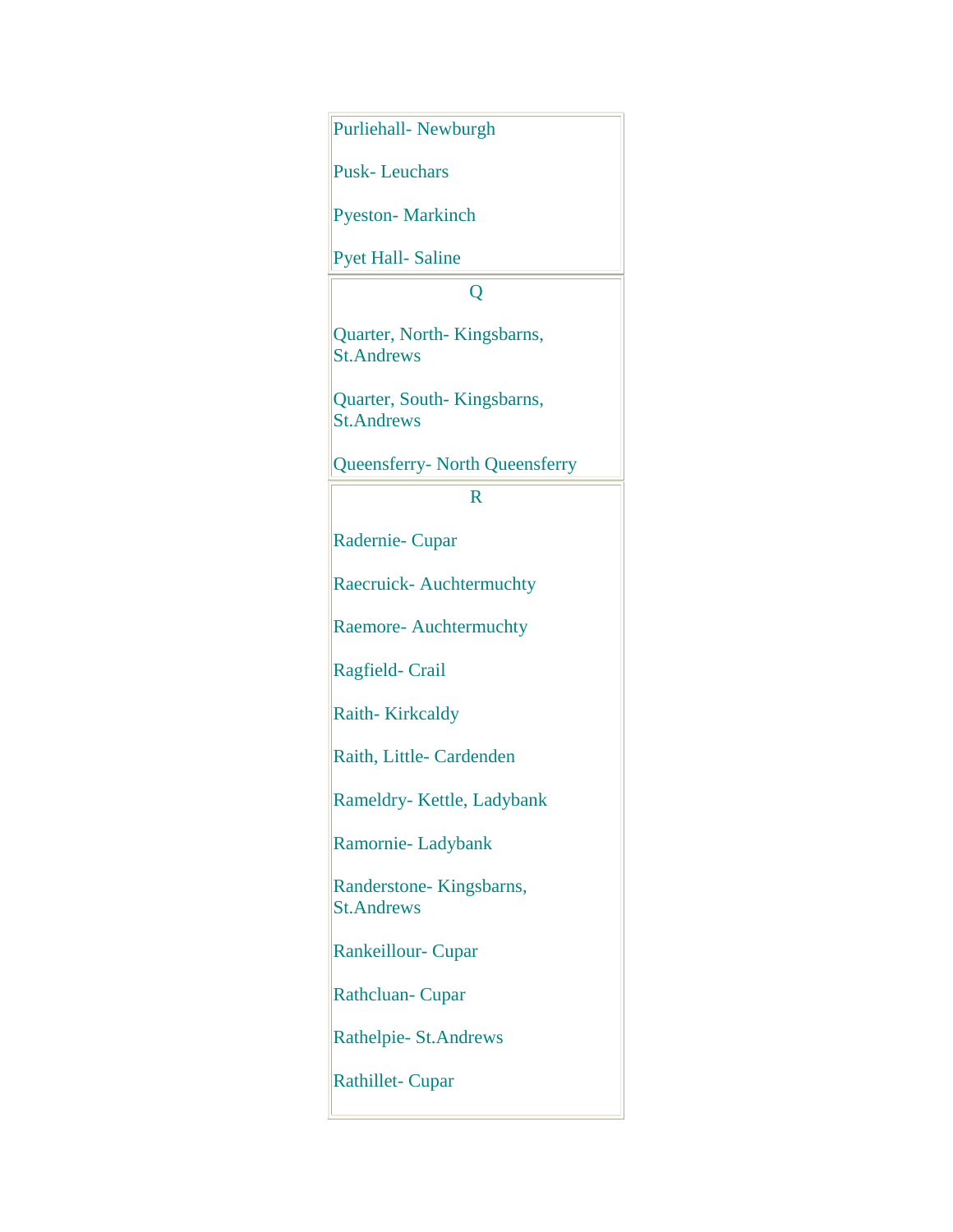Ravenscraig- Kirkcaldy Ravenscraig- Saline Ravenshall- Auchtermuchty Redcraigs- Dunfrmline Redford- Thornton Redholm- Cupar Redhouse- Cardenden Redhouse- Kirkcaldy Redhurst- Cupar Red Row- Crossgates Redwalls- Kinglassie Redwells- Anstruther Reelpinton- Newburgh Reidlehill- Auchtermuchty Reedieleys- Auchtermuchty Reidiemill- Auchtermuchty Remilton- Saline Remilton- Cupar Remilton- Newburgh Rennieswells- Newmills, Dunfermline Rennyhill- Anstruther Rescobie- Leslie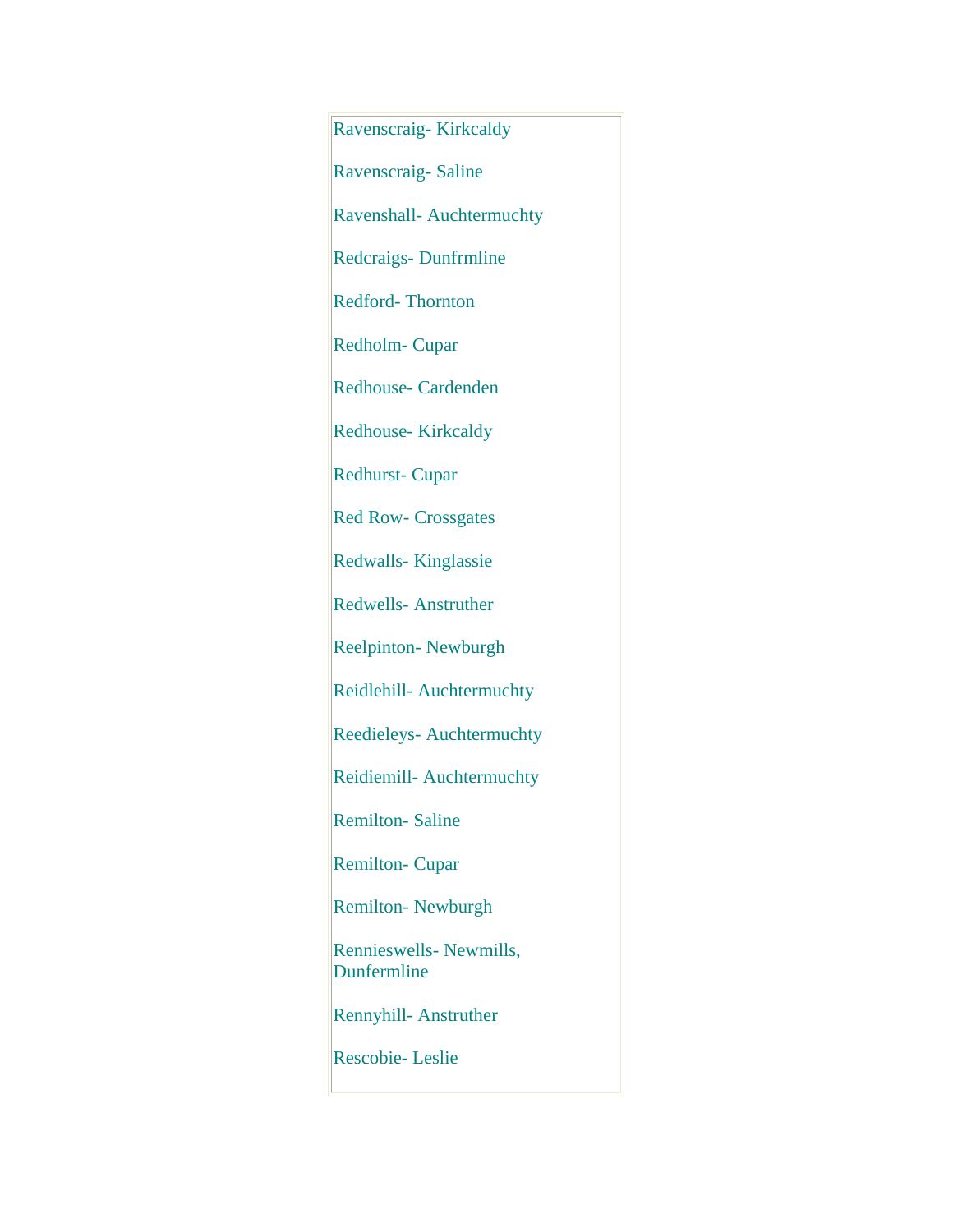Rest, The- Tayport Retreat- Cupar Rhynd- Leuchars Rhynd- Dunfermline Ribbonfield- Crail Riggs- Freuchie Righead- Saline Rimbleton- Markinch Ring- Chance Inn, Cupar Rires- Colinsburgh Rires- Leuchars Riversdale- Newburgh Riverside- Leven Robshowe- Markinch Rockmount- Pitscottie, Cupar Rockgrass- St.Andrews Rockhouse- Newburgh Rockville- Torryburn Roddenbraes- Burntisland Roscobie- Dunfermline Rosebank- Colinsburgh Rosebank- Markinch Rosebank- Kilconquhar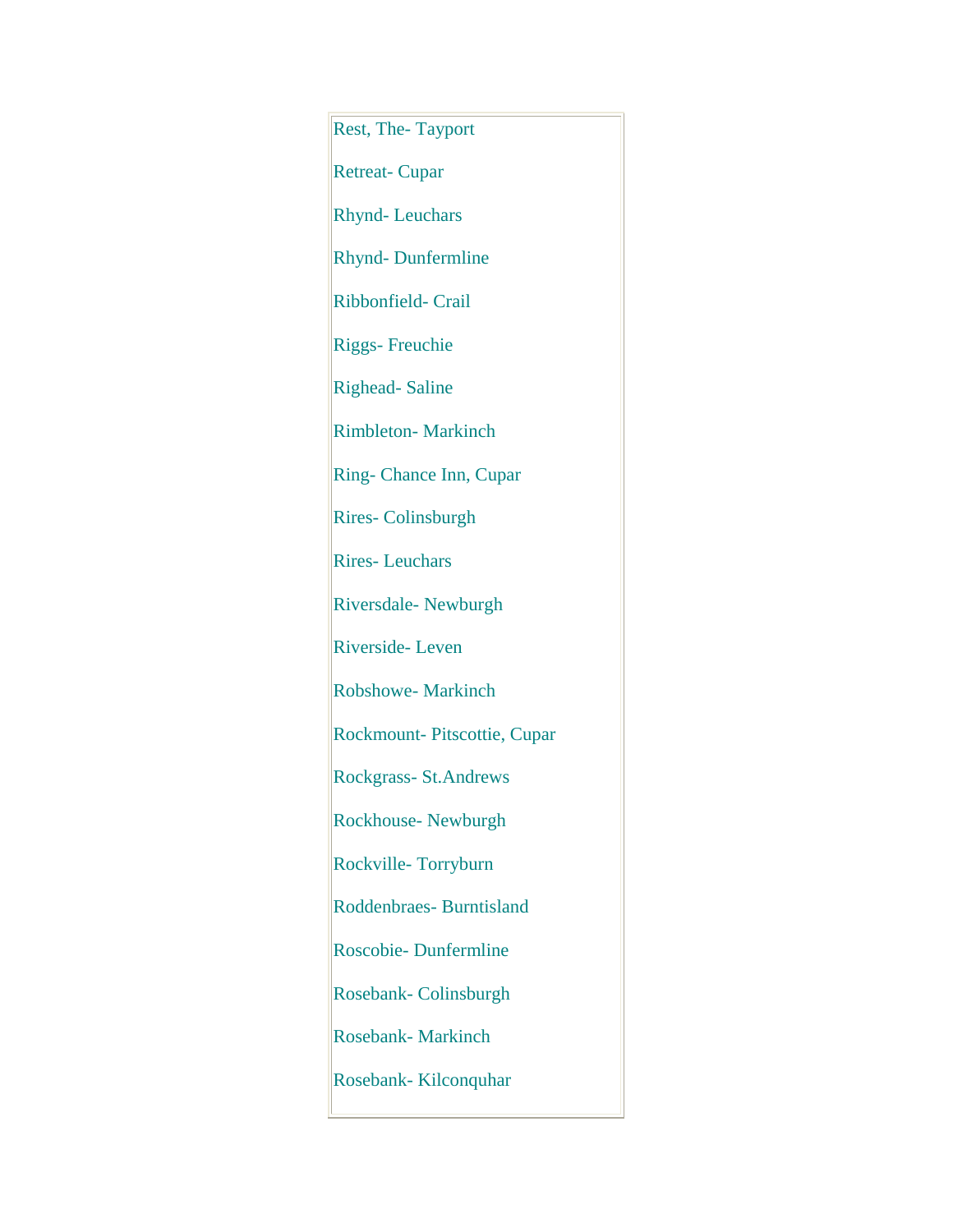Rosebank- Cupar Rosebank- Leslie Rosebank- Newburgh Rosebank Cottage- Inverkeithing Rosebank Mains- Dunfermline Rosebank, Nether- Dunfermline Roseberry- Newport Rosend- Crail Rosehill- Torryburn Rosemount- Cupar Rosepark- St.Andrews Rose Terrace- Cupar Rosevale Cottage- Burntisland Roseville- Cupar Roseville- Pattiesmuir, Dunfermline Rosewells- Cupar Rosewells- Glencraig Rosie Cottages- Buckhaven Rossend Castle- Burntisland Rossie Den- Auchtermuchty Rossie Farm- Auchtermuchty Rossie House- Collessie, Ladybank Rossie Toll- Auchtermuchty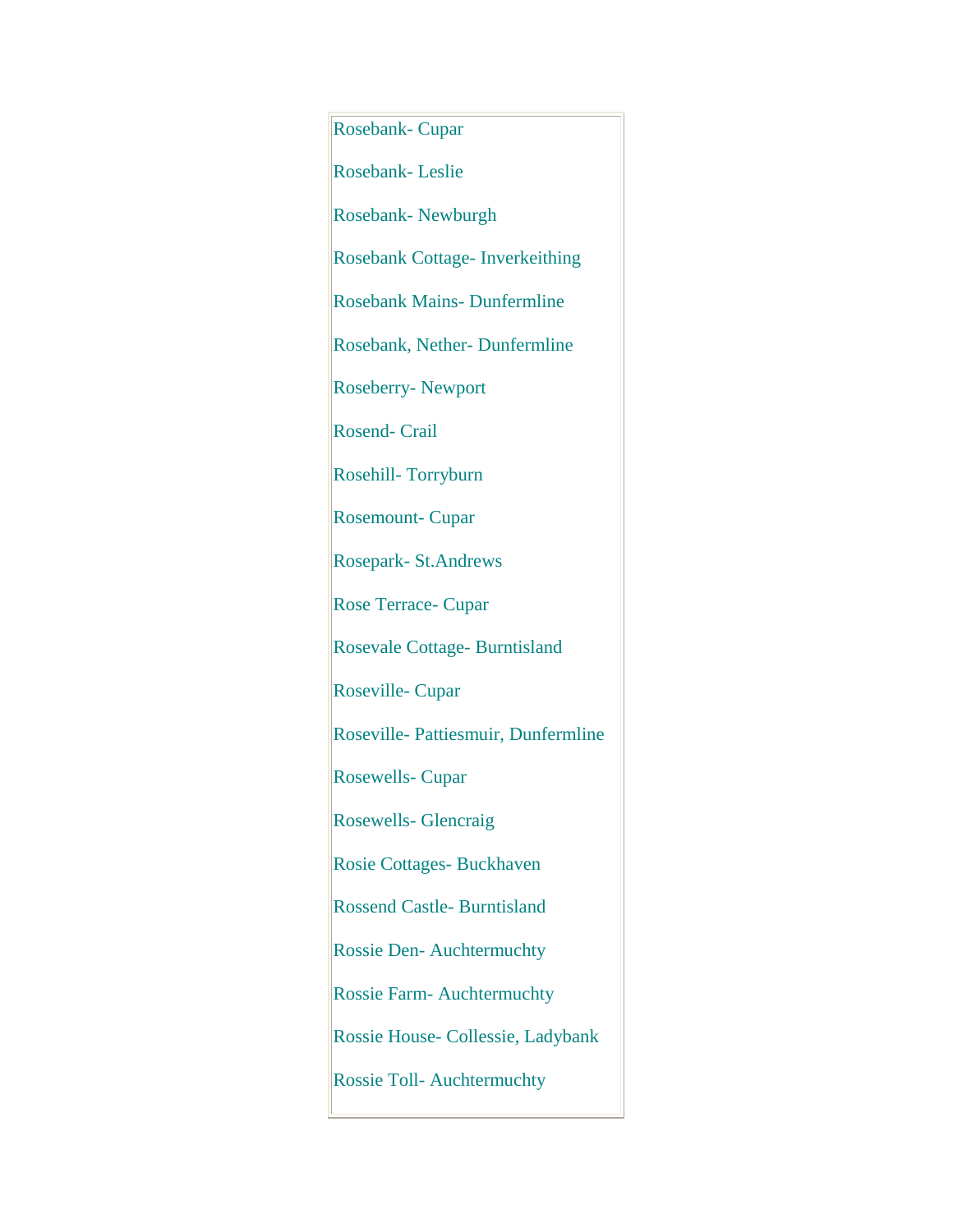Rossie Works- Auchtermuchty Rossness- Kinghorn Rosyth- Dunfermline Rothes- markinch Rothesfield- Markinch Rothes Cottage- Markinch Rufflets- St.Andrews Rumborthie- Elie Rumdewan- Kettle, ladybank Rumgally- Cupar Rummond- St.Andrews Russell Mains- Springfield, Cupar Russell Mill- Springfield, Cupar Ruthvaille- Newburgh Ryehill- Leslie S St.Andrews Manse- Newburgh St.Andrews Wells- kemback, Cupar St.Ann's- Ceres, Cupar St.Ann's Bleachfield- Cupar St.Brycedale- Kirkcaldy St.Clairtown- Kirkcaldy St.Colme- Aberdour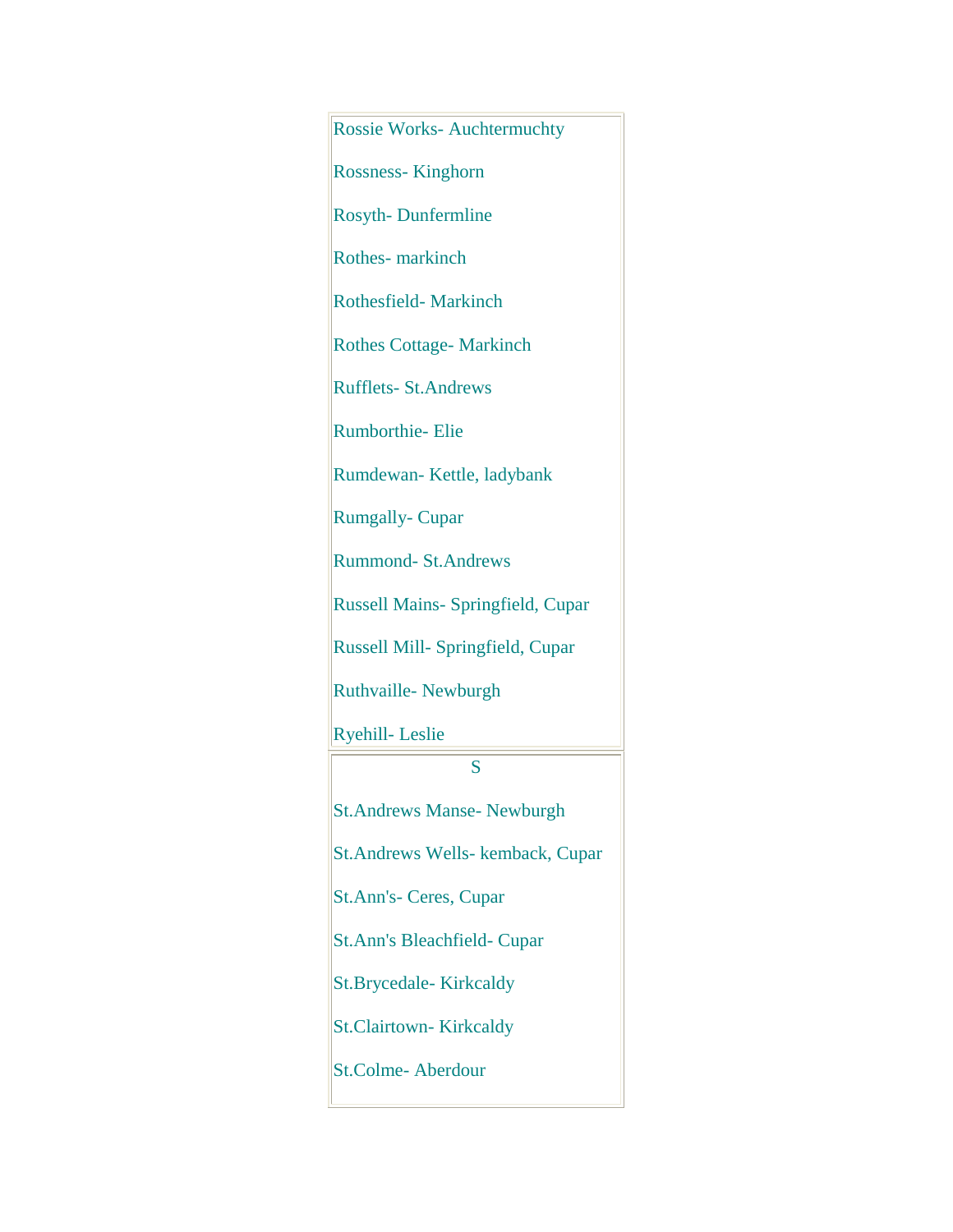St.Drostan's Lodge- Markinch St.David's- Inverkeithing St.Ford- Kilconquhar St.Fort- Wormit St.Fort House- Newport St.Katherine's Manse- Newburgh St.Leonard's Hill- Dunfermline St.Helen's- Cupar St.Margaret's- North Queensferry St.Margaret's- Earlsferry St.Margaret's Stone- Dunfermline St.Mary's- Cupar St.Mary's- Kirkcaldy St.Michael's- Leuchars St.Michael's- Cupar St.Michael's- St.Andrews St.Nicholas- St.Andrews Saline- Dunfermline Saline Cottage- Oakley Saline Shaw- Oakley Saline West- Oakley Sandford- Wormit Sandilands- Cupar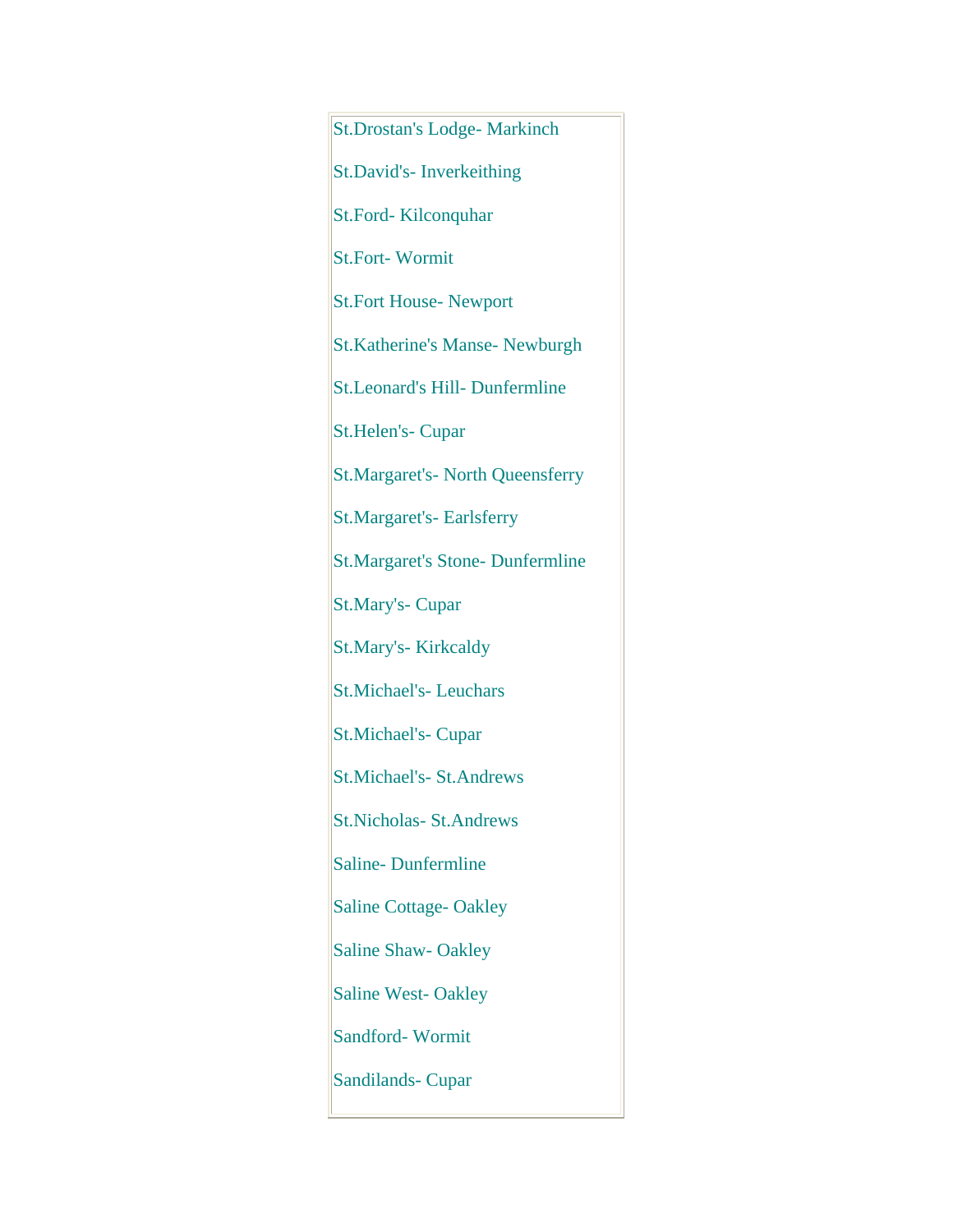Sandybank- Halbeath, Dunfermline Sandyfield- Colinsburgh Sandyhill- Kingsbarns, St.Andrews Sandyhole Cottage- Aberdour Sandyknowe- Dunbog, Newburgh Sandyknowe- Elie Sauchenbush- Kirkcaldy Sauchope- Crail Sauchop, Standing Stone of- Crail Sauchopwood- Crail Saughtree- Ceres, Cupar Scandal Hall- Kinglassie Scoonie- Leven Scoonie Bridge- Leven Scoonie Burn- Leven Scooniehill- St.Andrews Scoonie House- Leven Scoonie, Upper- Leven Scoonie, Lower- Leven Scotscraig- Tayport Scotscroft- Saline, Dunfermline Scotshall- Carnbee, Pittenweem Scotsmill- Inverkeithing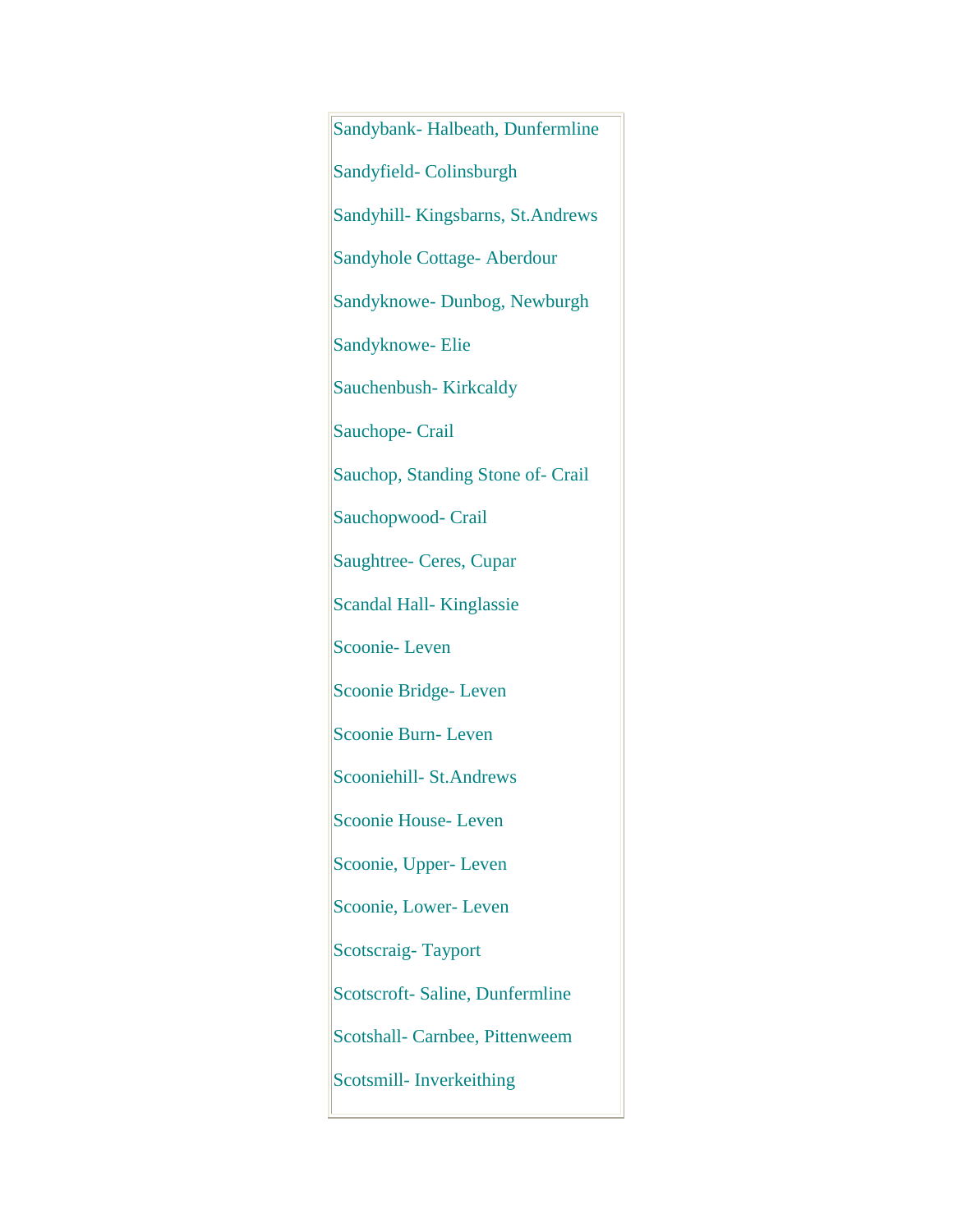Scotstarvit- Cupar Scotsventure- Stravithie, St.Andrews Scotswalls- Crossgates Scroggieside- Newport Scuddieshill- Kilconquhar Seabank House- Aberdour Seabraes- Crail Sea Cliff Villa- Inverkeithing Seafar- Falkland Seafield- Inverkeithing Seafield-Kirkcaldy Seafield- St.Andrews Seafield Cottage- St.Andrews Seafield House- Kirkcaldy Seafield Mains- St.Andrews Seamills- Burntisland Sea Mills- Newport Seaview- St.Andrews Seggie- Crail Seggie- Guardbridge Seggie Den- Newport Seggiehill- Dairsie, Cupar Seggsburn- Dunfermline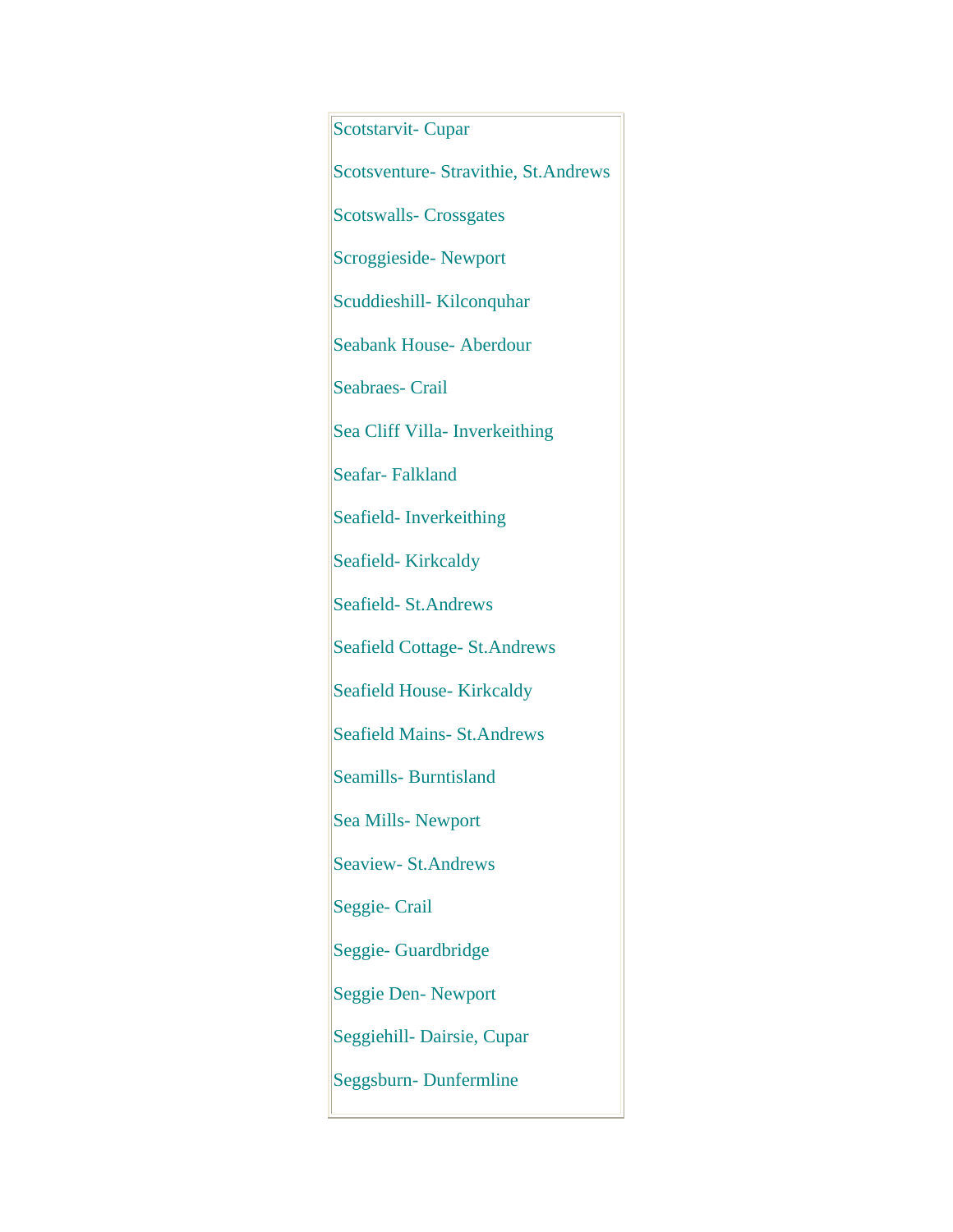Shank- Glencraig Shankwell- Tayport Shawsmill- Cardenden Sheephousewell- Dunfermline Shepherdsneuk- Leven Shepherd Wells- Pittenweem Sherdrum- Saline Shelyn- Leven Shelling- Cupar Sherwood- Cupar Shieldbank- Saline, Dunfermline Shiells- Kelty Shiels- Ladybank Shingle Cottage- Newburgh Shiresmill- Newmills, Dunfermline Shorehead- Kettle, Ladybank Shoreside- Cairneyhill Shotburn- Leven Shuttlefield- Newburgh Sidlaw View- Newburgh Sillerhole- Leven Silverbarton- Burntisland Silverburn- Leven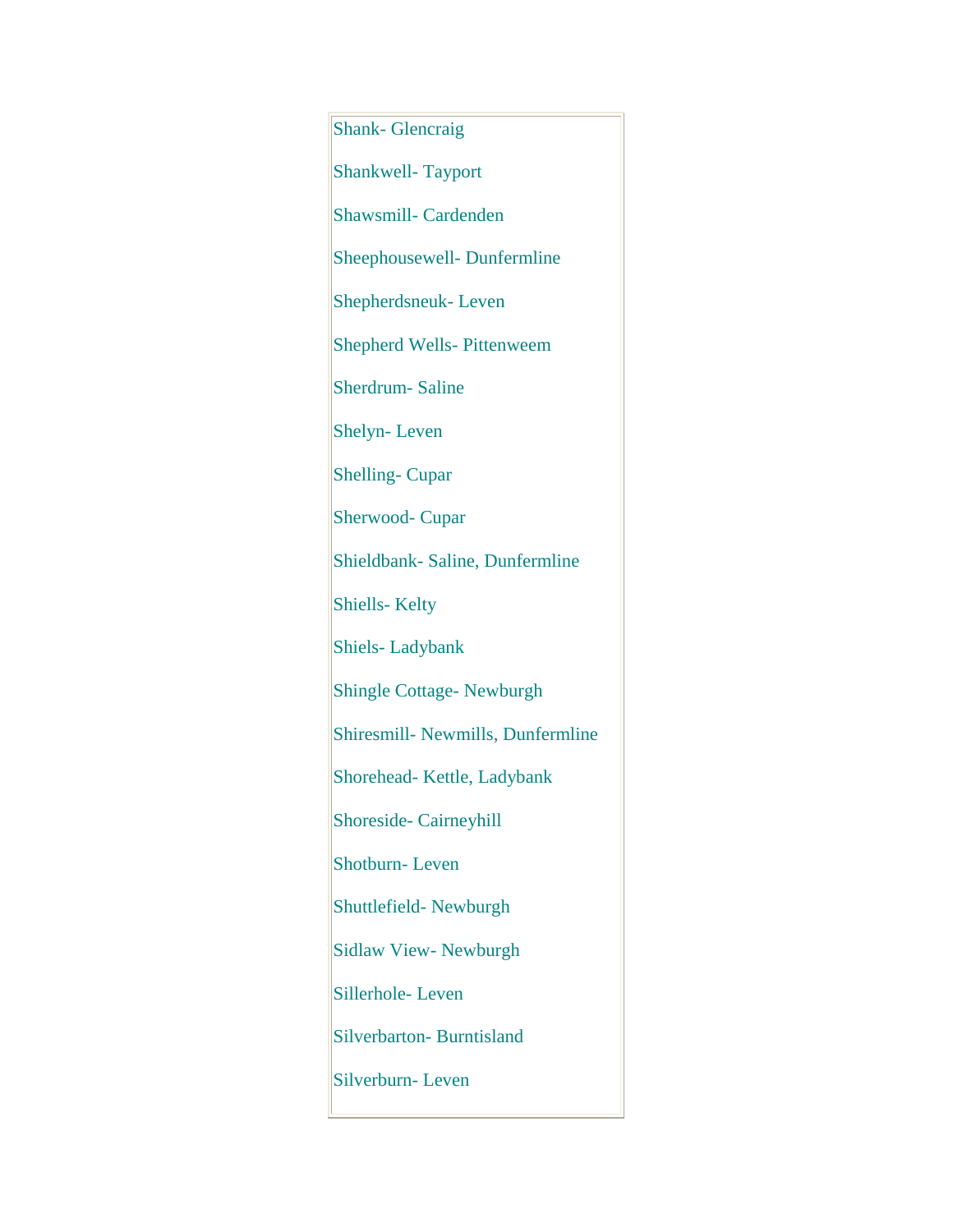Silverball- Crail Silverton- Cardenden Simonden- Ceres, Cupar Skeddoway- Thornton Skellyhead- Leven Skelpie- Ladybank Skirlbare- Newburgh Slackacre- Burntisland Smeaton-Kirkcaldy Smiddyhill- Cardenden Smithfield- Cupar Smithfield- Crail Smithfield- Ladybank Smithy Hall- Inverkeithing Smithy Green-Leven Smithyhill- Windygates Smith's Pendicle- Milnathort Sodom- Ceres, Cupar Sorbie- Stravithie Southbank- Peat Inn, Cupar Southcraig Cottage- North Quieensferry Southerton-Kirkcaldy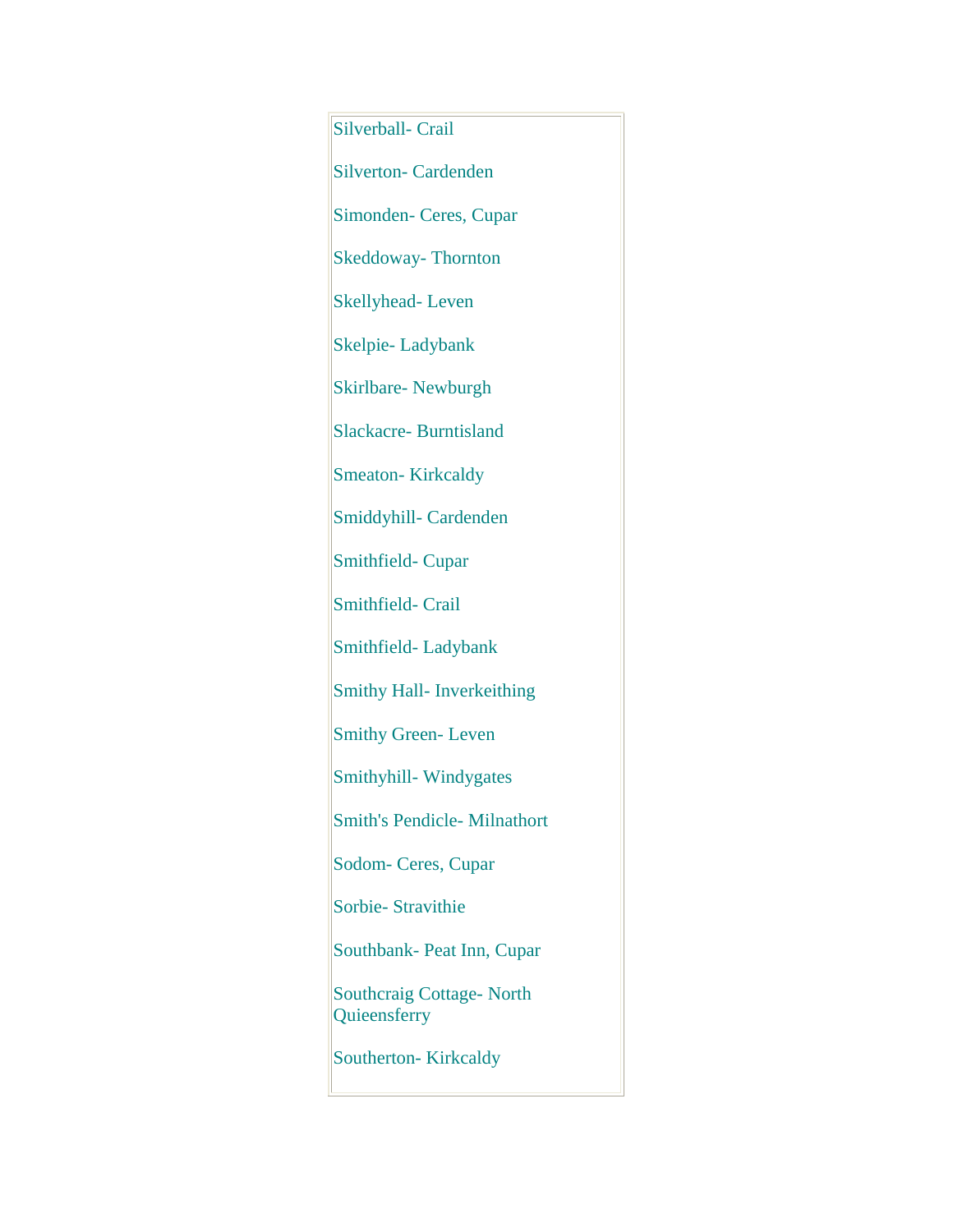South Feus- Kirkton, Largo Southfield- Auchtermuchty Southfield Hospital- Auchtermuchty Southfield- Cupar Southfield- Leuchars Southfod- Dunfermline South Parks- Leslie Spalefield- Anstruther Spalefield- Strathmiglo Sparrow Hill- Leslie Spearhill- Gilmerton, Stravithie, St.Andrews Speirshill- Tayport Spencerfield- Inverkeithing Spithead- Kirkcaldy Spittal- Cardenden Sprattyhall- Colinsburgh Springbank- Kennoway, Windygates Springbank- Inverkeithing Springfield- Cupar Springfield- St.Andrews Springfield- Leven Springfield, East- Cupar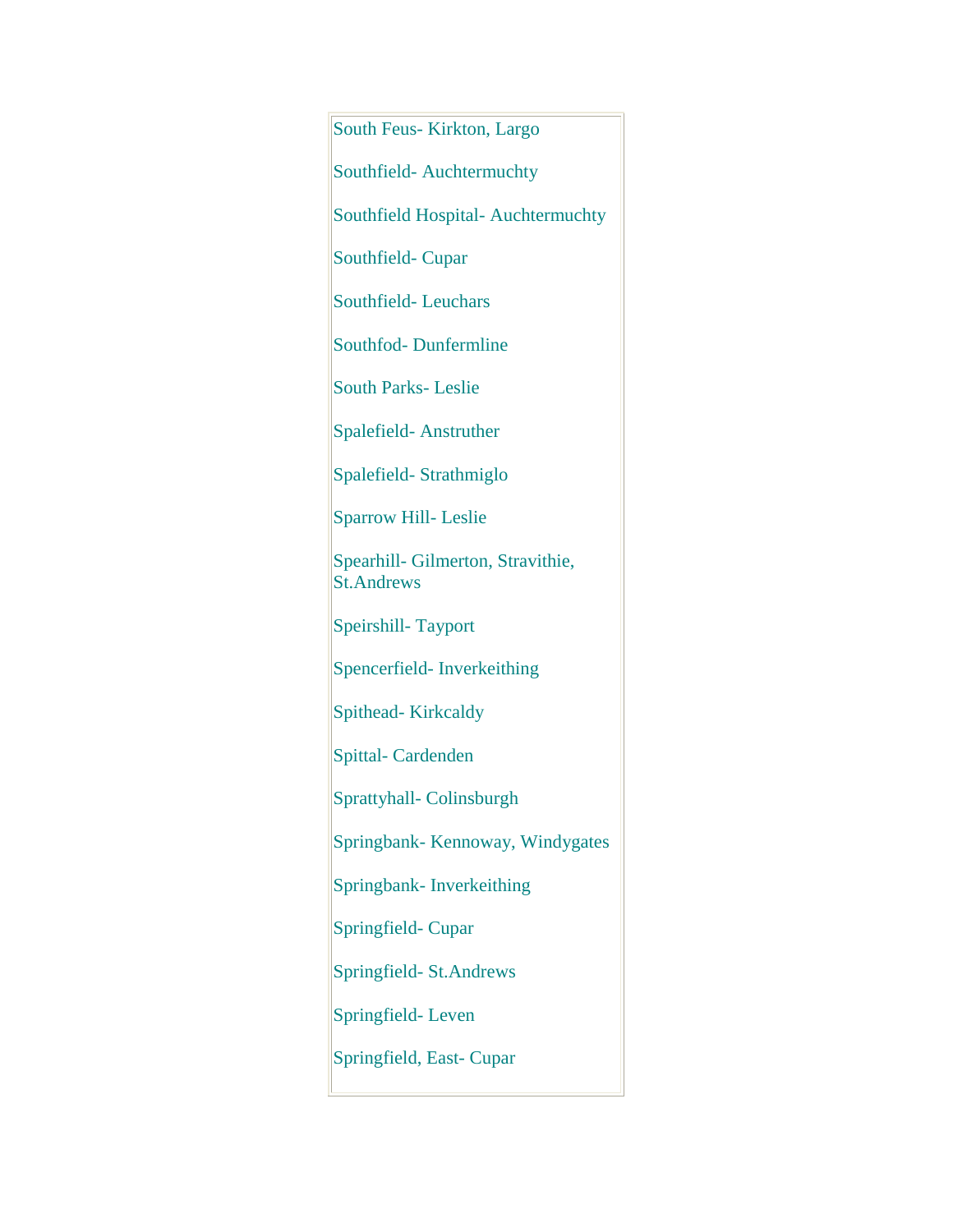Springfield, West- Cupar Springhill- Crossgates Standalanne-Oakley Star- Markinch Starr- Rathillet, Cupar Starbank- Luthrie, Cupar Starlaw- Luthrie, Cupar Starley Bank- Burntisland Starleyburn- Burntisland Starleyhall- Burntisland Stationhead-Lochgelly Steelend- Saline Stenhouse- Kirkcaldy Stenton- St.Monans Stenton-Markinch Stenton, Nether- Markinch Stenton, Upper- Markinch Stirton- Cupar Stirton Mill- Cupar Stobb's Cross- Markinch Stonybriggs- Ladybank Stonyhill- Burntisland Stonywynd- Boarhills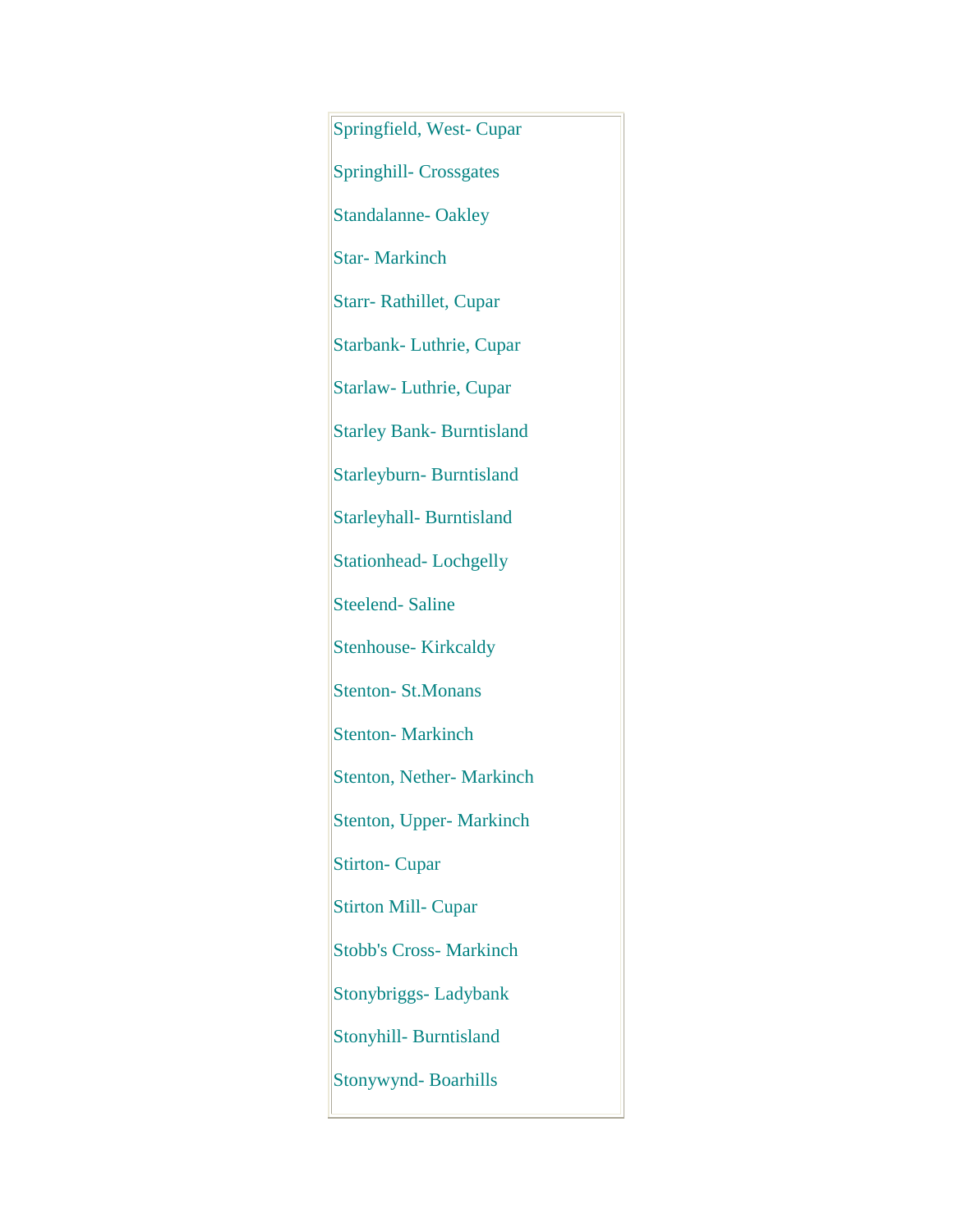Stovie- Coaltown, Markinch Straiton-Leuchars Strathburn- Leuchars Strathairly- Largo Strathenry- Leslie Strathenry, Bleachfield of- Markinch Strathenry Mill- Leslie Strathkinnes- St.Andrews Strathore-Thornton Strathruddie- Kinglassie, Cardenden Strathtay- Newburgh Strathtyrum- St.Andrews Stravithie- St.Andrews Strawberry Bank- Newburgh Streamside of Blebo- Cupar Streamside- Radernie, Cupar Struan Bank- Cupar Stripeside- Cairneyhill Struthers- Cupar Summerfield- Crail Summerfield- Strathmiglo Summerfield- Falkland Sunnybank- Inverkeithing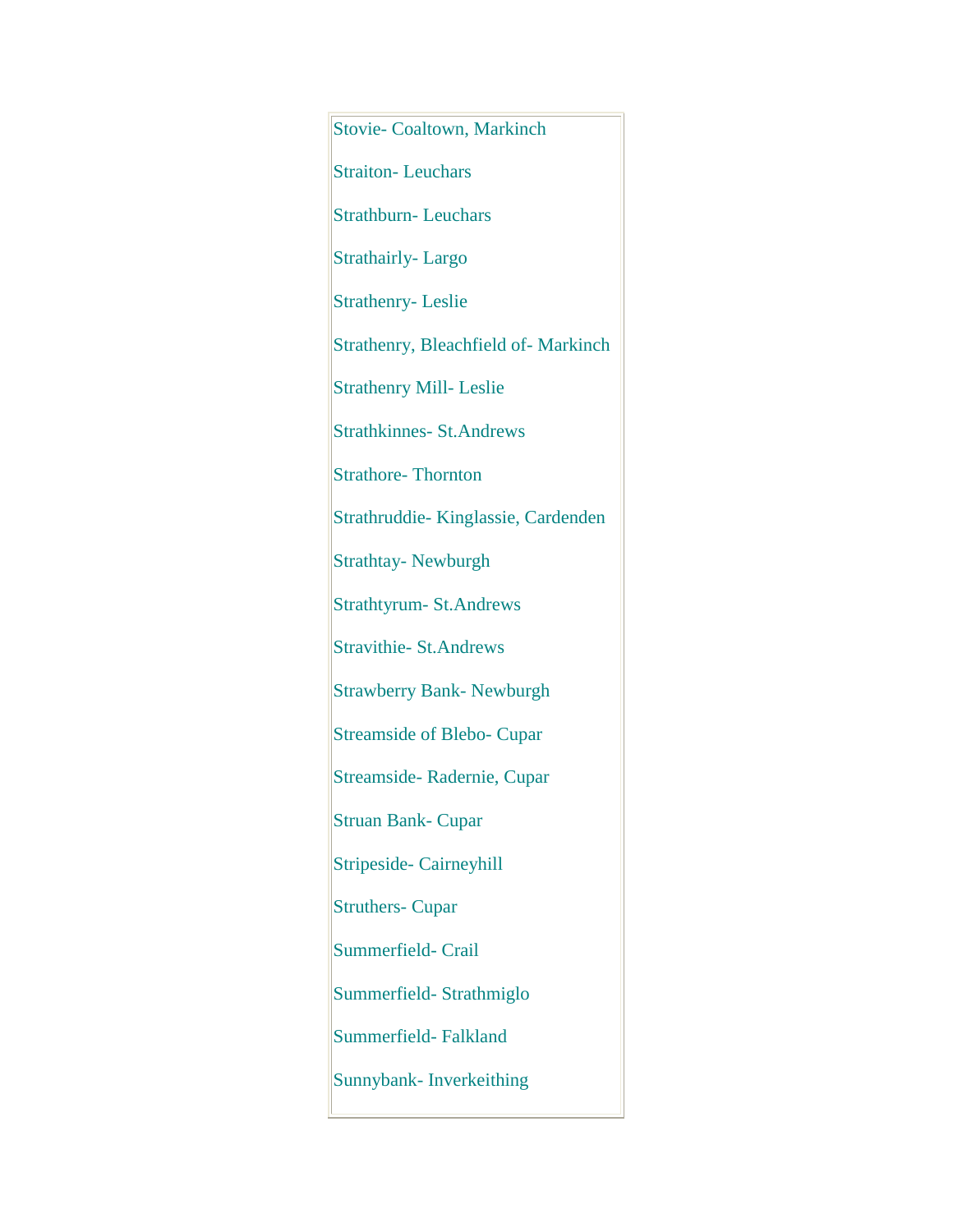Sunnybank- Ceres, Cupar Sunnybraes- Boarhills, St.Andrews Sunnybraes- Collessie, Ladybank Sunnybraes- St.Andrews Sunnybraes- Pitlessie, Ladybank Sunnybraes- Crail Sunnybraes- Lower Largo Sunnybraes- Strathkinnes, St.Andrews Sunnybraes- Saline Sunnyside- Cardenden Sunnyside- Oakley Sunnyside- Torryburn Susan's Planting- Newburgh Swallowdrum- Dunfermline Sweetbank- Markinch Sweethome- Pitlessie, Ladybank Swinecowhill- Stravithie, St.Andrews Swinky- Stravithie, St.Andrews Sypsies- Crail Shythrum- Markinch Shythrum Mill- Markinch T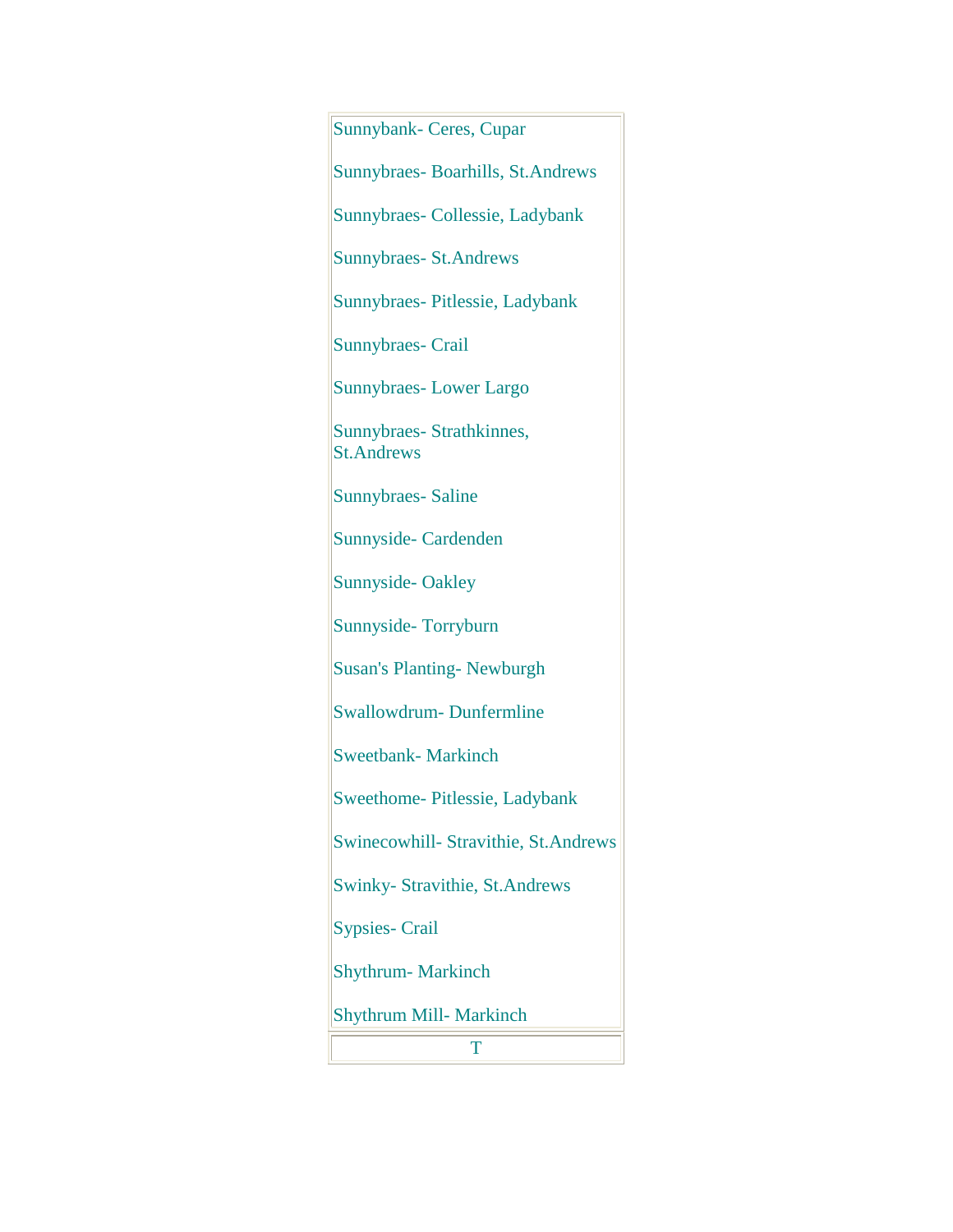Tailabout- Cupar Tanshall- Leslie Tapefield- Crail Tarvit- Cupar Taybank- Newburgh Tay Cliff- Tayport Tayfield- Newport Taygrove- Newburgh Taypark Cottage- Tayport Tayside- Newburgh Tay Terrace- Newport Tayview House- Newport Tayview Terrace- Newport Tayview- Newburgh Teasses- Leven Teasses Mill- Ceres, Cupar Temple- Windygates Temple- Largo Templehall- Kirkcaldy Templehall- Leslie Templehill- Leuchars Templelands- Falkland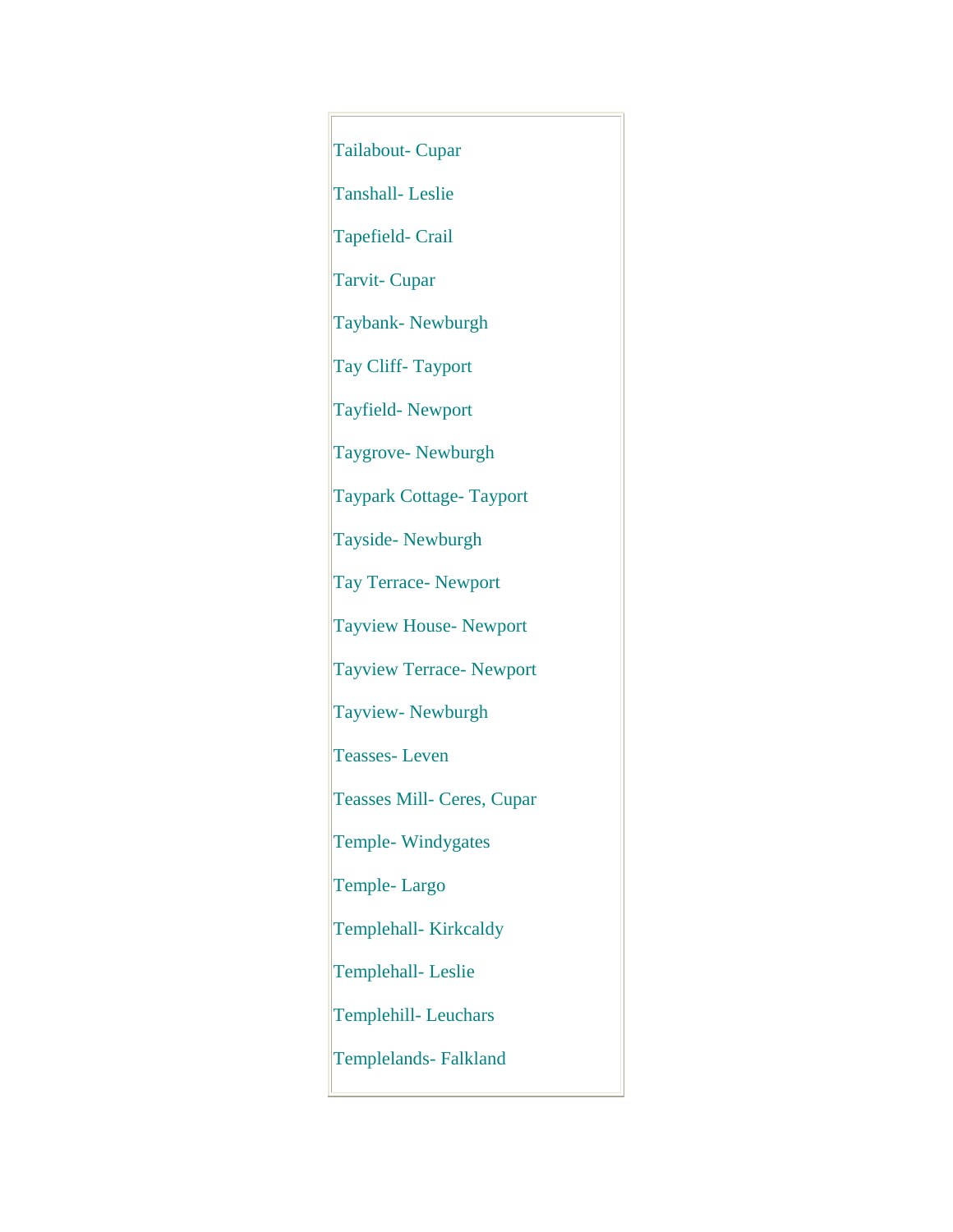Tentsmuir- Leuchars Teuchat Head- Leven Teuchat Knowe- Crail Teuchat Knowe- Saline Teuchats- Leven Thanecroft- Newburgh Thirdpart- Ceres, Cupar Thirdpart- Crail Thistleford- Cowdenbeath Thomsford- Leven Thornbank- Ceres, Cupar Thornbank- St.Andrews Thornton, Little- Cardenden Thornton- Cardenden Thornton Farm- Cupar Threepsikes- Saline Tighnavon- Newport Tinian- Newmills Todhall- Cupar Todsgreen- Crail Toldrie- Crail Toll House- Strathmiglo Tonycroft- Leuchars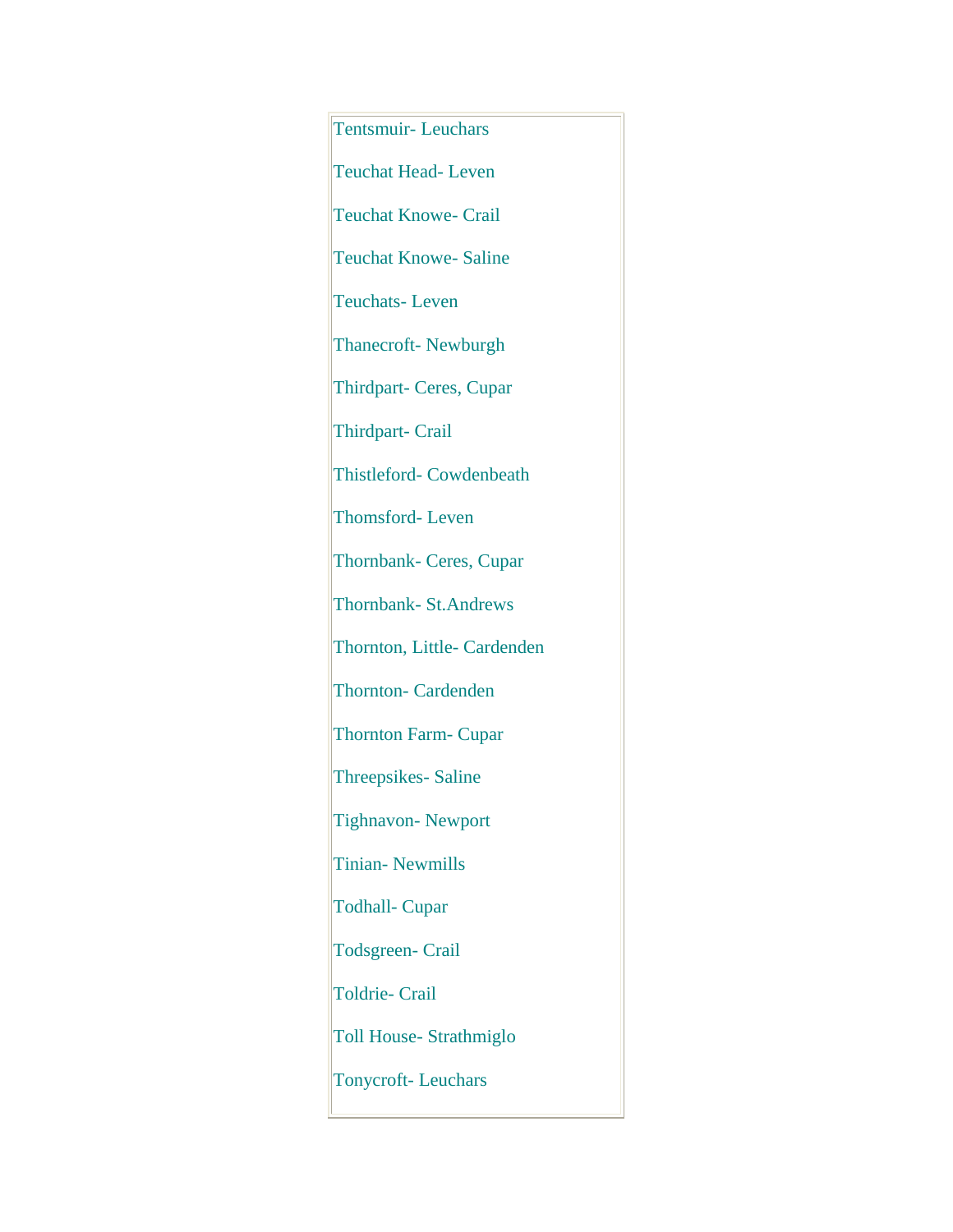Torbain- Kirkcaldy Torloisk- Leven Torr, Drumhead of- Cupar Torr Forret- Cupar Torr- Kedlock, Cupar Torrie- Newmills Torry, New- Newmills Tosh- Stravithie, St.Andrews Touch- Dunfermline Tough, Easter- Kirkcaldy Townhead- Saline Townhill- Dunfermline Townsend- Kirkcaldy Trafalgar- Collessie, Ladybannk Transy- Dunfermline Transylaw- Dunfermline Treaton- Markinch Trevelyan Castle- Gateside Troustrie- Crail Trynlaw- Cupar Tulliallan Castle- Tulliallan Tullohill- Saline Tullybreck- Thornton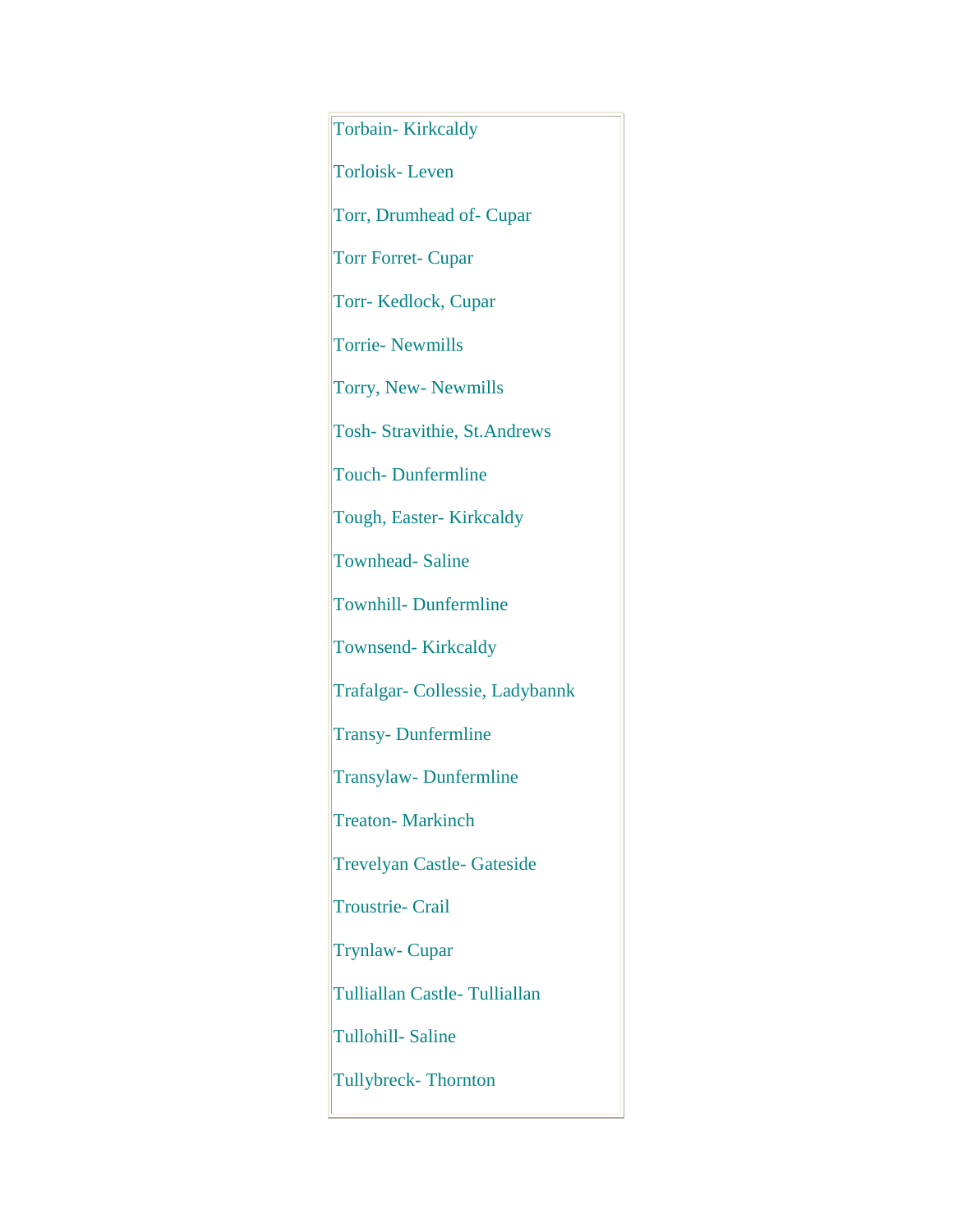| Tushielaw- Glencraig                |
|-------------------------------------|
| <b>Twinkletree-Newport</b>          |
| <b>Tykesburn-Markinch</b>           |
| Tyrie-Kirkcaldy                     |
| Ū                                   |
| <b>Union-Craigrothie, Cupar</b>     |
| <b>Unthank-Freuchie</b>             |
| <b>Upper Bunzion-Ladybank</b>       |
| <b>Urquhart-Dunfermline</b>         |
| Urquhart, Easter- Strathmiglo       |
| Urquhart, Leden-Strathmiglo         |
| <b>Urquhart, Nether-Strathmiglo</b> |
| <b>Urquhart, North-Dunfermline</b>  |
| Urquhart, Upper-Strathmiglo         |
| <b>Uthrogle-Cupar</b>               |
|                                     |
| Valleyfield-Newmills                |
| Vantage-Cupar                       |
| Vantage-Inverkeithing               |
| <b>Vennel-Elie</b>                  |
| Venturefair-Dunfermline             |
| <b>Vicarsford-Leuchars</b>          |
| Victoria Cottage-ladybank           |
|                                     |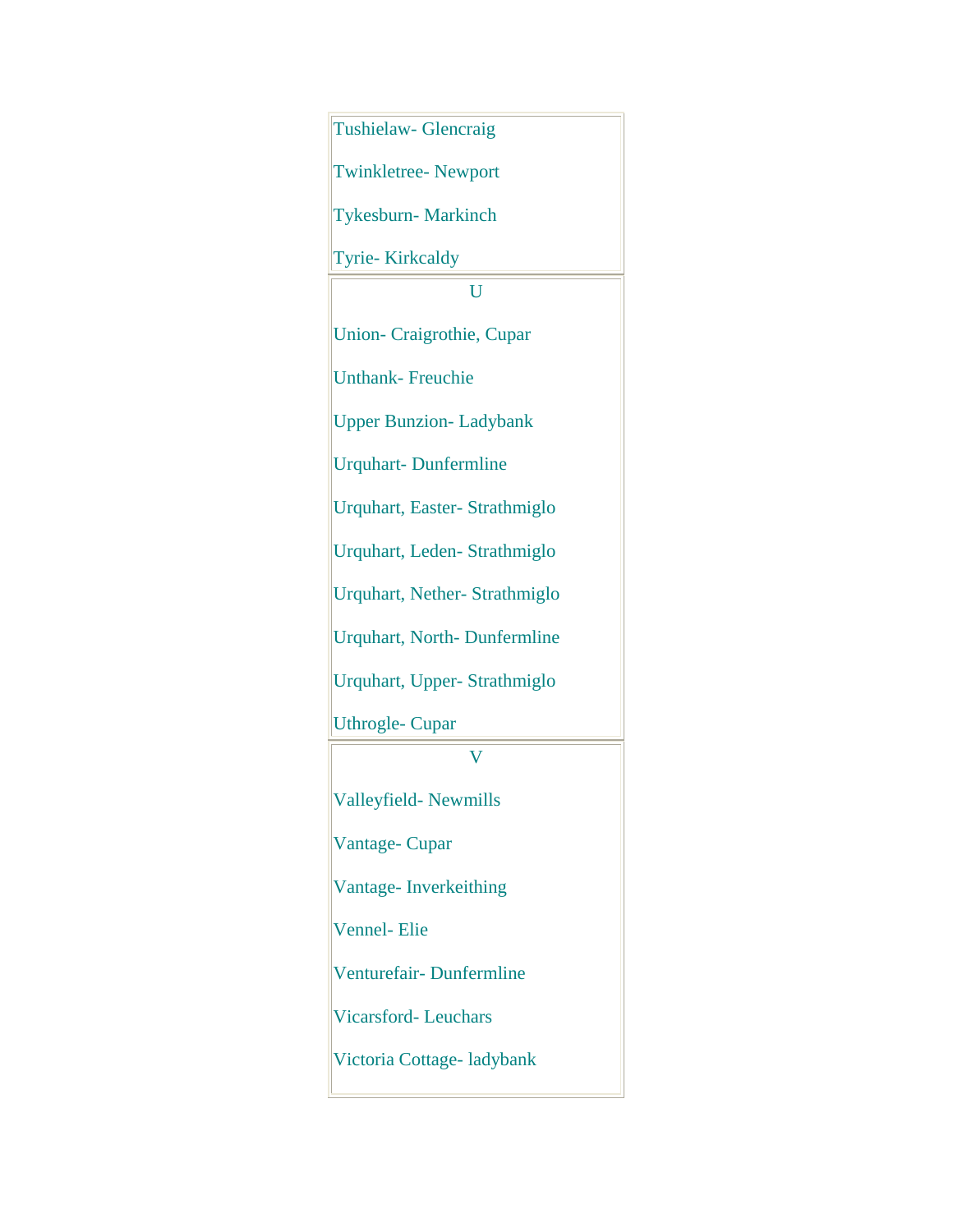Victoria House- Tayport

Viewbank- Tayport

Viewbank- Leslie

Viewbank- Auchtermuchty

Viewfield- Dunfermline

Viewfield Cottage- Newburgh

Viewfield Cottage- Ceres, Cupar

Viewforth- Lower Largo

## W

Wadeslea- Elie

Wakefield- Stravithie, St.Andrews

Walkerton- Leslie

Wallsgreen- Cardenden

Walmer House- Dunfermline

Walton- Auchtertool

Walton- Burntisland

Walton- Pitlessie, Cupar

Waltonhill- Cupar

Ward, West- Carnbee, Pittenweem

Wards- Cupar

Wards- Leuchars

Warout- Markinch

Waterless- St.Andrews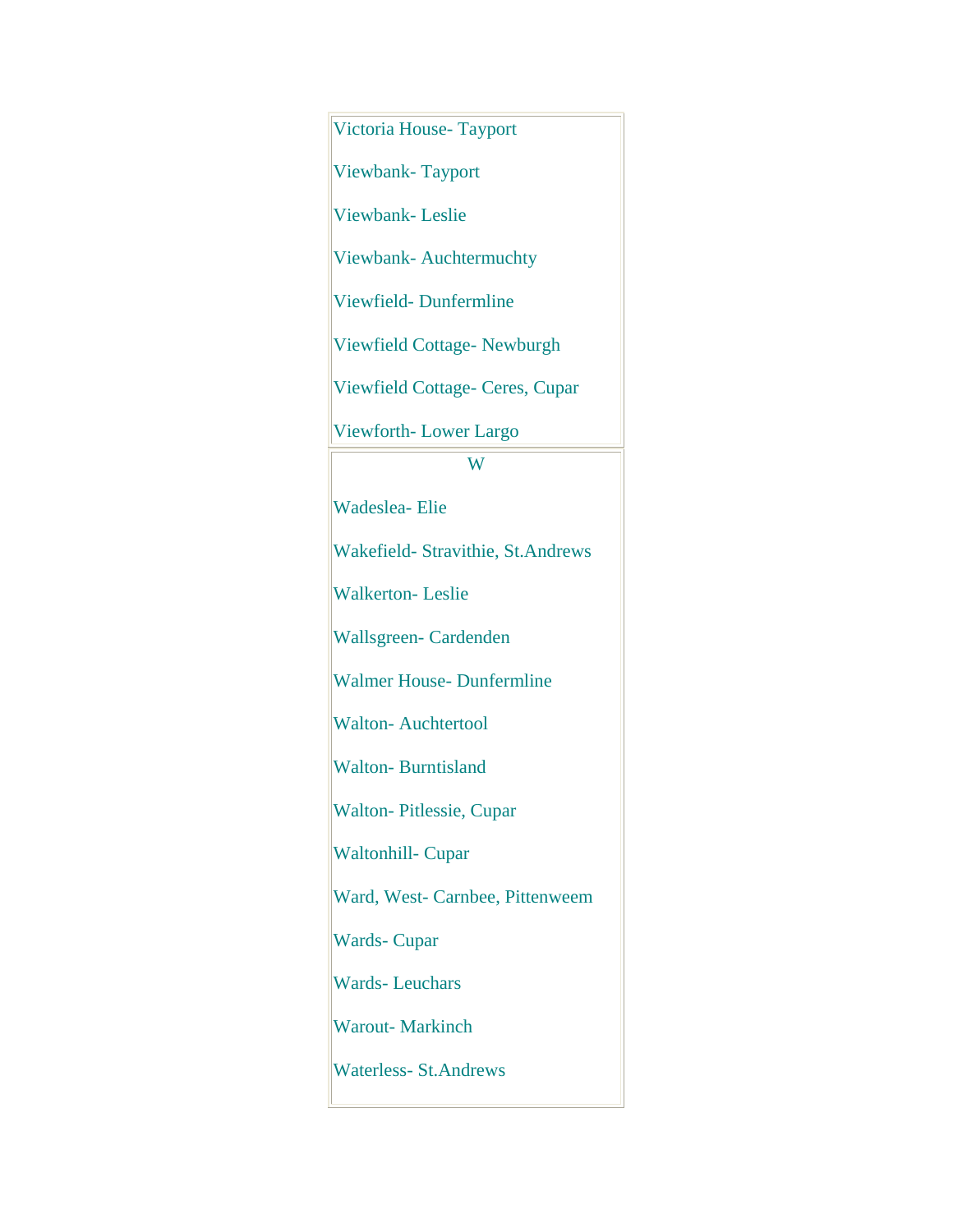| <b>Waterless-St.Monans</b>                              |
|---------------------------------------------------------|
| <b>Waterstone Crook- Newport</b>                        |
| <b>Waulkmill-Thornton</b>                               |
| Waulkmill- Charlestown,<br>Dunfermline                  |
| Weddersbie- Collessie, Ladybank                         |
| <b>Wellbank-Elie</b>                                    |
| Wellbank-Strathmiglo                                    |
| <b>Wellcraig-Tayport</b>                                |
| Welldean Hill- Inverkeithing                            |
| Wellsfield-Balmullo, Leuchars                           |
| <b>Wellfield- Gateside</b>                              |
| <b>Wellgate House- Newport</b>                          |
| <b>Wellgate Park-Newport</b>                            |
| <b>Wellsgreen-Windygates</b>                            |
| Wellsgreen Place- Buckhaven                             |
| Wellhead-Limekilns, Dunfermline                         |
| <b>Wellwood- Ceres, Cupar</b>                           |
| <b>Wellwood-Dunfermline</b>                             |
| <b>Welltree-Kettle</b>                                  |
| <b>Wemyss Castle- East Wemyss</b>                       |
| <b>Wemyss, Coaltown of-East Wemyss</b>                  |
| <b>Wemyss Memorial Hospital-</b><br>Denbeath, Buckhaven |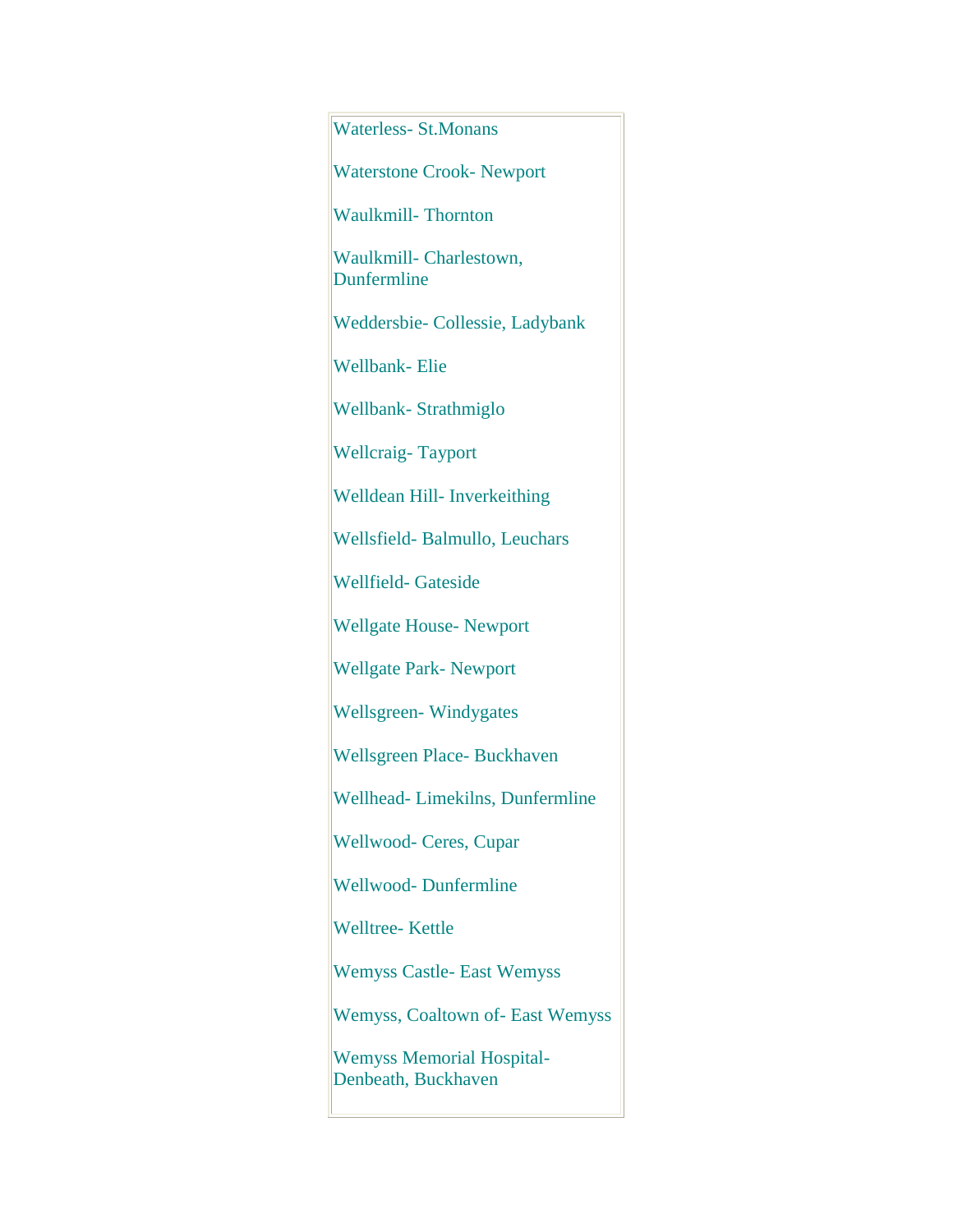Wemyssfield- Kirkcaldy Wemyssfield- Cupar Wemysshall Mains- Cupar Wemyss, Lochhead of- East Wemyss Wemyss, Newton of- East Wemyss Wemyss Row- Crossgates Wemyss Square- Crossgates Westbank- Cupar Westbank- Strathmiglo Westbourne- Cupar Westerlea- Largo Westertown- Leslie Westfield- Cardenden Westfield- Strathmiglo Westfield- Stravithie, St.Andrews Westfield- Cupar Westfield- Dunfermline Westfield- Balmullo, Leuchars Westfield- Newport Westfield- falkland Westgate- Markinch Westhall- Cupar Westlands- Cupar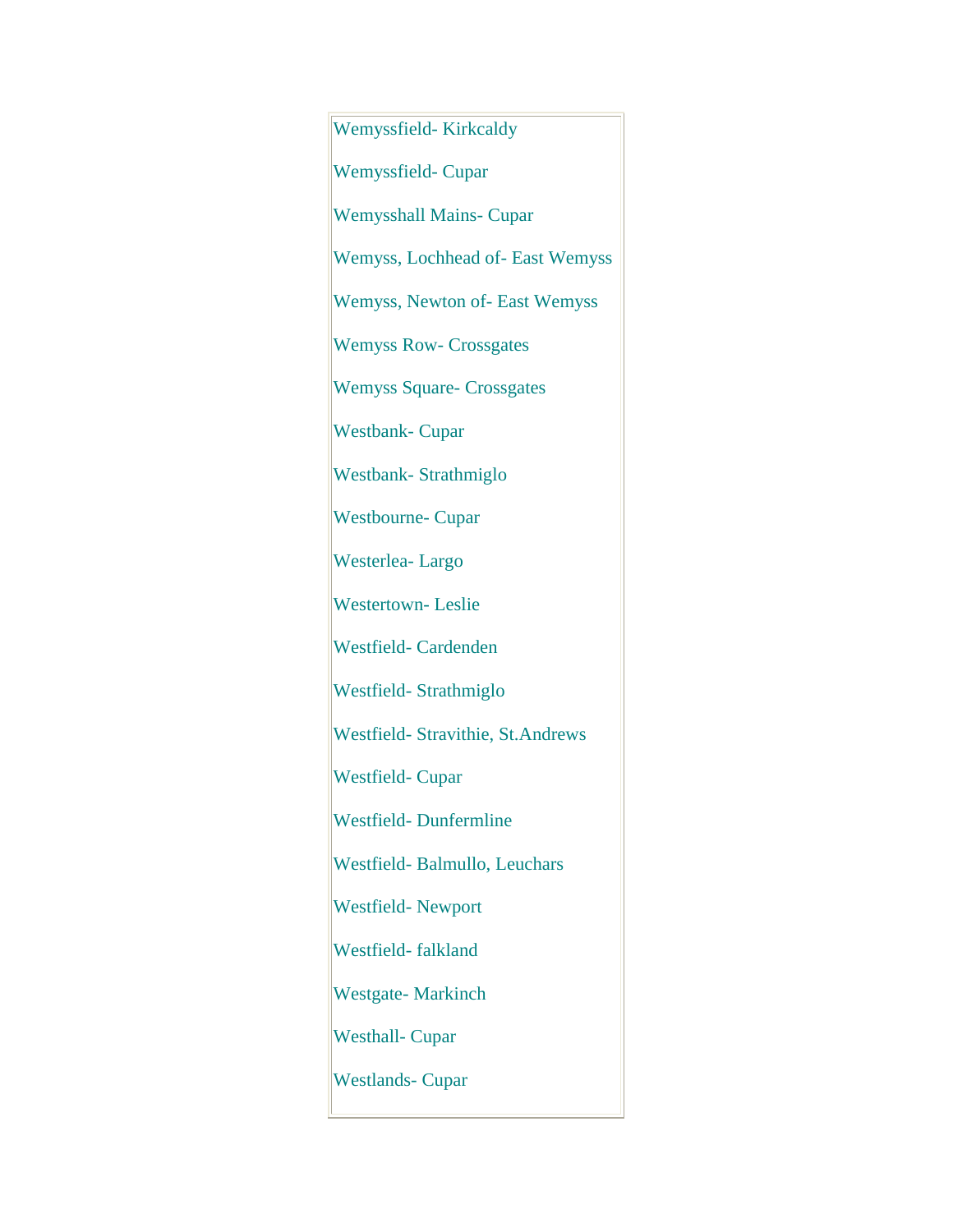Westlands- Ladybank West Mill- Strathmiglo West Mills- Kirkcaldy Weston- Cupar West Park- Cupar West Park- Leslie Westwood- Newport Whalleyden- Leven Whinnybank- Newburgh Whinnyhall- Lassodie, Dunfermline Whinnyhall- Burntisland Whinnyhall- Kinglassie, Cardenden Whinnypark- Collessie, Ladybank Whins- Inverkeithing Whitebank- Kirkcaldy Whitehall- Stravithie, St.Andrews Whitehouses- Kennoway, Windygates Whitefield- Ladybank Whitefield- Dunfermline Whitefield, East- Dunfermline Whitefield, Wester- Dunfrmline Whitehill- Aberdour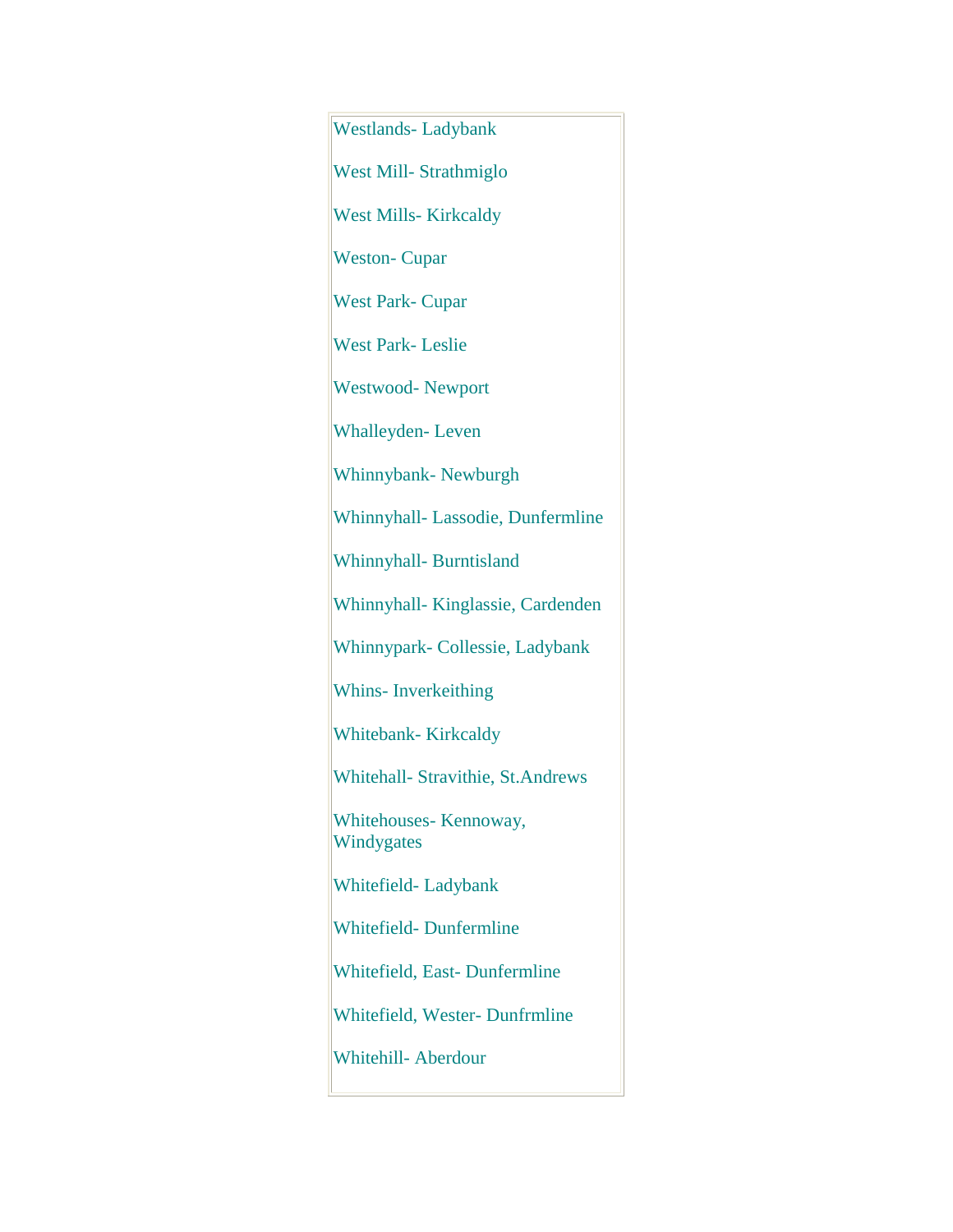Whitehill- Ceres, Cupar Whitehouse- Blairadam Whitelaw- Dunfermline Whitemyre- Dunfermline Whitemyre- Largoward Whitenhill- Tayport Wilkieston- Cupar Williamsburgh- Elie Williamstead- Cupar Winchester- St.Andrews Wingate House- Newport Windmill- Crail Windmill- Torryburn Windmill Cottage- Collessie, Ladybank Windyedge- Dunfermline Windygates- Ceres, Cupar Windywallets- Newburgh Wingfield- Crail Winthank- St.Andrews Winthank Muir- St.Andrews Woodbank- Windygates Woodbank Feus- Windygates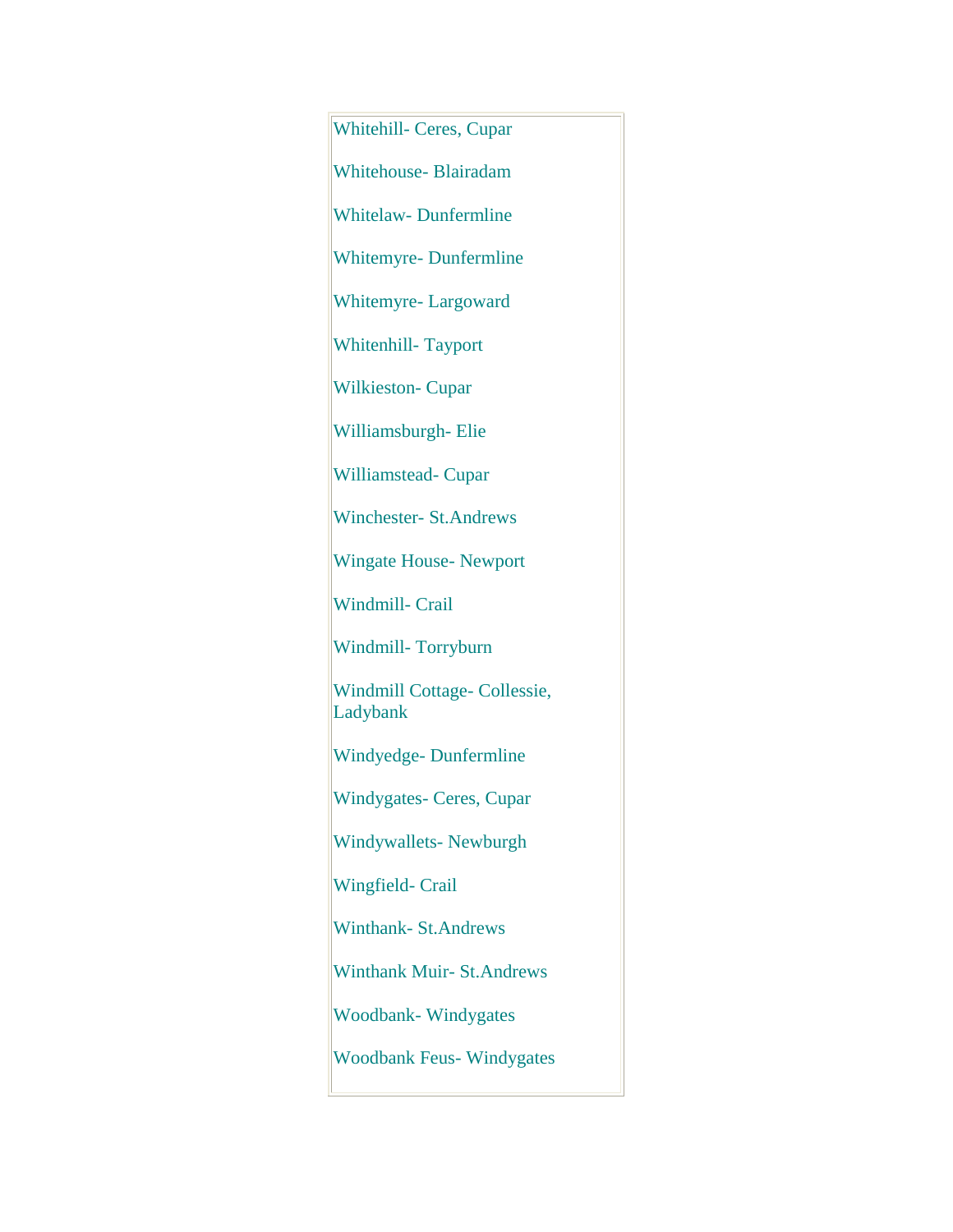Woodbank House- Tayport Woodbank House- Newport Woodbine Terrace- Newport Woodriffe Terrace- Newport Woodburn- St.Andrews Woodburne- Ceres, Cupar Woodend- Cardenden Woodend- Gauldry, Wormit Woodend- Kelty Woodend- Stravithie, St.Andrews Woodend- Cupar Woodfield- Burntisland Woodfield- Balmullo, Leuchars Woodhaven- Wormit Woodhead- Newburgh Woodhead- Collessie, Ladybank Woodhead- Newmills Woodlands- Ceres, Cupar Woodlands- markinch Woodlands- Newburgh Woodmill- Newburgh Woodmill- Dunfermline Woodmill, Mains of- Newburgh